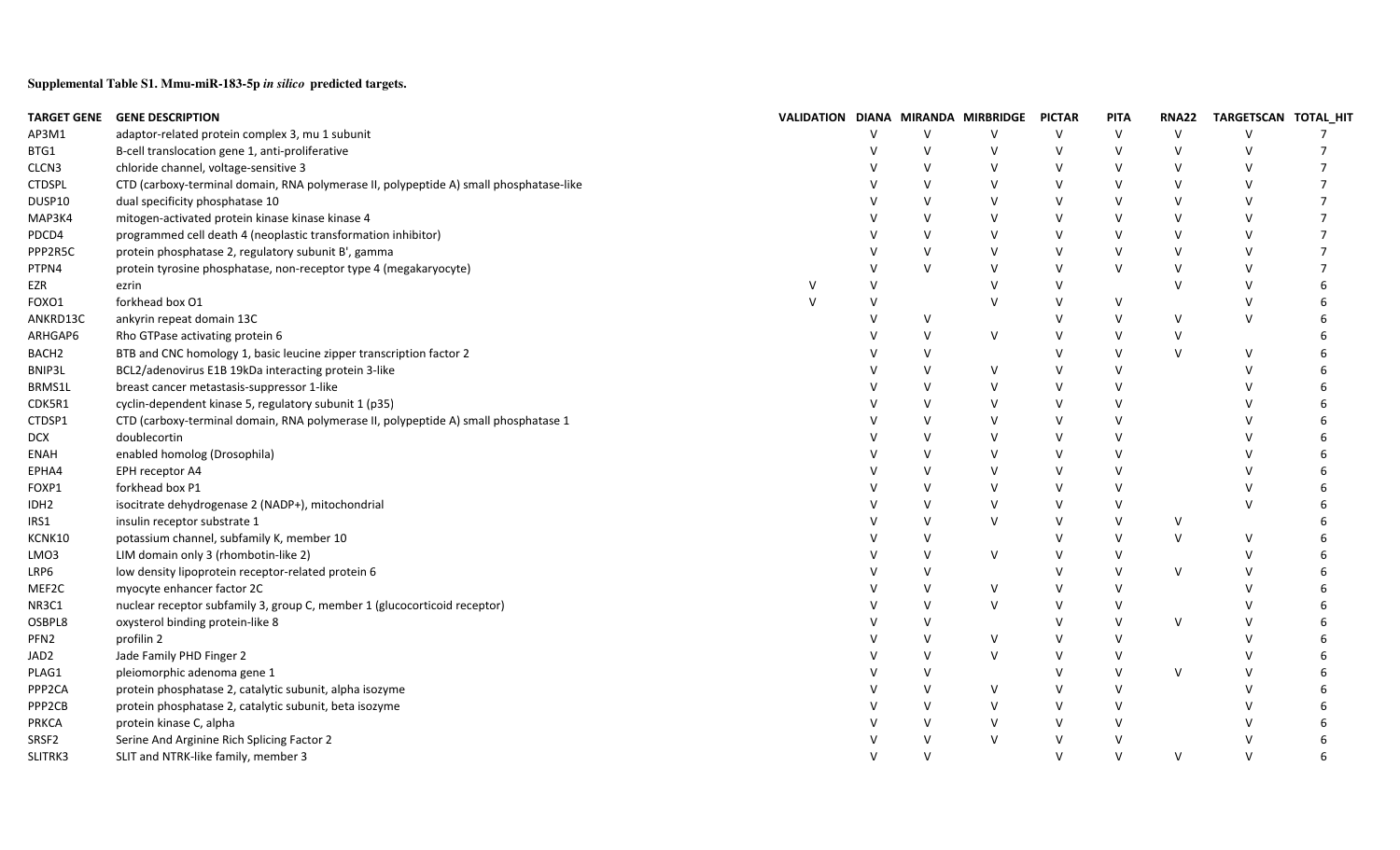| SNX1             | sorting nexin 1                                                  |              | $\mathsf{V}$ | $\vee$        | V            | $\mathsf{V}$ |        | $\vee$       | 6 |
|------------------|------------------------------------------------------------------|--------------|--------------|---------------|--------------|--------------|--------|--------------|---|
| SOCS6            | suppressor of cytokine signaling 6                               |              |              | $\vee$        | $\vee$       |              |        | $\vee$       | 6 |
| STC1             | stanniocalcin 1                                                  |              |              | $\vee$        | $\vee$       | $\vee$       |        | $\vee$       | 6 |
| TLE4             | transducin-like enhancer of split 4 (E(sp1) homolog, Drosophila) |              | $\mathsf{V}$ | $\vee$        | $\vee$       | $\vee$       | V      |              | 6 |
| ERP44            | Endoplasmic Reticulum Protein 44                                 |              | $\mathsf{V}$ |               | $\mathsf{V}$ | $\vee$       | $\vee$ | $\mathsf{V}$ | 6 |
| UNC13B           | unc-13 homolog B (C. elegans)                                    |              | $\vee$       | $\vee$        | $\vee$       | V            |        | $\vee$       | 6 |
| ZEB2             | zinc finger E-box binding homeobox 2                             |              | $\vee$       | $\vee$        |              | V            | $\vee$ | $\vee$       | 6 |
| ZMYM2            | zinc finger, MYM-type 2                                          |              | V            | $\vee$        | V            | V            |        | $\vee$       | 6 |
| ABCA1            | ATP-binding cassette, sub-family A (ABC1), member 1              |              |              | $\vee$        | $\vee$       | $\vee$       |        | $\vee$       | 5 |
| ABI2             | abl-interactor 2                                                 |              | $\vee$       | $\vee$        |              | $\mathsf{V}$ |        | $\vee$       | 5 |
| ACVR2B           | activin A receptor, type IIB                                     |              | $\mathsf{V}$ | $\vee$        |              |              |        | $\vee$       | 5 |
| AMD1             | adenosylmethionine decarboxylase 1                               |              | $\mathsf{V}$ | $\vee$        | $\vee$       |              |        |              | 5 |
| ARFGAP2          | ADP-ribosylation factor GTPase activating protein 2              |              |              |               | $\vee$       | $\vee$       | $\vee$ |              | 5 |
| ATP2C1           | ATPase, Ca++ transporting, type 2C, member 1                     |              | $\mathsf{V}$ |               |              | $\vee$       | $\vee$ | $\vee$       | 5 |
| BZW1             | basic leucine zipper and W2 domains 1                            |              | $\mathsf{V}$ | $\vee$        |              | $\mathsf{V}$ |        | $\vee$       | 5 |
| SMCO4            | Single-Pass Membrane Protein With Coiled-Coil Domains 4          |              | $\vee$       |               | v            | V            |        | $\vee$       | 5 |
| C16ORF72         | chromosome 16 open reading frame 72                              |              | $\vee$       |               | $\vee$       | $\vee$       |        | $\vee$       | 5 |
| CACNA1E          | calcium channel, voltage-dependent, R type, alpha 1E subunit     |              | $\vee$       | $\vee$        | $\vee$       |              |        | $\vee$       | 5 |
| CPEB1            | cytoplasmic polyadenylation element binding protein 1            |              | $\mathsf{V}$ |               | $\mathsf{V}$ |              | V      | $\vee$       | 5 |
| CSNK1G3          | casein kinase 1, gamma 3                                         |              | $\vee$       |               | $\vee$       | $\vee$       | $\vee$ |              | 5 |
| CTNNA2           | catenin (cadherin-associated protein), alpha 2                   |              | $\vee$       | $\vee$        | $\vee$       | V            |        |              |   |
| DAGLA            | diacylglycerol lipase, alpha                                     |              | $\vee$       |               | $\mathsf{V}$ | v            |        | $\vee$       | 5 |
| DMXL1            | Dmx-like 1                                                       |              | $\vee$       |               |              | $\vee$       | $\vee$ | $\mathsf{V}$ | 5 |
| EGR1             | early growth response 1                                          |              | $\vee$       |               | V            | $\vee$       | $\vee$ |              | 5 |
| EI24             | etoposide induced 2.4                                            |              | $\mathsf{V}$ |               |              | $\vee$       | $\vee$ | $\mathsf{V}$ | 5 |
| AGO <sub>2</sub> | Argonaute 2, RISC Catalytic Component                            |              | $\vee$       |               | V            | V            |        | $\vee$       | 5 |
| EML4             | echinoderm microtubule associated protein like 4                 |              | $\vee$       |               | $\vee$       |              |        | $\vee$       | 5 |
| KDM2B            | Lysine Demethylase 2B                                            |              | $\vee$       | $\vee$        |              |              |        | $\vee$       | 5 |
| FOXN2            | forkhead box N2                                                  |              | $\vee$       |               | V            | v            |        | $\vee$       | 5 |
| PIK4B            | Phosphatidylinositol 4-Kinase Beta                               |              |              | $\vee$        | $\vee$       | $\vee$       |        | $\vee$       | 5 |
| FRMD6            | FERM domain containing 6                                         |              | $\vee$       |               | $\mathsf{V}$ | $\vee$       |        | $\mathsf{V}$ | 5 |
| GATAD2B          | GATA zinc finger domain containing 2B                            |              | $\vee$       |               | $\mathsf{V}$ | V            |        | $\vee$       | 5 |
| GMFB             | glia maturation factor, beta                                     |              | $\vee$       | $\vee$        |              | $\vee$       |        | $\vee$       | 5 |
| GNG5             | guanine nucleotide binding protein (G protein), gamma 5          |              |              | $\vee$        | V            | $\vee$       |        | $\vee$       | 5 |
| GREM2            | gremlin 2, DAN family BMP antagonist                             |              | $\vee$       | $\mathcal{U}$ |              | $\mathsf{V}$ |        | $\vee$       | 5 |
| ICK              | intestinal cell (MAK-like) kinase                                |              | $\vee$       |               | $\vee$       | $\vee$       |        | $\vee$       | 5 |
| KCNJ14           | potassium inwardly-rectifying channel, subfamily J, member 14    |              | $\vee$       |               | $\mathsf{V}$ | V            |        | $\vee$       | 5 |
| KCNK2            | potassium channel, subfamily K, member 2                         |              | $\vee$       |               | v            | V            |        | $\vee$       | 5 |
| GSE1             | Gse1 Coiled-Coil Protein                                         |              |              |               |              |              |        | $\vee$       | 5 |
| KIAA0355         | <b>KIAA0355</b>                                                  |              |              |               | $\vee$       |              |        | $\vee$       | 5 |
| <b>KIAA0368</b>  | <b>KIAA0368</b>                                                  | $\mathsf{V}$ | $\vee$       | $\vee$        |              | $\vee$       |        | $\vee$       | 5 |
|                  |                                                                  |              |              |               |              |              |        |              |   |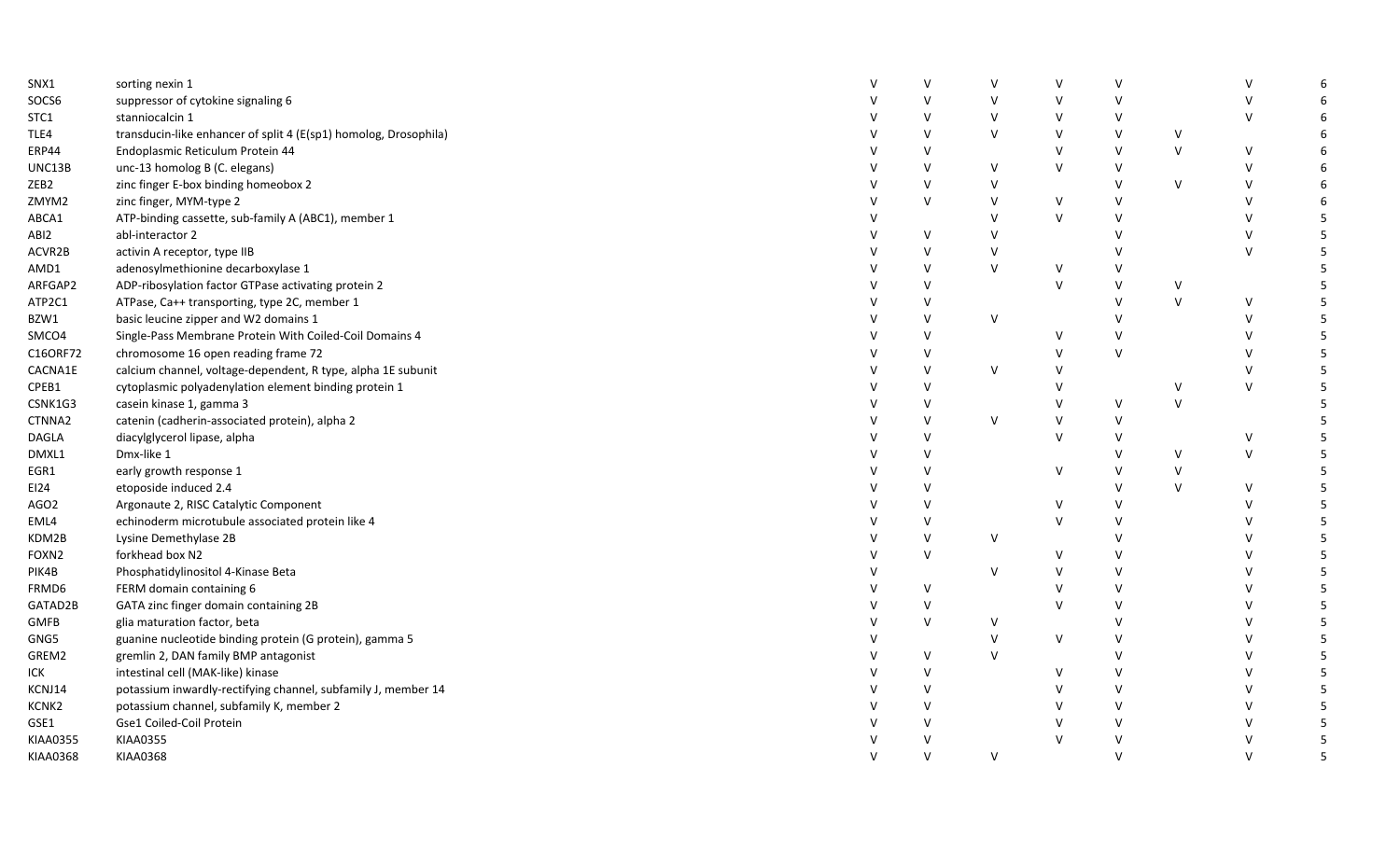| LHFPL2           | lipoma HMGIC fusion partner-like 2                                                |              | $\vee$ |              |               |        | $\vee$       | v            | 5  |
|------------------|-----------------------------------------------------------------------------------|--------------|--------|--------------|---------------|--------|--------------|--------------|----|
| MAL2             | mal, T-cell differentiation protein 2 (gene/pseudogene)                           |              | $\vee$ |              | $\vee$        |        |              | $\vee$       | 5  |
| MAPK8IP1         | mitogen-activated protein kinase 8 interacting protein 1                          |              |        | $\vee$       | $\vee$        |        |              | $\mathsf{V}$ | 5  |
| MBNL1            | muscleblind-like splicing regulator 1                                             |              |        |              | $\vee$        | $\vee$ | $\vee$       | $\vee$       | 5  |
| MTA1             | metastasis associated 1                                                           |              | $\vee$ | V            |               | $\vee$ |              | $\vee$       | 5  |
| MTMR6            | myotubularin related protein 6                                                    |              |        | $\vee$       | $\vee$        | $\vee$ |              | $\vee$       | 5  |
| MXD4             | MAX dimerization protein 4                                                        |              |        | $\vee$       | $\vee$        |        | $\mathsf{V}$ | $\vee$       | 5  |
| NCK <sub>2</sub> | NCK adaptor protein 2                                                             |              | v      | $\vee$       |               | $\vee$ |              | $\vee$       | 5  |
| NR4A2            | nuclear receptor subfamily 4, group A, member 2                                   |              | $\vee$ | $\mathsf{V}$ | $\vee$        |        |              | $\vee$       | 5  |
| NTRK2            | neurotrophic tyrosine kinase, receptor, type 2                                    |              | $\vee$ | $\vee$       |               |        | $\vee$       | $\vee$       | 5  |
| NUDT4            | nudix (nucleoside diphosphate linked moiety X)-type motif 4                       |              | $\vee$ |              |               | $\vee$ | $\vee$       | $\vee$       | 5  |
| PDE4D            | phosphodiesterase 4D, cAMP-specific                                               |              | $\vee$ |              | $\vee$        | $\vee$ |              | $\vee$       | 5  |
| <b>PEX19</b>     | peroxisomal biogenesis factor 19                                                  |              | $\vee$ | $\vee$       | $\vee$        |        |              | $\vee$       | 5  |
| PHF6             | PHD finger protein 6                                                              |              | $\vee$ |              | $\vee$        | V      | $\mathsf{V}$ |              | 5  |
| PKD <sub>2</sub> | polycystic kidney disease 2 (autosomal dominant)                                  |              | $\vee$ | $\vee$       |               |        | $\vee$       | $\vee$       | 5  |
| PKP4             | plakophilin 4                                                                     |              | V      |              | $\vee$        | V      |              | $\vee$       | 5  |
| PRKCB            | protein kinase C, beta                                                            |              | $\vee$ | $\mathsf{V}$ |               | $\vee$ | $\mathsf{V}$ |              | 5  |
| PSEN2            | presenilin 2 (Alzheimer disease 4)                                                |              |        | $\vee$       | $\vee$        | v      |              | $\vee$       | 5  |
| RAB8B            | RAB8B, member RAS oncogene family                                                 |              |        | $\vee$       |               | $\vee$ | $\vee$       | $\vee$       | 5  |
| RALA             | v-ral simian leukemia viral oncogene homolog A (ras related)                      |              | $\vee$ |              | $\vee$        | $\vee$ |              | $\vee$       | 5  |
| RHOBTB1          | Rho-related BTB domain containing 1                                               |              | $\vee$ |              | $\vee$        |        |              | $\vee$       | 5  |
| <b>RNF138</b>    | ring finger protein 138, E3 ubiquitin protein ligase                              |              | $\vee$ |              | $\mathsf{V}$  |        |              | $\vee$       | 5  |
| RNF <sub>2</sub> | ring finger protein 2                                                             |              | V      | $\vee$       |               |        |              | $\vee$       | 5  |
| RPS6KA3          | ribosomal protein S6 kinase, 90kDa, polypeptide 3                                 |              | $\vee$ | $\vee$       |               |        |              | $\vee$       | 5  |
| <b>SACS</b>      | spastic ataxia of Charlevoix-Saguenay (sacsin)                                    |              | $\vee$ |              | $\vee$        | $\vee$ |              | $\vee$       | 5  |
| SCARA3           | scavenger receptor class A, member 3                                              |              | $\vee$ | $\vee$       |               | $\vee$ | $\vee$       |              | 5  |
| SCYL3            | SCY1-like 3 (S. cerevisiae)                                                       |              |        | $\vee$       | V             | v      |              | $\vee$       |    |
| SRSF11           | Serine And Arginine Rich Splicing Factor 11                                       |              | V      |              | $\vee$        |        |              | $\vee$       | 5  |
| SIN3A            | SIN3 transcription regulator family member A                                      |              | $\vee$ | $\vee$       | $\vee$        | V      |              |              | 5  |
| <b>SIRPA</b>     | signal-regulatory protein alpha                                                   |              | $\vee$ |              |               | $\vee$ | $\vee$       | $\mathsf{V}$ | 5  |
| SLAIN1           | SLAIN motif family, member 1                                                      |              | $\vee$ |              | $\vee$        | $\vee$ |              | $\vee$       | 5  |
| SLC35A1          | solute carrier family 35 (CMP-sialic acid transporter), member A1                 |              | V      |              | $\vee$        | $\vee$ |              | $\vee$       | 5  |
| SLITRK1          | SLIT and NTRK-like family, member 1                                               |              | V      |              | $\vee$        |        |              | $\vee$       | 5  |
| SMAD4            | SMAD family member 4                                                              |              | $\vee$ | $\vee$       |               |        |              | $\vee$       | 5  |
| SMPD3            | sphingomyelin phosphodiesterase 3, neutral membrane (neutral sphingomyelinase II) |              | $\vee$ |              | $\vee$        |        |              | $\vee$       | 5  |
| STK38L           | serine/threonine kinase 38 like                                                   |              | $\vee$ |              | $\mathsf{V}$  |        |              | $\vee$       | 5  |
| TET1             | tet methylcytosine dioxygenase 1                                                  |              | $\vee$ |              | $\mathcal{U}$ |        |              | $\vee$       | 5  |
| TIAM1            | T-cell lymphoma invasion and metastasis 1                                         |              | V      | V            |               |        |              | $\vee$       | 5. |
| TMEM184C         | transmembrane protein 184C                                                        |              | V      |              |               |        | $\vee$       | V            |    |
| <b>TMPO</b>      | thymopoietin                                                                      |              | $\vee$ | $\vee$       |               |        |              | $\vee$       | 5  |
| TMSB4Y           | thymosin beta 4, Y-linked                                                         | $\mathsf{V}$ | $\vee$ |              | $\vee$        | $\vee$ |              | $\vee$       | 5  |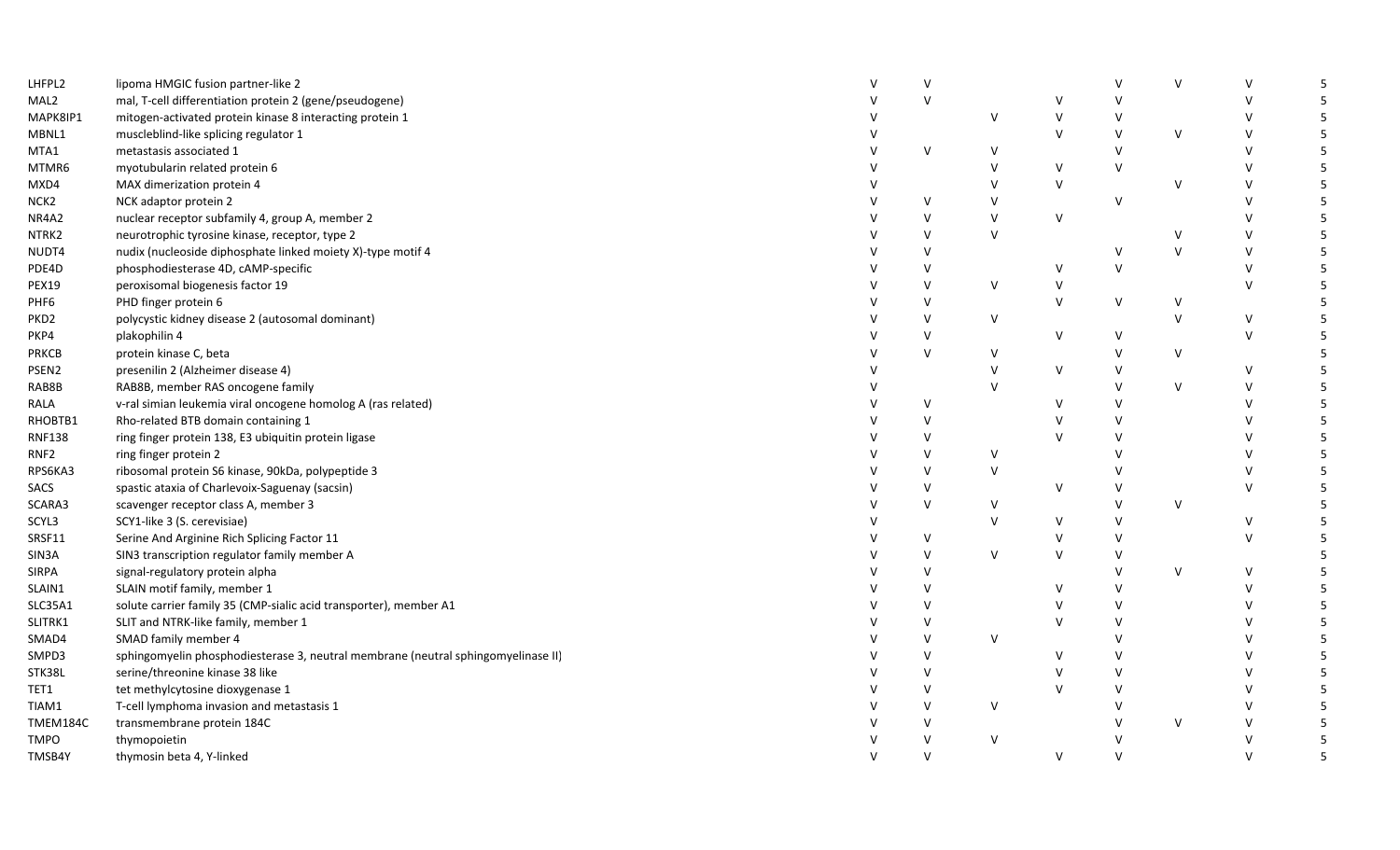| TOMM70A           | translocase of outer mitochondrial membrane 70 homolog A (S. cerevisiae)   |          |        |              |        |              | $\vee$        | $\vee$ | $\vee$       |   |
|-------------------|----------------------------------------------------------------------------|----------|--------|--------------|--------|--------------|---------------|--------|--------------|---|
| TRAM1             | translocation associated membrane protein 1                                |          |        |              | $\vee$ | $\vee$       | $\vee$        |        |              |   |
| TRIM2             | tripartite motif containing 2                                              |          |        | $\vee$       | $\vee$ | V            |               |        | $\vee$       |   |
| YPEL5             | yippee-like 5 (Drosophila)                                                 |          |        | $\vee$       |        | $\mathsf{V}$ | $\vee$        |        | $\mathsf{V}$ |   |
| ZDHHC6            | zinc finger, DHHC-type containing 6                                        |          |        | $\vee$       |        | v            | $\vee$        |        | $\vee$       |   |
| ZFPM2             | zinc finger protein, FOG family member 2                                   |          |        | $\vee$       |        |              | $\vee$        |        | $\vee$       | 5 |
| ZFYVE26           | zinc finger, FYVE domain containing 26                                     |          |        | $\vee$       |        |              | $\vee$        |        | $\vee$       |   |
| CELSR3            | cadherin, EGF LAG seven-pass G-type receptor 3                             |          |        |              | v      | $\vee$       |               | v      | $\vee$       |   |
| CELF2             | CUGBP Elav-Like Family Member 2                                            |          |        | $\mathsf{V}$ | $\vee$ | $\vee$       | $\vee$        |        | $\vee$       |   |
| PPP2R2A           | protein phosphatase 2, regulatory subunit B, alpha                         |          |        | $\mathsf{V}$ | $\vee$ | $\mathsf{V}$ | $\vee$        |        | $\mathsf{V}$ |   |
| RUNX1T1           | runt-related transcription factor 1; translocated to, 1 (cyclin D-related) | <u>v</u> |        |              | $\vee$ | $\vee$       |               |        |              |   |
| ACVR2A            | activin A receptor, type IIA                                               |          |        | $\vee$       | $\vee$ |              | $\vee$        |        |              |   |
| AGPAT5            | 1-acylglycerol-3-phosphate O-acyltransferase 5                             |          |        | $\vee$       |        |              |               |        | $\vee$       |   |
| AJAP1             | adherens junctions associated protein 1                                    |          |        |              |        | $\vee$       | $\vee$        |        | $\vee$       |   |
| AKAP12            | A kinase (PRKA) anchor protein 12                                          |          |        |              |        |              | $\vee$        | $\vee$ | $\vee$       |   |
| AP3M2             | adaptor-related protein complex 3, mu 2 subunit                            |          |        | V            | $\vee$ |              |               | v      |              |   |
| APPBP2            | amyloid beta precursor protein (cytoplasmic tail) binding protein 2        |          |        | V            |        |              | $\vee$        | $\vee$ |              |   |
| ARHGAP18          | Rho GTPase activating protein 18                                           |          |        | $\vee$       |        |              | $\vee$        |        | $\vee$       |   |
| ARHGEF18          | Rho/Rac guanine nucleotide exchange factor (GEF) 18                        |          |        |              | $\vee$ | $\vee$       |               |        | $\vee$       |   |
| ASTN1             | astrotactin 1                                                              |          |        | $\vee$       | $\vee$ |              |               | v      |              |   |
| ATRN              | attractin                                                                  |          |        | $\vee$       |        |              |               | $\vee$ | $\vee$       |   |
| AUTS2             | autism susceptibility candidate 2                                          |          |        | v            |        |              | v             |        | $\vee$       |   |
| B3GNT2            | UDP-GlcNAc:betaGal beta-1,3-N-acetylglucosaminyltransferase 2              |          |        | $\vee$       | $\vee$ | $\vee$       |               |        |              |   |
| BNC <sub>2</sub>  | basonuclin 2                                                               |          |        | V            |        |              |               |        | $\vee$       |   |
| CELF6             | CUGBP Elav-Like Family Member 6                                            |          |        |              |        |              | $\vee$        |        | $\vee$       |   |
| CNOT6L            | CCR4-NOT transcription complex, subunit 6-like                             |          |        | V            |        |              |               |        | $\mathsf{V}$ |   |
| COLEC12           | collectin sub-family member 12                                             |          |        | V            | $\vee$ |              | $\vee$        |        |              |   |
| COMMD7            | COMM domain containing 7                                                   |          |        | $\vee$       |        |              |               | v      | $\vee$       |   |
| CPEB2             | cytoplasmic polyadenylation element binding protein 2                      |          |        | $\vee$       |        | $\vee$       |               |        | $\mathsf{V}$ |   |
| CX3CL1            | chemokine (C-X3-C motif) ligand 1                                          |          |        | $\vee$       |        |              | $\vee$        |        | $\mathsf{V}$ |   |
| CYYR1             | cysteine/tyrosine-rich 1                                                   |          |        | $\vee$       |        |              | $\vee$        |        | $\vee$       |   |
| DGCR2             | DiGeorge syndrome critical region gene 2                                   |          |        |              | $\vee$ | V            |               |        | $\mathsf{V}$ |   |
| DPP8              | dipeptidyl-peptidase 8                                                     |          |        | $\mathsf{V}$ |        |              |               |        | $\vee$       |   |
| <b>DTNA</b>       | dystrobrevin, alpha                                                        |          |        |              |        | $\mathsf{V}$ |               |        | $\vee$       |   |
| EEF2              | eukaryotic translation elongation factor 2                                 |          |        | V            |        |              |               |        | $\vee$       |   |
| EPHA7             | EPH receptor A7                                                            |          |        | $\vee$       | $\vee$ |              | $\mathcal{U}$ |        |              |   |
| ERBB2IP           | erbb2 interacting protein                                                  |          |        | $\vee$       |        |              |               |        | $\vee$       |   |
| FAT1              | FAT atypical cadherin 1                                                    |          |        | $\vee$       | v      |              |               |        |              |   |
| FCHO <sub>2</sub> | FCH domain only 2                                                          |          |        | $\vee$       |        |              | $\vee$        |        | $\vee$       |   |
| FGF9              | fibroblast growth factor 9                                                 |          |        |              | $\vee$ | $\vee$       |               |        | $\vee$       |   |
| ARHGEF37          | Rho guanine nucleotide exchange factor 37                                  |          | $\vee$ | $\vee$       |        |              | $\vee$        |        | $\mathsf{V}$ |   |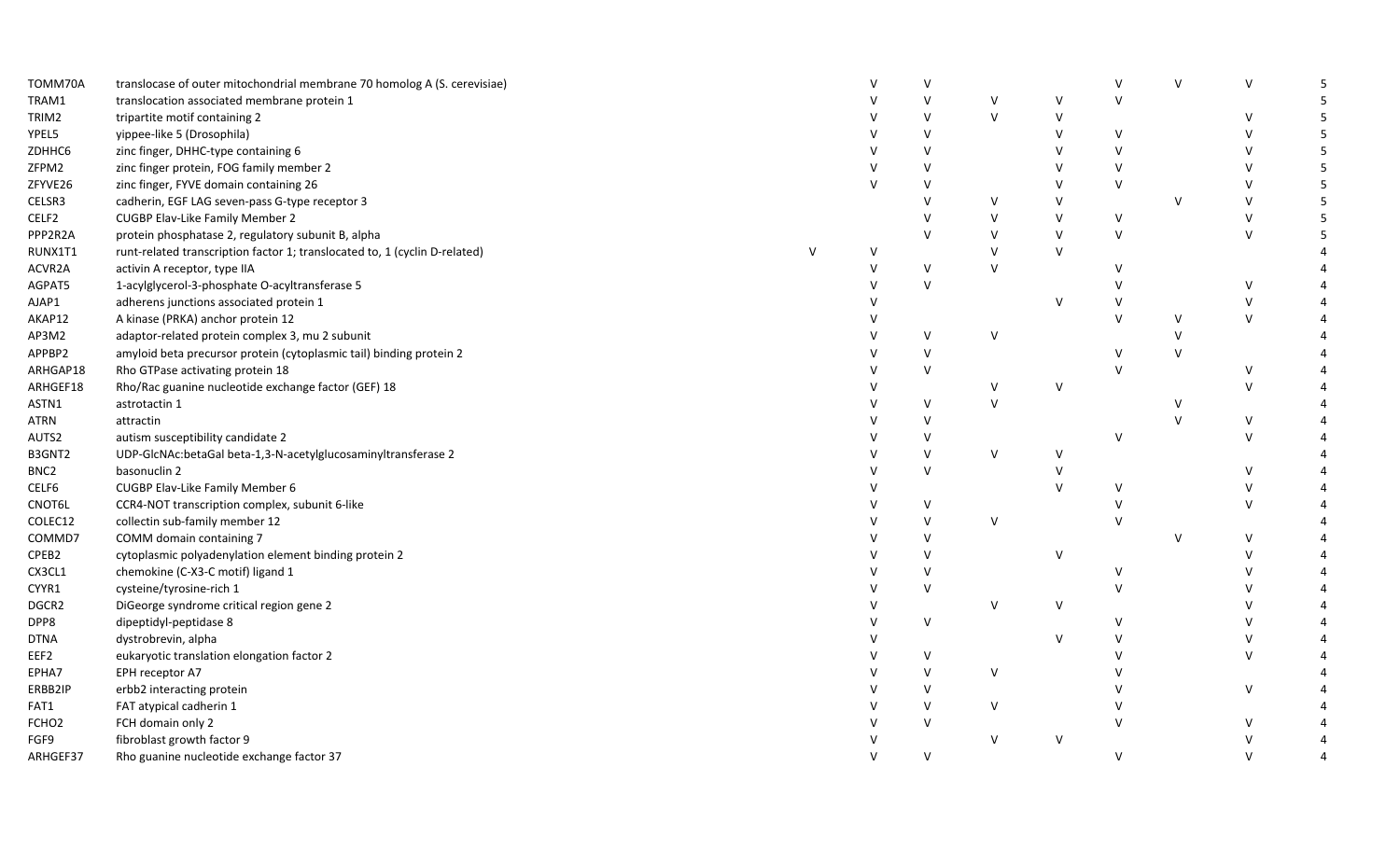| FLRT3         | fibronectin leucine rich transmembrane protein 3                                             |              |              |              | $\mathsf{v}$ |               | $\vee$ | $\vee$ |  |
|---------------|----------------------------------------------------------------------------------------------|--------------|--------------|--------------|--------------|---------------|--------|--------|--|
| FOXA1         | forkhead box A1                                                                              |              | $\mathsf{v}$ |              |              |               | $\vee$ |        |  |
| GALNTL6       | UDP-N-acetyl-alpha-D-galactosamine:polypeptide N-acetylgalactosaminyltransferase-like 6      |              | $\vee$       |              |              | $\vee$        |        | $\vee$ |  |
| GNG12         | guanine nucleotide binding protein (G protein), gamma 12                                     |              | $\vee$       | V            |              |               |        | $\vee$ |  |
| GPAM          | glycerol-3-phosphate acyltransferase, mitochondrial                                          |              | $\mathsf{V}$ |              |              | $\vee$        |        | $\vee$ |  |
| GTF2H1        | general transcription factor IIH, polypeptide 1, 62kDa                                       |              | $\vee$       | $\vee$       |              |               |        |        |  |
| <b>HBEGF</b>  | heparin-binding EGF-like growth factor                                                       |              | $\vee$       |              |              |               |        |        |  |
| HECTD2        | HECT domain containing E3 ubiquitin protein ligase 2                                         |              | $\mathsf{V}$ |              | $\vee$       |               |        |        |  |
| HLF           | hepatic leukemia factor                                                                      |              | $\vee$       |              |              | $\vee$        |        | V      |  |
| HSPA13        | heat shock protein 70kDa family, member 13                                                   |              | $\vee$       | $\vee$       |              |               | $\vee$ |        |  |
| ICA1          | islet cell autoantigen 1, 69kDa                                                              |              | $\vee$       |              |              |               |        | V      |  |
| ING3          | inhibitor of growth family, member 3                                                         |              | $\vee$       |              | $\vee$       |               |        |        |  |
| <b>IPPK</b>   | inositol 1,3,4,5,6-pentakisphosphate 2-kinase                                                |              | $\mathsf{V}$ |              |              |               |        | V      |  |
| KIAA0101      | KIAA0101                                                                                     |              | $\vee$       |              |              |               |        | V      |  |
| KIF2A         | kinesin heavy chain member 2A                                                                |              | $\vee$       |              |              |               |        | V      |  |
| KLHL28        | kelch-like family member 28                                                                  |              | $\mathsf{V}$ |              |              |               |        | V      |  |
| KLHL3         | kelch-like family member 3                                                                   |              | $\vee$       |              |              |               |        | V      |  |
| L3MBTL3       | I(3)mbt-like 3 (Drosophila)                                                                  |              | $\vee$       |              |              |               |        | $\vee$ |  |
| LAPTM4A       | lysosomal protein transmembrane 4 alpha                                                      |              | $\vee$       |              | $\vee$       |               |        |        |  |
| LPHN1         | latrophilin 1                                                                                |              |              | $\vee$       |              |               |        | $\vee$ |  |
| LRRC1         | leucine rich repeat containing 1                                                             |              | $\vee$       |              |              |               |        | V      |  |
| MACROD2       | MACRO domain containing 2                                                                    |              | $\vee$       |              |              |               |        | V      |  |
| TAB3          | TGF-Beta Activated Kinase 1 And MAP3K7 Binding Protein 3                                     |              | $\vee$       |              |              |               |        | V      |  |
| MAPK4         | mitogen-activated protein kinase 4                                                           |              | $\mathsf{V}$ |              |              |               |        | V      |  |
| MYO1B         | myosin IB                                                                                    |              | $\vee$       |              |              |               |        | $\vee$ |  |
| NCAM1         | neural cell adhesion molecule 1                                                              |              | $\vee$       | $\vee$       |              |               |        |        |  |
| NEFL          | neurofilament, light polypeptide                                                             |              | $\vee$       |              |              |               |        | V      |  |
| NFAT5         | nuclear factor of activated T-cells 5, tonicity-responsive                                   |              | $\vee$       | V            |              |               |        |        |  |
| NFE2L1        | nuclear factor, erythroid 2-like 1                                                           |              |              | $\vee$       | $\vee$       |               |        | V      |  |
| NFYC          | nuclear transcription factor Y, gamma                                                        |              |              |              | $\vee$       |               | $\vee$ |        |  |
| PAM           | peptidylglycine alpha-amidating monooxygenase                                                |              | $\vee$       | $\mathsf{V}$ | $\vee$       |               |        |        |  |
| PCGF5         | polycomb group ring finger 5                                                                 |              | $\vee$       |              |              | v             |        | V      |  |
| PIM1          | pim-1 oncogene                                                                               |              | $\vee$       |              | $\vee$       | $\vee$        |        |        |  |
| PLCXD3        | phosphatidylinositol-specific phospholipase C, X domain containing 3                         |              |              |              | $\vee$       |               | $\vee$ | $\vee$ |  |
| PLEKHA3       | pleckstrin homology domain containing, family A (phosphoinositide binding specific) member 3 |              | $\vee$       | V            |              | $\vee$        |        |        |  |
| PLEKHA5       | pleckstrin homology domain containing, family A member 5                                     | $\mathsf{V}$ |              |              | $\vee$       | V             |        | V      |  |
| <b>PNOC</b>   | prepronociceptin                                                                             |              |              | $\vee$       | $\vee$       |               | $\vee$ |        |  |
| POLR2D        | polymerase (RNA) II (DNA directed) polypeptide D                                             |              | V            | $\vee$       |              | v             |        |        |  |
| PPM1E         | protein phosphatase, Mg2+/Mn2+ dependent, 1E                                                 |              | $\mathsf{V}$ |              | $\vee$       |               |        |        |  |
| PRICKLE2      | prickle homolog 2 (Drosophila)                                                               |              |              |              |              |               | $\vee$ |        |  |
| <b>PRKACB</b> | protein kinase, cAMP-dependent, catalytic, beta                                              | $\mathsf{V}$ | $\vee$       | $\vee$       |              | $\mathcal{U}$ |        |        |  |
|               |                                                                                              |              |              |              |              |               |        |        |  |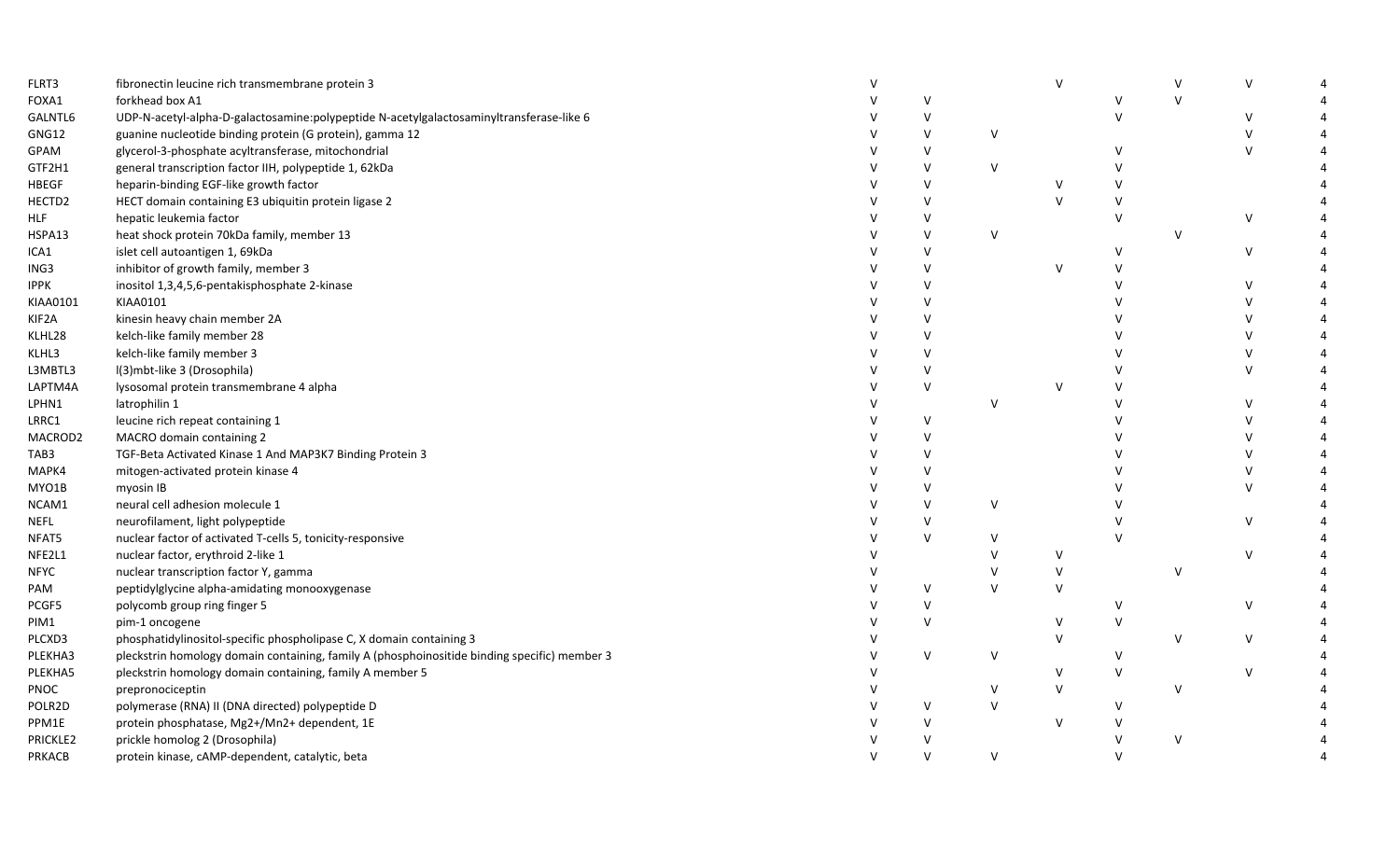| <b>PRKCI</b>      | protein kinase C, iota                                                                       |              |              | $\vee$ |              | $\mathsf{V}$  |        |              |  |
|-------------------|----------------------------------------------------------------------------------------------|--------------|--------------|--------|--------------|---------------|--------|--------------|--|
| PSD3              | pleckstrin and Sec7 domain containing 3                                                      |              | $\vee$       |        |              |               | $\vee$ |              |  |
| PTDSS1            | phosphatidylserine synthase 1                                                                |              | $\vee$       |        | V            |               |        | $\vee$       |  |
| RAB11FIP4         | RAB11 family interacting protein 4 (class II)                                                |              |              |        |              | $\mathsf{V}$  |        | $\vee$       |  |
| RCN <sub>2</sub>  | reticulocalbin 2, EF-hand calcium binding domain                                             |              | V            |        | V            | $\mathsf{V}$  |        |              |  |
| REPS2             | RALBP1 associated Eps domain containing 2                                                    |              | $\vee$       |        |              |               |        | v            |  |
| REV1              | REV1, polymerase (DNA directed)                                                              |              | $\vee$       |        |              | $\mathcal{U}$ |        | $\vee$       |  |
| RHOB              | ras homolog family member B                                                                  |              |              | $\vee$ | $\vee$       |               |        | $\vee$       |  |
| ROBO <sub>2</sub> | roundabout, axon guidance receptor, homolog 2 (Drosophila)                                   |              | $\vee$       |        |              | $\vee$        |        | $\vee$       |  |
| <b>RORC</b>       | RAR-related orphan receptor C                                                                |              |              | $\vee$ |              |               |        | $\vee$       |  |
| SEL1L             | sel-1 suppressor of lin-12-like (C. elegans)                                                 |              | V            |        |              |               |        | $\vee$       |  |
| SEMA6D            | sema domain, transmembrane domain (TM), and cytoplasmic domain, (semaphorin) 6D              |              | $\vee$       |        | $\vee$       |               |        |              |  |
| SESN1             | sestrin 1                                                                                    |              | $\vee$       |        |              |               |        | $\vee$       |  |
| SREK1IP1          | <b>SREK1 Interacting Protein 1</b>                                                           |              | $\mathsf{V}$ |        |              | $\vee$        |        | $\vee$       |  |
| SLC1A2            | solute carrier family 1 (glial high affinity glutamate transporter), member 2                |              | $\vee$       |        |              |               | $\vee$ | $\vee$       |  |
| SLC30A8           | solute carrier family 30 (zinc transporter), member 8                                        |              | $\vee$       |        |              | v             |        | $\vee$       |  |
| SLC44A1           | solute carrier family 44 (choline transporter), member 1                                     |              | $\vee$       |        | V            | $\vee$        |        |              |  |
| SLC6A6            | solute carrier family 6 (neurotransmitter transporter), member 6                             |              |              |        | $\vee$       | $\vee$        |        | $\vee$       |  |
| <b>SNCB</b>       | synuclein, beta                                                                              |              | $\vee$       | $\vee$ | V            |               |        |              |  |
| SOX6              | SRY (sex determining region Y)-box 6                                                         |              | $\vee$       |        | $\vee$       | $\vee$        |        |              |  |
| SPATS2            | spermatogenesis associated, serine-rich 2                                                    |              | $\mathsf{V}$ |        |              | $\vee$        |        | $\sf V$      |  |
| SSRP1             | structure specific recognition protein 1                                                     |              |              | v      | V            |               | V      |              |  |
| TCF12             | transcription factor 12                                                                      |              |              |        | $\mathsf{V}$ | $\vee$        |        | $\vee$       |  |
| TCF7L2            | transcription factor 7-like 2 (T-cell specific, HMG-box)                                     |              | $\vee$       | v      |              | $\vee$        |        |              |  |
| TPM1              | tropomyosin 1 (alpha)                                                                        |              | $\mathsf{V}$ | $\vee$ |              | $\mathcal{U}$ |        |              |  |
| TTC7B             | tetratricopeptide repeat domain 7B                                                           |              | $\vee$       |        |              | $\mathsf{V}$  |        | $\vee$       |  |
| <b>USP47</b>      | ubiquitin specific peptidase 47                                                              |              | V            |        | v            |               |        | $\vee$       |  |
| VAPB              | VAMP (vesicle-associated membrane protein)-associated protein B and C                        |              |              | $\vee$ | V            |               | $\vee$ |              |  |
| VPS37A            | vacuolar protein sorting 37 homolog A (S. cerevisiae)                                        |              | $\vee$       |        | $\mathsf{V}$ | $\vee$        |        |              |  |
| VSX2              | visual system homeobox 2                                                                     |              | $\mathsf{V}$ |        |              | $\mathsf{V}$  |        | $\sf V$      |  |
| XKR6              | XK, Kell blood group complex subunit-related family, member 6                                |              | $\vee$       |        | $\vee$       | $\mathsf{V}$  |        |              |  |
| XPOT              | exportin, tRNA                                                                               |              | $\vee$       |        |              | $\vee$        |        | V            |  |
| YAF2              | YY1 associated factor 2                                                                      |              | v            |        |              | $\vee$        |        | $\vee$       |  |
| YES1              | v-yes-1 Yamaguchi sarcoma viral oncogene homolog 1                                           |              | $\vee$       | $\vee$ | $\vee$       |               |        |              |  |
| ZNF592            | zinc finger protein 592                                                                      | $\mathsf{v}$ | $\vee$       |        |              | $\vee$        |        | $\vee$       |  |
| ARHGAP21          | Rho GTPase activating protein 21                                                             |              | $\mathsf{V}$ |        | $\vee$       | $\vee$        |        | $\vee$       |  |
| CFL <sub>2</sub>  | cofilin 2 (muscle)                                                                           |              |              | v      | V            |               |        | $\vee$       |  |
| CSMD1             | CUB and Sushi multiple domains 1                                                             |              |              |        |              | $\vee$        | V      | $\mathsf{V}$ |  |
| ITGB1             | integrin, beta 1 (fibronectin receptor, beta polypeptide, antigen CD29 includes MDF2, MSK12) |              |              | $\vee$ | V            | $\vee$        |        |              |  |
| PLAGL2            | pleiomorphic adenoma gene-like 2                                                             |              |              |        |              | $\vee$        |        | $\vee$       |  |
| PLCB4             | phospholipase C, beta 4                                                                      |              | $\vee$       |        | $\vee$       | $\vee$        |        | $\vee$       |  |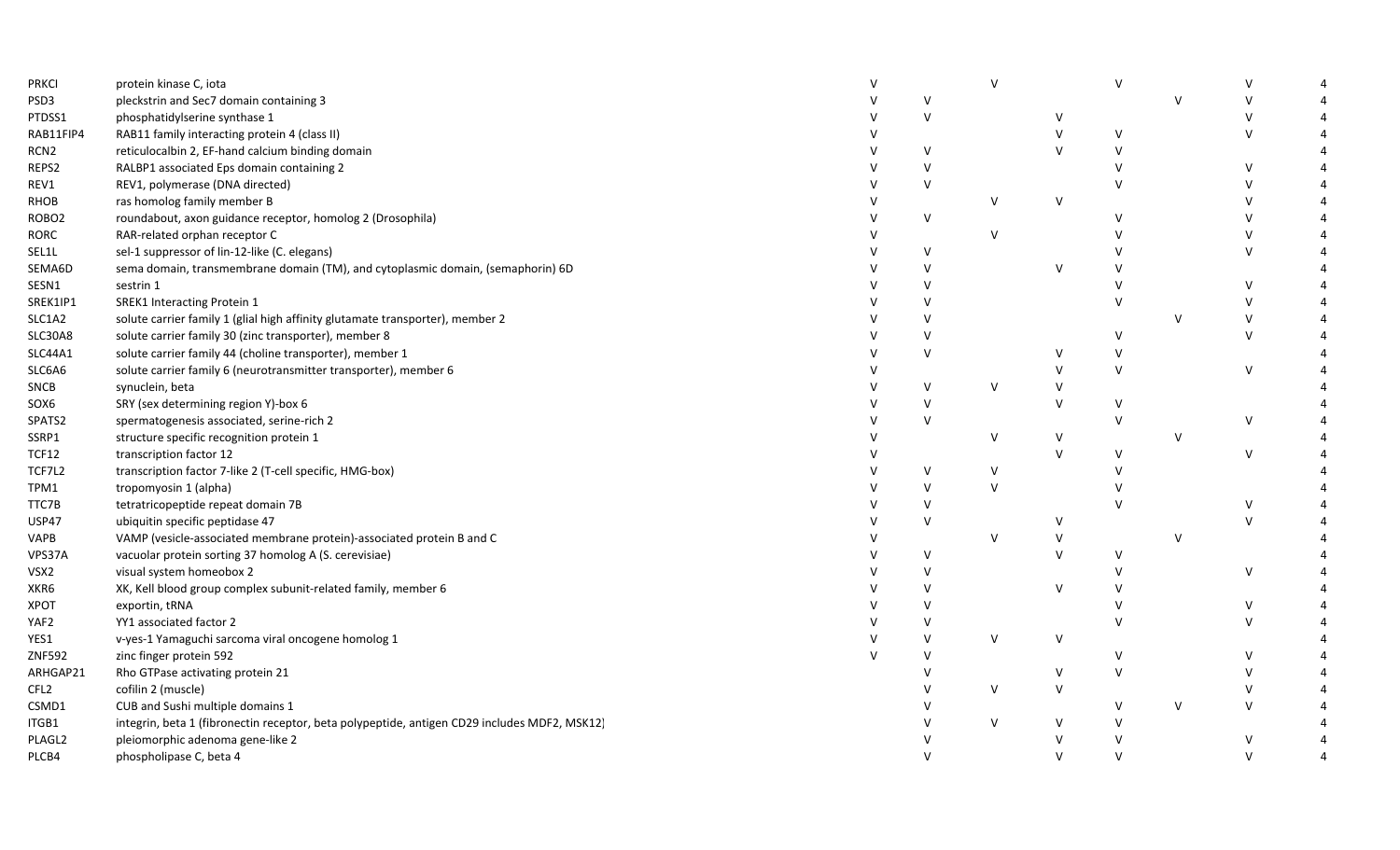| TMSB4X            | thymosin beta 4, X-linked                            |        |              |              |              | $\mathsf{V}$ |              | $\vee$       |   |
|-------------------|------------------------------------------------------|--------|--------------|--------------|--------------|--------------|--------------|--------------|---|
| VDAC1             | voltage-dependent anion channel 1                    |        | $\vee$       | $\vee$       | $\vee$       | $\vee$       |              |              |   |
| PDCD6             | programmed cell death 6                              |        |              | $\mathsf{v}$ | $\vee$       |              | $\vee$       | $\vee$       |   |
| ABAT              | 4-aminobutyrate aminotransferase                     | v      | $\vee$       |              |              |              | $\vee$       |              | 3 |
| ABHD13            | abhydrolase domain containing 13                     |        |              |              | $\mathsf{V}$ |              |              | $\mathsf{V}$ |   |
| ACVR1B            | activin A receptor, type IB                          |        | v            |              |              | $\vee$       |              |              |   |
| AFF4              | AF4/FMR2 family, member 4                            |        |              |              |              |              |              | $\vee$       |   |
| ALAD              | aminolevulinate dehydratase                          |        | $\mathsf{V}$ | $\vee$       |              |              |              |              |   |
| ALOX15            | arachidonate 15-lipoxygenase                         |        | $\mathsf{V}$ |              |              |              |              |              |   |
| AMMECR1L          | AMMECR1-like                                         |        |              |              |              |              |              |              |   |
| AMOT              | angiomotin                                           |        | $\vee$       | $\vee$       |              |              |              |              |   |
| ANKRD50           | ankyrin repeat domain 50                             |        |              |              |              | $\mathsf{V}$ |              | $\vee$       |   |
| ARHGAP26          | Rho GTPase activating protein 26                     |        | $\vee$       |              |              |              |              | $\mathsf{V}$ |   |
| ARID4B            | AT rich interactive domain 4B (RBP1-like)            |        |              | $\mathsf{v}$ |              |              |              |              |   |
| ARL8B             | ADP-ribosylation factor-like 8B                      |        | $\vee$       |              |              |              |              |              |   |
| ATP10B            | ATPase, class V, type 10B                            |        | $\vee$       |              |              |              | $\vee$       |              |   |
| BAGE3             | B melanoma antigen family, member 3                  |        |              |              |              | $\vee$       |              | $\vee$       | 3 |
| BAZ1B             | bromodomain adjacent to zinc finger domain, 1B       |        | $\vee$       |              |              |              |              | $\vee$       |   |
| BCL11B            | B-cell CLL/lymphoma 11B (zinc finger protein)        |        |              |              |              |              |              | $\vee$       |   |
| BCL2L11           | BCL2-like 11 (apoptosis facilitator)                 |        |              | $\vee$       |              |              |              |              |   |
| BCL6              | B-cell CLL/lymphoma 6                                |        |              | $\mathsf{V}$ |              |              |              |              |   |
| BMI1              | BMI1 polycomb ring finger oncogene                   |        |              |              |              |              |              | $\mathsf{V}$ |   |
| SUCO              | SUN Domain Containing Ossification Factor            |        | $\vee$       |              |              |              |              |              |   |
| <b>C5ORF24</b>    | chromosome 5 open reading frame 24                   |        | $\vee$       |              |              |              |              |              |   |
| NADK2             | NAD Kinase 2, Mitochondrial                          |        |              |              | $\mathsf{V}$ |              | $\mathsf{v}$ |              |   |
| SMIM8             | Small Integral Membrane Protein 8                    |        | $\vee$       |              |              |              |              | $\vee$       |   |
| CACNB4            | calcium channel, voltage-dependent, beta 4 subunit   |        |              | V            | V            |              |              |              |   |
| CALCB             | calcitonin-related polypeptide beta                  |        |              | $\vee$       |              | v            |              |              | 3 |
| CAMK2D            | calcium/calmodulin-dependent protein kinase II delta |        | V            |              |              |              |              | $\mathsf{V}$ |   |
| CCND <sub>2</sub> | cyclin D2                                            |        |              | $\vee$       | $\vee$       |              |              |              |   |
| CD164             | CD164 molecule, sialomucin                           |        | V            |              |              | v            |              |              |   |
| CD28              | CD28 molecule                                        |        | $\vee$       |              |              |              |              |              |   |
| CDC42EP3          | CDC42 effector protein (Rho GTPase binding) 3        |        |              | V            |              |              |              |              |   |
| CDH9              | cadherin 9, type 2 (T1-cadherin)                     |        |              |              | $\vee$       |              |              |              |   |
| CLEC3A            | C-type lectin domain family 3, member A              |        | $\vee$       |              |              |              | $\mathsf{v}$ |              |   |
| CLEC7A            | C-type lectin domain family 7, member A              |        | $\mathsf{V}$ |              |              |              | $\mathsf{V}$ |              |   |
| CLIP1             | CAP-GLY domain containing linker protein 1           |        |              |              |              |              |              |              |   |
| CNOT6             | CCR4-NOT transcription complex, subunit 6            |        |              |              |              |              |              |              |   |
| CNTN5             | contactin 5                                          |        | $\mathsf{V}$ |              |              |              |              |              |   |
| CNTNAP2           | contactin associated protein-like 2                  |        |              | $\vee$       | $\vee$       |              |              |              |   |
| COL12A1           | collagen, type XII, alpha 1                          | $\vee$ | $\vee$       |              |              |              | $\vee$       |              | 3 |
|                   |                                                      |        |              |              |              |              |              |              |   |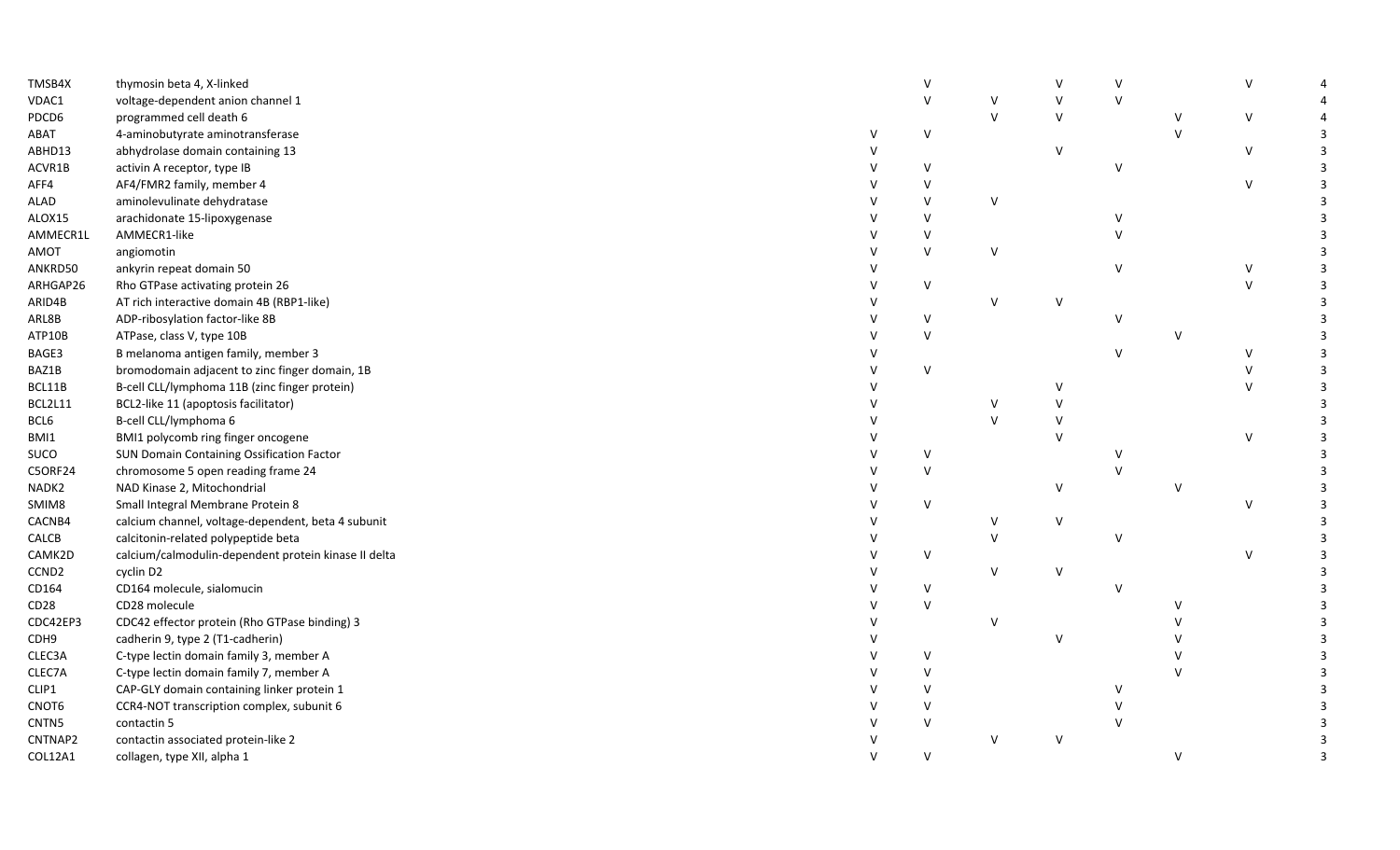| CPM              | carboxypeptidase M                                                                       |              |              |              |               |              |               | ર |
|------------------|------------------------------------------------------------------------------------------|--------------|--------------|--------------|---------------|--------------|---------------|---|
| CREM             | cAMP responsive element modulator                                                        | $\vee$       |              | $\vee$       |               |              |               |   |
| CSNK1G1          | casein kinase 1, gamma 1                                                                 | V            |              |              |               |              | $\mathsf{V}$  |   |
| CUX2             | cut-like homeobox 2                                                                      | $\vee$       |              |              | $\mathcal{U}$ |              |               |   |
| CYB561D1         | cytochrome b561 family, member D1                                                        | $\vee$       |              |              |               |              |               |   |
| <b>CYCS</b>      | cytochrome c, somatic                                                                    |              | v            |              |               |              |               |   |
| DAP              | death-associated protein                                                                 |              | $\mathsf{V}$ | V            |               |              |               |   |
| DCHS1            | dachsous cadherin-related 1                                                              | $\vee$       |              |              | $\vee$        |              |               |   |
| DDIT4            | DNA-damage-inducible transcript 4                                                        | $\vee$       |              |              |               |              | $\mathcal{U}$ | 3 |
| EIF4A2           | eukaryotic translation initiation factor 4A2                                             |              |              | v            |               |              |               |   |
| ENY <sub>2</sub> | enhancer of yellow 2 homolog (Drosophila)                                                |              |              | $\vee$       |               |              |               |   |
| EVI5             | ecotropic viral integration site 5                                                       | v            |              |              |               |              |               | 3 |
| EXOC8            | exocyst complex component 8                                                              | $\vee$       |              |              |               |              | $\vee$        |   |
| <b>FAM175B</b>   | family with sequence similarity 175, member B                                            | $\vee$       |              | V            |               |              |               |   |
| <b>FAM91A1</b>   | family with sequence similarity 91, member A1                                            | $\vee$       |              |              | $\vee$        |              |               |   |
| FBXO30           | F-box protein 30                                                                         |              |              | V            |               |              |               |   |
| FCHSD2           | FCH and double SH3 domains 2                                                             | $\vee$       |              |              | $\vee$        |              |               |   |
| FKBP1A           | FK506 binding protein 1A, 12kDa                                                          |              | v            | v            |               |              |               |   |
| FNDC3B           | fibronectin type III domain containing 3B                                                |              |              | $\mathsf{V}$ |               |              | $\vee$        |   |
| FRS2             | fibroblast growth factor receptor substrate 2                                            | $\vee$       |              |              | $\vee$        |              |               |   |
| <b>FRYL</b>      | FRY-like                                                                                 | v            |              |              |               |              |               |   |
| G6PC             | glucose-6-phosphatase, catalytic subunit                                                 | $\vee$       | $\vee$       |              |               |              |               |   |
| GABRB2           | gamma-aminobutyric acid (GABA) A receptor, beta 2                                        | $\vee$       |              |              |               |              |               |   |
| GARNL3           | GTPase activating Rap/RanGAP domain-like 3                                               | $\vee$       |              |              |               |              |               |   |
| GCLM             | glutamate-cysteine ligase, modifier subunit                                              | $\vee$       |              |              |               |              | $\mathcal{U}$ |   |
| GDA              | guanine deaminase                                                                        | $\vee$       |              |              |               | $\mathsf{V}$ |               |   |
| GJA3             | gap junction protein, alpha 3, 46kDa                                                     | V            |              |              | V             |              |               |   |
| <b>GLDC</b>      | glycine dehydrogenase (decarboxylating)                                                  | $\vee$       |              |              |               |              |               | 3 |
| <b>GNAQ</b>      | guanine nucleotide binding protein (G protein), q polypeptide                            |              |              |              |               | $\vee$       | $\vee$        |   |
| GNB1             | guanine nucleotide binding protein (G protein), beta polypeptide 1                       |              |              | v            |               |              |               |   |
| GNG4             | guanine nucleotide binding protein (G protein), gamma 4                                  |              |              |              | $\vee$        |              |               |   |
| GOLGA6B          | golgin A6 family, member B                                                               | $\mathsf{V}$ |              |              |               |              |               |   |
| GOLGA7           | golgin A7                                                                                |              |              |              |               |              | V             | 3 |
| GPR3             | G protein-coupled receptor 3                                                             | V            |              |              |               |              |               |   |
| GRIK2            | glutamate receptor, ionotropic, kainate 2                                                | $\vee$       |              |              |               |              |               |   |
| GRM1             | glutamate receptor, metabotropic 1                                                       | $\vee$       |              |              |               |              |               |   |
| HCG_18385        |                                                                                          |              |              |              |               |              | $\vee$        |   |
| HLA-DMB          | major histocompatibility complex, class II, DM beta                                      | $\vee$       | $\vee$       |              |               |              |               |   |
| <b>HNRNPD</b>    | heterogeneous nuclear ribonucleoprotein D (AU-rich element RNA binding protein 1, 37kDa) | $\vee$       |              |              |               |              |               |   |
| HOMER1           | homer homolog 1 (Drosophila)                                                             | $\vee$       |              |              | $\vee$        |              |               |   |
| HS3ST1           | heparan sulfate (glucosamine) 3-O-sulfotransferase 1                                     |              |              | $\vee$       |               |              | $\vee$        | 3 |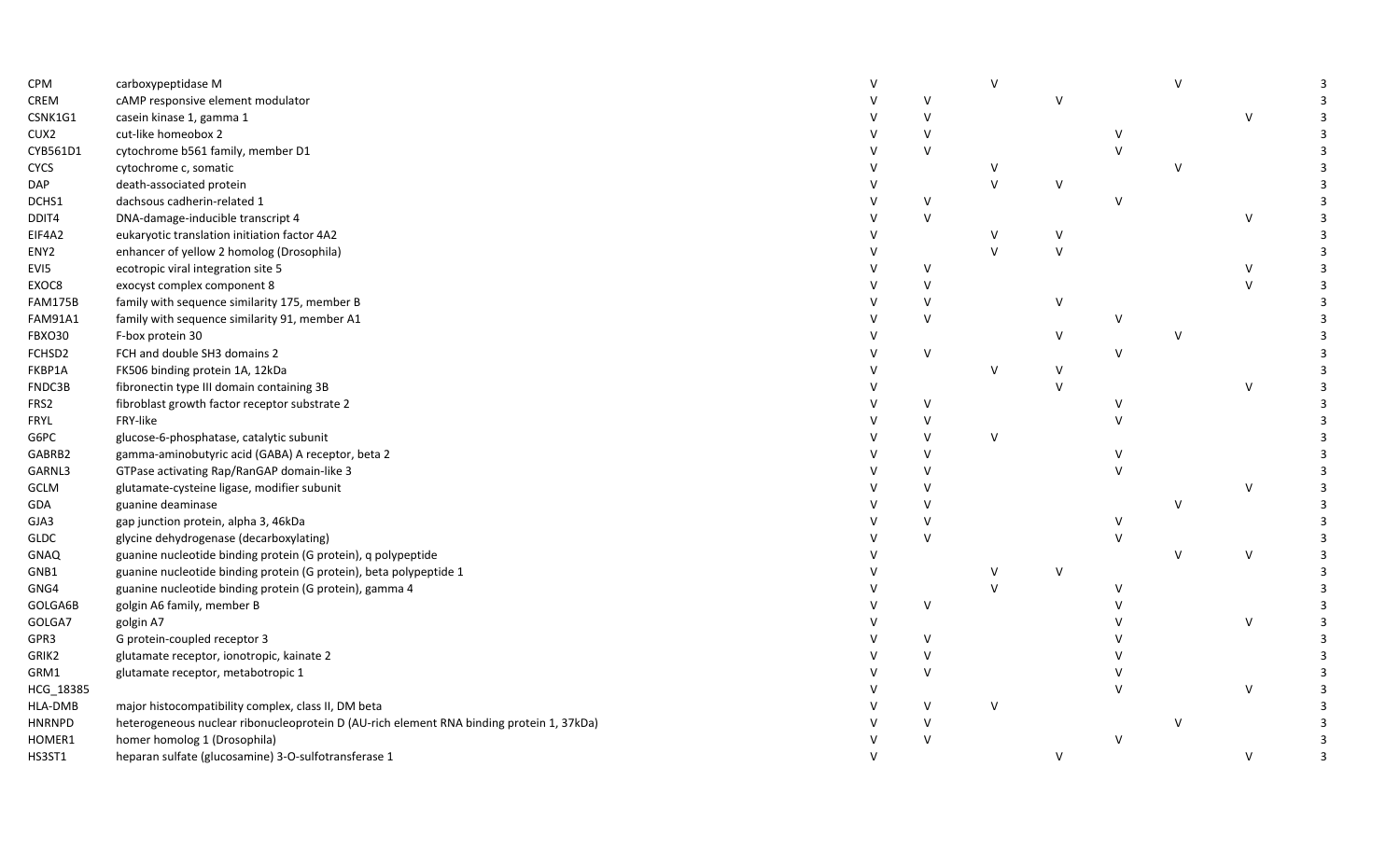| IDS              | iduronate 2-sulfatase                                                                                     | $\vee$ |        |              |              |        |              | 3              |
|------------------|-----------------------------------------------------------------------------------------------------------|--------|--------|--------------|--------------|--------|--------------|----------------|
| IGF1             | insulin-like growth factor 1 (somatomedin C)                                                              | $\vee$ |        |              |              |        |              |                |
| IL12B            | interleukin 12B (natural killer cell stimulatory factor 2, cytotoxic lymphocyte maturation factor 2, p40) | $\vee$ | v      |              |              |        |              |                |
| <b>INADL</b>     | InaD-like (Drosophila)                                                                                    | $\vee$ | $\vee$ |              |              |        |              | 3              |
| INSIG1           | insulin induced gene 1                                                                                    |        | $\vee$ |              |              |        | $\vee$       | 3              |
| ITGB8            | integrin, beta 8                                                                                          | $\vee$ |        |              |              |        | $\vee$       | 3              |
| KCND2            | potassium voltage-gated channel, Shal-related subfamily, member 2                                         | $\vee$ |        |              | v            |        |              |                |
| KCNMB1           | potassium large conductance calcium-activated channel, subfamily M, beta member 1                         |        | $\vee$ |              |              |        |              | 3              |
| CEP170B          | Centrosomal Protein 170B                                                                                  |        |        |              |              |        | $\vee$       | $\overline{3}$ |
| KIAA1024         | KIAA1024                                                                                                  | V      |        |              |              |        | $\vee$       | 3              |
| KIAA1468         | KIAA1468                                                                                                  | V      |        |              |              | $\vee$ |              | 3              |
| KIAA2018         | KIAA2018                                                                                                  | $\vee$ |        |              |              |        | $\vee$       | 3              |
| KLHL24           | kelch-like family member 24                                                                               | $\vee$ |        |              |              |        | $\vee$       | 3              |
| KPNA4            | karyopherin alpha 4 (importin alpha 3)                                                                    |        |        | V            |              | $\vee$ |              | $\overline{3}$ |
| CERS6            | Ceramide Synthase 6                                                                                       |        |        |              |              |        | $\vee$       | 3              |
| LHX6             | LIM homeobox 6                                                                                            | v      |        |              |              |        |              | 3              |
| LPPR2            | lipid phosphate phosphatase-related protein type 2                                                        | $\vee$ |        |              |              |        | $\mathsf{V}$ | 3              |
| LRP1B            | low density lipoprotein receptor-related protein 1B                                                       |        |        | v            |              |        |              |                |
| MAL              | mal, T-cell differentiation protein                                                                       |        |        |              |              |        |              |                |
| MAN1A2           | mannosidase, alpha, class 1A, member 2                                                                    | V      |        |              |              |        |              |                |
| MAP4K5           | mitogen-activated protein kinase kinase kinase kinase 5                                                   | $\vee$ |        |              | $\vee$       |        |              |                |
| МАРКАРК2         | mitogen-activated protein kinase-activated protein kinase 2                                               | v      |        |              |              |        |              |                |
| MECP2            | methyl CpG binding protein 2 (Rett syndrome)                                                              |        |        |              |              |        | $\vee$       |                |
| MED21            | mediator complex subunit 21                                                                               | $\vee$ | $\vee$ |              |              |        |              |                |
| MIB1             | mindbomb E3 ubiquitin protein ligase 1                                                                    | $\vee$ |        |              |              |        |              | $\mathbf{R}$   |
| MIER1            | mesoderm induction early response 1, transcriptional regulator                                            | $\vee$ |        |              |              |        |              |                |
| MKL2             | MKL/myocardin-like 2                                                                                      |        |        |              |              |        | V            |                |
| MORC3            | MORC family CW-type zinc finger 3                                                                         |        | $\vee$ | $\vee$       |              |        |              |                |
| MRC2             | mannose receptor, C type 2                                                                                | V      |        |              | V            |        |              |                |
| MUC1             | mucin 1, cell surface associated                                                                          | $\vee$ |        |              |              |        |              |                |
| <b>NCAN</b>      | neurocan                                                                                                  | $\vee$ |        |              |              |        |              |                |
| NCDN             | neurochondrin                                                                                             | $\vee$ |        |              | $\mathsf{V}$ |        |              |                |
| NCKAP1           | NCK-associated protein 1                                                                                  |        | $\vee$ | $\mathsf{v}$ |              |        |              |                |
| NELL1            | NEL-like 1 (chicken)                                                                                      | $\vee$ |        |              |              |        |              |                |
| NFKB1            | nuclear factor of kappa light polypeptide gene enhancer in B-cells 1                                      | $\vee$ | $\vee$ |              |              |        |              |                |
| NOTCH1           | notch 1                                                                                                   | $\vee$ |        |              |              |        |              |                |
| NRXN3            | neurexin 3                                                                                                |        |        | $\mathsf{v}$ |              |        |              |                |
| NSL1             | NSL1, MIS12 kinetochore complex component                                                                 | $\vee$ | $\vee$ |              |              |        |              |                |
| NTN4             | netrin 4                                                                                                  | $\vee$ |        |              |              |        |              |                |
| OPCML            | opioid binding protein/cell adhesion molecule-like                                                        | V      |        |              |              | $\vee$ |              |                |
| ORC <sub>2</sub> | Origin Recognition Complex Subunit 2                                                                      | $\vee$ | $\vee$ |              |              |        |              | $\overline{3}$ |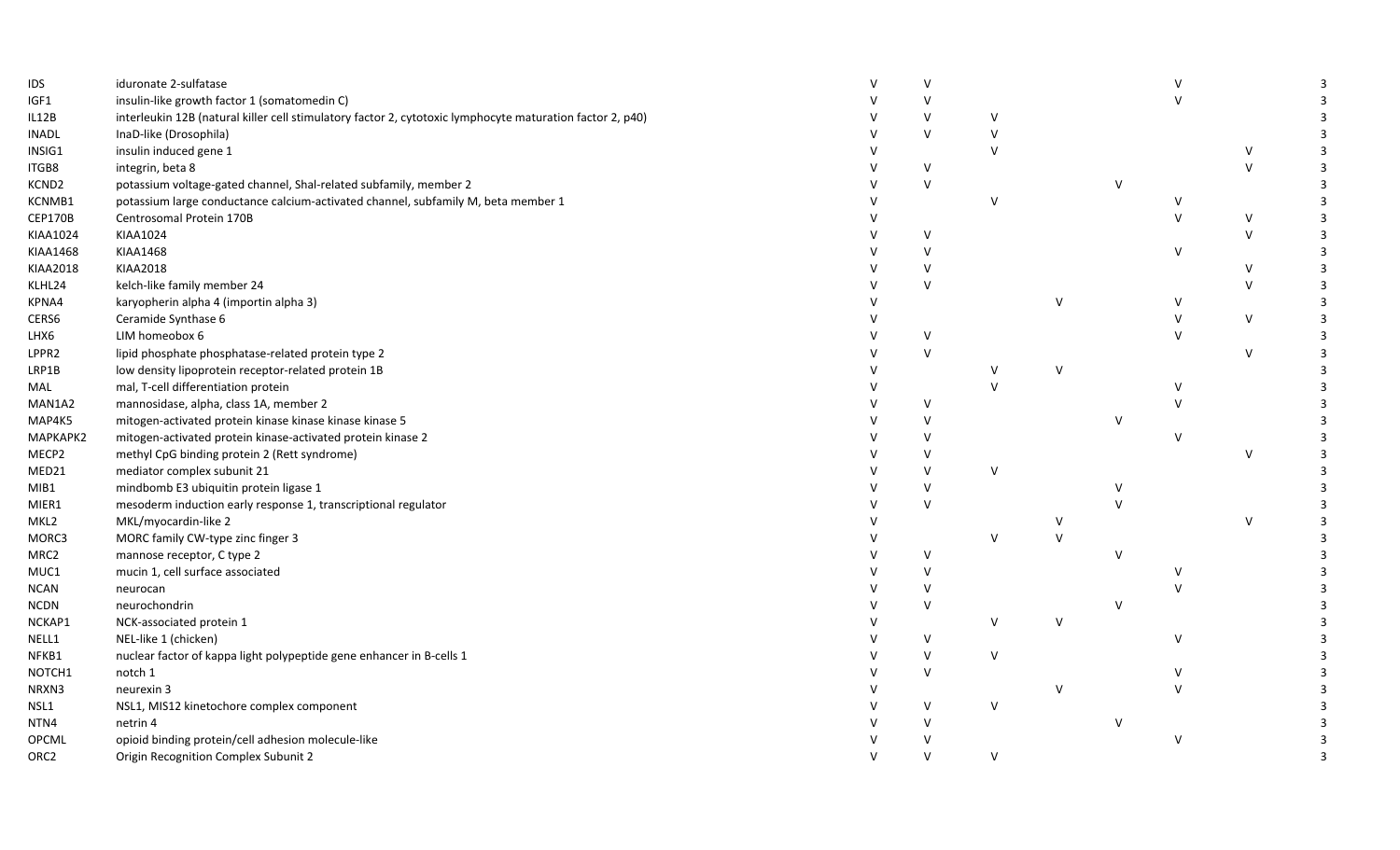| OSBPL1A         | oxysterol binding protein-like 1A                                                                             | $\vee$ |              |               |               |              |        |  |
|-----------------|---------------------------------------------------------------------------------------------------------------|--------|--------------|---------------|---------------|--------------|--------|--|
| P4HA2           | prolyl 4-hydroxylase, alpha polypeptide II                                                                    | V      |              |               |               |              |        |  |
| PALLD           | palladin, cytoskeletal associated protein                                                                     | V      | V            |               |               |              |        |  |
| PHF3            | PHD finger protein 3                                                                                          |        |              |               | $\vee$        |              | $\vee$ |  |
| PHLDB2          | pleckstrin homology-like domain, family B, member 2                                                           | V      |              | $\mathsf{V}$  |               |              |        |  |
| PICALM          | phosphatidylinositol binding clathrin assembly protein                                                        | $\vee$ |              |               | $\vee$        |              |        |  |
| PKNOX2          | PBX/knotted 1 homeobox 2                                                                                      |        |              | $\mathsf{V}$  |               |              |        |  |
| PNPT1           | polyribonucleotide nucleotidyltransferase 1                                                                   | V      |              |               |               |              | $\vee$ |  |
| POLR2C          | polymerase (RNA) II (DNA directed) polypeptide C, 33kDa                                                       |        | $\vee$       |               |               | $\vee$       |        |  |
| PPP1R14B        | protein phosphatase 1, regulatory (inhibitor) subunit 14B                                                     | V      |              |               | $\vee$        |              |        |  |
| PPP1R3C         | protein phosphatase 1, regulatory subunit 3C                                                                  | $\vee$ | V            |               |               |              |        |  |
| PPP1R8          | protein phosphatase 1, regulatory subunit 8                                                                   | V      | $\vee$       |               |               |              |        |  |
| <b>PRKCQ</b>    | protein kinase C, theta                                                                                       |        | $\vee$       |               |               |              |        |  |
| PRKRA           | protein kinase, interferon-inducible double stranded RNA dependent activator                                  | $\vee$ |              |               |               |              |        |  |
| <b>PRKRIR</b>   | protein-kinase, interferon-inducible double stranded RNA dependent inhibitor, repressor of (P58 repressor)    | V      | $\vee$       |               |               |              |        |  |
| PRUNE2          | prune homolog 2 (Drosophila)                                                                                  | V      |              |               |               |              | v      |  |
| RAB35           | RAB35, member RAS oncogene family                                                                             | V      |              |               | $\vee$        |              |        |  |
| RAD50           | RAD50 homolog (S. cerevisiae)                                                                                 |        | V            |               |               |              | V      |  |
| RBM8A           | RNA binding motif protein 8A                                                                                  |        |              |               |               | v            |        |  |
| RGS14           | regulator of G-protein signaling 14                                                                           | V      |              |               | $\vee$        |              |        |  |
| RIMBP2          | RIMS binding protein 2                                                                                        |        |              |               | $\mathcal{U}$ |              | v      |  |
| <b>RPE</b>      | ribulose-5-phosphate-3-epimerase                                                                              | V      | v            |               |               |              |        |  |
| RREB1           | ras responsive element binding protein 1                                                                      |        |              |               |               |              | V      |  |
| RSBN1           | round spermatid basic protein 1                                                                               |        | $\vee$       |               |               |              |        |  |
| <b>RYBP</b>     | RING1 and YY1 binding protein                                                                                 | V      |              |               | $\vee$        |              |        |  |
| SAFB            | scaffold attachment factor B                                                                                  |        |              | $\mathcal{U}$ |               |              | V      |  |
| SENP1           | SUMO1/sentrin specific peptidase 1                                                                            | V      |              |               |               | v            |        |  |
| SEPT7           | septin 7                                                                                                      |        |              |               |               |              | $\vee$ |  |
| SERP1           | stress-associated endoplasmic reticulum protein 1                                                             | V      | $\vee$       |               |               |              |        |  |
| SETD7           | SET domain containing (lysine methyltransferase) 7                                                            | v      |              |               |               | $\mathsf{V}$ |        |  |
| SF1             | splicing factor 1                                                                                             | $\vee$ | $\vee$       |               |               |              |        |  |
| <b>SLC22A23</b> | solute carrier family 22, member 23                                                                           |        | $\mathsf{V}$ | $\mathsf{V}$  |               |              |        |  |
| SLC37A2         | solute carrier family 37 (glucose-6-phosphate transporter), member 2                                          | V      |              |               |               |              |        |  |
| SLC4A4          | solute carrier family 4 (sodium bicarbonate cotransporter), member 4                                          | V      |              |               |               |              |        |  |
| SLC4A7          | solute carrier family 4, sodium bicarbonate cotransporter, member 7                                           | V      |              | $\vee$        |               |              |        |  |
| SMC1A           | structural maintenance of chromosomes 1A                                                                      | $\vee$ |              |               |               |              |        |  |
| SNHG11          | small nucleolar RNA host gene 11 (non-protein coding)                                                         | $\vee$ |              |               |               |              |        |  |
| SPRY3           | sprouty homolog 3 (Drosophila)                                                                                |        |              |               |               |              |        |  |
| ST6GALNAC3      | ST6 (alpha-N-acetyl-neuraminyl-2,3-beta-galactosyl-1,3)-N-acetylgalactosaminide alpha-2,6-sialyltransferase 3 |        |              |               |               | $\vee$       |        |  |
| STAG3L4         | stromal antigen 3-like 4 (pseudogene)                                                                         | V      |              |               | $\vee$        |              |        |  |
| STIM2           | stromal interaction molecule 2                                                                                |        | $\vee$       | $\vee$        |               |              |        |  |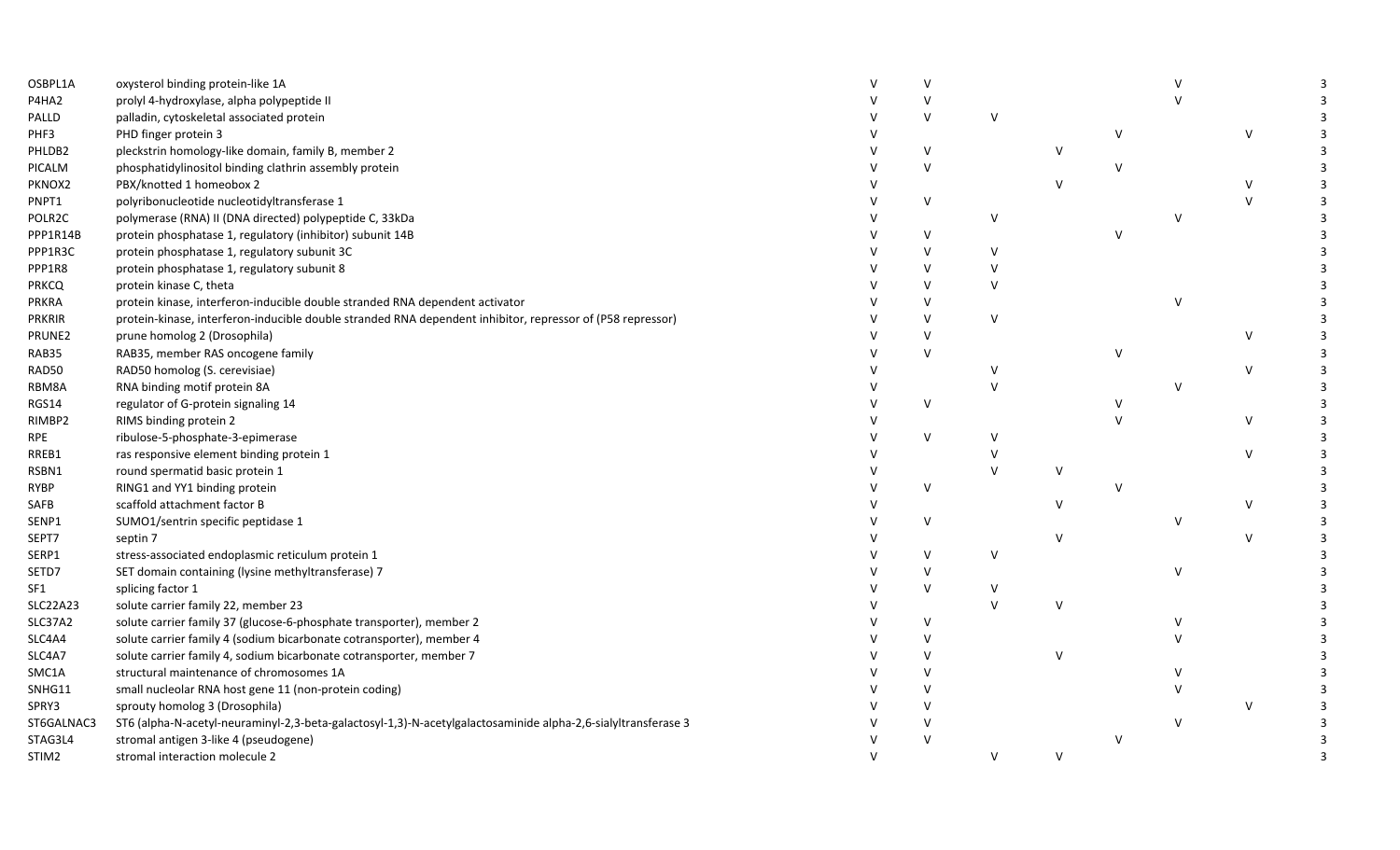| STXBP4            | syntaxin binding protein 4                                        |  | $\vee$        |              |        |              |              | $\mathsf{V}$ | 3 |
|-------------------|-------------------------------------------------------------------|--|---------------|--------------|--------|--------------|--------------|--------------|---|
| SYN2              | synapsin II                                                       |  | $\vee$        |              |        |              |              |              |   |
| <b>TARDBP</b>     | TAR DNA binding protein                                           |  |               |              | $\vee$ |              | $\mathsf{V}$ |              |   |
| TBKBP1            | TBK1 binding protein 1                                            |  | $\vee$        |              |        |              |              |              |   |
| THSD7B            | thrombospondin, type I, domain containing 7B                      |  | $\vee$        |              |        |              |              |              |   |
| TINF <sub>2</sub> | TERF1 (TRF1)-interacting nuclear factor 2                         |  | $\vee$        | $\vee$       |        |              |              |              |   |
| TMED7             | transmembrane emp24 protein transport domain containing 7         |  |               |              | $\vee$ |              |              | $\vee$       |   |
| TMEM86A           | transmembrane protein 86A                                         |  | $\vee$        |              |        |              | $\mathsf{V}$ |              | 3 |
| TMSB4XP8          | Thymosin Beta 4, X-Linked Pseudogene 8                            |  | $\vee$        |              |        |              |              | $\vee$       | 3 |
| TNRC6B            | trinucleotide repeat containing 6B                                |  | $\vee$        |              |        |              |              | $\vee$       | 3 |
| <b>TRHDE</b>      | thyrotropin-releasing hormone degrading enzyme                    |  | $\vee$        |              |        |              |              | $\vee$       | 3 |
| TRPS1             | trichorhinophalangeal syndrome I                                  |  | $\vee$        |              |        |              | V            |              |   |
| TSC1              | tuberous sclerosis 1                                              |  |               |              |        |              |              | $\vee$       | 3 |
| TSPYL4            | TSPY-like 4                                                       |  | $\vee$        |              |        | $\mathsf{V}$ |              |              | 3 |
| TUB               | tubby bipartite transcription factor                              |  |               |              | v      |              |              | V            |   |
| TUFT1             | tuftelin 1                                                        |  | $\sf V$       |              |        |              | $\vee$       |              |   |
| TXNDC5            | thioredoxin domain containing 5 (endoplasmic reticulum)           |  |               |              |        |              | $\vee$       | $\vee$       |   |
| UBA3              | ubiquitin-like modifier activating enzyme 3                       |  | $\vee$        |              |        |              |              |              |   |
| UBE2V2            | ubiquitin-conjugating enzyme E2 variant 2                         |  | $\vee$        |              |        |              |              |              |   |
| UCHL3             | ubiquitin carboxyl-terminal esterase L3 (ubiquitin thiolesterase) |  |               | $\mathsf{V}$ | v      |              |              |              |   |
| VAMP7             | vesicle-associated membrane protein 7                             |  | $\vee$        |              |        |              |              |              |   |
| WDFY1             | WD repeat and FYVE domain containing 1                            |  | $\vee$        |              |        |              |              |              |   |
| WDR26             | WD repeat domain 26                                               |  |               |              | $\vee$ |              |              |              |   |
| YOD1              | YOD1 deubiquitinase                                               |  |               |              |        |              | $\mathsf{V}$ | V            |   |
| ZDHHC17           | zinc finger, DHHC-type containing 17                              |  | $\vee$        |              |        |              |              |              |   |
| ZDHHC9            | zinc finger, DHHC-type containing 9                               |  | $\vee$        |              |        |              |              |              |   |
| LTN1              | Listerin E3 Ubiquitin Protein Ligase 1                            |  |               |              |        |              |              | $\vee$       |   |
| <b>ZNF81</b>      | zinc finger protein 81                                            |  | $\vee$        |              |        |              |              |              | 3 |
| ARPP19            | CAMP Regulated Phosphoprotein 19                                  |  | $\mathcal{U}$ |              |        |              |              | $\vee$       | 3 |
| SIK3              | SIK Family Kinase 3                                               |  |               |              |        |              |              | $\vee$       | 3 |
| OAS3              | 2'-5'-oligoadenylate synthetase 3, 100kDa                         |  |               | $\vee$       |        |              | V            |              | 3 |
| PALM2             | paralemmin 2                                                      |  |               |              |        |              |              | $\vee$       | 3 |
| CLVS1             | Clavesin 1                                                        |  |               |              |        |              | V            |              |   |
| GPCPD1            | Glycerophosphocholine Phosphodiesterase 1                         |  |               |              |        |              |              | $\vee$       |   |
| SP1               | Sp1 transcription factor                                          |  |               |              |        |              | $\vee$       |              |   |
| TMEM150A          | Transmembrane Protein 150A                                        |  |               |              |        | $\vee$       |              | $\vee$       |   |
| TPM3              | tropomyosin 3                                                     |  | $\mathsf{V}$  |              | $\vee$ | $\vee$       |              |              |   |
| <b>BTRC</b>       | beta-transducin repeat containing E3 ubiquitin protein ligase     |  |               |              |        |              |              |              |   |
| KRTAP3-2          | keratin associated protein 3-2                                    |  |               |              |        |              |              |              |   |
|                   |                                                                   |  |               |              |        |              |              |              |   |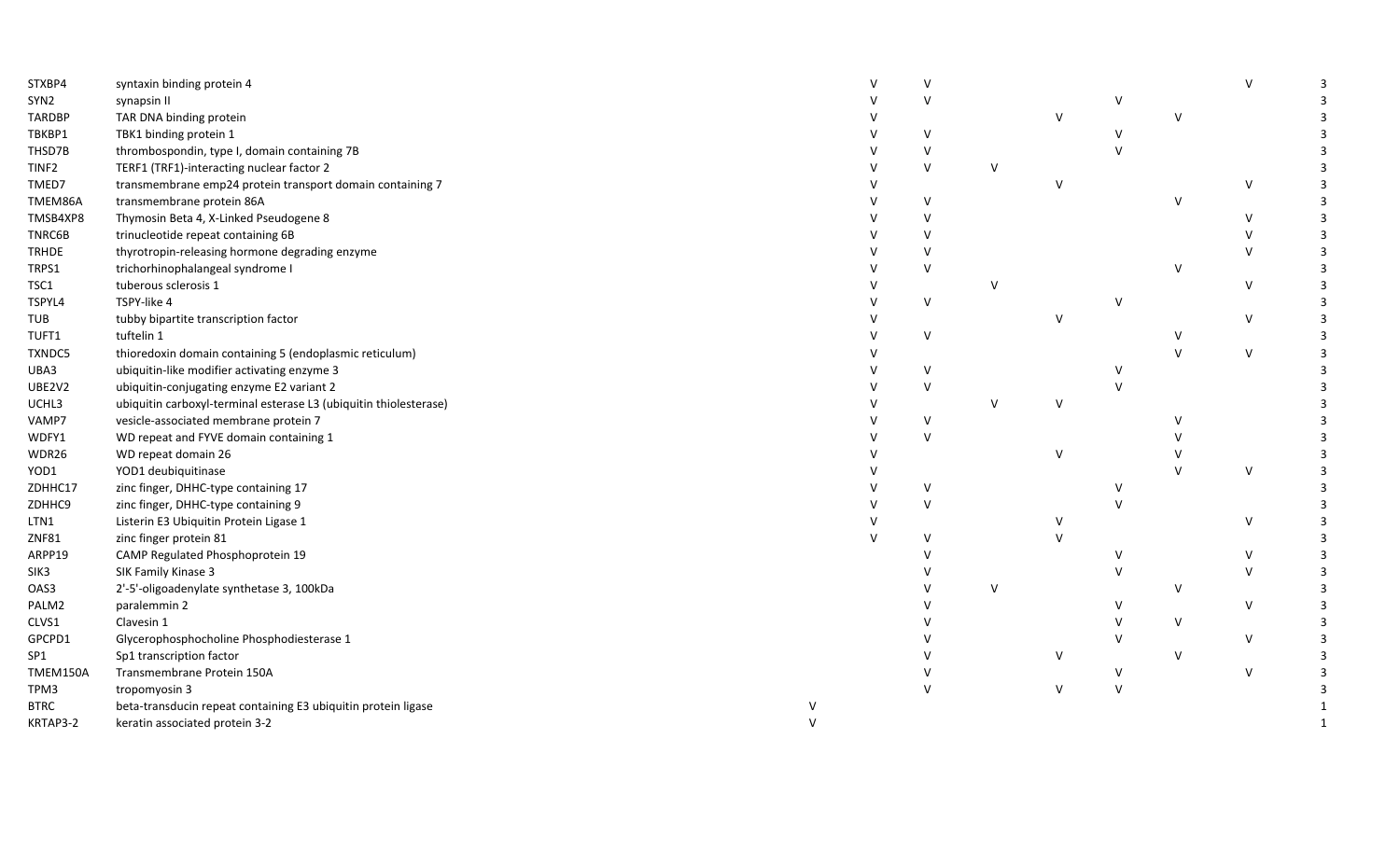**Supplemental Table S2. Mmu-miR-206-3p** *in silico* **predicted targets.**

|                  | TARGET GENE GENE DESCRIPTION                                                |              |        |        |        |        |              |              | VALIDATION DIANA MIRANDA MIRBRIDGE PICTAR PITA RNA22 TARGETSCAN TOTAL_HIT |                |
|------------------|-----------------------------------------------------------------------------|--------------|--------|--------|--------|--------|--------------|--------------|---------------------------------------------------------------------------|----------------|
| MET              | met proto-oncogene                                                          |              | $\vee$ | $\vee$ | $\vee$ |        |              | $\vee$       | $\vee$                                                                    | 8              |
| GJA1             | gap junction protein, alpha 1, 43kDa                                        | $\mathsf{V}$ | $\vee$ | $\vee$ | ν      | v      | $\mathsf{V}$ |              | $\vee$                                                                    | 7              |
| TRIM2            | tripartite motif containing 2                                               |              |        | v      |        | v      | $\mathsf{V}$ | V            | $\vee$                                                                    |                |
| UBN1             | ubinuclein 1                                                                |              |        | $\vee$ |        | v      | v            | v            | $\vee$                                                                    | 7              |
| BCL11A           | B-cell CLL/lymphoma 11A (zinc finger protein)                               |              |        | $\vee$ |        | v      |              | v            | $\vee$                                                                    |                |
| ETS1             | v-ets avian erythroblastosis virus E26 oncogene homolog 1                   |              |        | $\vee$ |        | v      | $\mathsf{V}$ | $\mathsf{V}$ | $\vee$                                                                    |                |
| RASA1            | RAS p21 protein activator (GTPase activating protein) 1                     |              |        | $\vee$ |        |        | $\mathsf{V}$ | $\vee$       | $\vee$                                                                    |                |
| PTPLAD1          | protein tyrosine phosphatase-like A domain containing 1                     |              |        | $\vee$ |        |        | V            | $\vee$       | v                                                                         |                |
| NRP1             | neuropilin 1                                                                |              |        | $\vee$ |        |        | $\mathsf{V}$ | $\vee$       | $\vee$                                                                    |                |
| ANXA4            | annexin A4                                                                  |              |        | $\vee$ |        |        | $\mathsf{V}$ | $\vee$       | $\vee$                                                                    |                |
| KLF13            | Kruppel-like factor 13                                                      |              |        | $\vee$ |        |        | $\mathsf{V}$ | $\vee$       | $\vee$                                                                    | $\overline{7}$ |
| THBS1            | thrombospondin 1                                                            |              |        | $\vee$ |        |        | $\mathsf{V}$ | $\vee$       | $\vee$                                                                    |                |
| <b>HNRNPU</b>    | heterogeneous nuclear ribonucleoprotein U (scaffold attachment factor A)    |              |        | $\vee$ |        |        | $\mathsf{V}$ | $\vee$       | $\vee$                                                                    | 7              |
| JARID2           | jumonji, AT rich interactive domain 2                                       |              |        | $\vee$ |        |        | $\mathsf{v}$ | $\mathsf{V}$ | $\vee$                                                                    |                |
| <b>MMD</b>       | monocyte to macrophage differentiation-associated                           |              |        | $\vee$ |        |        | $\mathsf{V}$ | $\mathsf{V}$ | $\mathsf{V}$                                                              |                |
| ADAR             | adenosine deaminase, RNA-specific                                           |              |        | $\vee$ |        | $\vee$ | $\mathsf{V}$ |              | $\mathsf{V}$                                                              |                |
| <b>HSP90B1</b>   | heat shock protein 90kDa beta (Grp94), member 1                             |              |        | $\vee$ |        | $\vee$ | $\mathsf{V}$ |              |                                                                           |                |
| FZD7             | frizzled family receptor 7                                                  |              |        | $\vee$ |        | v      | V            |              |                                                                           |                |
| TBP              | TATA box binding protein                                                    |              |        | $\vee$ |        | V      | $\mathsf{V}$ |              | $\mathcal{U}$                                                             |                |
| PAX3             | paired box 3                                                                |              |        | $\vee$ | $\vee$ | v      | $\mathsf{V}$ |              |                                                                           | h              |
| PAFAH1B1         | platelet-activating factor acetylhydrolase 1b, regulatory subunit 1 (45kDa) |              |        | $\vee$ |        | v      | $\mathsf{V}$ | $\vee$       | $\vee$                                                                    |                |
| FUBP1            | far upstream element (FUSE) binding protein 1                               |              |        | $\vee$ | v      | v      | $\mathsf{V}$ |              | $\vee$                                                                    | 6              |
| IGF1             | insulin-like growth factor 1 (somatomedin C)                                |              |        | $\vee$ | V      |        |              | V            | v                                                                         |                |
| FRAS1            | Fraser syndrome 1                                                           |              |        | $\vee$ |        |        |              | $\mathsf{V}$ | $\vee$                                                                    | h              |
| FOSB             | FBJ murine osteosarcoma viral oncogene homolog B                            |              |        | $\vee$ | $\vee$ |        | $\mathsf{V}$ |              |                                                                           | h              |
| HOXB4            | homeobox B4                                                                 |              |        | $\vee$ |        |        | $\mathsf{V}$ | $\vee$       | $\vee$                                                                    | h              |
| KCNIP3           | Kv channel interacting protein 3, calsenilin                                |              |        | $\vee$ | V      |        |              | $\vee$       | $\vee$                                                                    | h              |
| FBXO33           | F-box protein 33                                                            |              |        | V      |        |        | V            | v            | v                                                                         |                |
| KCTD13           | potassium channel tetramerization domain containing 13                      |              |        | $\vee$ |        |        | V            | $\vee$       | $\vee$                                                                    |                |
| KIF2A            | kinesin heavy chain member 2A                                               |              |        | $\vee$ |        |        | $\mathsf{V}$ | $\vee$       | $\vee$                                                                    |                |
| GCLC             | glutamate-cysteine ligase, catalytic subunit                                |              |        | $\vee$ | $\vee$ |        |              |              | $\vee$                                                                    |                |
| SPRED1           | sprouty-related, EVH1 domain containing 1                                   |              |        | V      |        |        | V            | $\vee$       | $\vee$                                                                    |                |
| SP <sub>2</sub>  | Sp2 transcription factor                                                    |              |        | $\vee$ | V      |        | V            |              | $\vee$                                                                    |                |
| TIMP3            | TIMP metallopeptidase inhibitor 3                                           |              |        |        | $\vee$ | $\vee$ | $\mathsf{V}$ | $\vee$       | $\vee$                                                                    |                |
| PFN <sub>2</sub> | profilin 2                                                                  |              |        | $\vee$ | v      |        | $\mathsf{V}$ | $\vee$       | $\vee$                                                                    |                |
| AP3D1            | adaptor-related protein complex 3, delta 1 subunit                          |              |        | $\vee$ | $\vee$ | v      | V            |              | v                                                                         |                |
| <b>ZNF236</b>    | zinc finger protein 236                                                     |              |        | $\vee$ |        | $\vee$ | $\mathsf{V}$ | $\vee$       | $\vee$                                                                    |                |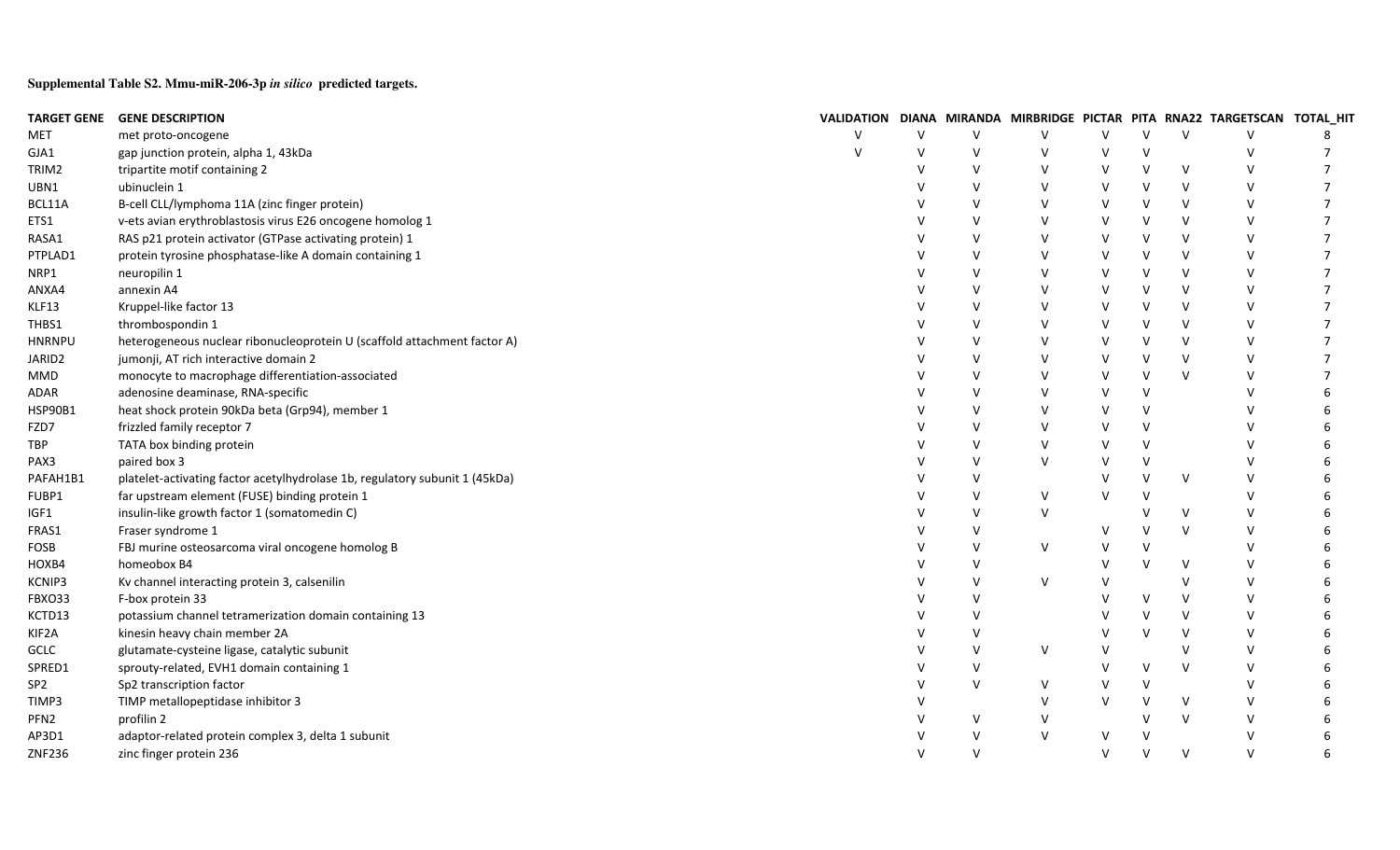| ARCN1             | archain 1                                                                                |        | V      | V | V      |        |        | $\mathsf{V}$ |    |
|-------------------|------------------------------------------------------------------------------------------|--------|--------|---|--------|--------|--------|--------------|----|
| RARB              | retinoic acid receptor, beta                                                             |        | $\vee$ |   | V      | v      | $\vee$ | V            |    |
| NR4A2             | nuclear receptor subfamily 4, group A, member 2                                          |        | $\vee$ | V | $\vee$ | $\vee$ |        | $\vee$       | 6  |
| SOX9              | SRY (sex determining region Y)-box 9                                                     | v      | v      | V |        | $\vee$ | $\vee$ | V            |    |
| UTRN              | utrophin<br>$\mathsf{V}$                                                                 | V      | V      | V |        |        |        | $\vee$       | 6  |
| LIN7C             | lin-7 homolog C (C. elegans)                                                             | v      | V      |   | $\vee$ |        | $\vee$ | V            | 6  |
| NOTCH3            | notch 3                                                                                  | V      | V      | V | $\vee$ |        | $\vee$ | $\vee$       | 6  |
| SRSF9             | Serine And Arginine Rich Splicing Factor 9                                               |        | V      | V | V      | $\vee$ |        | V            | 6  |
| SRSF3             | Serine And Arginine Rich Splicing Factor 3                                               |        | V      | V | V      | $\vee$ |        | V            |    |
| TRA2B             | Transformer 2 Beta Homolog                                                               |        | V      | V | V      | $\vee$ |        | $\vee$       |    |
| PSIP1             | PC4 And SFRS1 Interacting Protein 1                                                      |        | $\vee$ | V | $\vee$ | $\vee$ |        | V            |    |
| EIF4E             | eukaryotic translation initiation factor 4E                                              | $\vee$ | $\vee$ | V | V      | $\vee$ |        | v            | 6  |
| SFRP1             | secreted frizzled-related protein 1                                                      |        | $\vee$ | V | V      | $\vee$ |        | v            |    |
| YWHAZ             | tyrosine 3-monooxygenase/tryptophan 5-monooxygenase activation protein, zeta polypeptide |        | V      | V | V      | $\vee$ |        | V            |    |
| EFNB2             | ephrin-B2                                                                                |        | V      | V | V      | $\vee$ |        | V            |    |
| EDN1              | endothelin 1                                                                             |        | V      | V | v      | V      |        | $\vee$       |    |
| BACH <sub>2</sub> | BTB and CNC homology 1, basic leucine zipper transcription factor 2                      |        | $\vee$ |   | v      | $\vee$ | $\vee$ | $\vee$       |    |
| BAG4              | BCL2-associated athanogene 4                                                             |        | $\vee$ | V | v      | $\vee$ | $\vee$ |              | 6  |
| HDAC4             | histone deacetylase 4                                                                    |        | $\vee$ | V | V      | $\vee$ |        | $\vee$       | 6  |
| NFAT5             | nuclear factor of activated T-cells 5, tonicity-responsive                               | v      | V      | V | $\vee$ |        | $\vee$ | V            | 6  |
| MAP1A             | microtubule-associated protein 1A                                                        |        | $\vee$ | V | V      | $\vee$ |        | V            |    |
| DMPK              | dystrophia myotonica-protein kinase                                                      |        | V      | V | V      | $\vee$ |        | V            |    |
| MAP4K3            | mitogen-activated protein kinase kinase kinase kinase 3                                  |        | V      | V | V      | $\vee$ |        | $\vee$       |    |
| <b>BDNF</b>       | brain-derived neurotrophic factor                                                        |        | $\vee$ | V | v      | $\vee$ |        | $\vee$       |    |
| NDRG3             | NDRG family member 3                                                                     |        | $\vee$ |   | V      | $\vee$ | $\vee$ | V            |    |
| <b>DHX15</b>      | DEAH (Asp-Glu-Ala-His) box helicase 15                                                   |        | V      | V | V      | $\vee$ |        | V            | 6  |
| MATR3             | matrin 3                                                                                 |        | V      | V | V      | $\vee$ |        | V            | 6  |
| TNKS2             | tankyrase, TRF1-interacting ankyrin-related ADP-ribose polymerase 2                      |        | $\vee$ | v | V      | $\vee$ |        | V            | -6 |
| RIT2              | Ras-like without CAAX 2                                                                  |        | $\vee$ | V | V      | $\vee$ |        | V            |    |
| DDX5              | DEAD (Asp-Glu-Ala-Asp) box helicase 5                                                    |        | V      | V | V      | $\vee$ |        | V            |    |
| MED1              | mediator complex subunit 1                                                               |        | $\vee$ | V | v      | $\vee$ |        | $\vee$       | 6  |
| BSN               | bassoon presynaptic cytomatrix protein                                                   |        |        | V | V      | $\vee$ | $\vee$ | $\vee$       |    |
| <b>NCL</b>        | nucleolin                                                                                |        | $\vee$ | V |        |        | $\vee$ | V            | 6  |
| WDR1              | WD repeat domain 1                                                                       | $\vee$ | V      | V | V      | V      |        | V            | 6  |
| CTTNBP2NL         | CTTNBP2 N-terminal like                                                                  |        |        | v | V      | $\vee$ | $\vee$ | V            | 6  |
| SNX2              | sorting nexin 2                                                                          |        | V      | V | V      | v      |        | $\vee$       |    |
| RYBP              | RING1 and YY1 binding protein                                                            |        | V      | V |        | v      | $\vee$ | V            |    |
| TSPYL4            | TSPY-like 4                                                                              |        | V      | V | V      |        |        | V            |    |
| MSANTD2           | Myb/SANT DNA Binding Domain Containing 2                                                 |        | $\vee$ |   | V      | $\vee$ | $\vee$ | v            |    |
| VGLL4             | vestigial like 4 (Drosophila)                                                            | $\vee$ | $\vee$ | V | $\vee$ | $\vee$ |        | $\vee$       | 6  |
|                   |                                                                                          |        |        |   |        |        |        |              |    |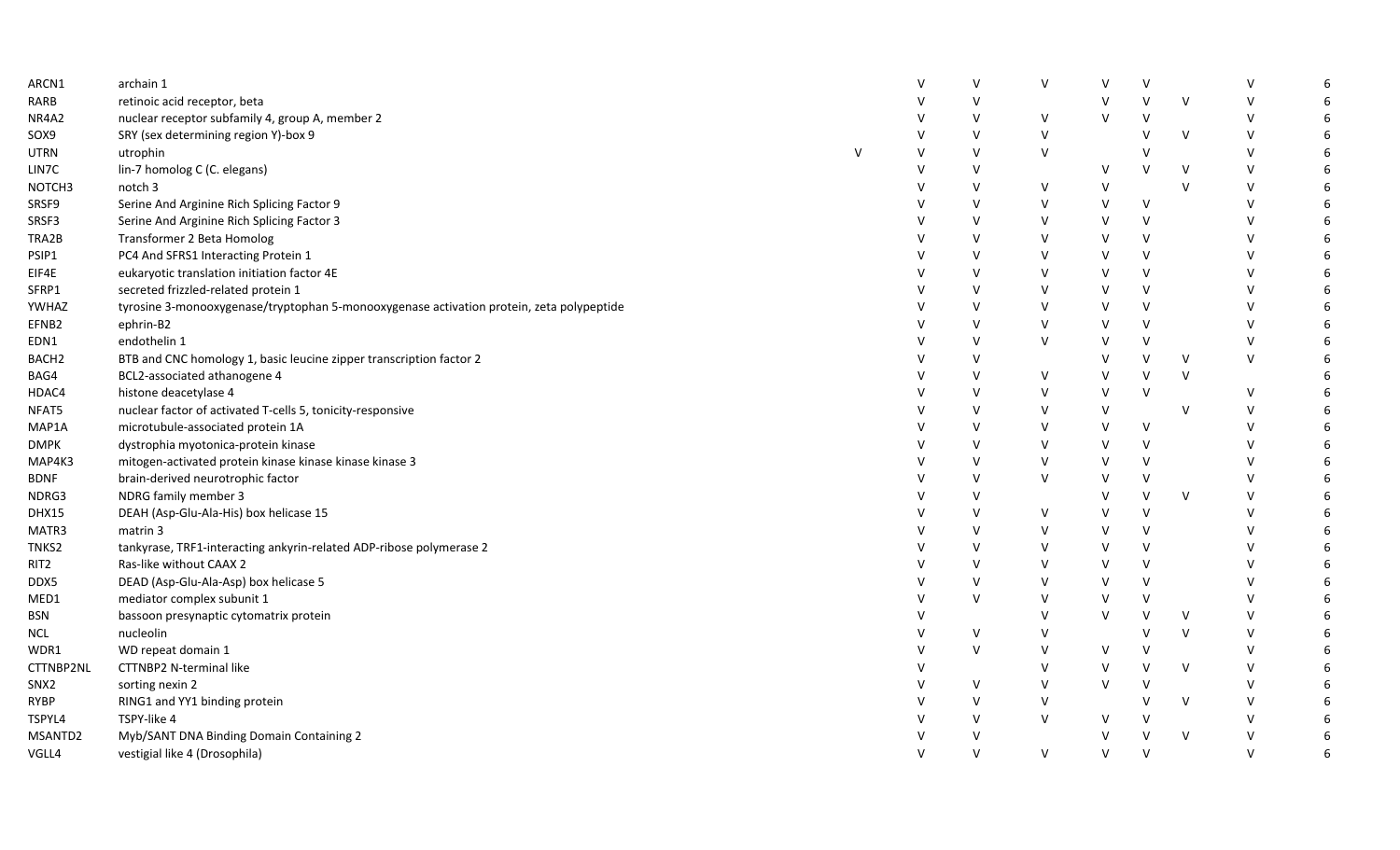| <b>RNF138</b>     | ring finger protein 138, E3 ubiquitin protein ligase                              |              | $\vee$ |        | V      | $\mathsf{V}$ | V            | $\vee$       | -6 |
|-------------------|-----------------------------------------------------------------------------------|--------------|--------|--------|--------|--------------|--------------|--------------|----|
| <b>MYLK</b>       | myosin light chain kinase                                                         |              | $\vee$ | V      | ٧      | $\mathsf{V}$ |              | $\vee$       | 6  |
| HS3ST3B1          | heparan sulfate (glucosamine) 3-O-sulfotransferase 3B1                            |              | $\vee$ |        | V      | v            | V            | $\vee$       | 6  |
| <b>VEGFA</b>      | vascular endothelial growth factor A                                              |              | $\vee$ | V      |        | $\mathsf{V}$ | $\mathsf{V}$ | $\vee$       | 6  |
| MNT               | MNT, MAX dimerization protein                                                     |              | $\vee$ | $\vee$ | V      | V            |              | $\vee$       | -6 |
| <b>RNF38</b>      | ring finger protein 38                                                            |              | $\vee$ |        | V      | v            | $\mathsf V$  | $\vee$       | 6  |
| CREM              | cAMP responsive element modulator                                                 |              | $\vee$ | V      | v      | $\vee$       |              | $\vee$       | 6  |
| TMEM243           | Transmembrane Protein 243                                                         |              | $\vee$ |        | V      | v            | V            | $\vee$       | 6  |
| MPP5              | membrane protein, palmitoylated 5 (MAGUK p55 subfamily member 5)                  |              |        | v      | V      | v            | $\sf V$      | $\vee$       | 6  |
| VAMP4             | vesicle-associated membrane protein 4                                             |              | V      | $\vee$ | $\vee$ | $\vee$       |              | $\vee$       | 6  |
| CORO1C            | coronin, actin binding protein, 1C                                                |              |        | v      | $\vee$ | $\vee$       | V            | $\vee$       | 6  |
| VAMP2             | vesicle-associated membrane protein 2 (synaptobrevin 2)                           |              | $\vee$ | V      | V      | V            |              | $\vee$       | 6  |
| <b>UST</b>        | uronyl-2-sulfotransferase                                                         |              | $\vee$ | V      | V      | $\vee$       |              | $\vee$       | 6  |
| RRBP1             | ribosome binding protein 1                                                        |              | $\vee$ | v      | V      | $\vee$       |              | $\vee$       | 6  |
| SNAP25            | synaptosomal-associated protein, 25kDa                                            |              | $\vee$ | $\vee$ | $\vee$ | $\vee$       |              | $\vee$       | 6  |
| CNN3              | calponin 3, acidic                                                                |              | $\vee$ | $\vee$ | V      | $\mathsf{V}$ |              | $\vee$       | 6  |
| <b>CLTC</b>       | clathrin, heavy chain (Hc)                                                        |              | $\vee$ | V      | V      | $\vee$       |              | $\vee$       | 6  |
| CLCN3             | chloride channel, voltage-sensitive 3                                             |              | $\vee$ |        | $\vee$ | $\mathsf{V}$ | V            | $\vee$       | 6  |
| RSBN1             | round spermatid basic protein 1                                                   |              | $\vee$ | V      | $\vee$ | $\mathsf{V}$ |              | $\vee$       | 6  |
| UBE4A             | ubiquitination factor E4A                                                         |              | $\vee$ | V      | V      | V            |              | $\vee$       | 6  |
| SULF1             | sulfatase 1                                                                       |              | $\vee$ | v      |        | V            | V            | $\vee$       | -6 |
| CCND <sub>2</sub> | cyclin D2                                                                         |              | $\vee$ | V      | V      | $\mathsf{V}$ |              | $\mathsf{V}$ | 6  |
| CD164             | CD164 molecule, sialomucin                                                        |              | $\vee$ | V      |        |              | V            | $\vee$       | 6  |
| CDK6              | cyclin-dependent kinase 6                                                         |              | $\vee$ |        | V      |              | $\sf V$      | $\vee$       | 6  |
| CD2AP             | CD2-associated protein                                                            |              | $\vee$ | V      |        |              |              | $\vee$       | 5  |
| CDC42             | cell division cycle 42                                                            |              | $\vee$ | V      | $\vee$ |              |              | $\vee$       | 5  |
| MPZ               | myelin protein zero                                                               |              | $\vee$ | V      | V      |              |              | $\vee$       | 5  |
| CDK9              | cyclin-dependent kinase 9                                                         |              | $\vee$ | V      | V      |              |              | V            | -5 |
| CCND1             | cyclin D1                                                                         |              |        | $\vee$ | $\vee$ |              | V            | $\vee$       | 5  |
| <b>CEBPZ</b>      | CCAAT/enhancer binding protein (C/EBP), zeta                                      |              | $\vee$ | V      |        |              | $\sf V$      |              | 5  |
| RSBN1L            | round spermatid basic protein 1-like                                              |              | $\vee$ |        | $\vee$ |              |              | $\vee$       | 5  |
| CHSY1             | chondroitin sulfate synthase 1                                                    |              | $\vee$ | V      |        |              | V            |              | 5  |
| CITED2            | Cbp/p300-interacting transactivator, with Glu/Asp-rich carboxy-terminal domain, 2 |              | $\vee$ | V      |        |              |              | $\vee$       | 5  |
| CBL               | Cbl proto-oncogene, E3 ubiquitin protein ligase                                   |              | $\vee$ | V      |        |              |              | $\vee$       | 5  |
| UBE2H             | ubiquitin-conjugating enzyme E2H                                                  |              | $\vee$ |        | V      | $\vee$       |              | $\vee$       | 5  |
| UBR5              | ubiquitin protein ligase E3 component n-recognin 5                                | v            | $\vee$ |        | v      | V            |              | $\vee$       | -5 |
| USP33             | ubiquitin specific peptidase 33                                                   |              |        | v      | v      | $\mathsf{V}$ |              | $\mathsf{V}$ | 5  |
| COL4A3            | collagen, type IV, alpha 3 (Goodpasture antigen)                                  |              | V      | V      | V      |              |              | $\vee$       | 5  |
| CAPRIN1           | cell cycle associated protein 1                                                   |              | $\vee$ | $\vee$ |        | v            |              | $\vee$       | 5  |
| CAAP1             | Caspase Activity And Apoptosis Inhibitor 1                                        | $\mathsf{v}$ | $\vee$ |        | $\vee$ | $\vee$       |              | $\vee$       | 5  |
|                   |                                                                                   |              |        |        |        |              |              |              |    |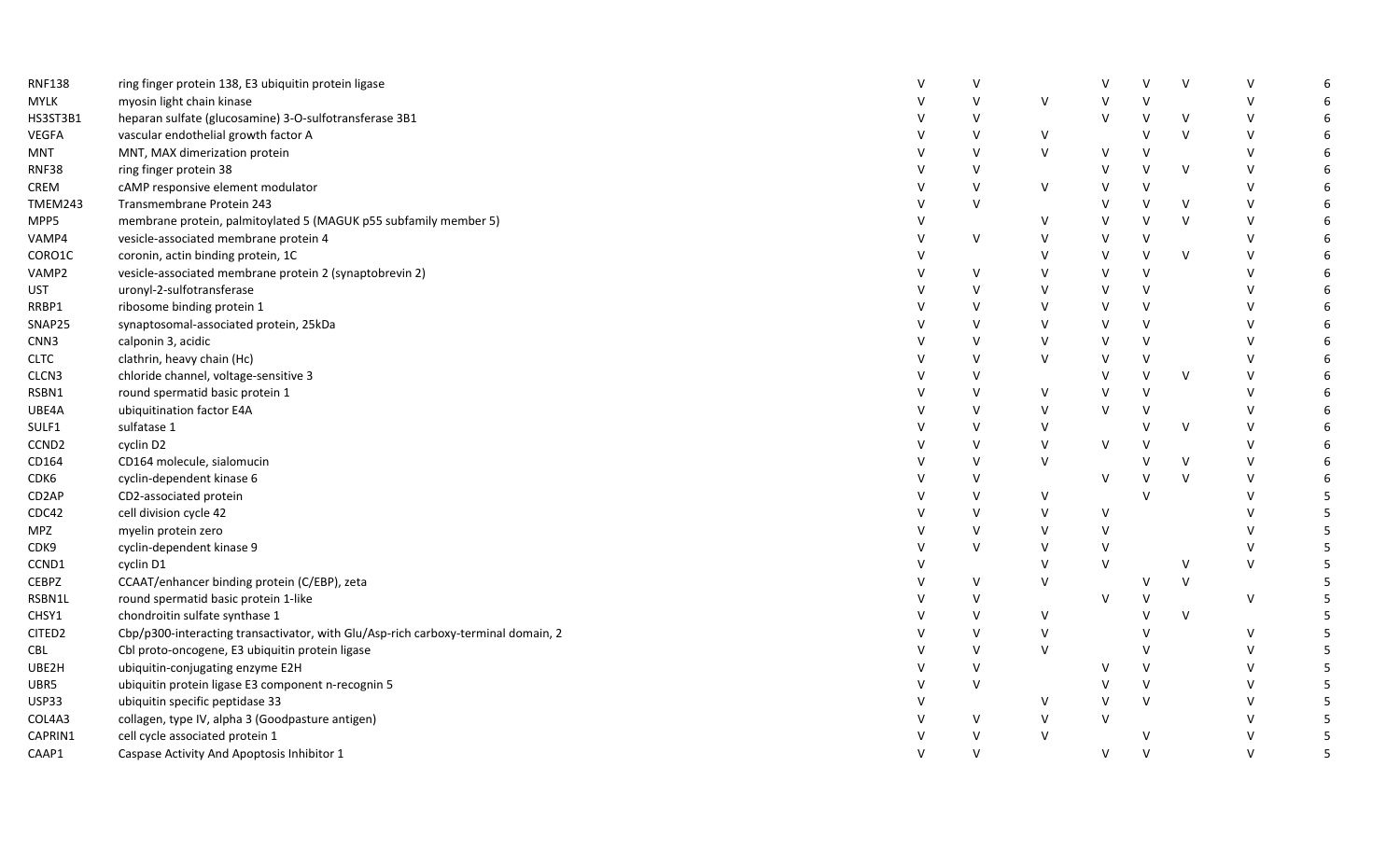| RNGTT             | RNA guanylyltransferase and 5'-phosphatase                                      | v      |        |        | $\vee$       |              | $\vee$       | 5  |
|-------------------|---------------------------------------------------------------------------------|--------|--------|--------|--------------|--------------|--------------|----|
| CPEB1             | cytoplasmic polyadenylation element binding protein 1                           | $\vee$ |        |        | $\mathsf{V}$ |              | $\vee$       |    |
| RSPO3             | R-spondin 3                                                                     | $\vee$ |        | $\vee$ | $\vee$       |              | $\vee$       | 5  |
| TWF1              | twinfilin actin-binding protein 1                                               | $\vee$ | v      |        | $\vee$       |              | $\vee$       | 5  |
| CREB5             | cAMP responsive element binding protein 5                                       | V      | $\vee$ |        | $\vee$       |              | $\mathsf{V}$ | 5  |
| CREBL2            | cAMP responsive element binding protein-like 2                                  | V      |        | $\vee$ | $\vee$       |              | $\vee$       | 5  |
| VASP              | vasodilator-stimulated phosphoprotein                                           | V      | V      |        | $\vee$       |              | $\vee$       | 5  |
| MXD1              | MAX dimerization protein 1                                                      | V      | $\vee$ |        | $\vee$       |              | $\vee$       | 5  |
| MXD4              | MAX dimerization protein 4                                                      |        | $\vee$ | V      |              | $\vee$       | $\vee$       | 5  |
| KMT2E             | Lysine Methyltransferase 2E                                                     | V      |        | $\vee$ | $\mathsf{V}$ |              | $\vee$       | 5  |
| NAB1              | NGFI-A binding protein 1 (EGR1 binding protein 1)                               | $\vee$ | V      |        | $\vee$       |              | $\vee$       | 5  |
| <b>NAMPT</b>      | nicotinamide phosphoribosyltransferase                                          | V      | $\vee$ |        | $\mathsf{V}$ |              | $\vee$       | 5  |
| NBEA              | neurobeachin                                                                    | V      |        |        | V            | $\vee$       | $\vee$       | 5  |
| MIPOL1            | mirror-image polydactyly 1                                                      | V      |        | V      | V            |              | $\vee$       | 5  |
| NCK <sub>2</sub>  | NCK adaptor protein 2                                                           | V      | V      |        | $\vee$       |              | $\vee$       | 5  |
| <b>SEC62</b>      | SEC62 homolog (S. cerevisiae)                                                   | V      |        | $\vee$ | $\vee$       |              | $\vee$       | 5  |
| CYB5B             | cytochrome b5 type B (outer mitochondrial membrane)                             | V      | V      |        | $\vee$       |              | $\vee$       | 5  |
| TRAPPC3           | trafficking protein particle complex 3                                          | V      |        | V      | $\vee$       |              | $\mathbf{v}$ | 5  |
| SEC63             | SEC63 homolog (S. cerevisiae)                                                   | V      |        | $\vee$ | $\vee$       |              | $\vee$       | 5  |
| DAAM1             | dishevelled associated activator of morphogenesis 1                             | V      |        | V      | $\vee$       |              | $\vee$       | 5  |
| TNPO <sub>2</sub> | transportin 2                                                                   |        | v      | V      | $\vee$       |              | $\vee$       | 5  |
| MEX3C             | mex-3 RNA binding family member C                                               | V      |        | $\vee$ | $\vee$       |              | $\vee$       | 5  |
| DDX17             | DEAD (Asp-Glu-Ala-Asp) box helicase 17                                          | V      | V      |        | $\vee$       |              | $\vee$       |    |
| MEIS1             | Meis homeobox 1                                                                 | $\vee$ |        | $\vee$ | $\vee$       |              | $\vee$       | 5  |
| BSCL2             | Berardinelli-Seip congenital lipodystrophy 2 (seipin)                           | $\vee$ |        | V      |              | $\vee$       | $\vee$       |    |
| WDR48             | WD repeat domain 48                                                             | V      |        | $\vee$ | $\vee$       |              | $\vee$       | 5  |
| SEMA6D            | sema domain, transmembrane domain (TM), and cytoplasmic domain, (semaphorin) 6D |        | v      | V      | $\mathsf{V}$ |              | $\vee$       | 5  |
| NCOA3             | nuclear receptor coactivator 3                                                  | V      | $\vee$ | $\vee$ | $\vee$       |              |              |    |
| <b>BLCAP</b>      | bladder cancer associated protein                                               | $\vee$ |        | v      | $\vee$       |              | $\vee$       | 5. |
| WNK3              | WNK lysine deficient protein kinase 3                                           | V      |        | V      | $\vee$       |              | $\vee$       | 5  |
| MAPKBP1           | mitogen-activated protein kinase binding protein 1                              | $\vee$ |        |        | $\vee$       | $\vee$       | $\vee$       | 5  |
| TMEM55B           | transmembrane protein 55B                                                       | $\vee$ |        | $\vee$ | $\vee$       |              | $\vee$       | 5  |
| RGS7              | regulator of G-protein signaling 7                                              | V      | v      |        | $\vee$       | $\vee$       |              | 5  |
| DLG4              | discs, large homolog 4 (Drosophila)                                             | V      |        | V      | $\vee$       |              | $\vee$       |    |
| BCL7A             | B-cell CLL/lymphoma 7A                                                          | V      |        | V      | $\vee$       |              | $\vee$       | 5  |
| SETBP1            | SET binding protein 1                                                           |        | V      | v      | $\vee$       |              | $\vee$       |    |
| NEUROD1           | neuronal differentiation 1                                                      | V      | $\vee$ |        | $\vee$       | $\vee$       |              |    |
| MAL <sub>2</sub>  | mal, T-cell differentiation protein 2 (gene/pseudogene)                         | $\vee$ |        | V      |              | $\mathsf{V}$ | $\vee$       |    |
| MAGI2             | membrane associated guanylate kinase, WW and PDZ domain containing 2            | V      | V      | $\vee$ |              |              | $\vee$       |    |
| TMCC1             | transmembrane and coiled-coil domain family 1                                   | V      |        | $\vee$ | $\vee$       |              | $\vee$       | 5  |
|                   |                                                                                 |        |        |        |              |              |              |    |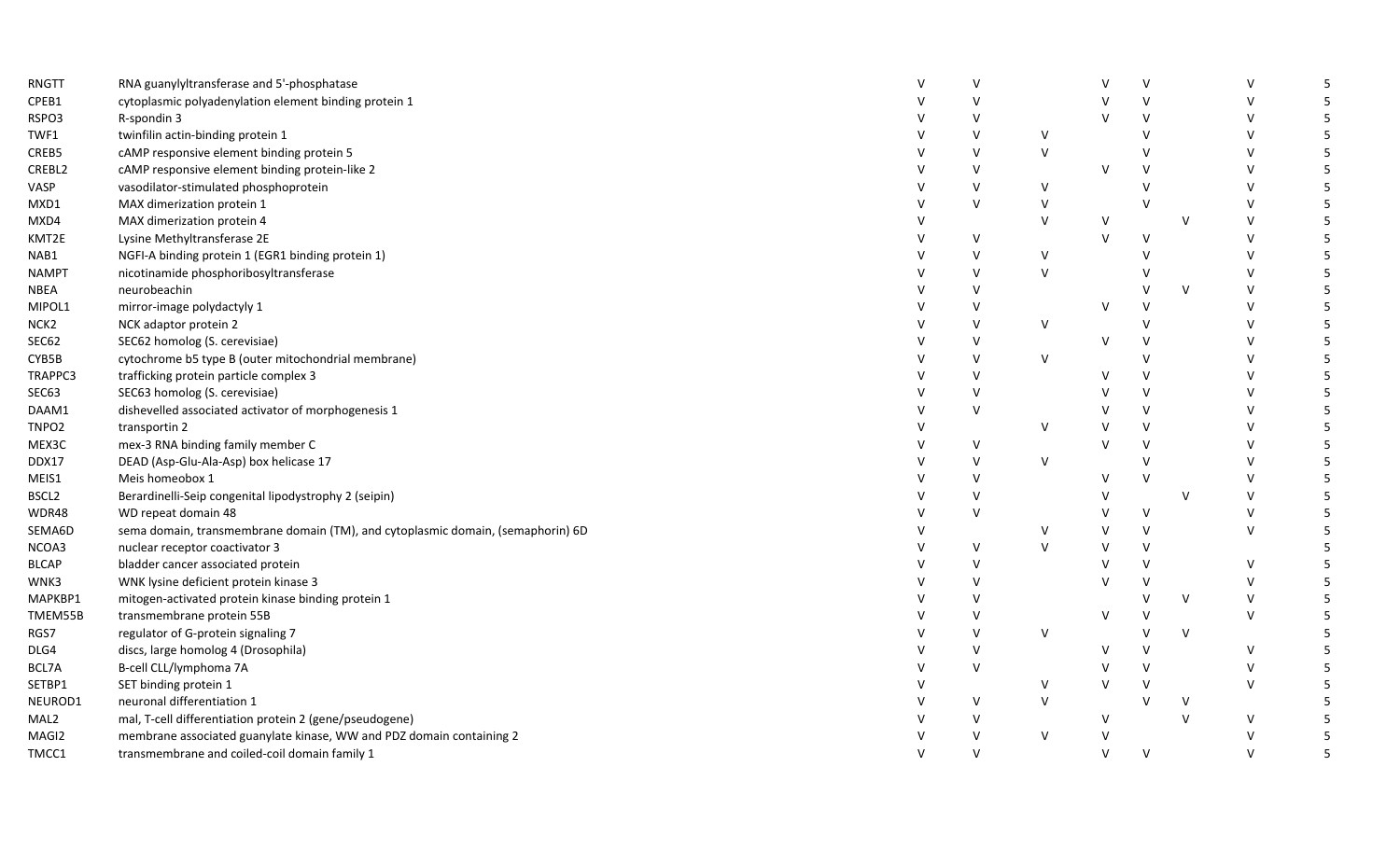| E2F5        | E2F transcription factor 5, p130-binding                                                  | $\vee$       | $\vee$ |        | V      | $\vee$ |        | V      | -5 |
|-------------|-------------------------------------------------------------------------------------------|--------------|--------|--------|--------|--------|--------|--------|----|
| MAB21L1     | mab-21-like 1 (C. elegans)                                                                | $\mathsf{V}$ | $\vee$ |        | V      | $\vee$ |        | $\vee$ | -5 |
| YWHAQ       | tyrosine 3-monooxygenase/tryptophan 5-monooxygenase activation protein, theta polypeptide |              | $\vee$ | V      | V      | $\vee$ |        |        | 5  |
| AZIN1       | antizyme inhibitor 1                                                                      | V            | $\vee$ |        | V      | $\vee$ |        | V      | -5 |
| NGFR        | nerve growth factor receptor                                                              | $\mathsf{V}$ | $\vee$ | $\vee$ | $\vee$ |        |        | $\vee$ | -5 |
| AGO1        | Argonaute 1, RISC Catalytic Component                                                     | V            | $\vee$ |        | V      | V      |        | $\vee$ | -5 |
| ZBTB4       | zinc finger and BTB domain containing 4                                                   | V            | $\vee$ |        | V      | $\vee$ |        | $\vee$ |    |
| ZIC4        | Zic family member 4                                                                       | V            | $\vee$ |        | V      | $\vee$ |        | $\vee$ | 5  |
| ASH2L       | ash2 (absent, small, or homeotic)-like (Drosophila)                                       | V            | $\vee$ | $\vee$ | V      |        |        | V      | -5 |
| ZMAT3       | zinc finger, matrin-type 3                                                                |              | $\vee$ |        | V      | V      |        | $\vee$ | .5 |
| ARRDC3      | arrestin domain containing 3                                                              | $\mathsf{V}$ | v      |        | $\vee$ | $\vee$ | $\vee$ |        | -5 |
| ARID2       | AT rich interactive domain 2 (ARID, RFX-like)                                             | $\vee$       | $\vee$ | $\vee$ |        | $\vee$ |        | $\vee$ | -5 |
| EPB41L1     | erythrocyte membrane protein band 4.1-like 1                                              |              | $\vee$ |        |        |        | V      | $\vee$ | -5 |
| KTN1        | kinectin 1 (kinesin receptor)                                                             | V            | $\vee$ |        | V      | v      |        | V      |    |
| RCAN2       | regulator of calcineurin 2                                                                |              | $\vee$ |        | v      | $\vee$ |        | $\vee$ | .5 |
| EYA4        | eyes absent homolog 4 (Drosophila)                                                        |              | v      |        | V      | $\vee$ |        | $\vee$ | -5 |
| AP1G1       | adaptor-related protein complex 1, gamma 1 subunit                                        |              | $\vee$ | V      | V      | $\vee$ |        |        | -5 |
| RAB5A       | RAB5A, member RAS oncogene family                                                         | $\vee$       | $\vee$ | $\vee$ |        | V      |        | $\vee$ | -5 |
| THRB        | thyroid hormone receptor, beta                                                            | V            |        | $\vee$ | V      |        | V      | $\vee$ | 5  |
| ANP32B      | acidic (leucine-rich) nuclear phosphoprotein 32 family, member B                          | V            | $\vee$ |        | V      | $\vee$ |        | V      | -5 |
| QKI         | QKI, KH domain containing, RNA binding                                                    | V            | $\vee$ |        | V      |        |        | $\vee$ |    |
| CEP44       | Centrosomal Protein 44                                                                    | V            | $\vee$ |        |        | v      | $\vee$ | V      | 5  |
| SLC25A25    | solute carrier family 25 (mitochondrial carrier; phosphate carrier), member 25            | V            | $\vee$ |        | $\vee$ | $\vee$ |        | $\vee$ | -5 |
| KHSRP       | KH-type splicing regulatory protein                                                       | $\mathsf{V}$ | $\vee$ |        | V      | $\vee$ |        | $\vee$ | .5 |
| ANXA2       | annexin A2                                                                                |              | v      | $\vee$ | V      | $\vee$ |        | $\vee$ | -5 |
| SLC35F1     | solute carrier family 35, member F1                                                       | $\vee$       | $\vee$ |        |        | $\vee$ | V      | $\vee$ | -5 |
| API5.       | apoptosis inhibitor 5                                                                     |              | $\vee$ | V      | $\vee$ | V      |        | V      | -5 |
| FBXW7       | F-box and WD repeat domain containing 7, E3 ubiquitin protein ligase                      | V            | $\vee$ | v      |        | v      |        | V      | -5 |
| TGFBR3      | transforming growth factor, beta receptor III                                             |              |        | V      | V      | V      |        | $\vee$ | -5 |
| FGF14       | fibroblast growth factor 14                                                               | V            | $\vee$ | $\vee$ | $\vee$ | $\vee$ |        |        |    |
| OTUB2       | OTU domain, ubiquitin aldehyde binding 2                                                  |              | $\vee$ | $\vee$ |        |        | V      |        | -5 |
| SLC39A10    | solute carrier family 39 (zinc transporter), member 10                                    | V            | $\vee$ |        |        |        | $\vee$ | V      | -5 |
| JOSD1       | Josephin domain containing 1                                                              | $\mathsf{V}$ | $\vee$ |        | $\vee$ | V      |        | $\vee$ | .5 |
| FN1         | fibronectin 1                                                                             | $\mathsf{v}$ | $\vee$ | V      | V      | $\vee$ |        |        | -5 |
| <b>TOMA</b> | angiomotin                                                                                | v            | $\vee$ | $\vee$ |        | $\vee$ |        | V      |    |
| FNDC3A      | fibronectin type III domain containing 3A                                                 | V            | $\vee$ |        | V      | V      |        | $\vee$ | 5  |
| FNDC3B      | fibronectin type III domain containing 3B                                                 |              | v      |        | V      | $\vee$ |        | $\vee$ | -5 |
| OTUD5       | OTU domain containing 5                                                                   |              | $\vee$ |        | V      |        | V      |        | -5 |
| FOXP1       | forkhead box P1                                                                           |              | $\vee$ |        | $\vee$ | $\vee$ |        |        | 5  |
| AKAP11      | A kinase (PRKA) anchor protein 11                                                         | $\mathsf{V}$ | $\vee$ |        | $\vee$ | $\vee$ |        | $\vee$ | 5  |
|             |                                                                                           |              |        |        |        |        |        |        |    |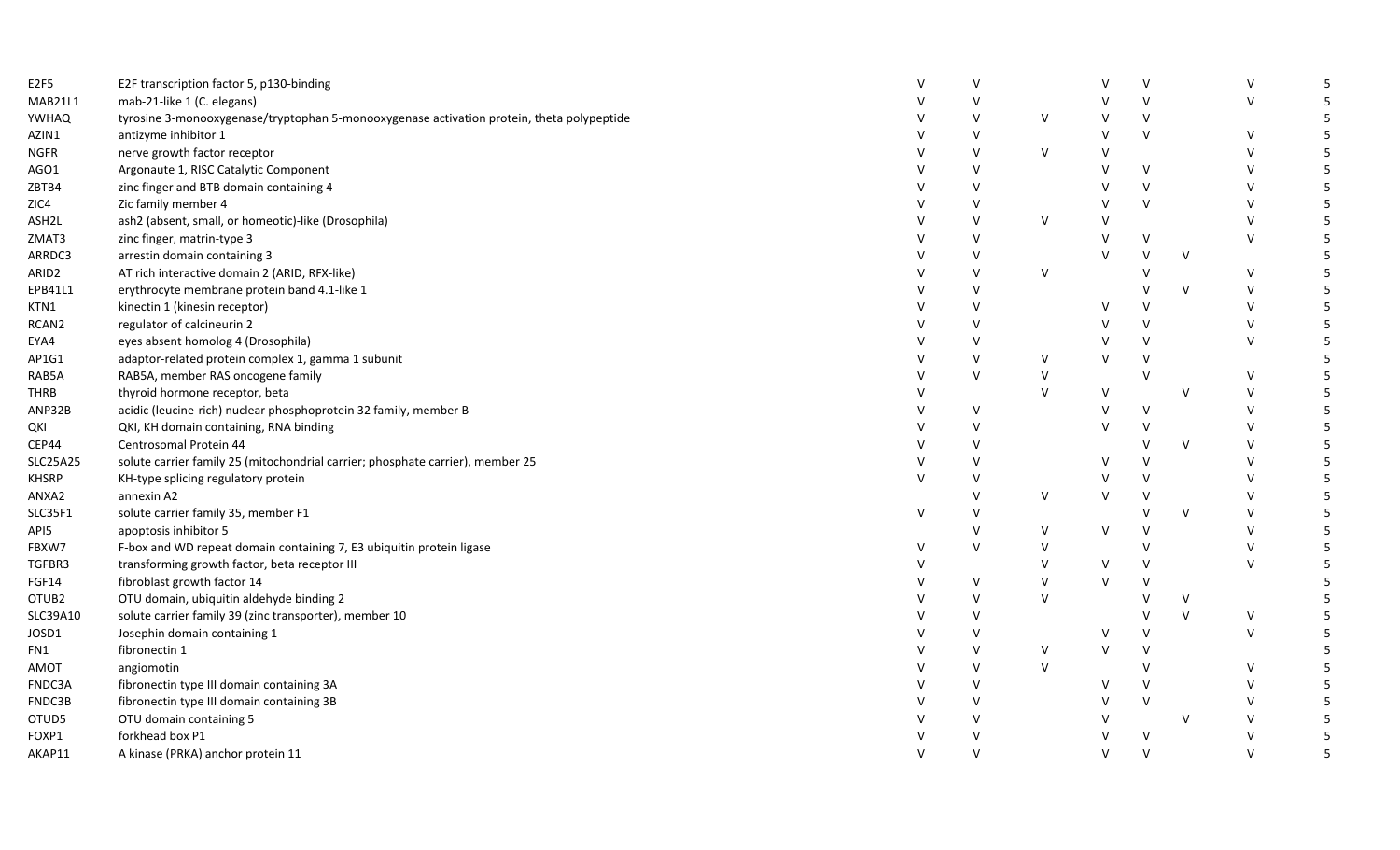| SLC44A1           | solute carrier family 44 (choline transporter), member 1                                                   |              | $\mathsf{V}$ |        | V      |              |        | $\vee$ | -5 |
|-------------------|------------------------------------------------------------------------------------------------------------|--------------|--------------|--------|--------|--------------|--------|--------|----|
| AIF1L             | allograft inflammatory factor 1-like                                                                       |              |              |        |        |              | $\vee$ | $\vee$ | 5  |
| OTX2              | orthodenticle homeobox 2                                                                                   |              |              |        | V      | v            |        | $\vee$ | 5  |
| SMARCC1           | SWI/SNF related, matrix associated, actin dependent regulator of chromatin, subfamily c, member 1          | $\vee$       | $\vee$       | V      |        |              |        | $\vee$ | 5  |
| <b>HNRNPK</b>     | heterogeneous nuclear ribonucleoprotein K                                                                  |              | $\vee$       | $\vee$ | $\vee$ | $\vee$       |        | V      | 5  |
| <b>TBC1D15</b>    | TBC1 domain family, member 15                                                                              | v            | $\vee$       |        | $\vee$ | $\vee$       |        | $\vee$ | 5  |
| ADPGK             | ADP-dependent glucokinase                                                                                  | v            | $\vee$       |        | v      | $\vee$       |        | $\vee$ | 5  |
| HSPE1             | heat shock 10kDa protein 1                                                                                 |              |              | V      | V      |              | $\vee$ | $\vee$ | 5  |
| HSPD1             | heat shock 60kDa protein 1 (chaperonin)                                                                    |              | v            | V      | $\vee$ | $\vee$       |        | $\vee$ | 5  |
| JUND              | jun D proto-oncogene                                                                                       |              | $\vee$       | v      | V      | $\vee$       |        | $\vee$ | 5  |
| SYT1              | synaptotagmin I                                                                                            | $\mathsf{V}$ | $\vee$       | v      | $\vee$ |              |        | $\vee$ | 5  |
| KCNA5             | potassium voltage-gated channel, shaker-related subfamily, member 5                                        |              | $\vee$       | V      | $\vee$ | $\mathsf{V}$ |        | $\vee$ | 5  |
| ZFP36L1           | ZFP36 ring finger protein-like 1                                                                           |              |              | V      | $\vee$ | $\vee$       |        | $\vee$ | -5 |
| PDCD10            | programmed cell death 10                                                                                   |              | v            |        | $\vee$ | V            |        | V      | -5 |
| <b>PDGFA</b>      | platelet-derived growth factor alpha polypeptide                                                           |              | $\vee$       | V      |        | $\mathsf{V}$ |        | V      | -5 |
| GDAP1L1           | ganglioside induced differentiation associated protein 1-like 1                                            |              | $\vee$       |        | v      | $\vee$       |        | $\vee$ | -5 |
| GDF6              | growth differentiation factor 6                                                                            |              | $\vee$       |        | V      | $\vee$       |        | $\vee$ | 5  |
| STC <sub>2</sub>  | stanniocalcin 2                                                                                            |              | $\vee$       | V      |        | $\mathsf{V}$ |        | $\vee$ | 5  |
| HMGN1             | high mobility group nucleosome binding domain 1                                                            |              |              | V      | $\vee$ | $\vee$       |        | V      | -5 |
| GIT1              | G protein-coupled receptor kinase interacting ArfGAP 1                                                     |              | $\vee$       |        | v      | V            |        | $\vee$ | 5  |
| HIVEP2            | human immunodeficiency virus type I enhancer binding protein 2                                             |              | $\vee$       |        | v      | V            |        | $\vee$ | 5  |
| GLCC <sub>1</sub> | glucocorticoid induced transcript 1                                                                        |              | $\vee$       |        |        |              | V      | $\vee$ | 5  |
| SMG7              | SMG7 nonsense mediated mRNA decay factor                                                                   |              | v            |        |        |              | $\vee$ | $\vee$ | -5 |
| PDIK1L            | PDLIM1 interacting kinase 1 like                                                                           |              |              |        | V      |              |        | $\vee$ | .5 |
| GMFB              | glia maturation factor, beta                                                                               |              | $\vee$       | $\vee$ |        |              | $\vee$ | $\vee$ | 5  |
| <b>PTPRG</b>      | protein tyrosine phosphatase, receptor type, G                                                             |              | $\vee$       |        | $\vee$ | $\mathsf{V}$ |        | $\vee$ | 5  |
| HIC2              | hypermethylated in cancer 2                                                                                |              | $\vee$       |        | V      | $\vee$       |        | $\vee$ | -5 |
| HIAT1             | hippocampus abundant transcript 1                                                                          |              | $\vee$       |        | V      | $\vee$       |        | V      | -5 |
| PHAX              | phosphorylated adaptor for RNA export                                                                      |              |              |        | V      | $\vee$       |        | $\vee$ | -5 |
| PTBP1             | polypyrimidine tract binding protein 1                                                                     |              |              | V      | $\vee$ |              | V      | $\vee$ | 5  |
| HACE1             | HECT domain and ankyrin repeat containing E3 ubiquitin protein ligase 1                                    |              | $\vee$       |        | $\vee$ | $\vee$       |        | $\vee$ | 5  |
| SNAI2             | snail family zinc finger 2                                                                                 |              | $\vee$       |        |        |              |        | $\vee$ | 5  |
| <b>PRKRIR</b>     | protein-kinase, interferon-inducible double stranded RNA dependent inhibitor, repressor of (P58 repressor) |              | $\vee$       | V      |        |              |        | $\vee$ | 5  |
| MPP7              | membrane protein, palmitoylated 7 (MAGUK p55 subfamily member 7)                                           |              | $\vee$       | V      |        |              |        | $\vee$ | 5  |
| PICALM            | phosphatidylinositol binding clathrin assembly protein                                                     |              | $\vee$       | V      |        |              |        | $\vee$ | 5  |
| GPR85             | G protein-coupled receptor 85                                                                              |              | $\vee$       |        | V      |              |        | V      |    |
| GRK6              | G protein-coupled receptor kinase 6                                                                        |              |              | V      | $\vee$ |              |        | $\vee$ |    |
| GPR137C           | G protein-coupled receptor 137C                                                                            |              | $\vee$       |        |        | v            |        | $\vee$ |    |
| GTF2B             | general transcription factor IIB                                                                           |              |              | V      | $\vee$ |              |        |        |    |
| GPD2              | glycerol-3-phosphate dehydrogenase 2 (mitochondrial)                                                       |              |              |        | V      | $\vee$       |        | $\vee$ |    |
|                   |                                                                                                            |              |              |        |        |              |        |        |    |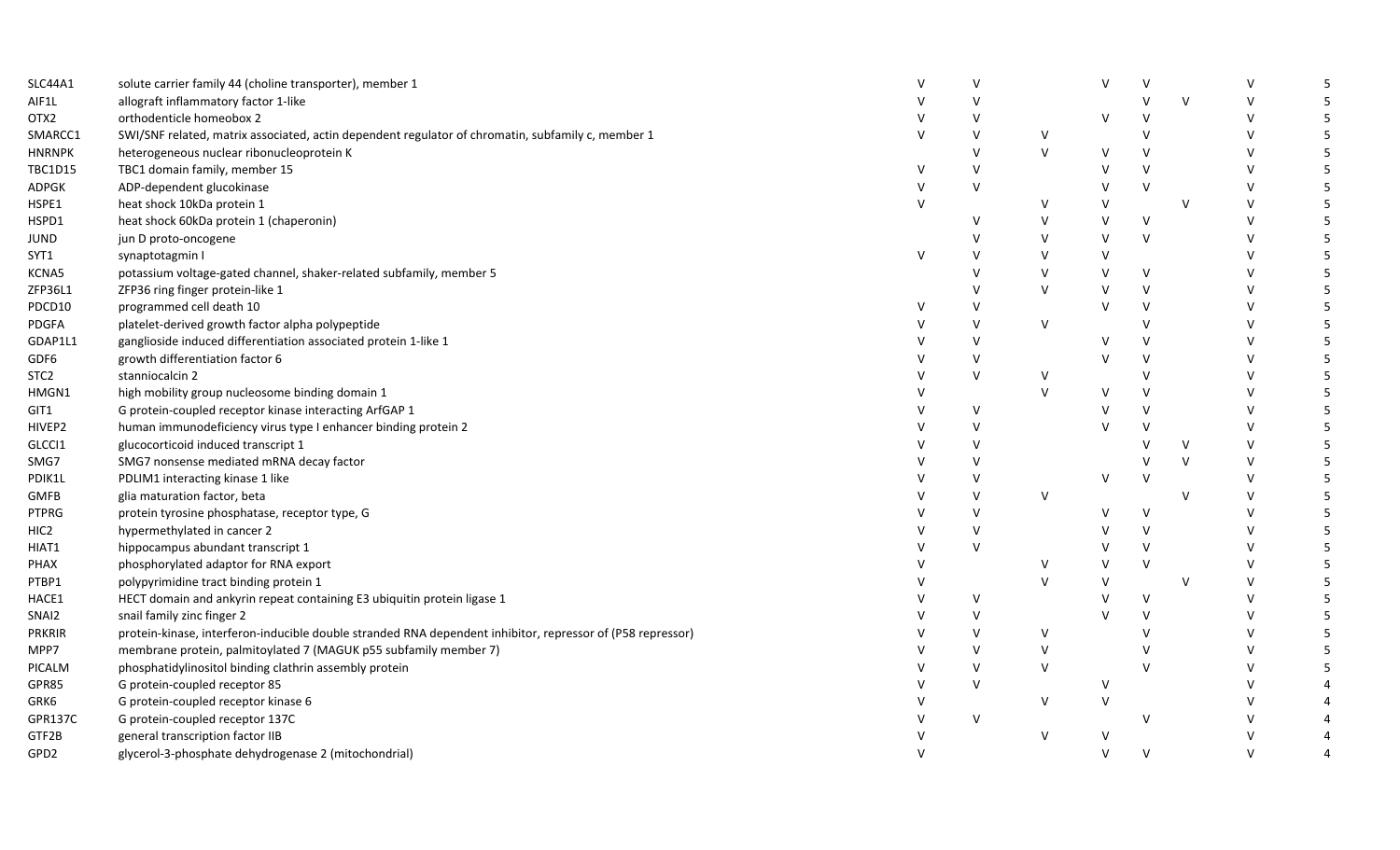| SOX6           | SRY (sex determining region Y)-box 6                                                              | v      |        |               |              |        |               |  |
|----------------|---------------------------------------------------------------------------------------------------|--------|--------|---------------|--------------|--------|---------------|--|
| HAND2          | heart and neural crest derivatives expressed 2                                                    |        | $\vee$ | V             |              |        | $\vee$        |  |
| HCN1           | hyperpolarization activated cyclic nucleotide-gated potassium channel 1                           | $\vee$ |        |               | $\vee$       |        | $\vee$        |  |
| <b>GNPTAB</b>  | N-acetylglucosamine-1-phosphate transferase, alpha and beta subunits                              |        |        | $\vee$        |              | v      | $\vee$        |  |
| SMYD4          | SET and MYND domain containing 4                                                                  | V      |        | $\mathsf{V}$  |              |        | $\vee$        |  |
| GNPDA2         | glucosamine-6-phosphate deaminase 2                                                               |        |        | $\mathcal{U}$ | $\vee$       |        | $\vee$        |  |
| SP1            | Sp1 transcription factor                                                                          | v      |        |               |              | v      | $\vee$        |  |
| SPTLC3         | serine palmitoyltransferase, long chain base subunit 3                                            | ν      |        |               | $\vee$       |        | $\vee$        |  |
| SRI            | sorcin                                                                                            | v      | $\vee$ |               |              |        | $\vee$        |  |
| SMEK2          | SMEK homolog 2, suppressor of mek1 (Dictyostelium)                                                | v      |        |               | $\mathbf v$  |        | $\vee$        |  |
| <b>HMGCR</b>   | 3-hydroxy-3-methylglutaryl-CoA reductase                                                          | v      |        | $\vee$        |              |        | $\vee$        |  |
| <b>SS18</b>    | synovial sarcoma translocation, chromosome 18                                                     | $\vee$ |        | $\vee$        |              |        | $\vee$        |  |
| HNRNPA3        | heterogeneous nuclear ribonucleoprotein A3                                                        | $\vee$ |        |               | V            |        | $\vee$        |  |
| STK39          | serine threonine kinase 39                                                                        |        | v      | V             |              |        | V             |  |
| GAN            | gigaxonin                                                                                         | $\vee$ |        |               |              |        | $\vee$        |  |
| TAGLN2         | transgelin 2                                                                                      | v      |        |               |              |        | $\vee$        |  |
| TAL1           | T-cell acute lymphocytic leukemia 1                                                               |        | $\vee$ |               |              |        | $\vee$        |  |
| TAOK3          | TAO kinase 3                                                                                      | $\vee$ |        |               |              |        | $\mathcal{U}$ |  |
| FUBP3          | far upstream element (FUSE) binding protein 3                                                     | $\vee$ |        |               |              |        | $\vee$        |  |
| FRS2           | fibroblast growth factor receptor substrate 2                                                     | $\vee$ |        |               |              |        | $\vee$        |  |
| IGFBP5         | insulin-like growth factor binding protein 5                                                      | $\vee$ |        | V             |              |        | $\vee$        |  |
| SMARCB1        | SWI/SNF related, matrix associated, actin dependent regulator of chromatin, subfamily b, member 1 |        | v      |               |              |        | $\vee$        |  |
| SMAP1          | small ArfGAP 1                                                                                    |        |        |               | $\vee$       |        | $\vee$        |  |
| INSM1          | insulinoma-associated 1                                                                           | v      | v      |               | $\mathbf{v}$ |        |               |  |
| SLC8A1         | solute carrier family 8 (sodium/calcium exchanger), member 1                                      | v      | v      |               |              |        | $\vee$        |  |
| INTS6          | integrator complex subunit 6                                                                      | $\vee$ |        |               |              | $\vee$ |               |  |
| SLC7A6         | solute carrier family 7 (amino acid transporter light chain, y+L system), member 6                | v      |        |               |              |        | $\vee$        |  |
| SLC5A3         | solute carrier family 5 (sodium/myo-inositol cotransporter), member 3                             | V      |        |               | $\vee$       |        | $\vee$        |  |
| TBX3           | T-box 3                                                                                           |        | v      | V             |              | $\vee$ |               |  |
| FNBP1L         | formin binding protein 1-like                                                                     | V      |        |               | V            |        | $\vee$        |  |
| TEF            | thyrotrophic embryonic factor                                                                     |        | $\vee$ | V             |              | $\vee$ |               |  |
| KANK4          | KN motif and ankyrin repeat domains 4                                                             | $\vee$ |        |               | N            |        | $\vee$        |  |
| TFE3           | transcription factor binding to IGHM enhancer 3                                                   |        |        | V             |              | $\vee$ | $\vee$        |  |
| TFEC           | transcription factor EC                                                                           | $\vee$ | v      |               | $\vee$       |        |               |  |
| SLC38A3        | solute carrier family 38, member 3                                                                |        | $\vee$ | V             |              |        | $\vee$        |  |
| KDM2B          | Lysine Demethylase 2B                                                                             | V      | $\vee$ |               |              |        |               |  |
| <b>SLC31A1</b> | solute carrier family 31 (copper transporter), member 1                                           | v      |        | $\vee$        |              |        | $\vee$        |  |
| <b>FAM91A1</b> | family with sequence similarity 91, member A1                                                     | V      |        |               | $\vee$       |        | $\mathsf{V}$  |  |
| KDELR2         | KDEL (Lys-Asp-Glu-Leu) endoplasmic reticulum protein retention receptor 2                         | V      | $\vee$ |               |              |        |               |  |
| FAM63B         | family with sequence similarity 63, member B                                                      | V      |        |               | $\mathbf v$  |        | $\mathsf{V}$  |  |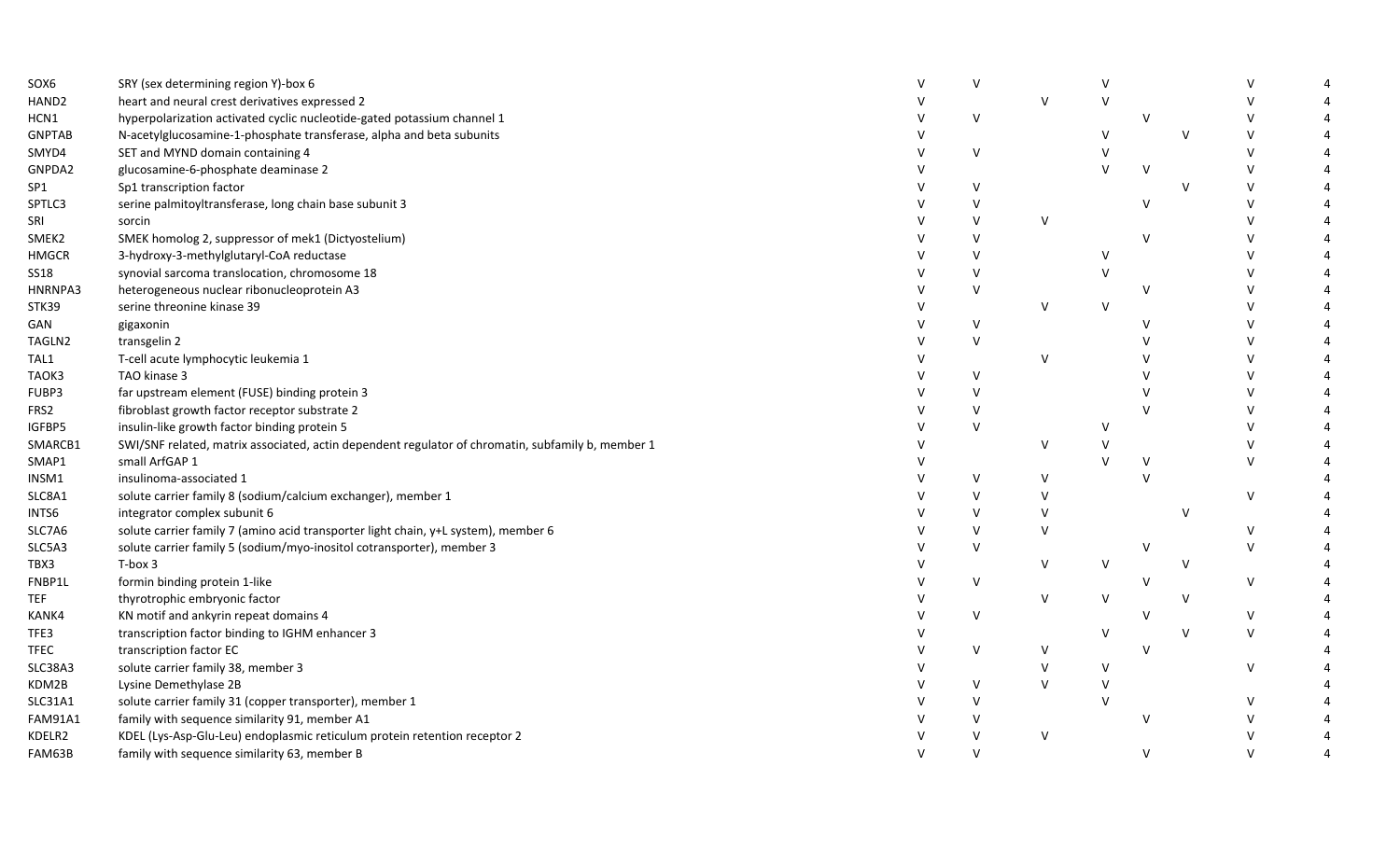| C <sub>2</sub> C <sub>D</sub> <sub>5</sub> | C2 Calcium Dependent Domain Containing 5                                          | $\mathsf{V}$ |              |         |              |              |              |  |
|--------------------------------------------|-----------------------------------------------------------------------------------|--------------|--------------|---------|--------------|--------------|--------------|--|
| ULK2                                       | Unc-51 Like Autophagy Activating Kinase 2                                         |              |              | $\vee$  |              |              | $\vee$       |  |
| SLC2A13                                    | solute carrier family 2 (facilitated glucose transporter), member 13              |              |              |         |              |              | $\vee$       |  |
| FAM46C                                     | family with sequence similarity 46, member C                                      |              |              |         |              |              | $\vee$       |  |
| ZC2HC1C                                    | Zinc Finger C2HC-Type Containing 1C                                               |              |              |         |              |              | $\mathsf{V}$ |  |
| NEXMIF                                     | Neurite Extension And Migration Factor                                            | $\mathsf{V}$ |              |         |              |              | $\mathsf{V}$ |  |
| TGIF2                                      | TGFB-induced factor homeobox 2                                                    | v            |              | v       |              |              | $\vee$       |  |
| <b>SLC25A22</b>                            | solute carrier family 25 (mitochondrial carrier: glutamate), member 22            |              |              | $\sf V$ |              | $\vee$       | $\vee$       |  |
| TIGD6                                      | tigger transposable element derived 6                                             | V            |              |         | $\mathsf{v}$ |              | $\vee$       |  |
| KLF4                                       | Kruppel-like factor 4 (gut)                                                       |              | $\mathsf{V}$ | V       |              | v            |              |  |
| SLC23A2                                    | solute carrier family 23 (ascorbic acid transporter), member 2                    | v            |              |         |              | $\mathsf{V}$ | $\vee$       |  |
| EPHB1                                      | EPH receptor B1                                                                   | V            | V            |         | $\vee$       |              |              |  |
| <b>SLC16A3</b>                             | solute carrier family 16 (monocarboxylate transporter), member 3                  |              | $\mathsf{V}$ | $\vee$  |              |              | $\vee$       |  |
| LARP4                                      | La ribonucleoprotein domain family, member 4                                      | v            |              |         |              |              | $\vee$       |  |
| LASP1                                      | LIM and SH3 protein 1                                                             |              |              | $\vee$  |              | $\vee$       | $\vee$       |  |
| CERS2                                      | Ceramide Synthase 2                                                               | v            |              |         |              |              | $\vee$       |  |
| <b>SLC16A2</b>                             | solute carrier family 16, member 2 (thyroid hormone transporter)                  |              |              |         |              | $\vee$       |              |  |
| SH3TC2                                     | SH3 domain and tetratricopeptide repeats 2                                        |              |              |         |              |              | $\vee$       |  |
| EMP1                                       | epithelial membrane protein 1                                                     | $\mathsf{V}$ | $\vee$       |         |              | $\vee$       |              |  |
| SH3PXD2B                                   | SH3 and PX domains 2B                                                             | $\mathsf{V}$ |              |         |              |              | $\vee$       |  |
| SH3BGRL3                                   | SH3 domain binding glutamic acid-rich protein like 3                              |              |              | v       | V            |              | $\vee$       |  |
| EML4                                       | echinoderm microtubule associated protein like 4                                  | $\vee$       |              |         |              |              | $\vee$       |  |
| ELOF1                                      | elongation factor 1 homolog (S. cerevisiae)                                       |              |              | $\vee$  |              |              | $\vee$       |  |
| LPPR4                                      | lipid phosphate phosphatase-related protein type 4                                | $\mathsf{V}$ |              |         |              |              | $\vee$       |  |
| LRAT                                       | lecithin retinol acyltransferase (phosphatidylcholine--retinol O-acyltransferase) | v            |              |         |              | $\mathsf{V}$ | $\mathsf{V}$ |  |
| ELMO1                                      | engulfment and cell motility 1                                                    | $\vee$       | $\vee$       |         |              |              |              |  |
| EIF4E3                                     | eukaryotic translation initiation factor 4E family member 3                       | $\vee$       |              |         |              |              | $\vee$       |  |
| LRRC8A                                     | leucine rich repeat containing 8 family, member A                                 |              |              | $\vee$  |              |              | $\vee$       |  |
| EIF1AD                                     | eukaryotic translation initiation factor 1A domain containing                     | V            |              |         |              |              | $\vee$       |  |
| TM4SF1                                     | transmembrane 4 L six family member 1                                             | $\vee$       | $\vee$       |         |              | $\vee$       |              |  |
| TMEM135                                    | transmembrane protein 135                                                         | $\vee$       |              | $\vee$  |              |              | $\vee$       |  |
| DNAJC5                                     | DnaJ (Hsp40) homolog, subfamily C, member 5                                       |              |              | $\vee$  |              |              | $\vee$       |  |
| MAN1C1                                     | mannosidase, alpha, class 1C, member 1                                            |              |              |         |              |              | $\mathsf{V}$ |  |
| DNAJC13                                    | DnaJ (Hsp40) homolog, subfamily C, member 13                                      | $\mathsf{V}$ |              | $\vee$  |              |              |              |  |
| TMEM178A                                   | Transmembrane Protein 178A                                                        |              |              |         |              |              | $\vee$       |  |
| MAP3K1                                     | mitogen-activated protein kinase kinase kinase 1, E3 ubiquitin protein ligase     | $\mathsf{V}$ |              |         |              |              | $\vee$       |  |
| MAP4K2                                     | mitogen-activated protein kinase kinase kinase kinase 2                           |              | $\vee$       | $\vee$  |              | v            |              |  |
| TMEM47                                     | transmembrane protein 47                                                          | $\vee$       | V            |         |              |              |              |  |
| MAPK1                                      | mitogen-activated protein kinase 1                                                |              | $\vee$       |         |              |              | $\vee$       |  |
| DICER1                                     | dicer 1, ribonuclease type III                                                    |              |              |         |              | $\vee$       | $\vee$       |  |
|                                            |                                                                                   |              |              |         |              |              |              |  |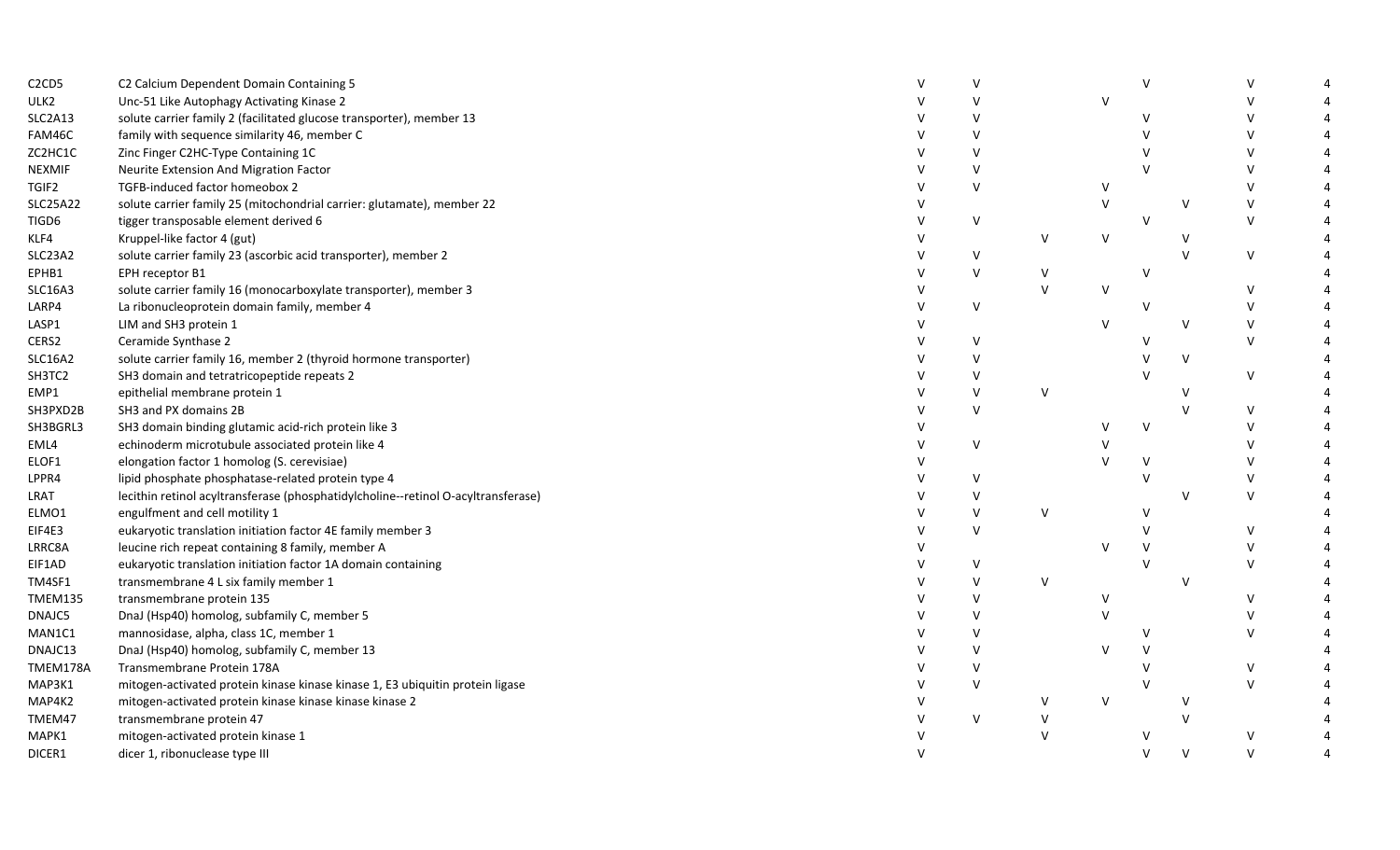| TMOD2            | tropomodulin 2 (neuronal)                                      |        |        |        | $\mathsf{v}$ |              |              |  |
|------------------|----------------------------------------------------------------|--------|--------|--------|--------------|--------------|--------------|--|
| MBTD1            | mbt domain containing 1                                        |        |        |        |              |              |              |  |
| SERP1            | stress-associated endoplasmic reticulum protein 1              |        | $\vee$ |        |              |              | V            |  |
| <b>DGKG</b>      | diacylglycerol kinase, gamma 90kDa                             | $\vee$ |        | $\vee$ |              |              | $\mathsf{V}$ |  |
| TNPO1            | transportin 1                                                  |        | $\vee$ |        | $\mathsf{V}$ |              | $\vee$       |  |
| MED14            | mediator complex subunit 14                                    | v      | V      |        |              | $\mathsf{V}$ |              |  |
| DDX3X            | DEAD (Asp-Glu-Ala-Asp) box helicase 3, X-linked                | $\vee$ | $\vee$ |        |              |              | $\vee$       |  |
| MEOX2            | mesenchyme homeobox 2                                          | $\vee$ |        | v      |              |              | $\vee$       |  |
| DCP2             | decapping mRNA 2                                               |        | $\vee$ |        |              |              | $\vee$       |  |
| TPM3             | tropomyosin 3                                                  | V      |        | $\vee$ | $\mathsf{V}$ |              |              |  |
| MIER1            | mesoderm induction early response 1, transcriptional regulator | $\vee$ |        |        | $\mathsf{V}$ |              | $\mathsf{V}$ |  |
| CXORF23          | chromosome X open reading frame 23                             | $\vee$ |        | $\vee$ |              | $\vee$       |              |  |
| <b>TRHDE</b>     | thyrotropin-releasing hormone degrading enzyme                 | $\vee$ | V      |        | $\vee$       |              |              |  |
| TRPS1            | trichorhinophalangeal syndrome I                               |        | $\vee$ | $\vee$ |              |              | V            |  |
| RUNX1            | runt-related transcription factor 1                            | $\vee$ |        |        | V            | $\vee$       |              |  |
| TTC7B            | tetratricopeptide repeat domain 7B                             | V      |        |        | $\vee$       |              | V            |  |
| <b>CRK</b>       | v-crk avian sarcoma virus CT10 oncogene homolog                | $\vee$ | V      | V      |              |              |              |  |
| MMD <sub>2</sub> | monocyte to macrophage differentiation-associated 2            | $\vee$ |        |        |              |              | $\vee$       |  |
| CRIM1            | cysteine rich transmembrane BMP regulator 1 (chordin-like)     |        | $\vee$ | V      |              |              | $\vee$       |  |
| CPLX2            | complexin 2                                                    | $\vee$ |        |        | $\mathsf{V}$ |              | $\vee$       |  |
| MON <sub>2</sub> | MON2 homolog (S. cerevisiae)                                   | $\vee$ |        |        |              |              | $\vee$       |  |
| UBE2D2           | ubiquitin-conjugating enzyme E2D 2                             | V      |        |        | V            | V            |              |  |
| COL6A3           | collagen, type VI, alpha 3                                     | $\vee$ | $\vee$ |        |              | $\mathsf{V}$ |              |  |
| UBQLN1           | ubiquilin 1                                                    | $\vee$ |        | v      | v            |              |              |  |
| CCDC141          | coiled-coil domain containing 141                              |        |        |        |              | $\vee$       | V            |  |
| CCBL2            | cysteine conjugate-beta lyase 2                                | $\vee$ |        | V      |              | $\mathbf{V}$ |              |  |
| CAP1             | CAP, adenylate cyclase-associated protein 1 (yeast)            |        | $\vee$ | $\vee$ |              |              | $\vee$       |  |
| CPED1            | Cadherin Like And PC-Esterase Domain Containing 1              | V      |        |        | v            |              | $\vee$       |  |
| TMSB4X           | thymosin beta 4, X-linked                                      | $\vee$ |        | v      | $\vee$       |              | $\vee$       |  |
| <b>RNF40</b>     | ring finger protein 40, E3 ubiquitin protein ligase            |        |        | V      |              |              | $\mathsf{V}$ |  |
| MT1H             | metallothionein 1H                                             | V      | V      |        |              | $\mathsf{V}$ |              |  |
| SMIM14           | Small Integral Membrane Protein 14                             | $\vee$ |        | V      |              |              | $\vee$       |  |
| RNF19A           | ring finger protein 19A, RBR E3 ubiquitin protein ligase       | $\vee$ |        | $\vee$ |              |              |              |  |
| MTSS1            | metastasis suppressor 1                                        |        |        | V      |              |              | $\vee$       |  |
| MTX1             | metaxin 1                                                      | V      |        | $\vee$ |              |              | $\vee$       |  |
| MUM1L1           | melanoma associated antigen (mutated) 1-like 1                 | $\vee$ |        | $\vee$ |              |              | $\vee$       |  |
| <b>C2ORF69</b>   | chromosome 2 open reading frame 69                             | $\vee$ |        |        | v            |              | $\vee$       |  |
| C20ORF112        | chromosome 20 open reading frame 112                           |        |        |        |              |              | $\vee$       |  |
| VEZF1            | vascular endothelial zinc finger 1                             |        |        |        |              |              | $\vee$       |  |
| <b>RNF165</b>    | ring finger protein 165                                        | $\vee$ |        |        |              |              | $\vee$       |  |
|                  |                                                                |        |        |        |              |              |              |  |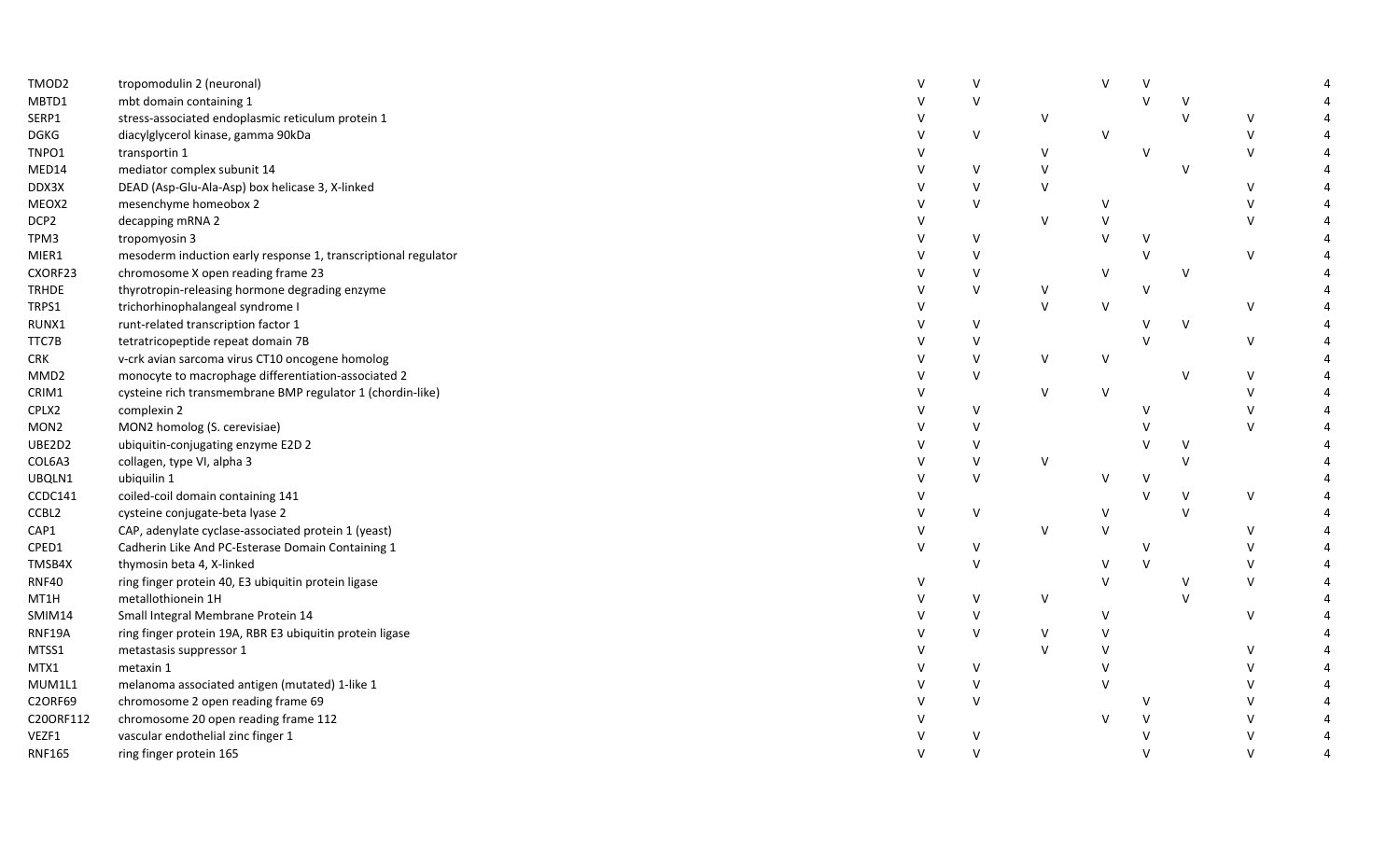| KAT6A              | Lysine Acetyltransferase 6A                                                         |        |        |        |        |              | $\vee$ |        |  |
|--------------------|-------------------------------------------------------------------------------------|--------|--------|--------|--------|--------------|--------|--------|--|
| C1GALT1            | core 1 synthase, glycoprotein-N-acetylgalactosamine 3-beta-galactosyltransferase, 1 |        | V      |        | $\vee$ | $\vee$       |        |        |  |
| C11ORF57           | chromosome 11 open reading frame 57                                                 |        | $\vee$ |        |        |              | $\vee$ | $\vee$ |  |
| NADK               | NAD kinase                                                                          |        |        |        | V      | V            |        | $\vee$ |  |
| VTI1A              | vesicle transport through interaction with t-SNAREs 1A                              |        | $\vee$ | V      |        | $\mathsf{V}$ |        |        |  |
| NAP1L5             | nucleosome assembly protein 1-like 5                                                |        | V      |        | $\vee$ |              |        | $\vee$ |  |
| SKIDA1             | SKI/DACH Domain Containing 1                                                        |        | V      |        |        | V            |        | $\vee$ |  |
| RNF111             | ring finger protein 111                                                             |        | v      |        |        | V            |        | $\vee$ |  |
| BZRAP1             | benzodiazapine receptor (peripheral) associated protein 1                           |        | V      | V      |        | $\vee$       |        |        |  |
| BTAF1              | BTAF1 RNA polymerase II, B-TFIID transcription factor-associated, 170kDa            |        | $\vee$ |        | V      |              |        | $\vee$ |  |
| WIPF2              | WAS/WASL interacting protein family, member 2                                       |        | V      |        |        | V            |        | $\vee$ |  |
| <b>BOLL</b>        | boule-like RNA-binding protein                                                      |        |        |        | $\vee$ |              | $\vee$ | $\vee$ |  |
| BHLHE22            | Basic Helix-Loop-Helix Family Member E22                                            |        | v      |        |        | V            | V      |        |  |
| <b>RICTOR</b>      | RPTOR independent companion of MTOR, complex 2                                      |        | v      |        |        | V            |        | $\vee$ |  |
| XPNPEP3            | X-prolyl aminopeptidase (aminopeptidase P) 3, putative                              |        | V      |        |        |              | ν      | $\vee$ |  |
| YES1               | v-yes-1 Yamaguchi sarcoma viral oncogene homolog 1                                  |        |        |        | V      |              | V      | $\vee$ |  |
| BCL11B             | B-cell CLL/lymphoma 11B (zinc finger protein)                                       |        |        |        |        |              | V      | $\vee$ |  |
| ATP6V1A            | ATPase, H+ transporting, lysosomal 70kDa, V1 subunit A                              |        | $\vee$ |        |        |              |        | $\vee$ |  |
| RGAG1              | retrotransposon gag domain containing 1                                             |        | V      |        | V      |              | v      |        |  |
| NOTCH <sub>2</sub> | notch 2                                                                             |        | $\vee$ | V      |        |              |        |        |  |
| ZNF146             | zinc finger protein 146                                                             |        | $\vee$ | V      | V      |              |        |        |  |
| NPTX1              | neuronal pentraxin I                                                                |        |        | $\vee$ | $\vee$ |              |        |        |  |
| ARHGEF3            | Rho guanine nucleotide exchange factor (GEF) 3                                      |        | V      |        |        |              | $\vee$ | $\vee$ |  |
| ARHGEF18           | Rho/Rac guanine nucleotide exchange factor (GEF) 18                                 |        |        | V      | V      |              | $\vee$ |        |  |
| ZNF217             | zinc finger protein 217                                                             |        |        | $\vee$ | $\vee$ |              |        | $\vee$ |  |
| NR4A3              | nuclear receptor subfamily 4, group A, member 3                                     |        | V      |        |        | V            |        | $\vee$ |  |
| ARF3               | ADP-ribosylation factor 3                                                           |        | V      |        | V      |              |        | $\vee$ |  |
| ZNF280D            | zinc finger protein 280D                                                            |        | v      |        | V      | $\vee$       |        |        |  |
| ZNF580             | zinc finger protein 580                                                             |        | $\vee$ |        | $\vee$ |              |        | $\vee$ |  |
| ZZZ3               | zinc finger, ZZ-type containing 3                                                   |        | $\vee$ |        |        | V            |        | $\vee$ |  |
| NXT <sub>2</sub>   | nuclear transport factor 2-like export factor 2                                     |        | $\vee$ |        |        |              | v      | $\vee$ |  |
| PUM2               | pumilio RNA-binding family member 2                                                 |        | $\vee$ |        | $\vee$ | $\vee$       |        |        |  |
| ORC6               | Origin Recognition Complex Subunit 6                                                |        | $\vee$ | $\vee$ |        |              | $\vee$ |        |  |
| PTPRT              | protein tyrosine phosphatase, receptor type, T                                      |        | $\vee$ |        |        | V            | V      |        |  |
| OSBPL7             | oxysterol binding protein-like 7                                                    |        |        |        | V      | $\vee$       |        | $\vee$ |  |
| BET1               | Bet1 golgi vesicular membrane trafficking protein                                   |        | v      | V      | V      |              |        | $\vee$ |  |
| CALM1              | calmodulin 1 (phosphorylase kinase, delta)                                          |        | V      | V      |        |              | V      | $\vee$ |  |
| CELSR3             | cadherin, EGF LAG seven-pass G-type receptor 3                                      |        |        | $\vee$ | V      | $\vee$       |        |        |  |
| EIF1AX             | eukaryotic translation initiation factor 1A, X-linked                               |        |        |        | v      | $\vee$       |        | $\vee$ |  |
| PALLD              | palladin, cytoskeletal associated protein                                           | $\vee$ |        | $\vee$ | $\vee$ |              | $\vee$ |        |  |
|                    |                                                                                     |        |        |        |        |              |        |        |  |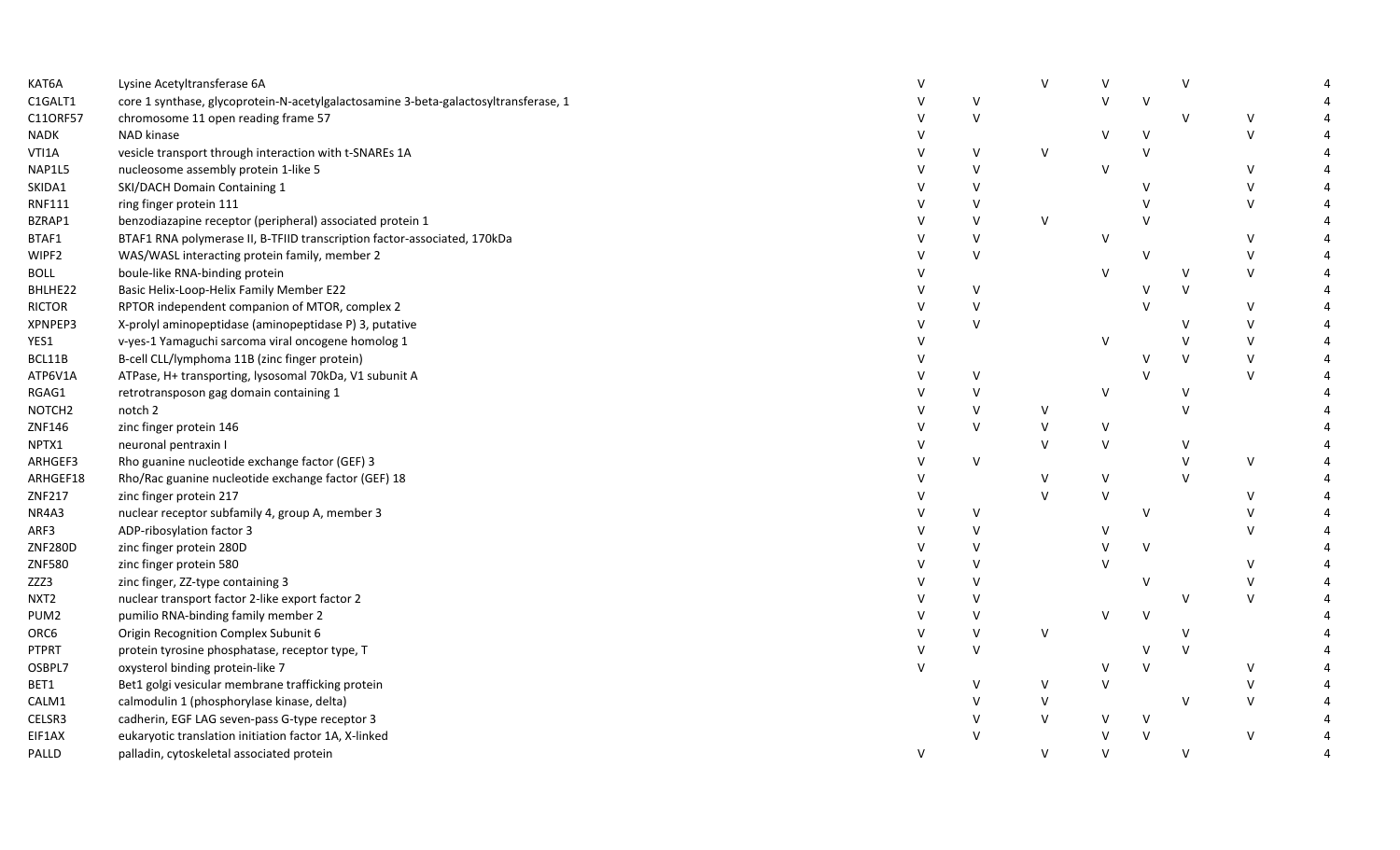| HMGXB4           | <b>HMG-Box Containing 4</b>                                                                       |              |              | $\vee$       | $\mathsf{V}$ | $\vee$       |        | $\vee$       |              |                       |
|------------------|---------------------------------------------------------------------------------------------------|--------------|--------------|--------------|--------------|--------------|--------|--------------|--------------|-----------------------|
| PCDH17           | protocadherin 17                                                                                  |              | v            | $\mathsf{V}$ |              |              | V      |              | $\vee$       |                       |
| ACVR2B           | activin A receptor, type IIB                                                                      |              |              | $\vee$       |              |              | $\vee$ |              | $\vee$       |                       |
| PDCD4            | programmed cell death 4 (neoplastic transformation inhibitor)                                     |              |              |              |              | <b>V</b>     |        | $\vee$       | $\vee$       | Δ                     |
| <b>PTPRK</b>     | protein tyrosine phosphatase, receptor type, K                                                    |              | $\mathsf{V}$ | $\mathsf{V}$ | $\vee$       |              | $\vee$ |              |              | $\boldsymbol{\Delta}$ |
| ACAP2            | ArfGAP with coiled-coil, ankyrin repeat and PH domains 2                                          |              | $\vee$       | V            |              | $\vee$       |        |              | $\vee$       | $\overline{a}$        |
| MYEF2            | myelin expression factor 2                                                                        |              |              | $\vee$       |              |              | v      | $\vee$       | $\vee$       | $\boldsymbol{\Delta}$ |
| PEA15            | phosphoprotein enriched in astrocytes 15                                                          |              | V            | V            |              |              |        |              | $\vee$       | Δ                     |
| NDFIP2           | Nedd4 family interacting protein 2                                                                |              |              | $\vee$       |              |              |        | $\vee$       | $\vee$       |                       |
| ABHD2            | abhydrolase domain containing 2                                                                   |              | $\vee$       |              | V            |              | $\vee$ |              | $\vee$       |                       |
| PGAM1            | phosphoglycerate mutase 1 (brain)                                                                 |              | $\vee$       |              | $\vee$       | $\vee$       |        |              | $\mathsf{V}$ |                       |
| PTPN1            | protein tyrosine phosphatase, non-receptor type 1                                                 |              | $\vee$       |              | $\vee$       |              | $\vee$ |              | $\mathsf{V}$ |                       |
| CDK14            | Cyclin Dependent Kinase 14                                                                        |              |              | V            |              | $\vee$       |        | $\vee$       | $\vee$       |                       |
| SEC22B           | SEC22 vesicle trafficking protein homolog B (S. cerevisiae) (gene/pseudogene)                     |              |              | V            | V            |              | v      |              | $\mathsf{V}$ |                       |
| PHC <sub>2</sub> | polyhomeotic homolog 2 (Drosophila)                                                               |              | V            |              | $\vee$       | $\vee$       |        | $\vee$       |              |                       |
| SMARCA4          | SWI/SNF related, matrix associated, actin dependent regulator of chromatin, subfamily a, member 4 |              |              | v            | $\vee$       | $\mathsf{V}$ |        |              | $\vee$       |                       |
| PHF6             | PHD finger protein 6                                                                              |              |              | $\vee$       |              | $\mathsf{V}$ | $\vee$ |              |              |                       |
| FSTL1            | follistatin-like 1                                                                                | $\mathsf{V}$ |              | V            |              |              |        | V            |              |                       |
| PHLPP2           | PH Domain And Leucine Rich Repeat Protein Phosphatase 2                                           |              | $\vee$       |              |              |              | v      | $\vee$       | $\vee$       |                       |
| PIAS3            | protein inhibitor of activated STAT, 3                                                            |              |              | $\vee$       |              | $\vee$       |        |              | $\mathsf{V}$ |                       |
| GPR6             | G protein-coupled receptor 6                                                                      |              |              | V            |              |              | $\vee$ |              | $\mathsf{V}$ |                       |
| PREX1            | phosphatidylinositol-3,4,5-trisphosphate-dependent Rac exchange factor 1                          |              |              | $\vee$       | $\vee$       |              |        |              | $\mathsf{V}$ |                       |
| PPIB             | peptidylprolyl isomerase B (cyclophilin B)                                                        |              |              |              |              |              | V      |              | $\vee$       |                       |
| POLDIP3          | polymerase (DNA-directed), delta interacting protein 3                                            |              |              |              |              |              | V      |              | $\mathsf{V}$ |                       |
| POLA1            | polymerase (DNA directed), alpha 1, catalytic subunit                                             |              |              |              | $\mathsf{V}$ |              |        |              | $\mathsf{V}$ | Δ                     |
| <b>POGK</b>      | pogo transposable element with KRAB domain                                                        |              |              | V            |              | $\mathsf{v}$ |        |              | $\mathsf{V}$ | $\boldsymbol{\Delta}$ |
| PLEKHO2          | pleckstrin homology domain containing, family O member 2                                          |              |              | $\vee$       |              |              | $\vee$ |              | $\vee$       | $\overline{4}$        |
| PLEKHA7          | pleckstrin homology domain containing, family A member 7                                          |              |              | V            |              |              |        |              | $\mathsf{V}$ | $\overline{3}$        |
| <b>PLEK</b>      | pleckstrin                                                                                        |              |              | $\vee$       |              |              |        | v            |              | 3                     |
| PLAG1            | pleiomorphic adenoma gene 1                                                                       |              |              |              |              | $\vee$       |        |              | V            | $\overline{3}$        |
| <b>PIKFYVE</b>   | Phosphoinositide Kinase, FYVE-Type Zinc Finger Containing                                         |              |              | $\vee$       |              |              |        | $\vee$       |              | $\overline{3}$        |
| PPP1R9A          | protein phosphatase 1, regulatory subunit 9A                                                      |              |              | $\vee$       |              |              | v      |              |              | $\overline{3}$        |
| PPP2R5C          | protein phosphatase 2, regulatory subunit B', gamma                                               |              |              | $\vee$       |              |              |        |              |              | 3                     |
| PRDM16           | PR domain containing 16                                                                           |              |              |              |              | $\vee$       |        | $\mathsf{V}$ |              | $\overline{3}$        |
| PIM1             | pim-1 oncogene                                                                                    |              |              |              | $\vee$       | $\vee$       |        |              |              | 3                     |
| <b>PRKACB</b>    | protein kinase, cAMP-dependent, catalytic, beta                                                   |              |              |              |              | $\vee$       |        |              |              | 3                     |
| <b>PRKCE</b>     | protein kinase C, epsilon                                                                         |              |              |              |              |              |        |              | $\mathsf{V}$ | 3                     |
| PHKG2            | phosphorylase kinase, gamma 2 (testis)                                                            |              |              |              |              | <sup>V</sup> |        |              |              | 3                     |
| PRLR             | prolactin receptor                                                                                |              |              |              |              | $\vee$       |        |              |              | $\overline{3}$        |
| PHC3             | polyhomeotic homolog 3 (Drosophila)                                                               |              | $\mathsf{V}$ | V            |              |              | v      |              |              | $\overline{3}$        |
|                  |                                                                                                   |              |              |              |              |              |        |              |              |                       |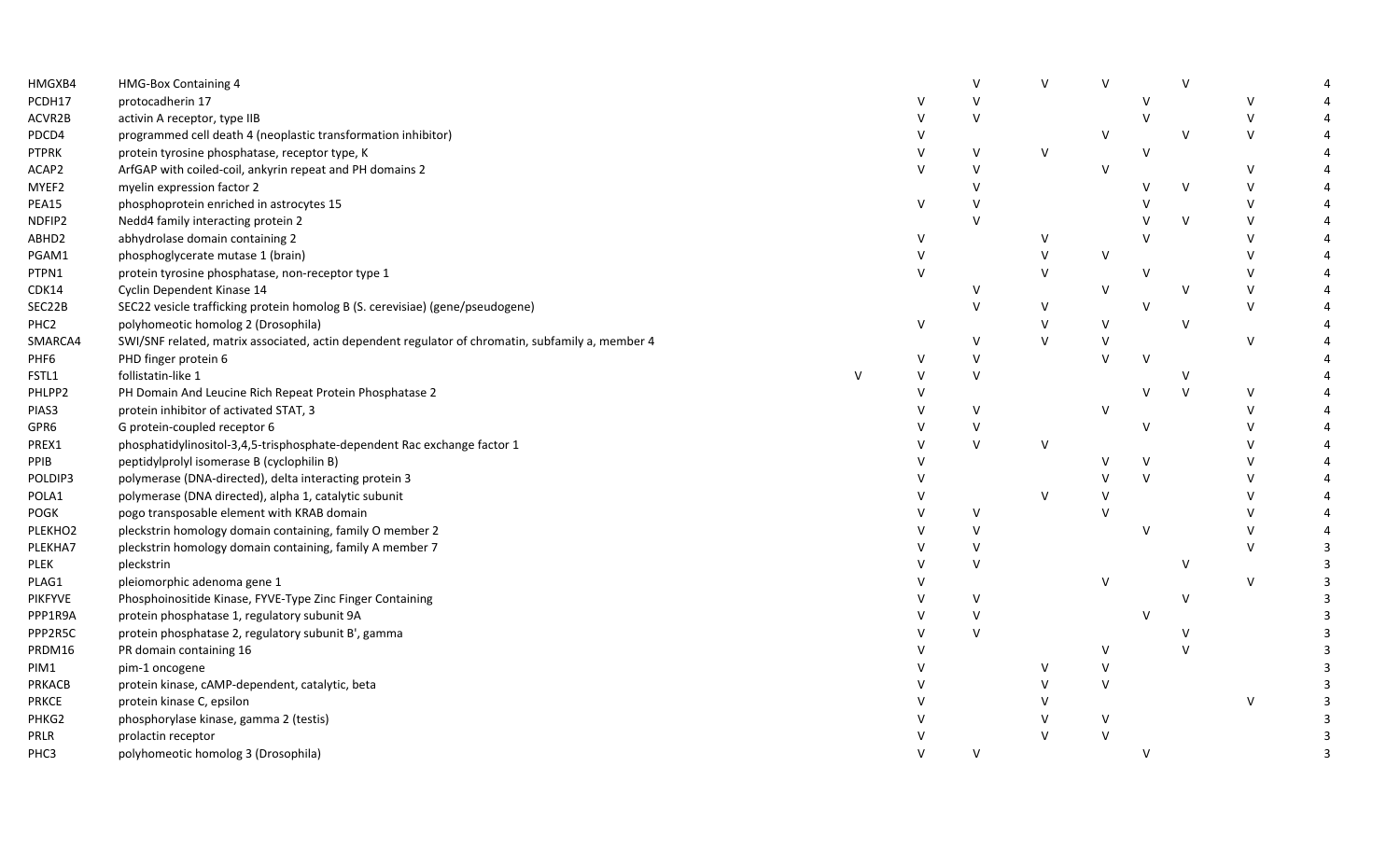| PTGIR            | prostaglandin I2 (prostacyclin) receptor (IP)                                         |              | $\vee$       | v      |              |        |              |              |                |
|------------------|---------------------------------------------------------------------------------------|--------------|--------------|--------|--------------|--------|--------------|--------------|----------------|
| PTGS1            | prostaglandin-endoperoxide synthase 1 (prostaglandin G/H synthase and cyclooxygenase) |              | $\vee$       |        |              |        | $\vee$       |              |                |
| PGM5             | phosphoglucomutase 5                                                                  |              | $\vee$       | v      |              |        |              |              |                |
| PGD              | phosphogluconate dehydrogenase                                                        |              |              | $\vee$ |              |        |              | $\vee$       |                |
| <b>PTPRF</b>     | protein tyrosine phosphatase, receptor type, F                                        |              | $\vee$       |        |              | $\vee$ |              |              |                |
| PECAM1           | platelet/endothelial cell adhesion molecule 1                                         |              | $\vee$       | V      |              |        |              |              |                |
| PDE5A            | phosphodiesterase 5A, cGMP-specific                                                   |              | $\vee$       | $\vee$ |              |        |              |              |                |
| <b>PTPRS</b>     | protein tyrosine phosphatase, receptor type, S                                        |              |              |        |              | $\vee$ |              | $\vee$       |                |
| OSBP             | oxysterol binding protein                                                             |              |              |        | $\vee$       |        |              | $\vee$       |                |
| OLFML2A          | olfactomedin-like 2A                                                                  |              |              |        | $\vee$       |        |              | $\vee$       |                |
| <b>NUP50</b>     | nucleoporin 50kDa                                                                     |              |              |        |              |        |              | $\vee$       |                |
| QSER1            | glutamine and serine rich 1                                                           |              | $\vee$       |        |              |        |              |              |                |
| RAB11FIP4        | RAB11 family interacting protein 4 (class II)                                         |              | $\vee$       |        |              |        |              |              |                |
| RAB3IP           | RAB3A interacting protein                                                             |              | $\vee$       |        |              |        |              |              |                |
| NSF              | N-ethylmaleimide-sensitive factor                                                     |              |              |        | v            |        |              |              |                |
| RALA             | v-ral simian leukemia viral oncogene homolog A (ras related)                          |              |              | $\vee$ | $\vee$       |        |              |              |                |
| RAP1A            | RAP1A, member of RAS oncogene family                                                  |              |              |        | $\vee$       |        |              | $\vee$       |                |
| RAPGEF2          | Rap guanine nucleotide exchange factor (GEF) 2                                        |              |              |        |              |        | $\vee$       | $\vee$       |                |
| RAPH1            | Ras association (RalGDS/AF-6) and pleckstrin homology domains 1                       |              | $\vee$       |        |              |        | $\mathsf{v}$ |              |                |
| <b>NRCAM</b>     | neuronal cell adhesion molecule                                                       |              |              |        | $\vee$       |        |              |              |                |
| NR3C1            | nuclear receptor subfamily 3, group C, member 1 (glucocorticoid receptor)             |              | V            |        |              | v      |              |              |                |
| RBM33            | RNA binding motif protein 33                                                          |              | $\mathsf{V}$ |        |              |        | v            |              |                |
| NR1H3            | nuclear receptor subfamily 1, group H, member 3                                       |              |              |        | $\vee$       |        |              | $\vee$       |                |
| RERE             | arginine-glutamic acid dipeptide (RE) repeats                                         |              |              |        |              |        | $\vee$       | $\vee$       |                |
| NMT <sub>2</sub> | N-myristoyltransferase 2                                                              |              |              |        | $\vee$       |        |              | $\vee$       |                |
| NET1             | neuroepithelial cell transforming 1                                                   |              | $\vee$       |        |              |        |              |              |                |
| NECAB1           | N-terminal EF-hand calcium binding protein 1                                          |              |              |        | v            |        |              | $\vee$       |                |
| RIMS4            | regulating synaptic membrane exocytosis 4                                             |              |              |        | $\mathsf{V}$ |        |              | $\vee$       | 3              |
| NCOA1            | nuclear receptor coactivator 1                                                        |              | $\vee$       |        |              |        |              | $\vee$       |                |
| NCBP1            | nuclear cap binding protein subunit 1, 80kDa                                          |              |              | $\vee$ |              |        |              | $\vee$       |                |
| NAALADL2         | N-acetylated alpha-linked acidic dipeptidase-like 2                                   |              |              |        | $\vee$       |        |              | $\vee$       |                |
| RNF141           | ring finger protein 141                                                               |              | $\vee$       |        |              |        |              | $\vee$       |                |
| <b>RNF145</b>    | ring finger protein 145                                                               |              | $\vee$       |        |              | $\vee$ |              |              | $\overline{3}$ |
| <b>MYO15A</b>    | myosin XVA                                                                            | V            |              | v      |              |        |              | $\vee$       |                |
| PPP1R3B          | protein phosphatase 1, regulatory subunit 3B                                          |              |              |        |              |        | $\mathsf{v}$ | $\mathsf{V}$ | 3              |
| MTMR12           | myotubularin related protein 12                                                       |              | V            |        |              |        |              | $\vee$       |                |
| MT1G             | metallothionein 1G                                                                    |              | $\vee$       | V      |              |        |              |              |                |
| MSRB3            | methionine sulfoxide reductase B3                                                     |              | $\vee$       | $\vee$ |              |        |              |              |                |
| RP2              | retinitis pigmentosa 2 (X-linked recessive)                                           |              | $\vee$       |        |              |        |              |              |                |
| RPA1             | replication protein A1, 70kDa                                                         | $\mathsf{V}$ |              | $\vee$ |              | $\vee$ |              |              |                |
|                  |                                                                                       |              |              |        |              |        |              |              |                |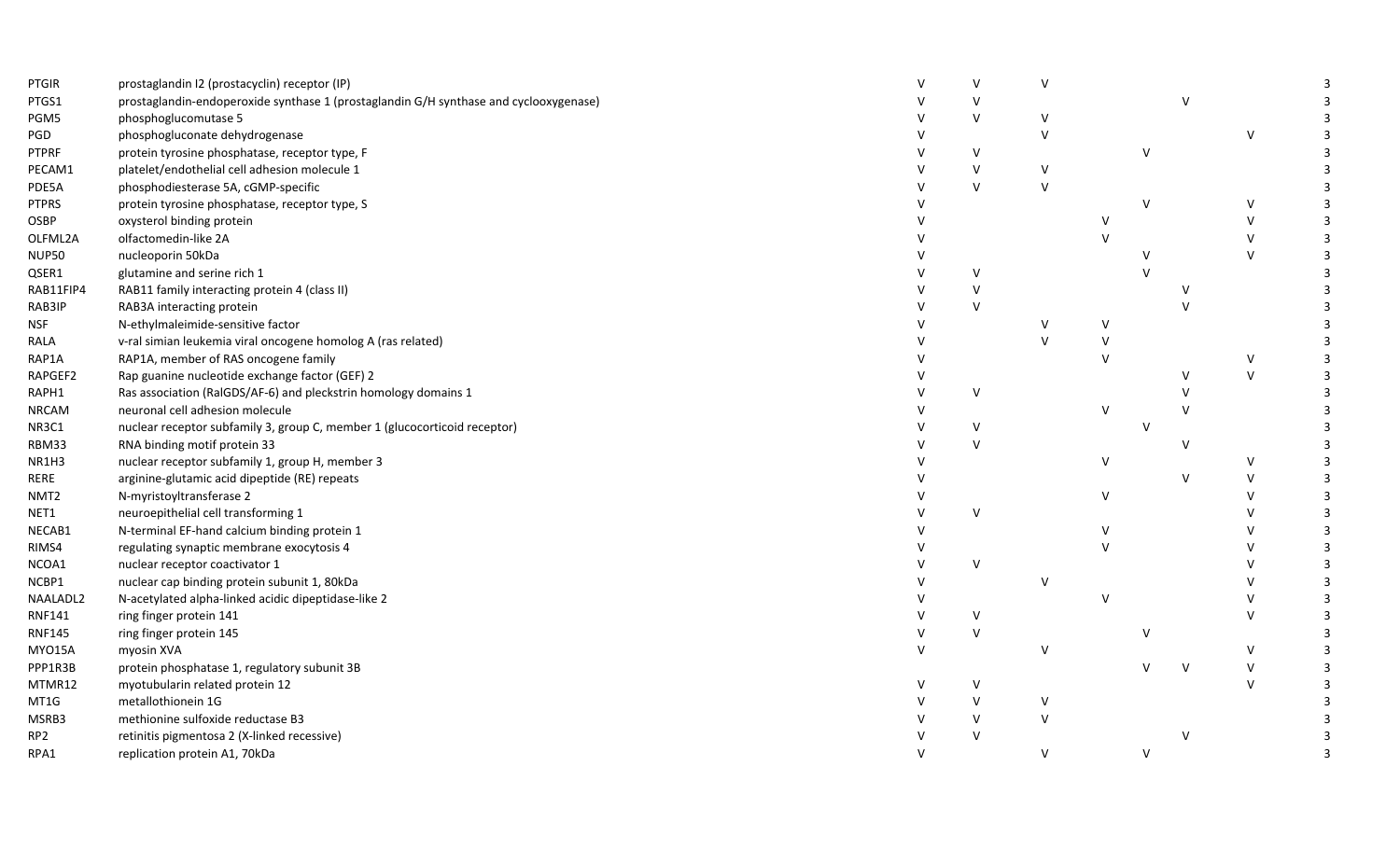| <b>RPE</b>     | ribulose-5-phosphate-3-epimerase                                                       |        | V            | $\vee$ |  |               |  |
|----------------|----------------------------------------------------------------------------------------|--------|--------------|--------|--|---------------|--|
| RPRD1A         | regulation of nuclear pre-mRNA domain containing 1A                                    | V      |              |        |  |               |  |
| RPS6KA5        | ribosomal protein S6 kinase, 90kDa, polypeptide 5                                      | $\vee$ | V            |        |  |               |  |
| MS4A1          | membrane-spanning 4-domains, subfamily A, member 1                                     | $\vee$ |              |        |  |               |  |
| MRAS           | muscle RAS oncogene homolog                                                            |        |              |        |  | $\vee$        |  |
| MPZL1          | myelin protein zero-like 1                                                             | $\vee$ | $\mathsf{V}$ |        |  |               |  |
| RSPO1          | R-spondin 1                                                                            | $\vee$ |              |        |  |               |  |
| MOB3B          | <b>MOB Kinase Activator 3B</b>                                                         | V      |              |        |  |               |  |
| RTKN2          | rhotekin 2                                                                             | $\vee$ |              |        |  |               |  |
| RTN3           | reticulon 3                                                                            |        |              |        |  | V             |  |
| MKL2           | MKL/myocardin-like 2                                                                   | $\vee$ |              |        |  |               |  |
| MKL1           | megakaryoblastic leukemia (translocation) 1                                            |        |              | $\vee$ |  |               |  |
| SAMSN1         | SAM domain, SH3 domain and nuclear localization signals 1                              | V      |              |        |  |               |  |
| SATB2          | SATB homeobox 2                                                                        | V      |              |        |  |               |  |
| SEC61A1        | Sec61 alpha 1 subunit (S. cerevisiae)                                                  |        |              | $\vee$ |  | $\vee$        |  |
| MINK1          | misshapen-like kinase 1                                                                | V      |              |        |  |               |  |
| MGAT4A         | mannosyl (alpha-1,3-)-glycoprotein beta-1,4-N-acetylglucosaminyltransferase, isozyme A |        |              |        |  | $\vee$        |  |
| MEA1           | male-enhanced antigen 1                                                                | $\vee$ |              | $\vee$ |  |               |  |
| SEPT2          | septin 2                                                                               |        | v            |        |  | $\vee$        |  |
| MCHR1          | melanin-concentrating hormone receptor 1                                               |        |              |        |  | $\vee$        |  |
| SERPINB8       | serpin peptidase inhibitor, clade B (ovalbumin), member 8                              | V      |              |        |  |               |  |
| MAP2           | microtubule-associated protein 2                                                       | V      | v            |        |  |               |  |
| LRRK1          | leucine-rich repeat kinase 1                                                           | $\vee$ |              |        |  |               |  |
| SFRP2          | secreted frizzled-related protein 2                                                    | $\vee$ |              |        |  |               |  |
| LRRC16A        | leucine rich repeat containing 16A                                                     | V      |              |        |  |               |  |
| LRP8           | low density lipoprotein receptor-related protein 8, apolipoprotein e receptor          | $\vee$ | v            |        |  |               |  |
| SCAF11         | SR-Related CTD Associated Factor 11                                                    | $\vee$ |              |        |  | $\vee$        |  |
| LPP            | LIM domain containing preferred translocation partner in lipoma                        | $\vee$ |              | v      |  |               |  |
| LMBR1          | limb development membrane protein 1                                                    |        |              |        |  | $\vee$        |  |
| <b>LITAF</b>   | lipopolysaccharide-induced TNF factor                                                  | $\vee$ | V            |        |  |               |  |
| lipi           | lipase, member I                                                                       | $\vee$ |              |        |  |               |  |
| LHX9           | LIM homeobox 9                                                                         |        |              |        |  |               |  |
| <b>SLC10A7</b> | solute carrier family 10, member 7                                                     |        |              |        |  | $\vee$        |  |
| LETM1          | leucine zipper-EF-hand containing transmembrane protein 1                              |        |              | V      |  | $\mathcal{U}$ |  |
| LAMC2          | laminin, gamma 2                                                                       |        |              |        |  |               |  |
| SLC1A2         | solute carrier family 1 (glial high affinity glutamate transporter), member 2          |        |              |        |  |               |  |
| <b>KRAS</b>    | Kirsten rat sarcoma viral oncogene homolog                                             |        |              |        |  | $\vee$        |  |
| SLC25A1        | solute carrier family 25 (mitochondrial carrier; citrate transporter), member 1        |        | $\vee$       | $\vee$ |  |               |  |
| KIF3C          | kinesin family member 3C                                                               | $\vee$ |              |        |  |               |  |
| G2E3           | G2/M-Phase Specific E3 Ubiquitin Protein Ligase                                        |        |              |        |  | $\vee$        |  |
|                |                                                                                        |        |              |        |  |               |  |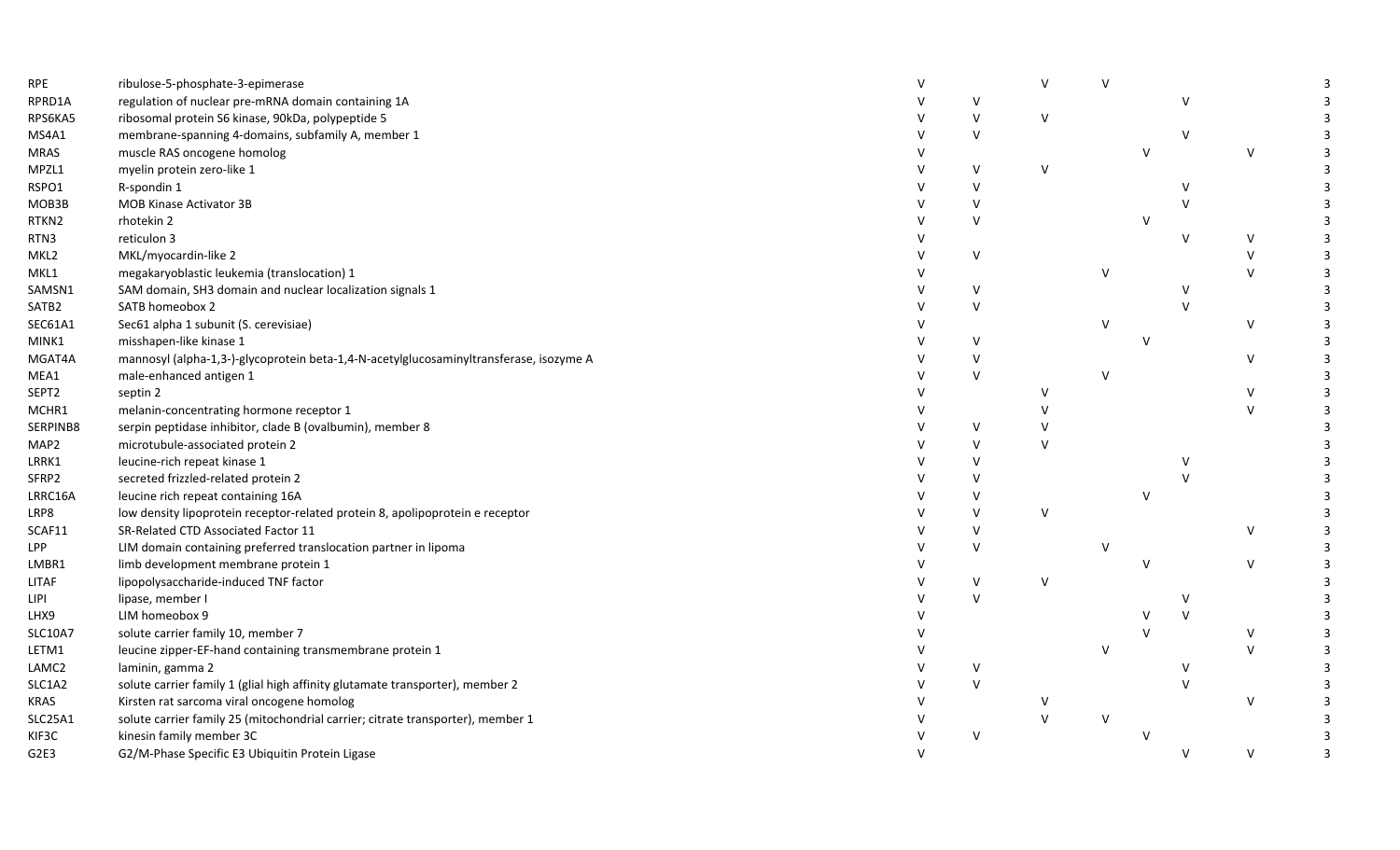| PHF24            | PHD Finger Protein 24                                                                                           | $\vee$       |        |        |              |        |  |
|------------------|-----------------------------------------------------------------------------------------------------------------|--------------|--------|--------|--------------|--------|--|
| KCTD10           | potassium channel tetramerization domain containing 10                                                          |              |        | V      |              |        |  |
| KCNJ2            | potassium inwardly-rectifying channel, subfamily J, member 2                                                    | $\vee$       |        |        |              |        |  |
| SLC37A3          | solute carrier family 37, member 3                                                                              |              |        | V      |              |        |  |
| SLC38A2          | solute carrier family 38, member 2                                                                              |              | $\vee$ | $\vee$ |              |        |  |
| KCNJ15           | potassium inwardly-rectifying channel, subfamily J, member 15                                                   | $\vee$       |        |        | $\mathsf{V}$ |        |  |
| KCNE1            | potassium voltage-gated channel, Isk-related family, member 1                                                   | $\vee$       |        |        |              |        |  |
| KDM5C            | Lysine Demethylase 5C                                                                                           |              |        |        |              |        |  |
| ITGB3            | integrin, beta 3 (platelet glycoprotein IIIa, antigen CD61)                                                     |              |        | $\vee$ |              |        |  |
| SLC6A20          | solute carrier family 6 (proline IMINO transporter), member 20                                                  |              |        |        | v            |        |  |
| SLC7A2           | solute carrier family 7 (cationic amino acid transporter, y+ system), member 2                                  |              |        |        |              |        |  |
| ISL <sub>2</sub> | ISL LIM homeobox 2                                                                                              |              |        |        |              |        |  |
| INTS2            | integrator complex subunit 2                                                                                    | $\vee$       |        |        |              |        |  |
| SLC8A2           | solute carrier family 8 (sodium/calcium exchanger), member 2                                                    |              |        |        |              | $\vee$ |  |
| ILDR1            | immunoglobulin-like domain containing receptor 1                                                                | V            |        |        | v            |        |  |
| SMARCAD1         | SWI/SNF-related, matrix-associated actin-dependent regulator of chromatin, subfamily a, containing DEAD/H box 1 | $\vee$       |        | $\vee$ |              |        |  |
| IKBKB            | inhibitor of kappa light polypeptide gene enhancer in B-cells, kinase beta                                      |              | $\vee$ |        |              |        |  |
| ID4              | inhibitor of DNA binding 4, dominant negative helix-loop-helix protein                                          |              | $\vee$ | $\vee$ |              |        |  |
| <b>HLTF</b>      | helicase-like transcription factor                                                                              | $\vee$       |        |        |              |        |  |
| HIPK1            | homeodomain interacting protein kinase 1                                                                        | v            |        |        |              |        |  |
| HECW2            | HECT, C2 and WW domain containing E3 ubiquitin protein ligase 2                                                 | v            |        |        |              |        |  |
| GYPA             | glycophorin A (MNS blood group)                                                                                 | $\vee$       |        |        |              |        |  |
| GRPEL2           | GrpE-like 2, mitochondrial (E. coli)                                                                            | $\vee$       |        |        |              |        |  |
| SNED1            | sushi, nidogen and EGF-like domains 1                                                                           |              |        |        |              |        |  |
| GPR125           | G protein-coupled receptor 125                                                                                  |              |        |        |              |        |  |
| SOX5             | SRY (sex determining region Y)-box 5                                                                            | $\vee$       |        |        |              |        |  |
| GOLPH3           | golgi phosphoprotein 3 (coat-protein)                                                                           |              |        | V      |              |        |  |
| GNPNAT1          | glucosamine-phosphate N-acetyltransferase 1                                                                     |              |        | $\vee$ |              |        |  |
| GNE              | glucosamine (UDP-N-acetyl)-2-epimerase/N-acetylmannosamine kinase                                               |              |        |        |              |        |  |
| GNB1             | guanine nucleotide binding protein (G protein), beta polypeptide 1                                              |              | $\vee$ | $\vee$ |              |        |  |
| SPEG             | SPEG complex locus                                                                                              |              |        |        |              | $\vee$ |  |
| SPHK2            | sphingosine kinase 2                                                                                            |              | $\vee$ |        |              | $\vee$ |  |
| GLS              | glutaminase                                                                                                     | $\vee$       |        |        |              |        |  |
| SPRY3            | sprouty homolog 3 (Drosophila)                                                                                  | $\mathsf{V}$ |        |        |              |        |  |
| GLIS2            | GLIS family zinc finger 2                                                                                       |              |        |        |              | $\vee$ |  |
| SRC              | v-src avian sarcoma (Schmidt-Ruppin A-2) viral oncogene homolog                                                 | V            |        |        |              |        |  |
| SRGAP3           | SLIT-ROBO Rho GTPase activating protein 3                                                                       | $\vee$       | $\vee$ |        |              |        |  |
| GK5              | glycerol kinase 5 (putative)                                                                                    | $\vee$       |        |        |              |        |  |
| GIMAP6           | GTPase, IMAP family member 6                                                                                    |              |        |        |              |        |  |
| SSR1             | signal sequence receptor, alpha                                                                                 | $\vee$       | $\vee$ |        |              |        |  |
|                  |                                                                                                                 |              |        |        |              |        |  |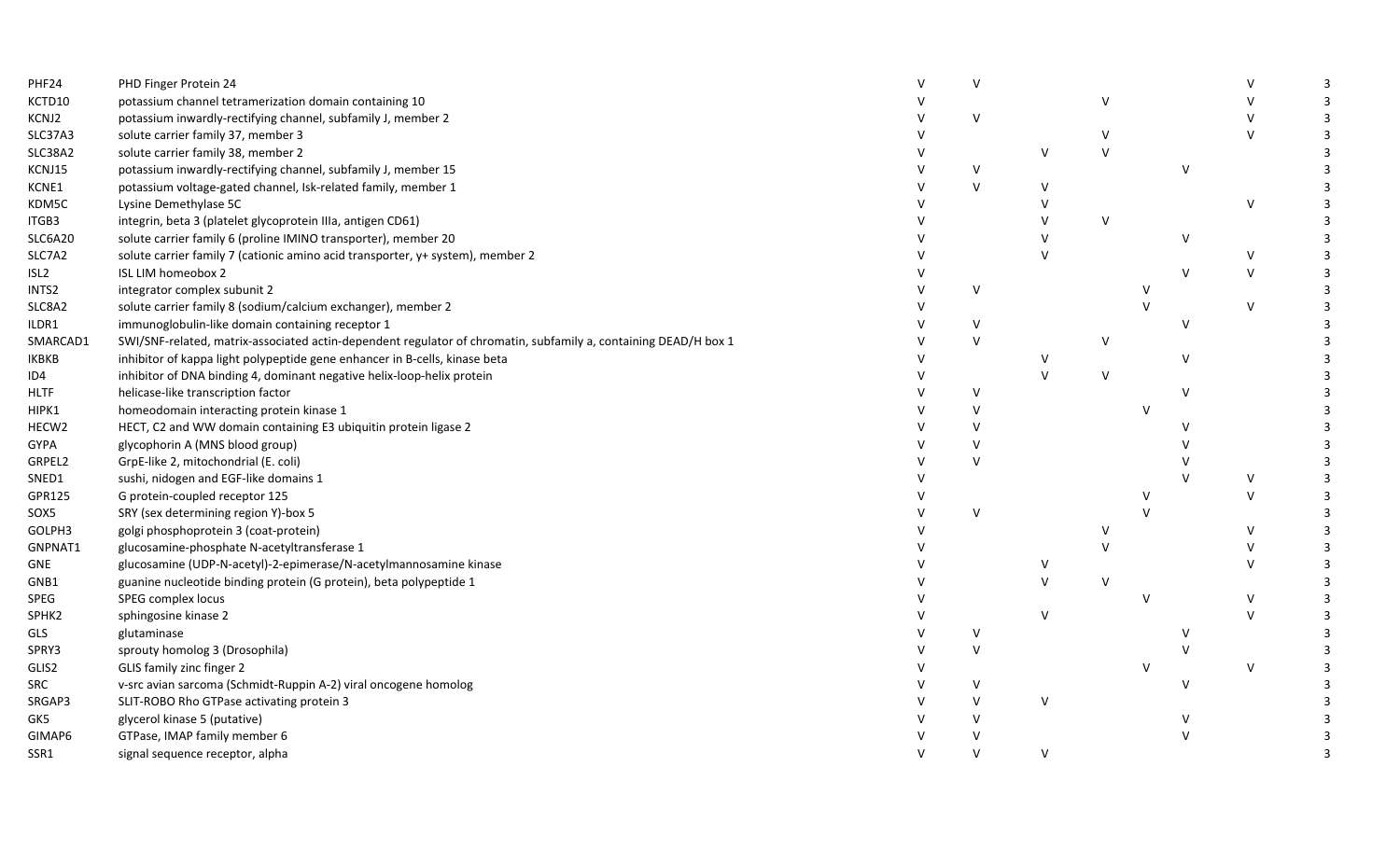| STAG2            | stromal antigen 2                                              | $\mathsf{V}$ |        | $\vee$       |               |               |              | 3 |
|------------------|----------------------------------------------------------------|--------------|--------|--------------|---------------|---------------|--------------|---|
| STARD7           | StAR-related lipid transfer (START) domain containing 7        |              |        |              |               |               | $\vee$       | 3 |
| GH <sub>2</sub>  | growth hormone 2                                               |              |        |              | $\mathcal{U}$ |               |              |   |
| STK3             | serine/threonine kinase 3                                      | $\vee$       | V      |              |               |               |              |   |
| GCH1             | GTP cyclohydrolase 1                                           | $\vee$       |        | $\vee$       |               |               |              |   |
| <b>STX12</b>     | syntaxin 12                                                    | $\vee$       |        |              |               |               |              |   |
| STX6             | syntaxin 6                                                     |              | V      |              |               |               | $\vee$       | 3 |
| GAS2L1           | growth arrest-specific 2 like 1                                |              |        |              |               |               | $\mathsf{V}$ | 3 |
| SYNJ2            | synaptojanin 2                                                 |              | V      | $\vee$       |               |               |              | 3 |
| GALNT15          | Polypeptide N-Acetylgalactosaminyltransferase 15               | $\vee$       |        |              |               | v             |              |   |
| GAD <sub>2</sub> | glutamate decarboxylase 2 (pancreatic islets and brain, 65kDa) | $\vee$       | V      |              |               |               |              |   |
| GABBR2           | gamma-aminobutyric acid (GABA) B receptor, 2                   | $\vee$       |        |              |               |               | $\vee$       | 3 |
| G6PD             | glucose-6-phosphate dehydrogenase                              |              | $\vee$ |              |               |               | $\vee$       | 3 |
| <b>FYB</b>       | FYN binding protein                                            |              | v      |              |               |               | $\mathsf{V}$ | 3 |
| FUT9             | fucosyltransferase 9 (alpha (1,3) fucosyltransferase)          | $\vee$       | V      |              |               |               |              | 3 |
| <b>FRK</b>       | fyn-related kinase                                             | $\vee$       | v      |              |               |               |              |   |
| FMNL2            | formin-like 2                                                  | $\vee$       |        |              | $\vee$        |               |              |   |
| TERF2            | telomeric repeat binding factor 2                              | $\vee$       | V      |              |               |               |              |   |
| FLI1             | Fli-1 proto-oncogene, ETS transcription factor                 | V            |        |              |               |               |              |   |
| <b>FKTN</b>      | fukutin                                                        | $\vee$       |        |              |               |               |              |   |
| FCHSD2           | FCH and double SH3 domains 2                                   | $\vee$       |        |              |               |               |              |   |
| TGIF1            | TGFB-induced factor homeobox 1                                 |              | ٧      | V            |               |               |              |   |
| <b>FAM155B</b>   | family with sequence similarity 155, member B                  | $\vee$       |        |              |               |               |              |   |
| <b>FAM131B</b>   | family with sequence similarity 131, member B                  | $\vee$       |        |              |               |               |              |   |
| <b>FAM107B</b>   | family with sequence similarity 107, member B                  |              |        |              |               |               | $\vee$       | 3 |
| <b>FAM102A</b>   | family with sequence similarity 102, member A                  |              |        |              |               | $\mathcal{U}$ | $\vee$       | 3 |
| FAF2             | Fas associated factor family member 2                          | v            |        |              |               |               | $\vee$       | 3 |
| <b>TKT</b>       | transketolase                                                  |              |        | $\vee$       |               |               |              | 3 |
| EDA              | ectodysplasin A                                                | V            | $\vee$ |              |               |               |              |   |
| <b>DPY19L4</b>   | dpy-19-like 4 (C. elegans)                                     | $\vee$       |        |              |               |               |              |   |
| DNM3             | dynamin 3                                                      | $\vee$       |        |              |               |               |              |   |
| DMRT2            | doublesex and mab-3 related transcription factor 2             |              |        | $\vee$       |               |               |              |   |
| TMEM39A          | transmembrane protein 39A                                      | v            |        |              |               |               |              |   |
| <b>DLD</b>       | dihydrolipoamide dehydrogenase                                 | $\vee$       | v      |              |               |               |              |   |
| DLC1             | deleted in liver cancer 1                                      |              | V      | $\sf V$      |               |               |              |   |
| <b>DGKZ</b>      | diacylglycerol kinase, zeta                                    |              | V      | $\mathsf{V}$ |               |               |              |   |
| TMSB4XP8         | Thymosin Beta 4, X-Linked Pseudogene 8                         | $\vee$       |        |              |               |               | $\vee$       |   |
| <b>DGKH</b>      | diacylglycerol kinase, eta                                     | $\vee$       |        |              |               |               |              |   |
| DDX3Y            | DEAD (Asp-Glu-Ala-Asp) box helicase 3, Y-linked                | $\vee$       |        |              |               |               |              |   |
| DAP              | death-associated protein                                       | $\vee$       |        |              |               |               | $\vee$       | 3 |
|                  |                                                                |              |        |              |               |               |              |   |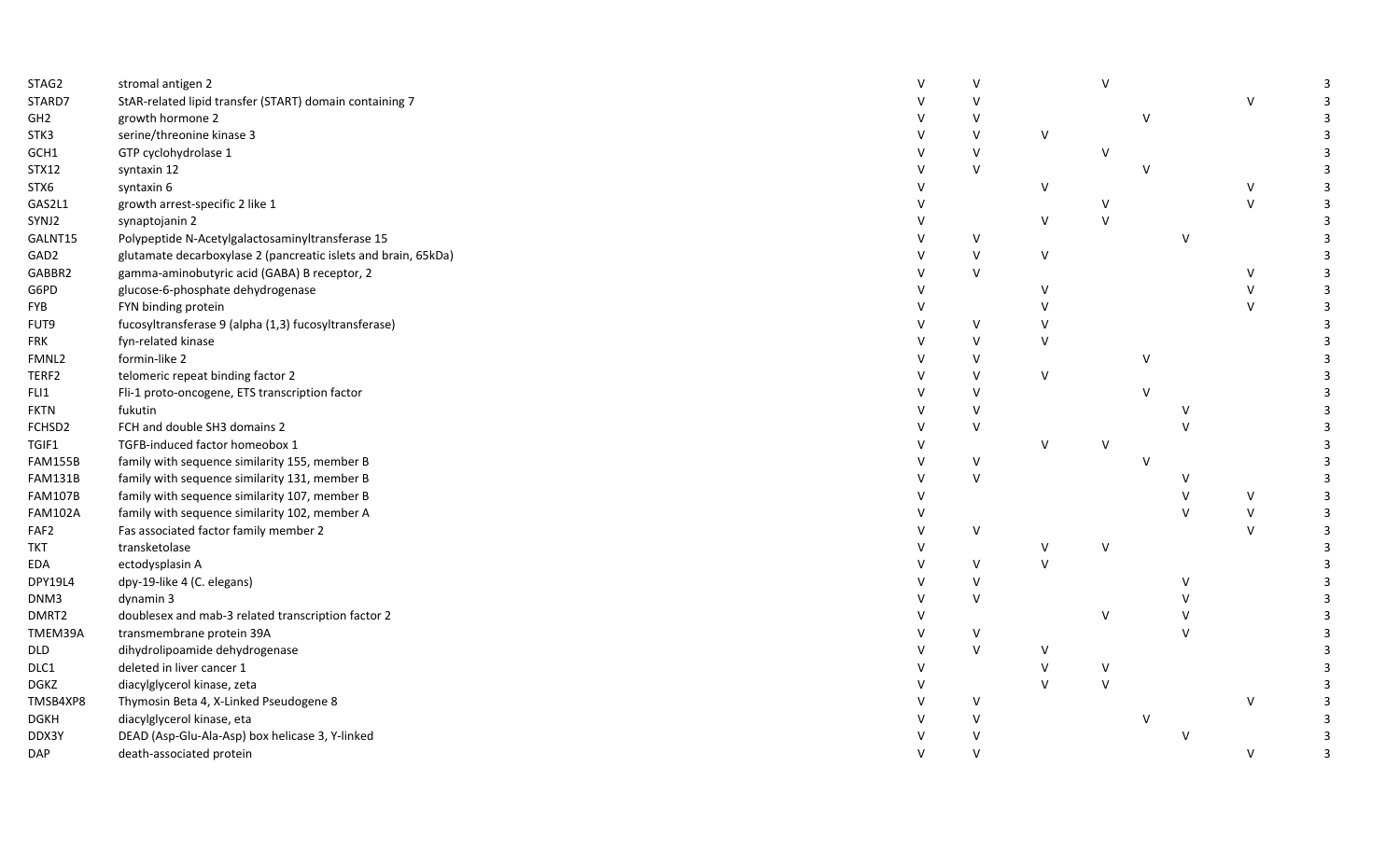| CYP4B1           | cytochrome P450, family 4, subfamily B, polypeptide 1                  | $\vee$ |        |        |        |               |        |                |
|------------------|------------------------------------------------------------------------|--------|--------|--------|--------|---------------|--------|----------------|
| <b>TPPP</b>      | tubulin polymerization promoting protein                               |        |        |        |        |               | $\vee$ |                |
| CYP11B1          | cytochrome P450, family 11, subfamily B, polypeptide 1                 | $\vee$ |        |        |        |               |        |                |
| CTNNA2           | catenin (cadherin-associated protein), alpha 2                         | $\vee$ |        |        |        | V             |        |                |
| <b>CTCFL</b>     | CCCTC-binding factor (zinc finger protein)-like                        | $\vee$ |        |        |        | $\mathcal{U}$ |        |                |
| CTBP2            | C-terminal binding protein 2                                           |        |        |        | v      |               | $\vee$ |                |
| TSPAN4           | tetraspanin 4                                                          |        |        | V      |        |               | $\vee$ |                |
| TSPAN9           | tetraspanin 9                                                          |        |        |        |        |               | $\vee$ |                |
| <b>CSTA</b>      | cystatin A (stefin A)                                                  | V      | V      |        |        |               |        |                |
| CSNK1G1          | casein kinase 1, gamma 1                                               | $\vee$ |        |        |        |               |        |                |
| <b>CPM</b>       | carboxypeptidase M                                                     |        | $\vee$ |        |        |               |        |                |
| CPA4             | carboxypeptidase A4                                                    | $\vee$ |        |        |        |               | $\vee$ |                |
| <b>CLOCK</b>     | clock circadian regulator                                              | $\vee$ |        | V      |        |               |        |                |
| CHL1             | cell adhesion molecule L1-like                                         | $\vee$ |        |        |        | V             |        |                |
| CDON             | cell adhesion associated, oncogene regulated                           | $\vee$ |        |        |        |               | $\vee$ |                |
| CD28             | CD28 molecule                                                          | $\vee$ | $\vee$ |        |        |               |        |                |
| CAV <sub>2</sub> | caveolin 2                                                             | $\vee$ | $\vee$ |        |        |               |        |                |
| UNC50            | unc-50 homolog (C. elegans)                                            |        |        |        |        |               | $\vee$ |                |
| CAPZA1           | capping protein (actin filament) muscle Z-line, alpha 1                | $\vee$ |        |        |        |               |        |                |
| CAND1            | cullin-associated and neddylation-dissociated 1                        | $\vee$ |        |        |        |               |        |                |
| CAMK2G           | calcium/calmodulin-dependent protein kinase II gamma                   | $\vee$ |        | V      |        |               |        |                |
| C7ORF60          | chromosome 7 open reading frame 60                                     | $\vee$ |        |        |        |               |        |                |
| VAPA             | VAMP (vesicle-associated membrane protein)-associated protein A, 33kDa |        |        |        |        | $\vee$        | $\vee$ |                |
| C6ORF120         | chromosome 6 open reading frame 120                                    | $\vee$ |        |        |        |               |        |                |
| VAT1             | vesicle amine transport 1                                              | $\vee$ |        |        |        |               | V      |                |
| EVA1C            | Eva-1 Homolog C                                                        | $\vee$ |        |        |        | $\vee$        |        |                |
| <b>CCSAP</b>     | Centriole, Cilia And Spindle Associated Protein                        |        |        | V      |        |               | V      |                |
| <b>TICRR</b>     | TOPBP1 Interacting Checkpoint And Replication Regulator                |        |        | $\vee$ |        | $\vee$        |        |                |
| VPS45            | vacuolar protein sorting 45 homolog (S. cerevisiae)                    |        |        |        |        |               | V      |                |
| VSIG1            | V-set and immunoglobulin domain containing 1                           | $\vee$ |        |        |        | V             |        |                |
| WBP1L            | WW Domain Binding Protein 1 Like                                       |        |        |        | $\vee$ |               | $\vee$ |                |
| WDFY1            | WD repeat and FYVE domain containing 1                                 | $\vee$ | $\vee$ |        |        |               |        |                |
| <b>BTRC</b>      | beta-transducin repeat containing E3 ubiquitin protein ligase          | $\vee$ |        |        |        | $\mathsf{V}$  |        |                |
| BRWD1            | bromodomain and WD repeat domain containing 1                          | $\vee$ |        |        |        | $\mathcal{U}$ |        |                |
| WDR6             | WD repeat domain 6                                                     |        |        | V      |        |               | $\vee$ |                |
| WDR61            | WD repeat domain 61                                                    |        | v      | $\vee$ |        |               |        |                |
| WEE1             | WEE1 G2 checkpoint kinase                                              | $\vee$ |        |        |        |               |        |                |
| BPNT1            | 3'(2'), 5'-bisphosphate nucleotidase 1                                 |        |        | $\vee$ |        |               | $\vee$ |                |
| BICD1            | bicaudal D homolog 1 (Drosophila)                                      | $\vee$ |        |        |        |               |        |                |
| WSCD2            | WSC domain containing 2                                                | $\vee$ |        |        |        |               | $\vee$ | $\overline{3}$ |
|                  |                                                                        |        |        |        |        |               |        |                |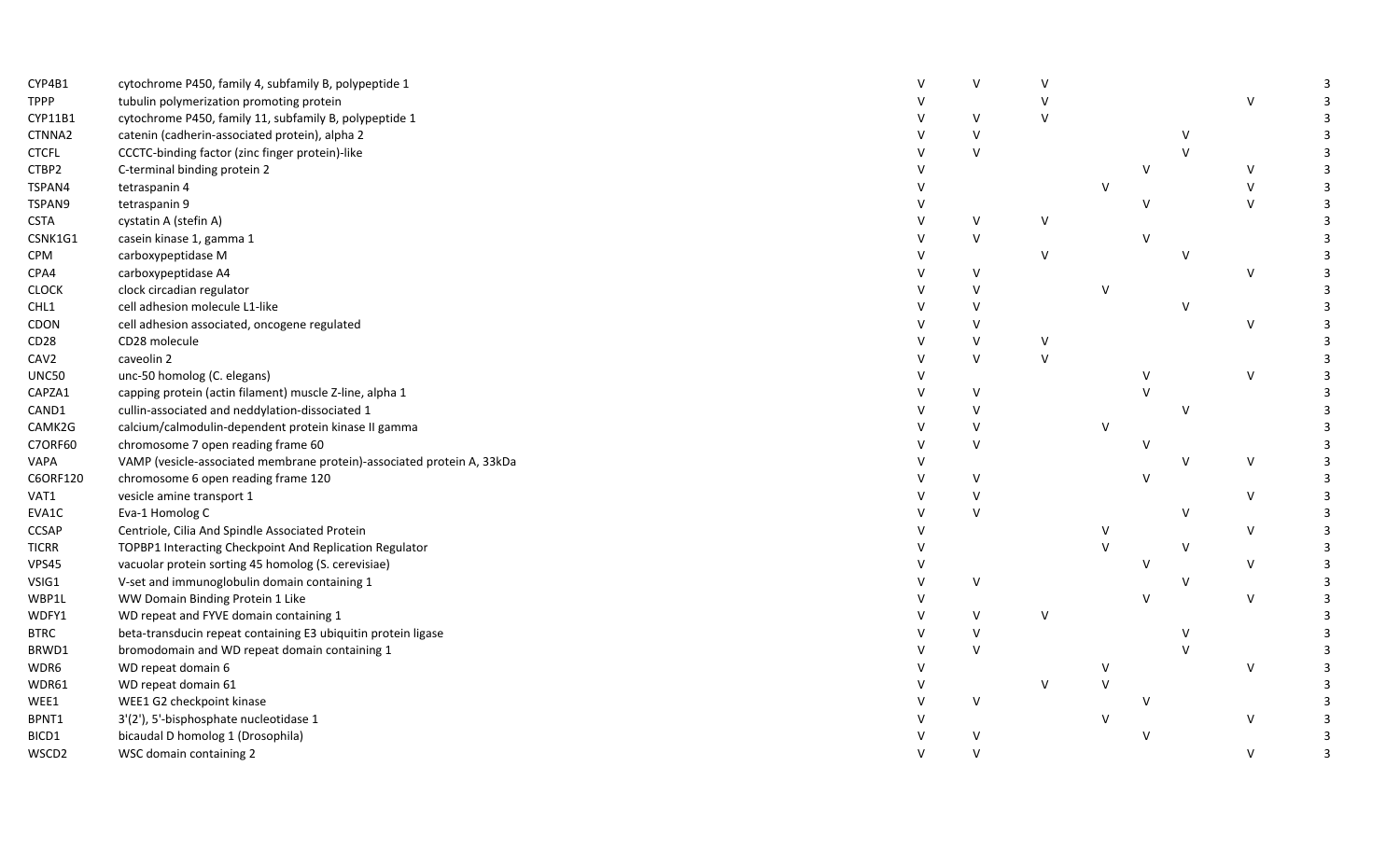| BCMO1            | beta-carotene 15,15'-monooxygenase 1                                       |   |             |              |        |              |        |  |
|------------------|----------------------------------------------------------------------------|---|-------------|--------------|--------|--------------|--------|--|
| XPO6             | exportin 6                                                                 |   |             |              | $\vee$ |              | $\vee$ |  |
| BCL2L2           | BCL2-like 2                                                                |   | $\vee$      |              |        | $\mathsf{V}$ |        |  |
| YPEL2            | yippee-like 2 (Drosophila)                                                 |   |             |              |        |              | $\vee$ |  |
| <b>BAAT</b>      | bile acid CoA: amino acid N-acyltransferase (glycine N-choloyltransferase) |   | $\vee$      |              |        |              |        |  |
| ATP6V1B2         | ATPase, H+ transporting, lysosomal 56/58kDa, V1 subunit B2                 |   |             |              | $\vee$ |              | $\vee$ |  |
| ZBTB26           | zinc finger and BTB domain containing 26                                   |   | $\vee$      |              |        |              |        |  |
| ASRGL1           | asparaginase like 1                                                        |   | V           |              |        |              |        |  |
| ZBTB6            | zinc finger and BTB domain containing 6                                    |   | $\vee$      |              |        |              | $\vee$ |  |
| ZC3H14           | zinc finger CCCH-type containing 14                                        |   | $\vee$      |              |        | $\vee$       |        |  |
| ZC3H7B           | zinc finger CCCH-type containing 7B                                        |   |             |              |        |              | $\vee$ |  |
| ZC3HAV1          | zinc finger CCCH-type, antiviral 1                                         |   | $\vee$      |              |        | $\mathsf{V}$ |        |  |
| ZFP91            | ZFP91 zinc finger protein                                                  |   |             |              | V      |              | V      |  |
| <b>ASPH</b>      | aspartate beta-hydroxylase                                                 |   | $\vee$      |              |        |              | $\vee$ |  |
| ASH1L            | ash1 (absent, small, or homeotic)-like (Drosophila)                        |   |             | v            |        |              |        |  |
| ZMYND11          | zinc finger, MYND-type containing 11                                       |   | $\vee$      |              |        |              |        |  |
| ARPC1A           | actin related protein 2/3 complex, subunit 1A, 41kDa                       |   |             | $\vee$       | $\vee$ |              |        |  |
| ZNF215           | zinc finger protein 215                                                    |   | $\vee$      | $\vee$       |        |              |        |  |
| ARFIP1           | ADP-ribosylation factor interacting protein 1                              |   | $\vee$      |              |        |              |        |  |
| APPBP2           | amyloid beta precursor protein (cytoplasmic tail) binding protein 2        |   | $\vee$      |              |        |              |        |  |
| ZNF24            | zinc finger protein 24                                                     |   |             | $\vee$       |        |              | $\vee$ |  |
| <b>ZNF280C</b>   | zinc finger protein 280C                                                   |   | $\vee$      |              |        |              |        |  |
| AP1S3            | adaptor-related protein complex 1, sigma 3 subunit                         |   | $\vee$      | ٧            |        |              |        |  |
| ZNF281           | zinc finger protein 281                                                    |   |             | $\vee$       | $\vee$ |              |        |  |
| ZNF365           | zinc finger protein 365                                                    |   | $\vee$      |              |        |              |        |  |
| ZNF398           | zinc finger protein 398                                                    |   | $\vee$      |              |        |              |        |  |
| ANXA13           | annexin A13                                                                |   | $\vee$      | $\vee$       |        |              |        |  |
| ZNF652           | zinc finger protein 652                                                    |   |             |              |        |              | $\vee$ |  |
| <b>ZNF800</b>    | zinc finger protein 800                                                    |   | $\vee$      |              | V      |              |        |  |
| ANO1             | anoctamin 1, calcium activated chloride channel                            |   |             |              |        | $\mathsf{V}$ | $\vee$ |  |
| ANKRD29          | ankyrin repeat domain 29                                                   |   | $\vee$      |              | V      |              |        |  |
| ANKRD23          | ankyrin repeat domain 23                                                   |   |             |              | v      |              | $\vee$ |  |
| AMPH             | amphiphysin                                                                |   |             | v            | V      |              |        |  |
| AKAP12           | A kinase (PRKA) anchor protein 12                                          |   |             | $\mathsf{V}$ | $\vee$ |              |        |  |
| AGPAT1           | 1-acylglycerol-3-phosphate O-acyltransferase 1                             |   | V           |              |        |              | $\vee$ |  |
|                  |                                                                            |   |             |              |        |              |        |  |
| AFF4             | AF4/FMR2 family, member 4                                                  |   | $\vee$<br>v | $\vee$       |        |              | $\vee$ |  |
| FGD4             | FYVE, RhoGEF and PH domain containing 4                                    |   |             |              |        |              |        |  |
| RALGAPA1         | Ral GTPase Activating Protein Catalytic Alpha Subunit 1                    |   |             |              |        |              |        |  |
| GXYLT1           | Glucoside Xylosyltransferase 1                                             |   |             |              |        |              |        |  |
| AFF <sub>2</sub> | AF4/FMR2 family, member 2                                                  | V |             |              |        |              |        |  |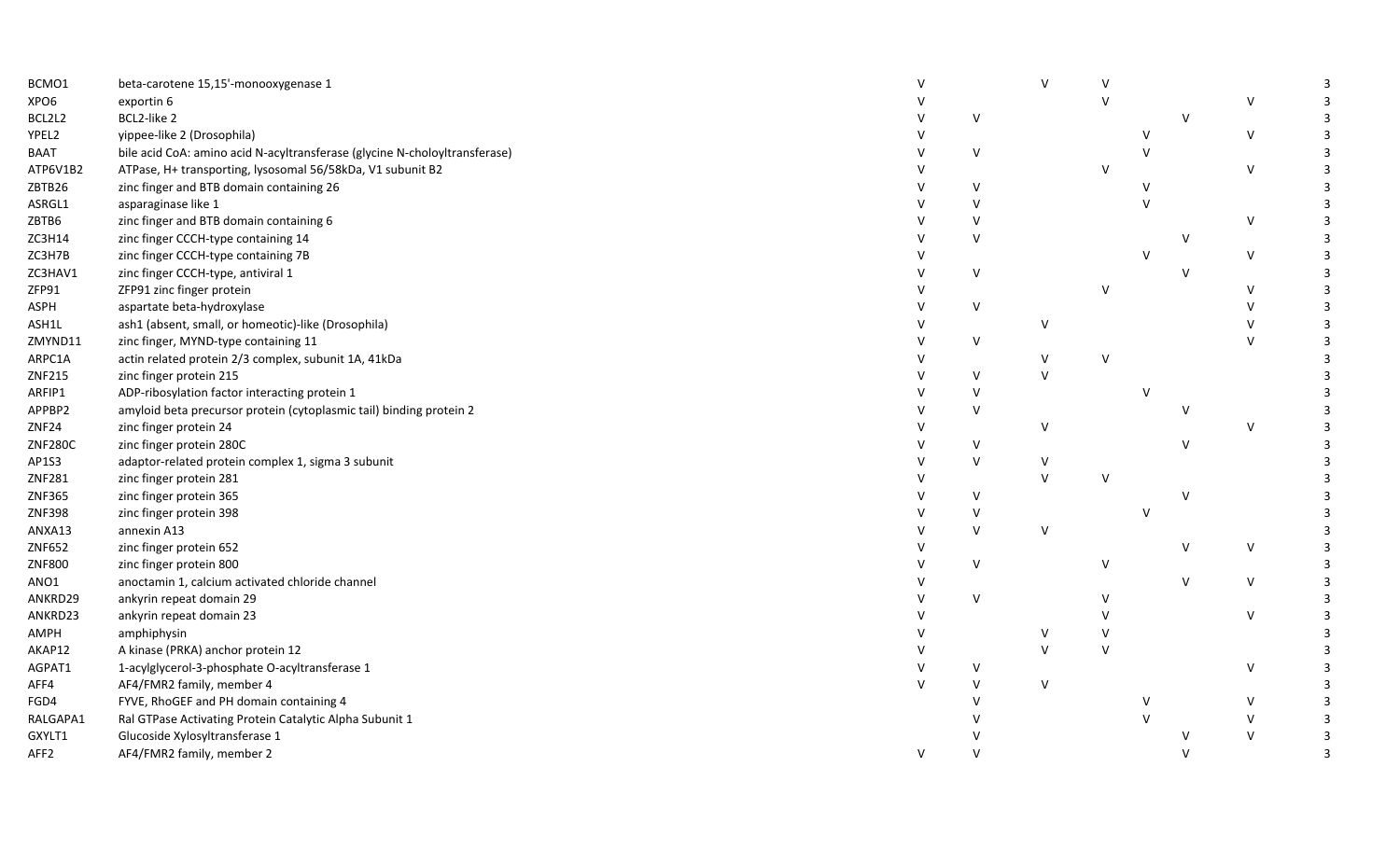| AFAP1            | actin filament associated protein 1                     |  |  |  |   |  |
|------------------|---------------------------------------------------------|--|--|--|---|--|
| ADCY1            | adenylate cyclase 1 (brain)                             |  |  |  |   |  |
| IP6K2            | Inositol Hexakisphosphate Kinase 2                      |  |  |  |   |  |
| ADAMTSL1         | ADAMTS-like 1                                           |  |  |  |   |  |
| ADAM12           | ADAM metallopeptidase domain 12                         |  |  |  |   |  |
| RPL21P44         | Ribosomal Protein L21 Pseudogene 44                     |  |  |  |   |  |
| ABHD6            | abhydrolase domain containing 6                         |  |  |  |   |  |
| ABHD3            | abhydrolase domain containing 3                         |  |  |  |   |  |
| ABCC5            | ATP-binding cassette, sub-family C (CFTR/MRP), member 5 |  |  |  |   |  |
| RAB43            | RAB43, member RAS oncogene family                       |  |  |  |   |  |
| ABCB7            | ATP-binding cassette, sub-family B (MDR/TAP), member 7  |  |  |  |   |  |
| ABL <sub>2</sub> | c-abl oncogene 2, non-receptor tyrosine kinase          |  |  |  | V |  |
| MT1F             | metallothionein 1F                                      |  |  |  |   |  |
| TMX1             | Thioredoxin Related Transmembrane Protein 1             |  |  |  |   |  |
| <b>UNC119B</b>   | unc-119 homolog B (C. elegans)                          |  |  |  |   |  |
| <b>MTPN</b>      | myotrophin                                              |  |  |  |   |  |
| CALM2            | calmodulin 2 (phosphorylase kinase, delta)              |  |  |  |   |  |
| MAPK3            | mitogen-activated protein kinase 3                      |  |  |  |   |  |
| ZNF148           | zinc finger protein 148                                 |  |  |  |   |  |
| H3F3B            | H3 histone, family 3B (H3.3B)                           |  |  |  |   |  |
| ESR1             | estrogen receptor 1                                     |  |  |  |   |  |
| TAC1             | tachykinin, precursor 1                                 |  |  |  |   |  |
|                  |                                                         |  |  |  |   |  |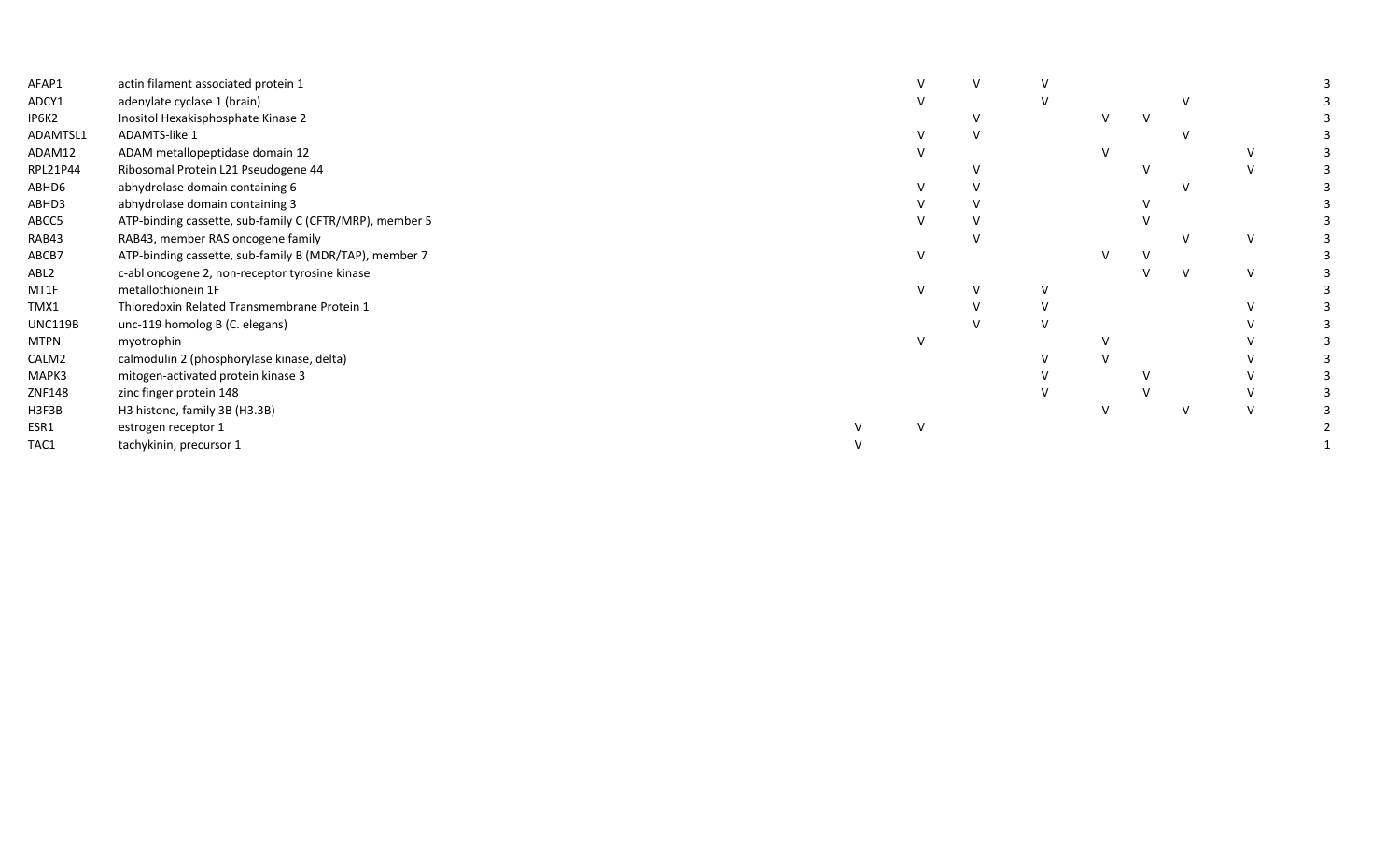**Supplemental Table S3. Mmu-miR-381-3p** *in silico* **predicted targets.**

| <b>TARGET GENE</b> | <b>GENE DESCRIPTION</b>                                                                 | VALIDATION DIANA MIRANDA MIRBRIDGE PICTAR |               |  | <b>PITA</b> |        | RNA22 TARGETSCAN TOTAL_HIT |  |
|--------------------|-----------------------------------------------------------------------------------------|-------------------------------------------|---------------|--|-------------|--------|----------------------------|--|
| KLF12              | Kruppel-like factor 12                                                                  |                                           |               |  | v           | v      |                            |  |
| LRRC4              | leucine rich repeat containing 4                                                        |                                           |               |  |             | $\vee$ |                            |  |
| MBNL1              | muscleblind-like splicing regulator 1                                                   |                                           |               |  |             |        |                            |  |
| HIVEP2             | human immunodeficiency virus type I enhancer binding protein 2                          |                                           | v             |  |             | $\vee$ |                            |  |
| HIPK1              | homeodomain interacting protein kinase 1                                                |                                           | v             |  |             | $\vee$ |                            |  |
| NR5A2              | nuclear receptor subfamily 5, group A, member 2                                         |                                           | v             |  |             | v      |                            |  |
| NRP2               | neuropilin 2                                                                            |                                           | V             |  |             | v      |                            |  |
| PCGF3              | polycomb group ring finger 3                                                            |                                           | V             |  |             | $\vee$ |                            |  |
| EPS8               | epidermal growth factor receptor pathway substrate 8                                    |                                           | V             |  |             | $\vee$ |                            |  |
| EPB41L1            | erythrocyte membrane protein band 4.1-like 1                                            |                                           | V             |  |             | v      |                            |  |
| EML1               | echinoderm microtubule associated protein like 1                                        |                                           | V             |  |             | v      |                            |  |
| EIF2B5             | eukaryotic translation initiation factor 2B, subunit 5 epsilon, 82kDa                   |                                           | $\mathsf{V}$  |  |             | $\vee$ |                            |  |
| RAC1               | ras-related C3 botulinum toxin substrate 1 (rho family, small GTP binding protein Rac1) |                                           | V             |  |             | $\vee$ |                            |  |
| KIF1B              | kinesin family member 1B                                                                |                                           | V             |  |             | $\vee$ |                            |  |
| YES1               | v-yes-1 Yamaguchi sarcoma viral oncogene homolog 1                                      |                                           | $\mathsf{V}$  |  |             | $\vee$ |                            |  |
| SEMA6D             | sema domain, transmembrane domain (TM), and cytoplasmic domain, (semaphorin) 6D         |                                           | $\vee$        |  |             |        |                            |  |
| SLC1A2             | solute carrier family 1 (glial high affinity glutamate transporter), member 2           |                                           | $\vee$        |  |             | $\vee$ |                            |  |
| SLC6A8             | solute carrier family 6 (neurotransmitter transporter), member 8                        |                                           | $\vee$        |  |             | v      |                            |  |
| SRGAP2             | SLIT-ROBO Rho GTPase activating protein 2                                               |                                           | $\vee$        |  |             | v      |                            |  |
| TEAD1              | TEA domain family member 1 (SV40 transcriptional enhancer factor)                       |                                           | $\vee$        |  |             | $\vee$ |                            |  |
| <b>TMEM168</b>     | transmembrane protein 168                                                               |                                           | $\mathsf{V}$  |  |             | $\vee$ |                            |  |
| UBN1               | ubinuclein 1                                                                            |                                           | $\mathsf{V}$  |  |             | $\vee$ |                            |  |
| VCPIP1             | valosin containing protein (p97)/p47 complex interacting protein 1                      |                                           | $\mathsf{V}$  |  |             | v      |                            |  |
| VAPA               | VAMP (vesicle-associated membrane protein)-associated protein A, 33kDa                  |                                           | $\vee$        |  |             | $\vee$ |                            |  |
| USP34              | ubiquitin specific peptidase 34                                                         |                                           | $\mathsf{V}$  |  |             |        |                            |  |
| ANO4               | anoctamin 4                                                                             |                                           | $\mathsf{V}$  |  |             |        |                            |  |
| <b>USP15</b>       | ubiquitin specific peptidase 15                                                         |                                           | $\mathsf{V}$  |  |             |        |                            |  |
| SPPL3              | Signal Peptide Peptidase Like 3                                                         |                                           | $\mathcal{U}$ |  |             |        |                            |  |
| ARHGAP24           | Rho GTPase activating protein 24                                                        |                                           | $\mathsf{v}$  |  |             |        |                            |  |
| UBR5               | ubiquitin protein ligase E3 component n-recognin 5                                      |                                           | $\mathsf{V}$  |  |             |        |                            |  |
| UBR1               | ubiquitin protein ligase E3 component n-recognin 1                                      |                                           |               |  |             |        |                            |  |
| ANKRD12            | ankyrin repeat domain 12                                                                |                                           |               |  |             |        |                            |  |
| UBE4A              | ubiquitination factor E4A                                                               |                                           |               |  |             |        |                            |  |
| UBE3A              | ubiquitin protein ligase E3A                                                            |                                           |               |  |             |        |                            |  |
| ASXL2              | additional sex combs like 2 (Drosophila)                                                |                                           |               |  |             |        |                            |  |
| ATP1B1             | ATPase, Na+/K+ transporting, beta 1 polypeptide                                         |                                           |               |  |             |        |                            |  |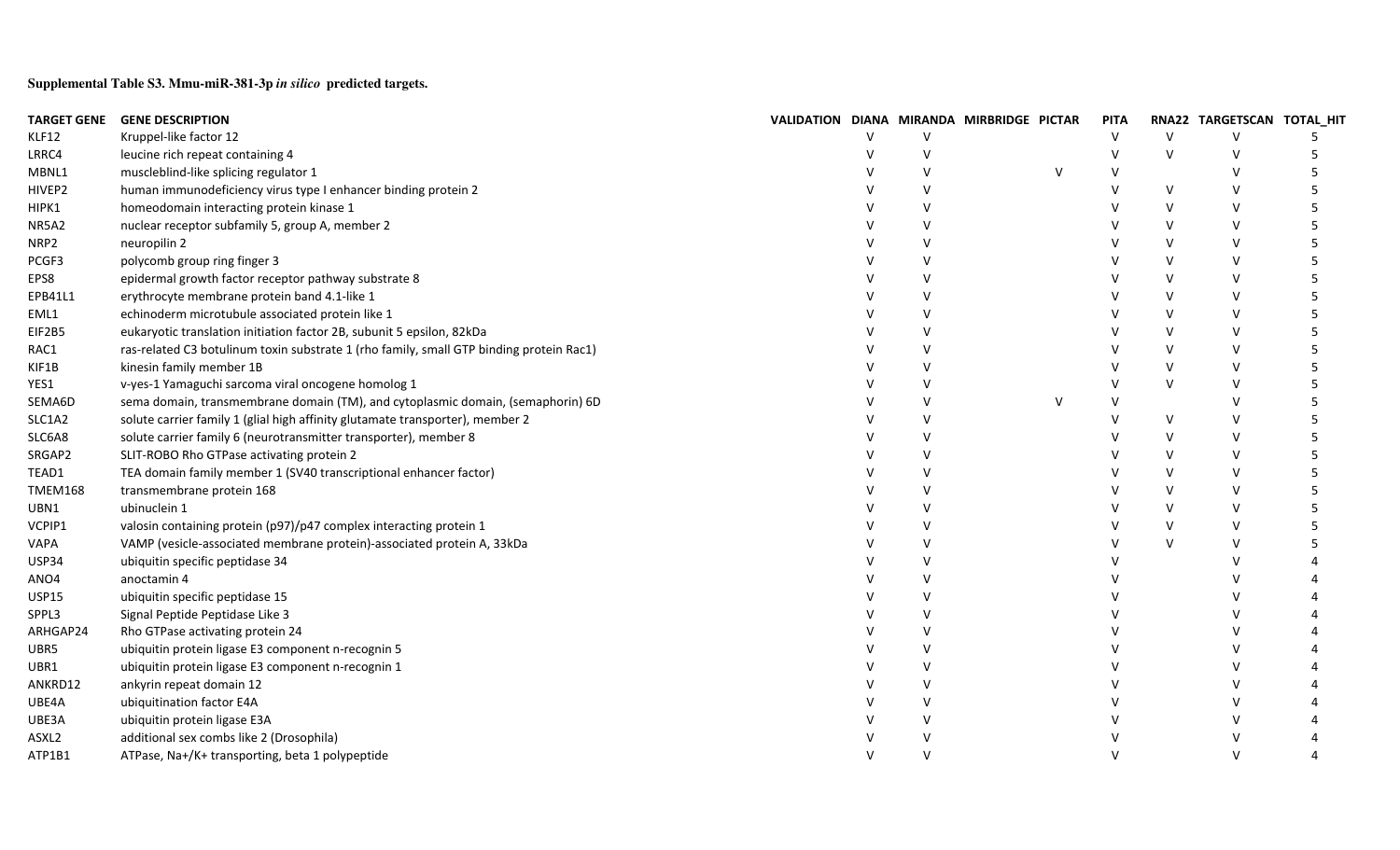| UBE2E2           | ubiquitin-conjugating enzyme E2E 2                                    | v       |              |              | V             |  |
|------------------|-----------------------------------------------------------------------|---------|--------------|--------------|---------------|--|
| UBAP2L           | ubiquitin associated protein 2-like                                   | $\vee$  |              |              | $\mathsf{V}$  |  |
| ATRN             | attractin                                                             | $\vee$  |              |              |               |  |
| TRIM63           | tripartite motif containing 63, E3 ubiquitin protein ligase           | $\vee$  |              |              | $\mathsf{v}$  |  |
| AZIN1            | antizyme inhibitor 1                                                  | $\vee$  |              |              | $\mathsf{V}$  |  |
| TP53BP1          | tumor protein p53 binding protein 1                                   | $\vee$  |              |              | $\mathcal{U}$ |  |
| VPS13B           | vacuolar protein sorting 13 homolog B (yeast)                         | $\vee$  |              |              | $\mathcal{U}$ |  |
| TET3             | tet methylcytosine dioxygenase 3                                      | V       |              |              | $\mathsf{V}$  |  |
| WAPAL            | wings apart-like homolog (Drosophila)                                 | $\vee$  |              |              | $\mathsf{V}$  |  |
| BCL11A           | B-cell CLL/lymphoma 11A (zinc finger protein)                         | $\vee$  |              |              | $\mathsf{V}$  |  |
| BCL11B           | B-cell CLL/lymphoma 11B (zinc finger protein)                         | V       |              |              | $\mathsf{V}$  |  |
| TANC2            | tetratricopeptide repeat, ankyrin repeat and coiled-coil containing 2 | $\vee$  |              |              |               |  |
| <b>SYNCRIP</b>   | synaptotagmin binding, cytoplasmic RNA interacting protein            | V       |              |              | $\vee$        |  |
| BIRC6            | baculoviral IAP repeat containing 6                                   | v       |              |              |               |  |
| <b>BIVM</b>      | basic, immunoglobulin-like variable motif containing                  | $\vee$  |              |              | $\mathcal{U}$ |  |
| SUV420H1         | suppressor of variegation 4-20 homolog 1 (Drosophila)                 | $\vee$  |              |              |               |  |
| BNC <sub>2</sub> | basonuclin 2                                                          | $\vee$  |              |              |               |  |
| <b>STX12</b>     | syntaxin 12                                                           | $\vee$  |              |              | $\mathsf{V}$  |  |
| STK38L           | serine/threonine kinase 38 like                                       | V       |              |              | $\mathsf{V}$  |  |
| ST8SIA2          | ST8 alpha-N-acetyl-neuraminide alpha-2,8-sialyltransferase 2          | $\vee$  |              |              | $\mathsf{V}$  |  |
| BTBD7            | BTB (POZ) domain containing 7                                         | V       |              |              | $\mathsf{V}$  |  |
| SSH <sub>2</sub> | slingshot protein phosphatase 2                                       | $\vee$  |              |              | $\vee$        |  |
| WDR37            | WD repeat domain 37                                                   | $\vee$  |              | $\vee$       |               |  |
| EMSY             | EMSY, BRCA2 Interacting Transcriptional Repressor                     | V       | $\mathsf{V}$ | $\vee$       |               |  |
| SPTSSA           | Serine Palmitoyltransferase Small Subunit A                           | $\vee$  | v            |              | $\vee$        |  |
| KATNBL1          | Katanin Regulatory Subunit B1 Like 1                                  | $\vee$  | $\mathsf{V}$ | $\vee$       |               |  |
| SPRY4            | sprouty homolog 4 (Drosophila)                                        | $\vee$  |              | $\mathsf{V}$ | $\vee$        |  |
| C18ORF25         | chromosome 18 open reading frame 25                                   | $\sf V$ | $\mathsf{V}$ |              | $\mathsf{V}$  |  |
| SP1              | Sp1 transcription factor                                              | V       |              |              | $\mathsf{V}$  |  |
| SOX4             | SRY (sex determining region Y)-box 4                                  | $\vee$  |              |              | $\mathsf{V}$  |  |
| LURAP1L          | Leucine Rich Adaptor Protein 1 Like                                   | $\vee$  |              |              | $\mathsf{V}$  |  |
| SOX <sub>2</sub> | SRY (sex determining region Y)-box 2                                  | V       |              |              | $\mathsf{V}$  |  |
| SORBS1           | sorbin and SH3 domain containing 1                                    | $\vee$  |              |              |               |  |
| SOCS5            | suppressor of cytokine signaling 5                                    | V       |              |              | $\vee$        |  |
| SNX27            | sorting nexin family member 27                                        | v       |              |              | $\mathsf{V}$  |  |
| SNRNP40          | small nuclear ribonucleoprotein 40kDa (U5)                            | $\vee$  |              |              | $\mathsf{v}$  |  |
| SNRK             | SNF related kinase                                                    | $\vee$  |              |              | $\mathsf{v}$  |  |
| SMEK2            | SMEK homolog 2, suppressor of mek1 (Dictyostelium)                    | $\vee$  |              |              | $\mathsf{v}$  |  |
| <b>SLMAP</b>     | sarcolemma associated protein                                         | $\vee$  | $\mathsf{V}$ |              | $\vee$        |  |
|                  |                                                                       |         |              |              |               |  |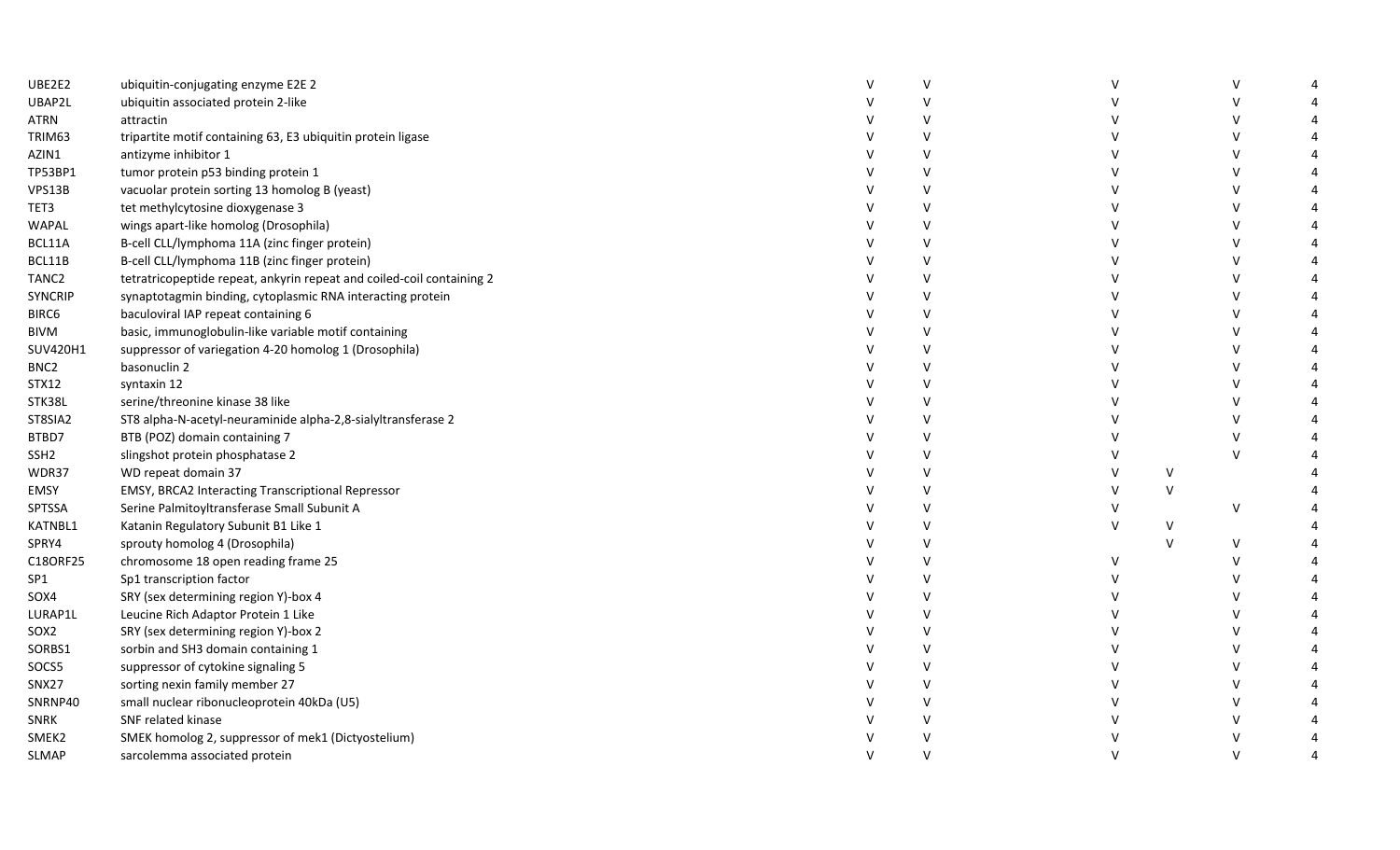| WEE1                           | WEE1 G2 checkpoint kinase                                                              |              | V      |        |              |  |
|--------------------------------|----------------------------------------------------------------------------------------|--------------|--------|--------|--------------|--|
| CDC42BPA                       | CDC42 binding protein kinase alpha (DMPK-like)                                         |              | $\vee$ |        | $\vee$       |  |
| CDC73                          | cell division cycle 73                                                                 |              | V      |        | V            |  |
| <b>SLC24A3</b>                 | solute carrier family 24 (sodium/potassium/calcium exchanger), member 3                |              | $\vee$ |        | $\vee$       |  |
| WNT5A                          | wingless-type MMTV integration site family, member 5A                                  |              | V      |        | $\mathsf{V}$ |  |
| CHD <sub>2</sub>               | chromodomain helicase DNA binding protein 2                                            |              | V      |        | $\vee$       |  |
| CHD4                           | chromodomain helicase DNA binding protein 4                                            |              | V      |        | $\vee$       |  |
| CHD <sub>9</sub>               | chromodomain helicase DNA binding protein 9                                            |              | $\vee$ |        | $\vee$       |  |
| SLC16A14                       | solute carrier family 16, member 14                                                    |              | $\vee$ | V      |              |  |
| SIPA1L2                        | signal-induced proliferation-associated 1 like 2                                       |              | V      |        | $\vee$       |  |
| CLCF1                          | cardiotrophin-like cytokine factor 1                                                   |              | V      |        | V            |  |
| SIAH1                          | siah E3 ubiquitin protein ligase 1                                                     |              | $\vee$ |        | v            |  |
| SHOX2                          | short stature homeobox 2                                                               |              | $\vee$ |        |              |  |
| SHANK2                         | SH3 and multiple ankyrin repeat domains 2                                              |              | V      |        |              |  |
| SH <sub>2</sub> B <sub>3</sub> | SH2B adaptor protein 3                                                                 |              | $\vee$ |        |              |  |
| SFRP2                          | secreted frizzled-related protein 2                                                    |              | V      |        | v            |  |
| CNOT <sub>2</sub>              | CCR4-NOT transcription complex, subunit 2                                              |              | V      |        | $\mathsf{V}$ |  |
| CNOT7                          | CCR4-NOT transcription complex, subunit 7                                              |              | $\vee$ |        | $\mathsf{V}$ |  |
| SEPT11                         | septin 11                                                                              |              | V      |        | $\vee$       |  |
| SENP6                          | SUMO1/sentrin specific peptidase 6                                                     |              | V      |        | V            |  |
| COL11A1                        | collagen, type XI, alpha 1                                                             |              | $\vee$ |        | $\vee$       |  |
| XPO7                           | exportin 7                                                                             |              | V      |        | $\mathsf{V}$ |  |
| SEMA3C                         | sema domain, immunoglobulin domain (Ig), short basic domain, secreted, (semaphorin) 3C |              | $\vee$ | V      |              |  |
| SEC24A                         | SEC24 family member A                                                                  |              | $\vee$ | $\vee$ |              |  |
| SATB1                          | SATB homeobox 1                                                                        |              | $\vee$ |        | $\vee$       |  |
| CPNE4                          | copine IV                                                                              |              | $\vee$ | $\vee$ |              |  |
| <b>RYBP</b>                    | RING1 and YY1 binding protein                                                          |              | V      |        | V            |  |
| CRISPLD1                       | cysteine-rich secretory protein LCCL domain containing 1                               |              | $\vee$ |        | $\vee$       |  |
| <b>CRK</b>                     | v-crk avian sarcoma virus CT10 oncogene homolog                                        |              | $\vee$ |        | $\vee$       |  |
| RPS6KA3                        | ribosomal protein S6 kinase, 90kDa, polypeptide 3                                      |              | V      |        | $\vee$       |  |
| RPRD1A                         | regulation of nuclear pre-mRNA domain containing 1A                                    |              | V      |        | $\vee$       |  |
| CTNNA2                         | catenin (cadherin-associated protein), alpha 2                                         |              | V      |        | V            |  |
| RPL22                          | ribosomal protein L22                                                                  |              |        | V      | V            |  |
| PTBD3                          | Polypyrimidine Tract Binding Protein 3                                                 |              | $\vee$ |        | $\vee$       |  |
| ROCK <sub>2</sub>              | Rho-associated, coiled-coil containing protein kinase 2                                |              | $\vee$ |        | $\vee$       |  |
| RNF <sub>2</sub>               | ring finger protein 2                                                                  |              | V      |        | $\vee$       |  |
| <b>RNF144A</b>                 | ring finger protein 144A                                                               |              | V      |        | $\vee$       |  |
| DCUN1D3                        | DCN1, defective in cullin neddylation 1, domain containing 3                           |              | $\vee$ |        | $\vee$       |  |
| <b>RNF114</b>                  | ring finger protein 114                                                                | $\mathsf{V}$ | $\vee$ |        | $\vee$       |  |
|                                |                                                                                        |              |        |        |              |  |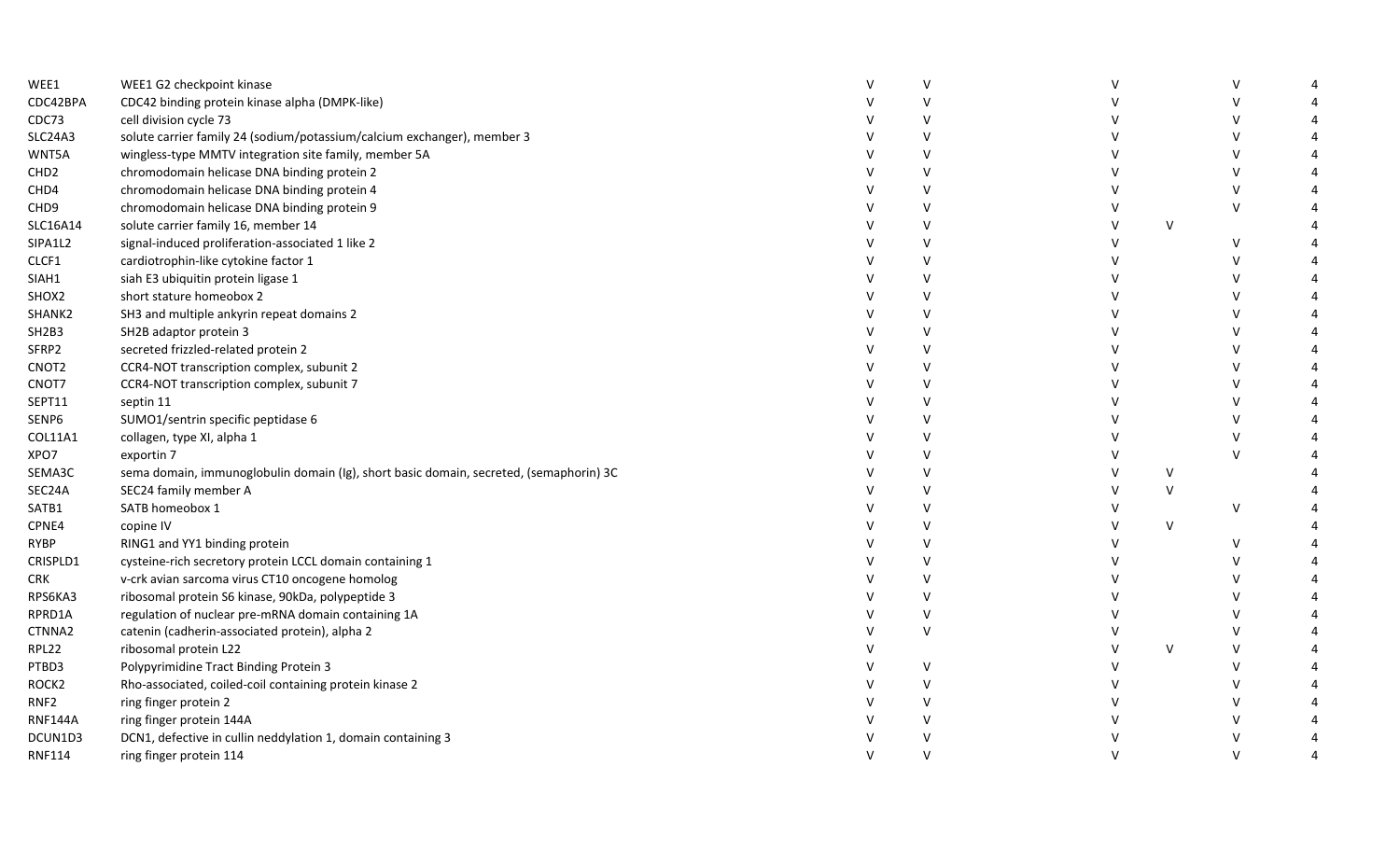| <b>RNF111</b>    | ring finger protein 111                                                |              | V            |        |              |              |  |
|------------------|------------------------------------------------------------------------|--------------|--------------|--------|--------------|--------------|--|
| RC3H1            | ring finger and CCCH-type domains 1                                    |              | $\vee$       |        |              | v            |  |
| <b>RBPJ</b>      | recombination signal binding protein for immunoglobulin kappa J region |              | $\vee$       |        |              |              |  |
| DDX6             | DEAD (Asp-Glu-Ala-Asp) box helicase 6                                  |              |              |        | $\vee$       | $\vee$       |  |
| SCAF8            | SR-Related CTD Associated Factor 8                                     |              | V            |        |              | $\vee$       |  |
| DENND4C          | DENN/MADD domain containing 4C                                         |              | $\mathsf{V}$ |        |              |              |  |
| RAPGEFL1         | Rap guanine nucleotide exchange factor (GEF)-like 1                    |              | V            |        |              |              |  |
| DLC1             | deleted in liver cancer 1                                              |              | $\mathsf{V}$ | V      |              | $\mathsf{V}$ |  |
| DLGAP2           | discs, large (Drosophila) homolog-associated protein 2                 |              | V            |        | V            | $\vee$       |  |
| DMTF1            | cyclin D binding myb-like transcription factor 1                       |              | $\mathsf{V}$ | v      |              | $\vee$       |  |
| RAPGEF6          | Rap guanine nucleotide exchange factor (GEF) 6                         |              | V            |        | $\vee$       |              |  |
| YTHDC1           | YTH domain containing 1                                                |              | $\vee$       |        |              | V            |  |
| RAP1GDS1         | RAP1, GTP-GDP dissociation stimulator 1                                |              | V            |        |              | v            |  |
| DPP6             | dipeptidyl-peptidase 6                                                 |              | $\vee$       |        |              |              |  |
| RALGPS1          | Ral GEF with PH domain and SH3 binding motif 1                         |              | V            |        |              |              |  |
| DVL <sub>2</sub> | dishevelled segment polarity protein 2                                 |              | $\vee$       |        |              | $\vee$       |  |
| AFF1             | AF4/FMR2 family, member 1                                              |              | $\vee$       | $\vee$ |              |              |  |
| RAB6B            | RAB6B, member RAS oncogene family                                      |              | $\vee$       |        | $\mathsf{V}$ | $\vee$       |  |
| RAB39B           | RAB39B, member RAS oncogene family                                     |              | V            | v      |              | $\vee$       |  |
| EFNB2            | ephrin-B2                                                              |              | $\vee$       |        |              | $\vee$       |  |
| EIF1AX           | eukaryotic translation initiation factor 1A, X-linked                  |              | $\vee$       |        |              |              |  |
| YTHDF1           | YTH domain family, member 1                                            |              | $\vee$       |        |              |              |  |
| RAB2A            | RAB2A, member RAS oncogene family                                      |              | V            |        |              |              |  |
| EIF4G2           | eukaryotic translation initiation factor 4 gamma, 2                    |              | $\vee$       |        |              |              |  |
| R3HDM2           | R3H domain containing 2                                                |              | $\vee$       |        |              |              |  |
| ELOVL7           | ELOVL fatty acid elongase 7                                            |              | v            |        |              |              |  |
| ZBTB5            | zinc finger and BTB domain containing 5                                |              | $\vee$       |        |              |              |  |
| EN1              | engrailed homeobox 1                                                   |              | V            |        |              | $\mathsf{V}$ |  |
| R3HDM1           | R3H domain containing 1                                                |              | $\vee$       |        |              | $\mathsf{V}$ |  |
| ZFAND3           | zinc finger, AN1-type domain 3                                         |              | V            |        |              | $\mathsf{V}$ |  |
| PVRL1            | poliovirus receptor-related 1 (herpesvirus entry mediator C)           |              | V            |        |              |              |  |
| ACVR2B           | activin A receptor, type IIB                                           |              | V            |        |              |              |  |
| PTP4A1           | protein tyrosine phosphatase type IVA, member 1                        |              | V            |        |              |              |  |
| PSIP1            | PC4 and SFRS1 interacting protein 1                                    |              | V            |        |              |              |  |
| PRDM12           | PR domain containing 12                                                |              | $\vee$       |        |              |              |  |
| ETF1             | eukaryotic translation termination factor 1                            |              | V            |        |              |              |  |
| PPP1R14C         | protein phosphatase 1, regulatory (inhibitor) subunit 14C              |              | v            |        |              |              |  |
| ETS1             | v-ets avian erythroblastosis virus E26 oncogene homolog 1              |              | $\vee$       |        |              |              |  |
| POU4F1           | POU class 4 homeobox 1                                                 | $\mathsf{V}$ | $\vee$       |        |              | $\vee$       |  |
|                  |                                                                        |              |              |        |              |              |  |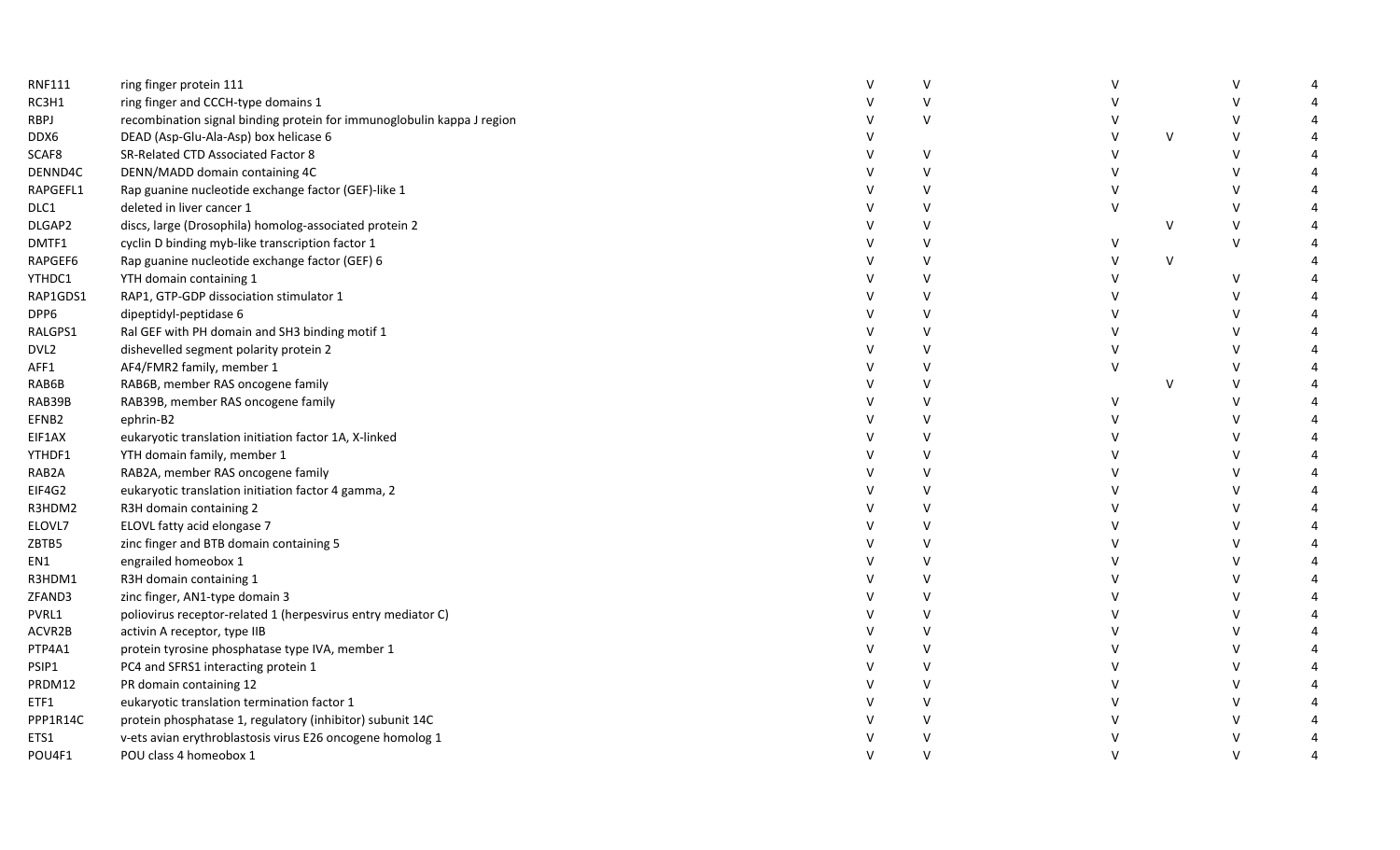| PNRC1            | proline-rich nuclear receptor coactivator 1                                         | V      |        |        |        |  |
|------------------|-------------------------------------------------------------------------------------|--------|--------|--------|--------|--|
| <b>FAM107B</b>   | family with sequence similarity 107, member B                                       | $\vee$ |        |        |        |  |
| PHF <sub>2</sub> | PHD finger protein 2                                                                | v      |        |        |        |  |
| JADE2            | Jade Family PHD Finger 2                                                            | $\vee$ |        |        |        |  |
| PHACTR2          | phosphatase and actin regulator 2                                                   | V      |        |        |        |  |
| PDS5B            | PDS5, regulator of cohesion maintenance, homolog B (S. cerevisiae)                  | $\vee$ |        |        |        |  |
| PCSK2            | proprotein convertase subtilisin/kexin type 2                                       | V      |        |        |        |  |
| FAM46A           | family with sequence similarity 46, member A                                        | V      |        |        | $\vee$ |  |
| FBXL19           | F-box and leucine-rich repeat protein 19                                            | $\vee$ |        |        | $\vee$ |  |
| FBXL3            | F-box and leucine-rich repeat protein 3                                             | V      |        | $\vee$ |        |  |
| ZFHX3            | zinc finger homeobox 3                                                              | V      |        |        | V      |  |
| PARD6B           | par-6 family cell polarity regulator beta                                           | V      |        |        |        |  |
| PAPOLA           | poly(A) polymerase alpha                                                            | V      |        |        |        |  |
| PAN3             | PAN3 poly(A) specific ribonuclease subunit homolog (S. cerevisiae)                  | v      |        |        |        |  |
| PAFAH1B1         | platelet-activating factor acetylhydrolase 1b, regulatory subunit 1 (45kDa)         | $\vee$ |        |        |        |  |
| FGF7             | fibroblast growth factor 7                                                          | $\vee$ |        |        |        |  |
| FGFR2            | fibroblast growth factor receptor 2                                                 | V      |        |        |        |  |
| FILIP1L          | filamin A interacting protein 1-like                                                | $\vee$ |        |        |        |  |
| FLRT3            | fibronectin leucine rich transmembrane protein 3                                    | v      |        |        |        |  |
| OSBPL3           | oxysterol binding protein-like 3                                                    | V      |        |        |        |  |
| OSBP             | oxysterol binding protein                                                           | V      |        |        |        |  |
| NRXN1            | neurexin 1                                                                          | v      |        |        |        |  |
| ZFPM2            | zinc finger protein, FOG family member 2                                            | $\vee$ |        |        |        |  |
| NRF1             | nuclear respiratory factor 1                                                        | V      |        |        |        |  |
| GABRB3           | gamma-aminobutyric acid (GABA) A receptor, beta 3                                   | $\vee$ |        |        |        |  |
| GAD1             | glutamate decarboxylase 1 (brain, 67kDa)                                            | $\vee$ |        |        |        |  |
| ACTG1            | actin, gamma 1                                                                      | $\vee$ |        |        |        |  |
| NR3C1            | nuclear receptor subfamily 3, group C, member 1 (glucocorticoid receptor)           | V      |        |        |        |  |
| NLK              | nemo-like kinase                                                                    | V      |        |        | $\vee$ |  |
| GAS2             | growth arrest-specific 2                                                            | $\vee$ |        |        | $\vee$ |  |
| GBAS             | glioblastoma amplified sequence                                                     | V      |        | $\vee$ |        |  |
| <b>NHS</b>       | Nance-Horan syndrome (congenital cataracts and dental anomalies)                    | V      |        |        | v      |  |
| GFRA1            | GDNF family receptor alpha 1                                                        | V      |        |        |        |  |
| <b>NFKBIA</b>    | nuclear factor of kappa light polypeptide gene enhancer in B-cells inhibitor, alpha | $\vee$ |        |        |        |  |
| GNB4             | guanine nucleotide binding protein (G protein), beta polypeptide 4                  |        |        | $\vee$ |        |  |
| GOLGA1           | golgin A1                                                                           | V      |        |        |        |  |
| <b>NFIA</b>      | nuclear factor I/A                                                                  | $\vee$ |        |        |        |  |
| NFAT5            | nuclear factor of activated T-cells 5, tonicity-responsive                          |        |        | $\vee$ |        |  |
| NEUROD1          | neuronal differentiation 1                                                          | $\vee$ | $\vee$ |        |        |  |
|                  |                                                                                     |        |        |        |        |  |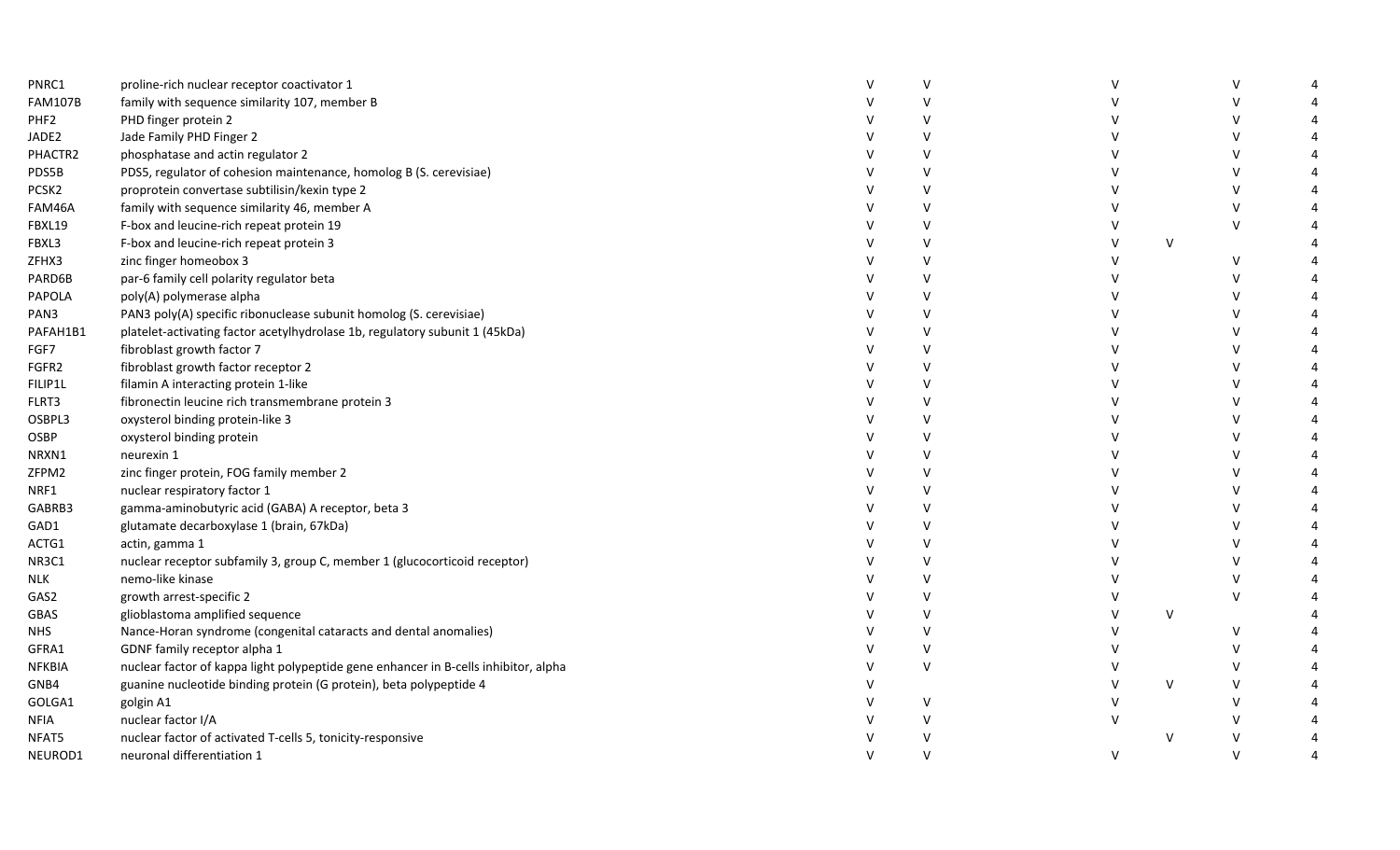| GPR158  | G protein-coupled receptor 158                                            | V      |   |        |              |  |
|---------|---------------------------------------------------------------------------|--------|---|--------|--------------|--|
| NBEA    | neurobeachin                                                              | $\vee$ |   |        |              |  |
| NAP1L5  | nucleosome assembly protein 1-like 5                                      | v      |   |        |              |  |
| GRM1    | glutamate receptor, metabotropic 1                                        | $\vee$ |   | $\vee$ |              |  |
| GRM8    | glutamate receptor, metabotropic 8                                        | V      | V |        | V            |  |
| GTF2E1  | general transcription factor IIE, polypeptide 1, alpha 56kDa              | V      |   | $\vee$ |              |  |
| NAMPT   | nicotinamide phosphoribosyltransferase                                    | V      |   |        |              |  |
| NACC2   | NACC family member 2, BEN and BTB (POZ) domain containing                 | V      |   |        |              |  |
| HBP1    | HMG-box transcription factor 1                                            | $\vee$ |   |        |              |  |
| KAT6B   | Lysine Acetyltransferase 6B                                               | V      |   |        |              |  |
| MYH10   | myosin, heavy chain 10, non-muscle                                        | V      |   |        |              |  |
| MYCN    | v-myc avian myelocytomatosis viral oncogene neuroblastoma derived homolog | $\vee$ |   | V      |              |  |
| HIATL1  | hippocampus abundant transcript-like 1                                    | V      |   |        |              |  |
| ACSL3   | acyl-CoA synthetase long-chain family member 3                            | V      |   |        |              |  |
| ZMYND11 | zinc finger, MYND-type containing 11                                      | V      |   |        |              |  |
| MTMR12  | myotubularin related protein 12                                           | V      |   |        |              |  |
| MSL2    | male-specific lethal 2 homolog (Drosophila)                               | V      |   |        |              |  |
| ZNF592  | zinc finger protein 592                                                   | V      |   |        |              |  |
| HNRNPR  | heterogeneous nuclear ribonucleoprotein R                                 | V      |   |        |              |  |
| MMGT1   | membrane magnesium transporter 1                                          | $\vee$ |   |        |              |  |
| KMT2C   | Lysine Methyltransferase 2C                                               | V      |   |        |              |  |
| KMT2A   | Lysine Methyltransferase 2A                                               | V      |   |        |              |  |
| MITF    | microphthalmia-associated transcription factor                            | $\vee$ |   |        |              |  |
| MEIS2   | Meis homeobox 2                                                           | $\vee$ |   |        |              |  |
| MEGF10  | multiple EGF-like-domains 10                                              | $\vee$ |   |        |              |  |
| ID2     | inhibitor of DNA binding 2, dominant negative helix-loop-helix protein    | V      |   |        |              |  |
| MED14   | mediator complex subunit 14                                               | V      |   |        |              |  |
| MED13L  | mediator complex subunit 13-like                                          | V      |   |        |              |  |
| MED13   | mediator complex subunit 13                                               | $\vee$ |   |        | $\mathsf{V}$ |  |
| IL15RA  | interleukin 15 receptor, alpha                                            | V      |   | V      | $\vee$       |  |
| ACBD5   | acyl-CoA binding domain containing 5                                      | V      |   |        | V            |  |
| INSIG2  | insulin induced gene 2                                                    | $\vee$ |   | $\vee$ |              |  |
| MARK1   | MAP/microtubule affinity-regulating kinase 1                              | V      |   |        | v            |  |
| IQSEC2  | IQ motif and Sec7 domain 2                                                | V      |   |        |              |  |
| ITCH    | itchy E3 ubiquitin protein ligase                                         | $\vee$ |   |        |              |  |
| MAGI1   | membrane associated guanylate kinase, WW and PDZ domain containing 1      | V      |   |        |              |  |
| LZTS2   | leucine zipper, putative tumor suppressor 2                               | $\vee$ |   |        |              |  |
| ZNF521  | zinc finger protein 521                                                   | $\vee$ |   |        | V            |  |
| JAG2    | jagged 2                                                                  | $\vee$ |   |        | $\vee$       |  |
|         |                                                                           |        |   |        |              |  |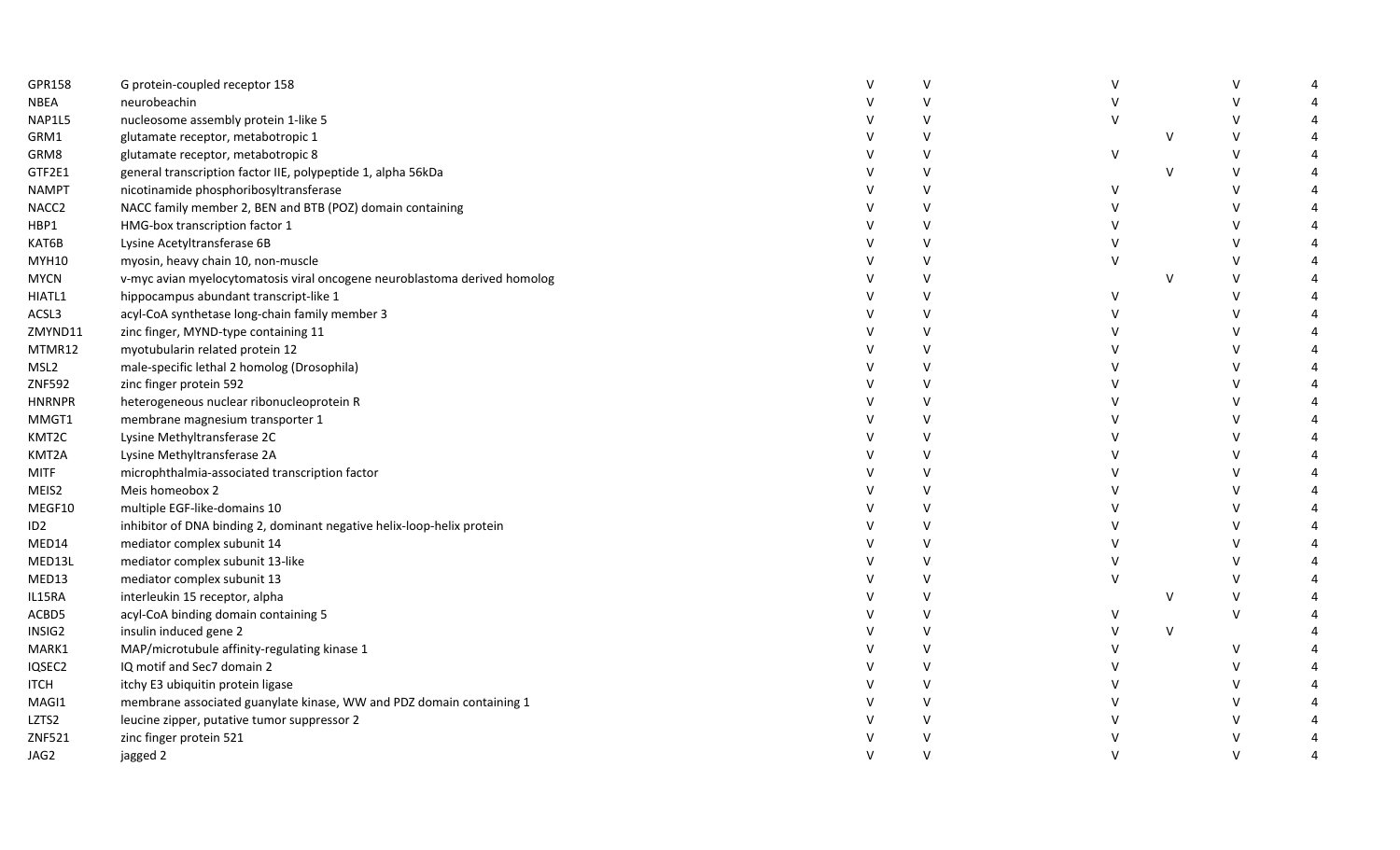| LRRC16B       | leucine rich repeat containing 16B                                                | v<br>$\vee$  |   |   |              |  |
|---------------|-----------------------------------------------------------------------------------|--------------|---|---|--------------|--|
| LRFN1         | leucine rich repeat and fibronectin type III domain containing 1                  | V            |   |   |              |  |
| JPH1          | junctophilin 1                                                                    | $\vee$       |   |   |              |  |
| JPH3          | junctophilin 3                                                                    |              |   |   |              |  |
| KALRN         | kalirin, RhoGEF kinase                                                            | v<br>$\vee$  |   |   |              |  |
| LPHN1         | latrophilin 1                                                                     |              |   |   | $\mathsf{V}$ |  |
| LIN7C         | lin-7 homolog C (C. elegans)                                                      | $\vee$       |   |   |              |  |
| LDB2          | LIM domain binding 2                                                              | V            |   |   | $\vee$       |  |
| LARP4         | La ribonucleoprotein domain family, member 4                                      | V            |   | V |              |  |
| LARP1         | La ribonucleoprotein domain family, member 1                                      | $\vee$       |   |   | V            |  |
| KPNA6         | karyopherin alpha 6 (importin alpha 7)                                            | V            |   |   | V            |  |
| KCTD15        | potassium channel tetramerization domain containing 15                            | v            |   |   |              |  |
| KHDRBS1       | KH domain containing, RNA binding, signal transduction associated 1               | $\vee$       |   |   |              |  |
| KPNA3         | karyopherin alpha 3 (importin alpha 4)                                            | V            |   |   |              |  |
| ICE1          | Interactor Of Little Elongation Complex ELL Subunit 1                             | V            |   |   |              |  |
| KANSL1        | KAT8 Regulatory NSL Complex Subunit 1                                             | V            |   |   |              |  |
| USF3          | Upstream Transcription Factor Family Member 3                                     | V            |   |   |              |  |
| <b>NEXMIF</b> | Neurite Extension And Migration Factor                                            | V            |   |   |              |  |
| <b>KIF11</b>  | kinesin family member 11                                                          |              |   | V | $\mathsf{V}$ |  |
| RAPGEF5       | Rap guanine nucleotide exchange factor (GEF) 5                                    | V            |   |   | $\vee$       |  |
| KLF4          | Kruppel-like factor 4 (gut)                                                       | V            |   |   | $\vee$       |  |
| ZNF706        | zinc finger protein 706                                                           | V            | V | V |              |  |
| KIN           | KIN, antigenic determinant of recA protein homolog (mouse)                        | $\vee$       |   |   |              |  |
| KLF3          | Kruppel-like factor 3 (basic)                                                     |              |   |   | $\mathsf{V}$ |  |
| KIF3B         | kinesin family member 3B                                                          | V            |   |   |              |  |
| ATG14         | Autophagy Related 14                                                              | $\mathsf{V}$ |   |   |              |  |
| KCTD12        | potassium channel tetramerization domain containing 12                            | V            |   |   | V            |  |
| KPNB1         | karyopherin (importin) beta 1                                                     | $\mathsf{V}$ |   |   |              |  |
| LANCL3        | LanC lantibiotic synthetase component C-like 3 (bacterial)                        |              |   |   | V            |  |
| KCNMB2        | potassium large conductance calcium-activated channel, subfamily M, beta member 2 | V            |   |   |              |  |
| KCNH5         | potassium voltage-gated channel, subfamily H (eag-related), member 5              | V            |   |   |              |  |
| LCOR          | ligand dependent nuclear receptor corepressor                                     | V            |   |   |              |  |
| KCNE3         | potassium voltage-gated channel, Isk-related family, member 3                     | V            |   |   | v            |  |
| LEAP2         | liver expressed antimicrobial peptide 2                                           | V            |   |   |              |  |
| LEF1          | lymphoid enhancer-binding factor 1                                                | $\vee$       |   |   |              |  |
| LHX8          | LIM homeobox 8                                                                    | $\vee$       |   |   |              |  |
| LIN28A        | Lin-28 Homolog A                                                                  | $\vee$       |   |   | V            |  |
| KCND2         | potassium voltage-gated channel, Shal-related subfamily, member 2                 | v            |   |   |              |  |
| LMO3          | LIM domain only 3 (rhombotin-like 2)                                              | $\mathsf{V}$ |   |   | V            |  |
|               |                                                                                   |              |   |   |              |  |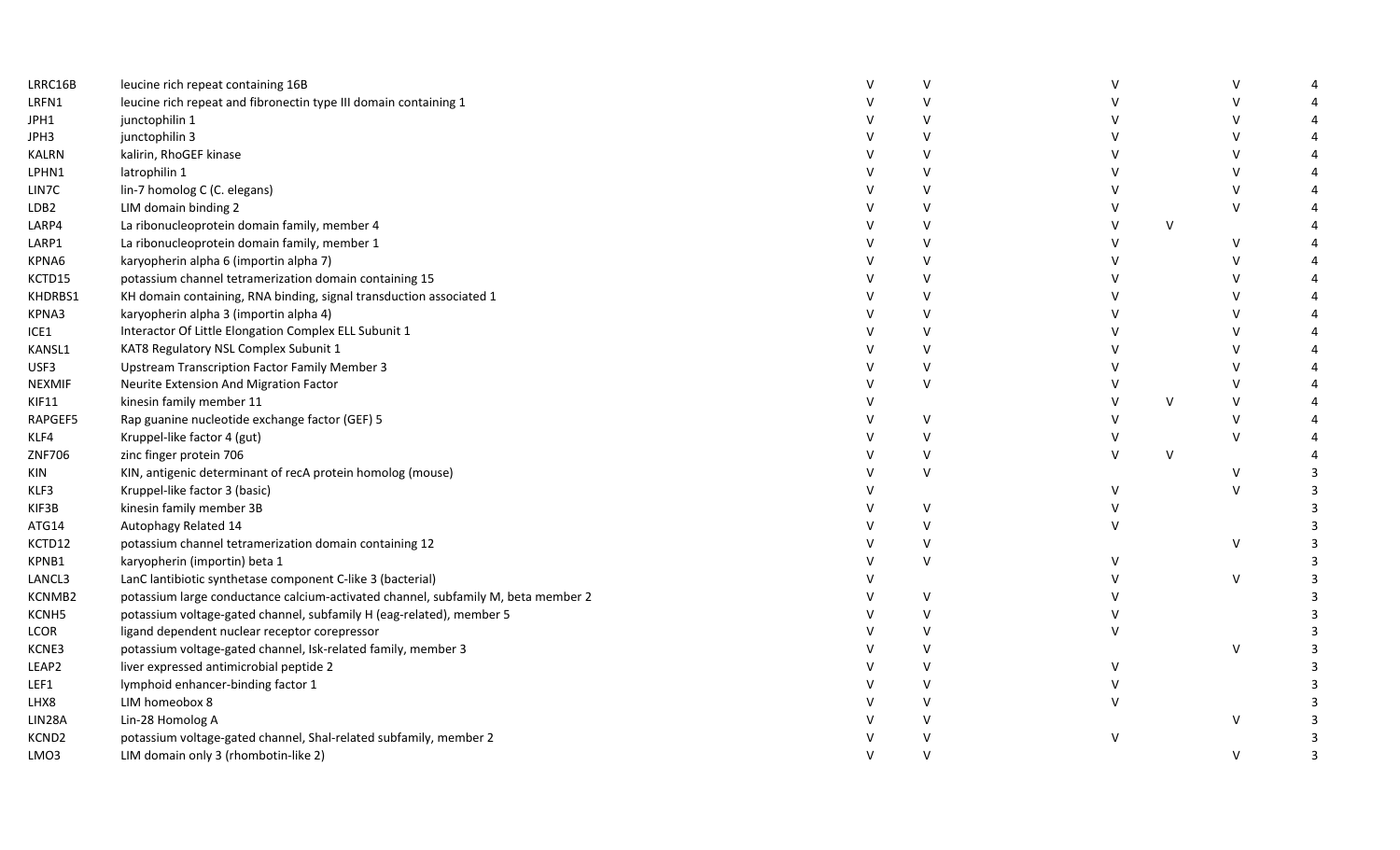| LMO4          | LIM domain only 4                                                                              | $\mathsf{V}$ |              |        | $\vee$       | 3 |
|---------------|------------------------------------------------------------------------------------------------|--------------|--------------|--------|--------------|---|
| KCNA4         | potassium voltage-gated channel, shaker-related subfamily, member 4                            | $\vee$       | V            |        |              |   |
| LRCH1         | leucine-rich repeats and calponin homology (CH) domain containing 1                            | $\vee$       |              | $\vee$ |              |   |
| JHDM1D        | jumonji C domain containing histone demethylase 1 homolog D (S. cerevisiae)                    | $\vee$       |              |        | V            |   |
| LRP6          | low density lipoprotein receptor-related protein 6                                             |              |              |        | $\sf V$      |   |
| JAK2          | Janus kinase 2                                                                                 | $\vee$       |              |        |              |   |
| LRRC17        | leucine rich repeat containing 17                                                              | $\vee$       |              |        |              |   |
| JAG1          | jagged 1                                                                                       | $\mathsf{V}$ |              |        | $\mathsf{V}$ |   |
| ITGB8         | integrin, beta 8                                                                               | $\vee$       | $\mathsf{V}$ |        |              |   |
| <b>ITGAV</b>  | integrin, alpha V                                                                              | $\mathsf{V}$ |              |        |              |   |
| MAP3K7        | Mitogen-Activated Protein Kinase Kinase Kinase 7                                               | $\mathsf{V}$ |              |        |              |   |
| MAP4          | microtubule-associated protein 4                                                               | V            | V            |        |              |   |
| INTS6         | integrator complex subunit 6                                                                   | $\vee$       |              |        | $\vee$       |   |
| INSIG1        | insulin induced gene 1                                                                         | $\vee$       |              |        |              |   |
| MBNL2         | muscleblind-like splicing regulator 2                                                          | $\vee$       |              |        |              |   |
| IL13          | interleukin 13                                                                                 | v            |              |        |              |   |
| IKZF2         | IKAROS family zinc finger 2 (Helios)                                                           | $\vee$       |              |        |              |   |
| IGF1R         | insulin-like growth factor 1 receptor                                                          | $\mathsf{V}$ |              |        | V            |   |
| ID1           | inhibitor of DNA binding 1, dominant negative helix-loop-helix protein                         | $\vee$       |              |        | $\mathsf{V}$ |   |
| MEGF9         | multiple EGF-like-domains 9                                                                    | V            | V            |        |              |   |
| HSPA13        | heat shock protein 70kDa family, member 13                                                     | $\mathsf{V}$ |              |        | $\vee$       |   |
| MET           | met proto-oncogene                                                                             | V            |              |        |              |   |
| MID1          | midline 1 (Opitz/BBB syndrome)                                                                 | $\vee$       |              |        |              |   |
| MIER3         | mesoderm induction early response 1, family member 3                                           | $\mathsf{V}$ |              |        |              |   |
| HS6ST2        | heparan sulfate 6-O-sulfotransferase 2                                                         | $\vee$       |              |        | $\vee$       |   |
| HS2ST1        | heparan sulfate 2-O-sulfotransferase 1                                                         | $\vee$       |              |        |              |   |
| HOXA9         | homeobox A9                                                                                    |              |              |        | $\vee$       |   |
| MLLT3         | myeloid/lymphoid or mixed-lineage leukemia (trithorax homolog, Drosophila); translocated to, 3 | V            |              |        |              |   |
| HOOK3         | hook microtubule-tethering protein 3                                                           | $\vee$       |              |        | $\vee$       |   |
| MNT           | MNT, MAX dimerization protein                                                                  | V            |              |        |              |   |
| MOB1B         | <b>MOB Kinase Activator 1B</b>                                                                 | $\vee$       |              |        |              |   |
| <b>HNRNPD</b> | heterogeneous nuclear ribonucleoprotein D (AU-rich element RNA binding protein 1, 37kDa)       | V            |              |        | $\vee$       |   |
| MSL1          | male-specific lethal 1 homolog (Drosophila)                                                    | $\vee$       |              |        |              |   |
| HMGB1         | high mobility group box 1                                                                      | $\vee$       |              |        | V            |   |
| MTF1          | metal-regulatory transcription factor 1                                                        | $\vee$       |              |        | $\vee$       |   |
| <b>MTFMT</b>  | mitochondrial methionyl-tRNA formyltransferase                                                 | $\vee$       |              |        |              |   |
| HMBOX1        | homeobox containing 1                                                                          | V            |              |        |              |   |
| MTSS1         | metastasis suppressor 1                                                                        |              |              |        |              |   |
| MXD1          | MAX dimerization protein 1                                                                     |              |              |        |              |   |
|               |                                                                                                |              |              |        |              |   |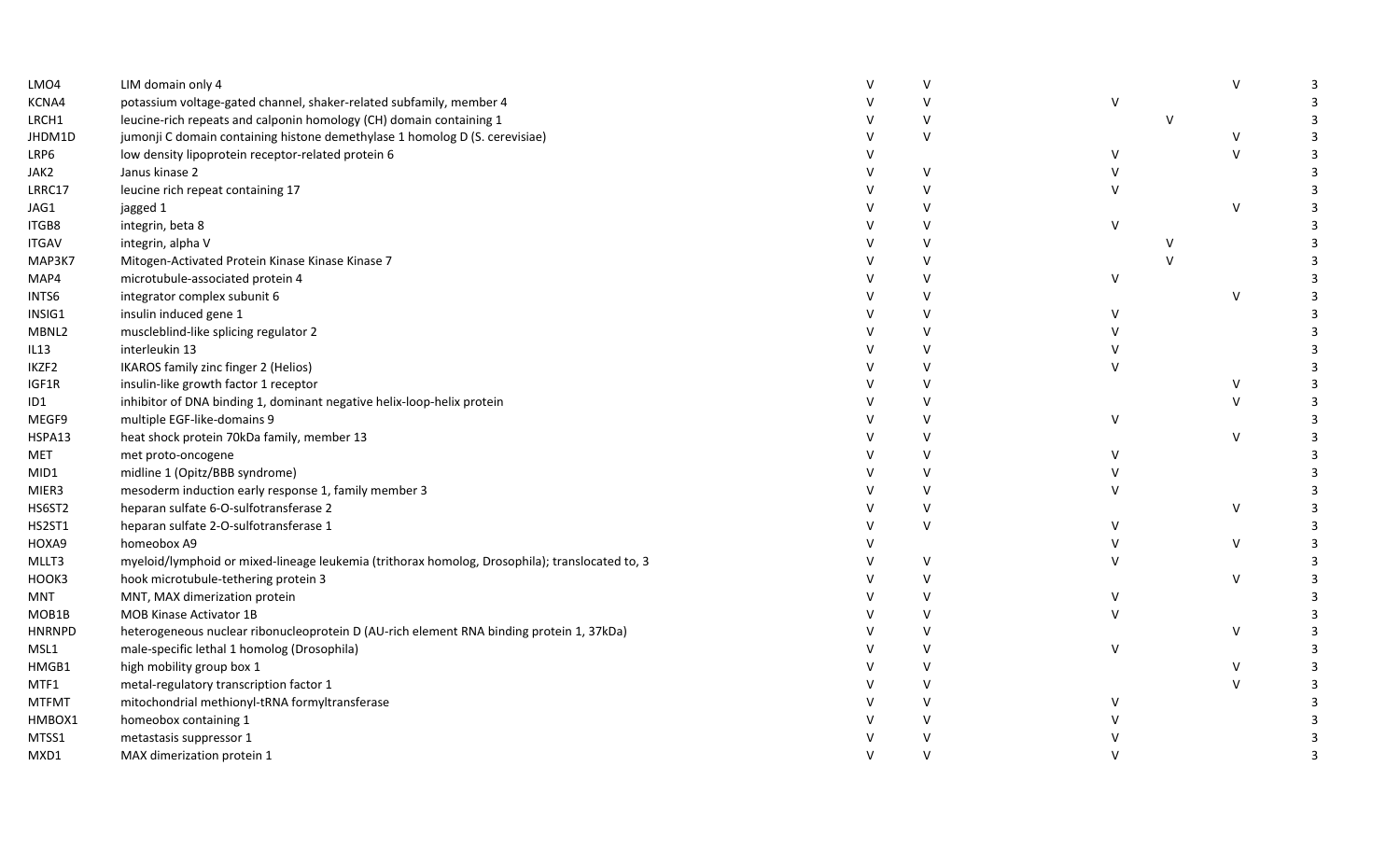| HECTD2            | HECT domain containing E3 ubiquitin protein ligase 2                                           | $\mathsf{v}$ |              |               |        | 3 |
|-------------------|------------------------------------------------------------------------------------------------|--------------|--------------|---------------|--------|---|
| HCN1              | hyperpolarization activated cyclic nucleotide-gated potassium channel 1                        | $\mathsf{v}$ |              |               |        |   |
| MYH9              | myosin, heavy chain 9, non-muscle                                                              | $\vee$       |              |               | $\vee$ | 3 |
| <b>HCCS</b>       | holocytochrome c synthase                                                                      |              |              |               |        |   |
| <b>HBEGF</b>      | heparin-binding EGF-like growth factor                                                         | $\mathsf{V}$ |              |               |        |   |
| GTF2H1            | general transcription factor IIH, polypeptide 1, 62kDa                                         | $\mathsf{v}$ |              |               |        |   |
| NAP1L2            | nucleosome assembly protein 1-like 2                                                           |              |              |               |        |   |
| GRHL1             | grainyhead-like 1 (Drosophila)                                                                 | $\mathbf{v}$ |              |               | V      |   |
| <b>NASP</b>       | nuclear autoantigenic sperm protein (histone-binding)                                          | $\vee$       |              |               | $\vee$ | 3 |
| GPR64             | G protein-coupled receptor 64                                                                  | $\mathsf{V}$ | $\mathsf{V}$ |               |        | 3 |
| NCAM1             | neural cell adhesion molecule 1                                                                | $\mathsf{v}$ |              |               | V      | 3 |
| NCKAP1            | NCK-associated protein 1                                                                       | $\vee$       |              |               |        | 3 |
| NCOA6             | nuclear receptor coactivator 6                                                                 | $\vee$       |              |               |        |   |
| NDUFAB1           | NADH dehydrogenase (ubiquinone) 1, alpha/beta subcomplex, 1, 8kDa                              |              |              |               | V      |   |
| GPR125            | G protein-coupled receptor 125                                                                 | $\mathbf{v}$ |              |               |        |   |
| NEUROG2           | neurogenin 2                                                                                   | $\mathsf{V}$ |              |               | $\vee$ |   |
| <b>NFASC</b>      | neurofascin                                                                                    | $\vee$       |              |               | $\vee$ |   |
| GPC1              | glypican 1                                                                                     |              |              |               | $\vee$ |   |
| GORASP2           | golgi reassembly stacking protein 2, 55kDa                                                     | $\mathsf{V}$ |              |               |        |   |
| <b>NFIB</b>       | nuclear factor I/B                                                                             | $\mathsf{v}$ |              |               |        |   |
| GNAI1             | guanine nucleotide binding protein (G protein), alpha inhibiting activity polypeptide 1        | $\mathsf{v}$ |              |               |        |   |
| NHLH <sub>2</sub> | nescient helix loop helix 2                                                                    | $\mathbf{v}$ |              |               |        |   |
| GEM               | GTP binding protein overexpressed in skeletal muscle                                           | $\mathsf{v}$ |              | $\mathsf{v}$  |        |   |
| <b>NIPBL</b>      | Nipped-B homolog (Drosophila)                                                                  | $\mathsf{v}$ |              |               | V      |   |
| <b>NKRF</b>       | NFKB repressing factor                                                                         |              | V            |               |        |   |
| GAPVD1            | GTPase activating protein and VPS9 domains 1                                                   |              |              | $\mathcal{N}$ |        |   |
| $\sf NLN$         | neurolysin (metallopeptidase M3 family)                                                        | $\mathsf{v}$ | $\vee$       |               |        |   |
| NOC3L             | nucleolar complex associated 3 homolog (S. cerevisiae)                                         | $\mathsf{v}$ |              |               | V      |   |
| GALNT7            | UDP-N-acetyl-alpha-D-galactosamine:polypeptide N-acetylgalactosaminyltransferase 7 (GalNAc-T7) | $\mathsf{v}$ |              |               | V      |   |
| GALC              | galactosylceramidase                                                                           | $\mathbf{v}$ |              | $\mathcal{N}$ |        |   |
| FUBP3             | far upstream element (FUSE) binding protein 3                                                  | $\vee$       | v            |               |        |   |
| FRYL              | FRY-like                                                                                       | $\vee$       |              |               |        |   |
| FRS2              | fibroblast growth factor receptor substrate 2                                                  | $\vee$       |              |               | V      |   |
| NTN4              | netrin 4                                                                                       | $\mathsf{V}$ | v            |               |        |   |
| <b>NUP153</b>     | nucleoporin 153kDa                                                                             | $\mathsf{V}$ |              | $\mathbf{v}$  |        |   |
| ONECUT2           | one cut homeobox 2                                                                             | $\mathsf{v}$ | $\mathsf{V}$ |               |        |   |
| ORC <sub>2</sub>  | Origin Recognition Complex Subunit 2                                                           | $\mathsf{v}$ |              |               | V      |   |
| FOXP2             | forkhead box P2                                                                                |              |              |               | V      |   |
| FOXF2             | forkhead box F2                                                                                | $\vee$       |              |               |        |   |
|                   |                                                                                                |              |              |               |        |   |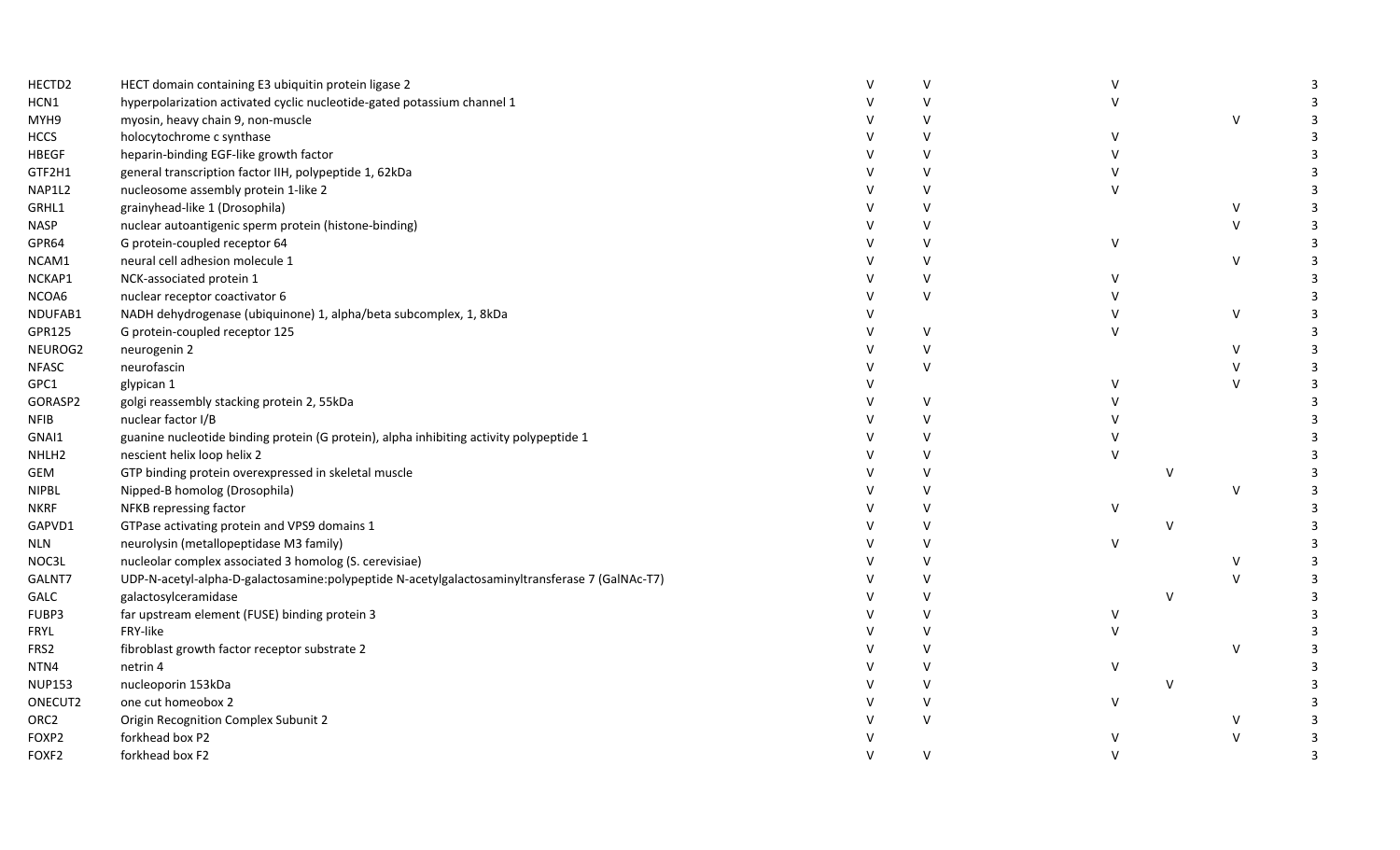| OTUD4             | OTU domain containing 4                                                                                   | $\mathsf{V}$ |              |               | $\vee$    |  |
|-------------------|-----------------------------------------------------------------------------------------------------------|--------------|--------------|---------------|-----------|--|
| OTUD6B            | OTU domain containing 6B                                                                                  | $\mathsf{V}$ |              |               |           |  |
| OTUD7B            | OTU domain containing 7B                                                                                  | $\mathsf{V}$ |              |               |           |  |
| FGF1              | fibroblast growth factor 1 (acidic)                                                                       | $\vee$       |              |               | V         |  |
| FCHO <sub>2</sub> | FCH domain only 2                                                                                         | $\vee$       |              |               |           |  |
| <b>FBXO45</b>     | F-box protein 45                                                                                          |              |              |               | $\vee$    |  |
| PAPOLG            | poly(A) polymerase gamma                                                                                  | v            |              |               |           |  |
| FBXO34            | F-box protein 34                                                                                          | $\mathsf{V}$ |              |               |           |  |
| PARVA             | parvin, alpha                                                                                             | $\mathsf{V}$ |              | $\mathcal{U}$ |           |  |
| PCDH11X           | protocadherin 11 X-linked                                                                                 | $\vee$       | $\mathsf{V}$ |               |           |  |
| PCDH11Y           | protocadherin 11 Y-linked                                                                                 | $\mathsf{V}$ |              |               |           |  |
| PCDH17            | protocadherin 17                                                                                          | $\mathsf{V}$ |              |               |           |  |
| PCDH8             | protocadherin 8                                                                                           | $\mathsf{V}$ |              |               |           |  |
| <b>FBXO21</b>     | F-box protein 21                                                                                          | $\vee$       |              |               |           |  |
| PCLO              | piccolo presynaptic cytomatrix protein                                                                    | $\vee$       |              |               | $\vee$    |  |
| <b>FAM178A</b>    | family with sequence similarity 178, member A                                                             | $\vee$       |              | $\mathsf{V}$  |           |  |
| PDE7B             | phosphodiesterase 7B                                                                                      | $\mathsf{V}$ | V            |               |           |  |
| PDGFC             | platelet derived growth factor C                                                                          | $\vee$       |              |               |           |  |
| PDIK1L            | PDLIM1 interacting kinase 1 like                                                                          | $\vee$       |              |               |           |  |
| PDS5A             | PDS5, regulator of cohesion maintenance, homolog A (S. cerevisiae)                                        | $\vee$       |              |               |           |  |
| <b>FAM175A</b>    | family with sequence similarity 175, member A                                                             | $\mathsf{V}$ |              |               |           |  |
| PELI1             | pellino E3 ubiquitin protein ligase 1                                                                     | $\mathsf{V}$ |              |               |           |  |
| PGAP1             | post-GPI attachment to proteins 1                                                                         | $\mathsf{V}$ |              | $\mathsf{V}$  |           |  |
| FAM160B1          | family with sequence similarity 160, member B1                                                            | $\vee$       |              |               |           |  |
| <b>FAM135B</b>    | family with sequence similarity 135, member B                                                             | $\vee$       |              |               |           |  |
| <b>FAM117A</b>    | family with sequence similarity 117, member A                                                             | $\vee$       |              |               | $\vee$    |  |
| PHTF2             | putative homeodomain transcription factor 2                                                               | $\mathsf{V}$ | $\vee$       |               |           |  |
| PI <sub>15</sub>  | peptidase inhibitor 15                                                                                    | $\mathsf{V}$ |              |               | $\vee$    |  |
| PLAG1             | pleiomorphic adenoma gene 1                                                                               | $\mathsf{V}$ |              |               | $\vee$    |  |
| PLCXD3            | phosphatidylinositol-specific phospholipase C, X domain containing 3                                      | $\vee$       | V            |               |           |  |
| PMP22             | peripheral myelin protein 22                                                                              | $\vee$       |              |               |           |  |
| <b>PMPCB</b>      | peptidase (mitochondrial processing) beta                                                                 | $\vee$       |              |               |           |  |
| EXO1              | exonuclease 1                                                                                             | $\vee$       |              |               | $\vee$    |  |
| POPDC3            | popeye domain containing 3                                                                                | $\vee$       | V            |               |           |  |
| ETS2              | v-ets avian erythroblastosis virus E26 oncogene homolog 2                                                 |              |              | $\vee$        | ${\sf V}$ |  |
| PPAP2B            | phosphatidic acid phosphatase type 2B                                                                     | $\vee$       |              |               |           |  |
| PPFIA1            | protein tyrosine phosphatase, receptor type, f polypeptide (PTPRF), interacting protein (liprin), alpha 1 |              |              |               | $\vee$    |  |
| PPM1D             | protein phosphatase, Mg2+/Mn2+ dependent, 1D                                                              |              |              |               |           |  |
| PPM1E             | protein phosphatase, Mg2+/Mn2+ dependent, 1E                                                              | $\mathsf{V}$ |              |               |           |  |
|                   |                                                                                                           |              |              |               |           |  |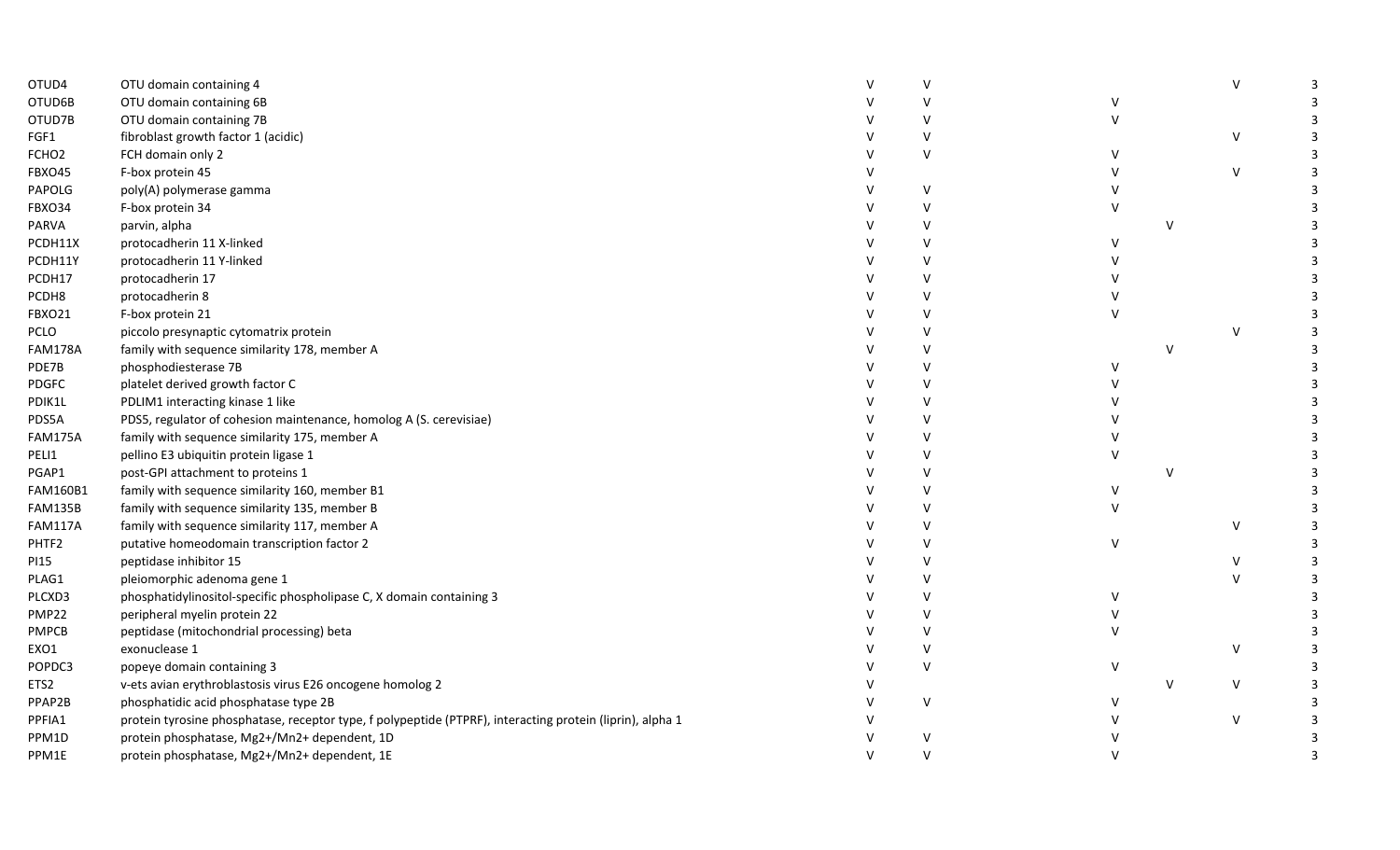| ETNK1              | ethanolamine kinase 1                                               | $\vee$ | $\vee$ |              |              | 3 |
|--------------------|---------------------------------------------------------------------|--------|--------|--------------|--------------|---|
| PPP2R2C            | protein phosphatase 2, regulatory subunit B, gamma                  | $\vee$ |        |              | $\vee$       | 3 |
| PPP6C              | protein phosphatase 6, catalytic subunit                            | $\vee$ |        |              |              | 3 |
| ESR1               | estrogen receptor 1                                                 |        |        |              | $\mathsf{V}$ |   |
| PRDM16             | PR domain containing 16                                             | $\vee$ |        |              |              |   |
| PRKACB             | protein kinase, cAMP-dependent, catalytic, beta                     | $\vee$ |        |              |              |   |
| PRKCE              | protein kinase C, epsilon                                           |        |        | $\vee$       | $\mathsf{V}$ |   |
| PRPF38B            | pre-mRNA processing factor 38B                                      | $\vee$ | $\vee$ |              |              | 3 |
| PRPF8              | pre-mRNA processing factor 8                                        |        |        | $\vee$       | ${\sf V}$    |   |
| PRPS2              | phosphoribosyl pyrophosphate synthetase 2                           | $\vee$ | V      |              |              | 3 |
| PRRX1              | paired related homeobox 1                                           | $\vee$ |        |              |              |   |
| ESM1               | endothelial cell-specific molecule 1                                | $\vee$ |        |              |              |   |
| PSMD3              | proteasome (prosome, macropain) 26S subunit, non-ATPase, 3          | $\vee$ |        |              |              |   |
| PTBP1              | polypyrimidine tract binding protein 1                              | $\vee$ |        |              |              |   |
| PTCH1              | patched 1                                                           |        |        |              | V            |   |
| <b>PTGFR</b>       | prostaglandin F receptor (FP)                                       | $\vee$ |        |              | $\vee$       |   |
| PTK2               | protein tyrosine kinase 2                                           | $\vee$ |        |              |              |   |
| ERO1L              | ERO1-like (S. cerevisiae)                                           | $\vee$ |        |              |              |   |
| <b>PURA</b>        | purine-rich element binding protein A                               | $\vee$ |        |              |              |   |
| <b>PURG</b>        | purine-rich element binding protein G                               | $\vee$ |        |              |              |   |
| EPB41L5            | erythrocyte membrane protein band 4.1 like 5                        | $\vee$ |        |              |              |   |
| QKI                | QKI, KH domain containing, RNA binding                              | $\vee$ |        |              |              |   |
| EPB41              | erythrocyte membrane protein band 4.1 (elliptocytosis 1, RH-linked) |        |        |              | $\vee$       |   |
| EIF4G3             | eukaryotic translation initiation factor 4 gamma, 3                 | $\vee$ |        |              |              |   |
| RAB11FIP2          | RAB11 family interacting protein 2 (class I)                        | $\vee$ |        |              |              |   |
| RAB1B              | RAB1B, member RAS oncogene family                                   | $\vee$ |        |              |              |   |
| RAB27A             | RAB27A, member RAS oncogene family                                  | $\vee$ |        |              |              |   |
| EIF3A              | eukaryotic translation initiation factor 3, subunit A               | $\vee$ |        |              |              |   |
| EBF3               | early B-cell factor 3                                               |        |        | $\vee$       | V            |   |
| DYRK1A             | dual-specificity tyrosine-(Y)-phosphorylation regulated kinase 1A   | $\vee$ | v      |              |              |   |
| DYNC1LI2           | dynein, cytoplasmic 1, light intermediate chain 2                   | $\vee$ |        |              |              |   |
| DUSP3              | dual specificity phosphatase 3                                      | $\vee$ |        | $\mathsf{v}$ |              |   |
| DOCK4              | dedicator of cytokinesis 4                                          | $\vee$ |        |              |              |   |
| RAP2C              | RAP2C, member of RAS oncogene family                                |        |        |              | V            |   |
| DNM3               | dynamin 3                                                           | $\vee$ |        | $\vee$       |              |   |
| DNAJB <sub>2</sub> | DnaJ (Hsp40) homolog, subfamily B, member 2                         | $\vee$ | V      |              |              |   |
| <b>DGKD</b>        | diacylglycerol kinase, delta 130kDa                                 | $\vee$ |        |              |              |   |
| DEK                | DEK oncogene                                                        |        |        |              | $\vee$       |   |
| RBM24              | RNA binding motif protein 24                                        |        | $\vee$ |              |              |   |
|                    |                                                                     |        |        |              |              |   |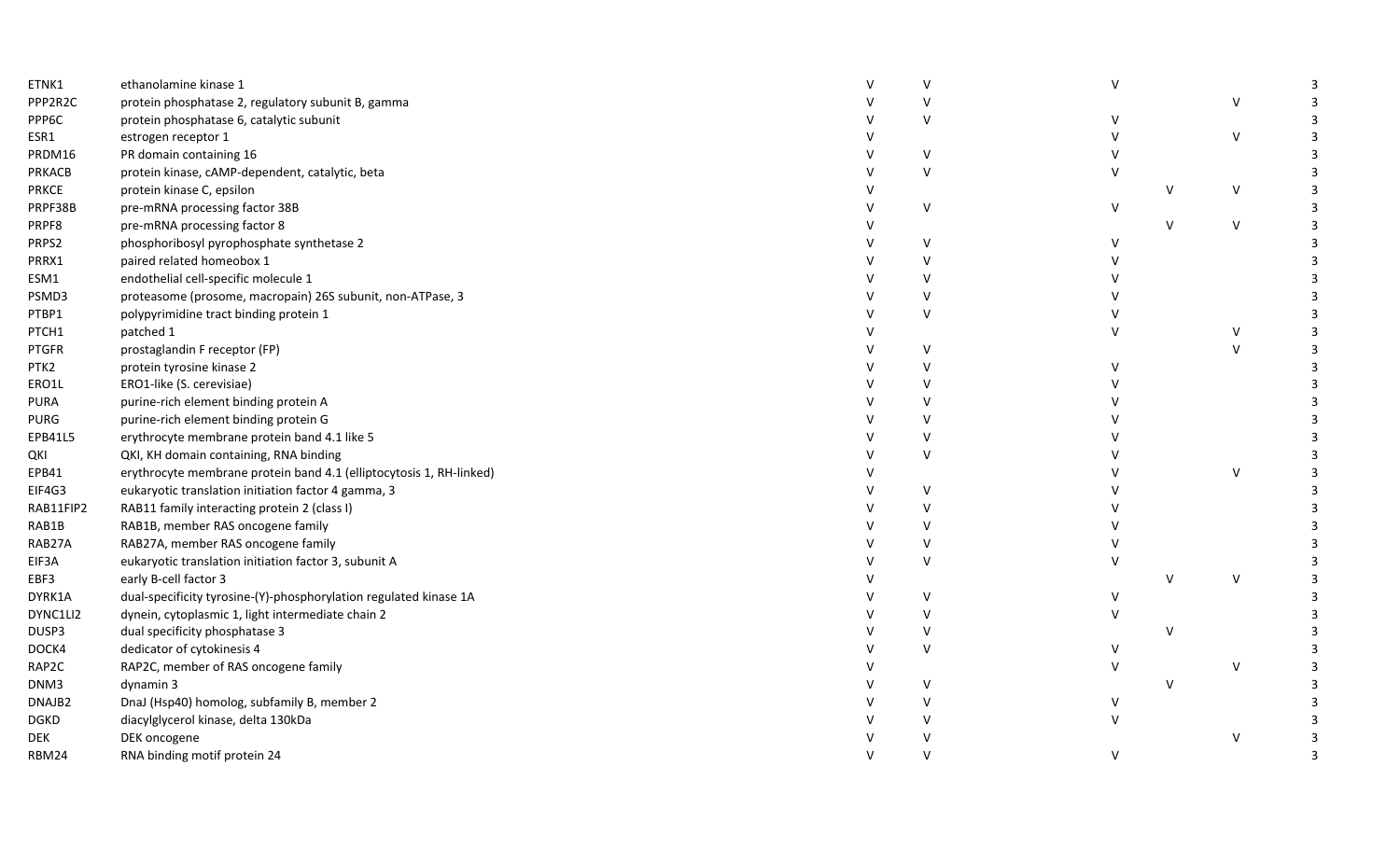| RBM26             | RNA binding motif protein 26                                       | $\vee$ |        | $\vee$  |              |             | 3 |
|-------------------|--------------------------------------------------------------------|--------|--------|---------|--------------|-------------|---|
| RBM7              | RNA binding motif protein 7                                        | $\vee$ |        |         |              |             |   |
| DDX52             | DEAD (Asp-Glu-Ala-Asp) box polypeptide 52                          | $\vee$ |        |         | $\vee$       |             |   |
| RBPMS2            | RNA binding protein with multiple splicing 2                       |        |        | $\vee$  |              |             |   |
| DDX4              | DEAD (Asp-Glu-Ala-Asp) box polypeptide 4                           | $\vee$ |        |         | $\vee$       |             |   |
| RCAN <sub>2</sub> | regulator of calcineurin 2                                         | $\vee$ |        |         |              | V           |   |
| REV3L             | REV3-like, polymerase (DNA directed), zeta, catalytic subunit      | $\vee$ |        |         |              | $\vee$      | 3 |
| <b>RICTOR</b>     | RPTOR independent companion of MTOR, complex 2                     | $\vee$ |        |         |              | $\vee$      |   |
| RIT1              | Ras-like without CAAX 1                                            | $\vee$ |        | $\vee$  |              |             |   |
| DDIT3             | DNA-damage-inducible transcript 3                                  | $\vee$ |        |         |              |             |   |
| DCX               | doublecortin                                                       | $\vee$ |        |         |              |             |   |
| <b>RNF13</b>      | ring finger protein 13                                             | $\vee$ |        |         |              |             |   |
| DCBLD2            | discoidin, CUB and LCCL domain containing 2                        | $\vee$ |        |         |              | V           |   |
| RNF19A            | ring finger protein 19A, RBR E3 ubiquitin protein ligase           |        |        |         | $\vee$       | $\mathsf V$ |   |
| DAG1              | dystroglycan 1 (dystrophin-associated glycoprotein 1)              | $\vee$ |        | $\sf V$ |              |             |   |
| <b>RNF38</b>      | ring finger protein 38                                             | $\vee$ | $\vee$ |         |              |             |   |
| CYB5B             | cytochrome b5 type B (outer mitochondrial membrane)                | $\vee$ |        |         |              |             |   |
| CWC22             | CWC22 spliceosome-associated protein homolog (S. cerevisiae)       | $\vee$ |        |         |              |             |   |
| CUL3              | cullin 3                                                           |        |        |         | $\mathsf{V}$ | V           |   |
| <b>CTCF</b>       | CCCTC-binding factor (zinc finger protein)                         | v      |        | $\vee$  |              |             |   |
| RPRD1B            | regulation of nuclear pre-mRNA domain containing 1B                | $\vee$ |        |         |              | $\vee$      | 3 |
| CSNK1G3           | casein kinase 1, gamma 3                                           | v      |        |         |              |             |   |
| RPS6KB1           | ribosomal protein S6 kinase, 70kDa, polypeptide 1                  | $\vee$ |        |         |              |             |   |
| RRN3              | RRN3 RNA polymerase I transcription factor homolog (S. cerevisiae) | v      |        |         |              | V           |   |
| CREB5             | cAMP responsive element binding protein 5                          | $\vee$ |        |         |              |             |   |
| SALL1             | spalt-like transcription factor 1                                  | $\vee$ |        |         |              |             |   |
| CPEB4             | cytoplasmic polyadenylation element binding protein 4              | $\vee$ |        |         |              | V           |   |
| SBF2              | SET binding factor 2                                               | $\vee$ |        |         |              | $\vee$      | 3 |
| CPEB3             | cytoplasmic polyadenylation element binding protein 3              | $\vee$ |        |         |              | $\vee$      |   |
| COL3A1            | collagen, type III, alpha 1                                        | $\vee$ |        | $\vee$  |              |             |   |
| COL19A1           | collagen, type XIX, alpha 1                                        | $\vee$ |        |         |              |             |   |
| COBLL1            | cordon-bleu WH2 repeat protein-like 1                              | $\vee$ |        |         |              |             |   |
| CNR1              | cannabinoid receptor 1 (brain)                                     | $\vee$ |        | $\vee$  |              |             |   |
| SEPT9             | septin 9                                                           | $\vee$ |        |         |              | V           |   |
| SFPQ              | splicing factor proline/glutamine-rich                             | $\vee$ |        | v       |              |             |   |
| CNOT1             | CCR4-NOT transcription complex, subunit 1                          |        |        |         |              | V           |   |
| SGK3              | serum/glucocorticoid regulated kinase family, member 3             | $\vee$ |        |         |              | $\vee$      |   |
| CLIP3             | CAP-GLY domain containing linker protein 3                         |        |        | V       |              |             |   |
| CLIP1             | CAP-GLY domain containing linker protein 1                         |        |        |         |              |             | 3 |
|                   |                                                                    |        |        |         |              |             |   |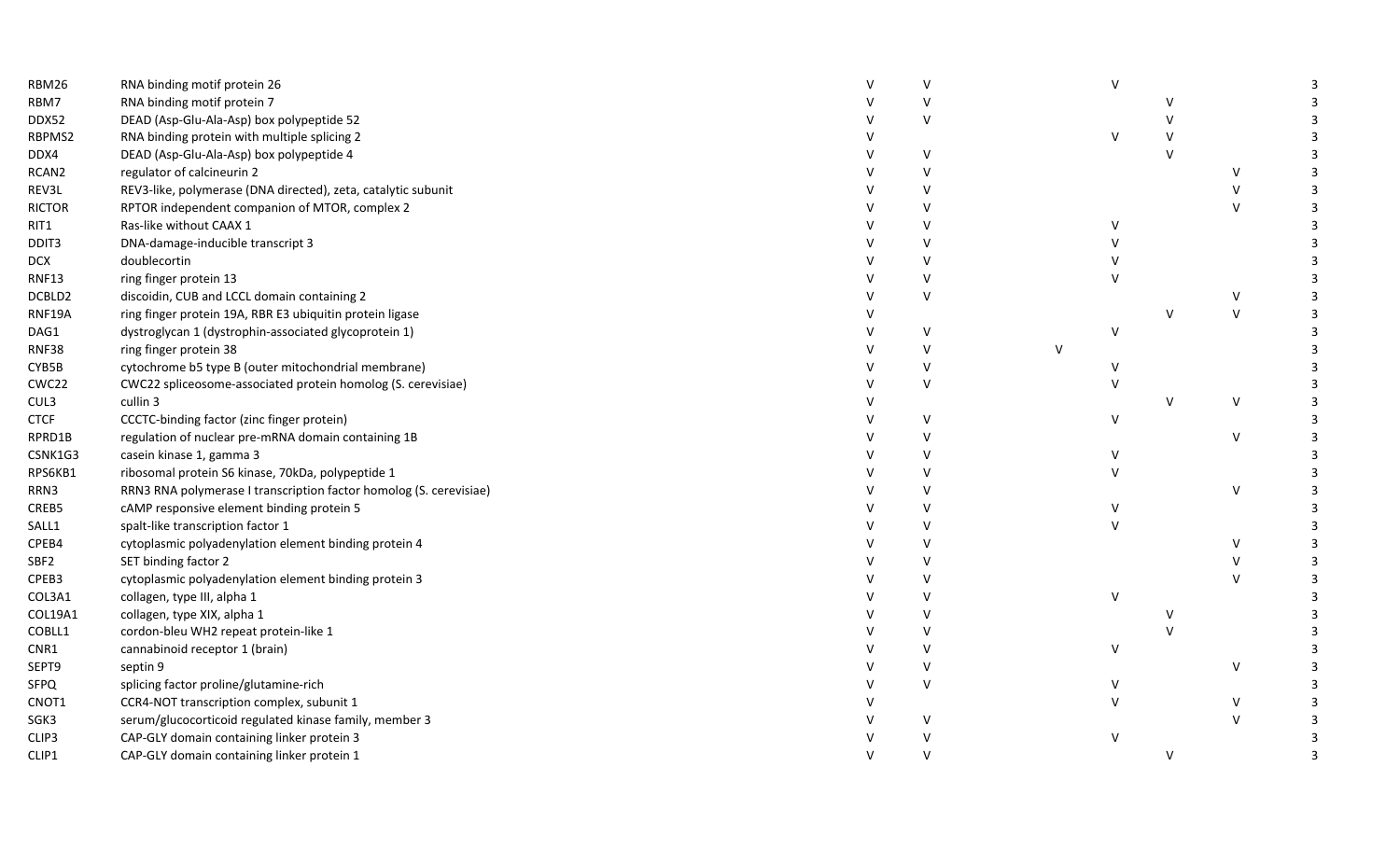| CLDN1              | claudin 1                                                                      |              |              |              | $\mathsf{v}$ |  |
|--------------------|--------------------------------------------------------------------------------|--------------|--------------|--------------|--------------|--|
| CLCN5              | chloride channel, voltage-sensitive 5                                          |              | v            |              |              |  |
| <b>CIRBP</b>       | cold inducible RNA binding protein                                             | $\vee$       |              |              |              |  |
| SIX4               | SIX homeobox 4                                                                 |              |              |              |              |  |
| <b>SLC12A6</b>     | solute carrier family 12 (potassium/chloride transporter), member 6            |              |              |              |              |  |
| CHL1               | cell adhesion molecule L1-like                                                 |              |              |              |              |  |
| <b>SLC16A9</b>     | solute carrier family 16, member 9                                             |              |              |              |              |  |
| CGGBP1             | CGG triplet repeat binding protein 1                                           | V            |              |              |              |  |
| CEP76              | centrosomal protein 76kDa                                                      |              |              |              | $\vee$       |  |
| <b>SLC25A24</b>    | solute carrier family 25 (mitochondrial carrier; phosphate carrier), member 24 | $\vee$       |              |              |              |  |
| SLC38A2            | solute carrier family 38, member 2                                             |              |              | $\mathsf{V}$ |              |  |
| CDC37L1            | cell division cycle 37-like 1                                                  | v            |              |              |              |  |
| CD <sub>2</sub> AP | CD2-associated protein                                                         | $\vee$       |              |              |              |  |
| <b>SLTM</b>        | SAFB-like, transcription modulator                                             | V            |              |              |              |  |
| CCNT <sub>2</sub>  | cyclin T2                                                                      |              |              |              |              |  |
| SNCA               | synuclein, alpha (non A4 component of amyloid precursor)                       |              |              | $\vee$       |              |  |
| CCDC85A            | coiled-coil domain containing 85A                                              |              | $\vee$       |              |              |  |
| CCDC47             | coiled-coil domain containing 47                                               |              |              |              |              |  |
| CAND1              | cullin-associated and neddylation-dissociated 1                                |              |              |              |              |  |
| CAMLG              | calcium modulating ligand                                                      | $\mathsf{V}$ |              |              |              |  |
| CADPS2             | Ca++-dependent secretion activator 2                                           |              |              |              | $\vee$       |  |
| SOX11              | SRY (sex determining region Y)-box 11                                          |              |              | $\mathbf{v}$ | $\vee$       |  |
| CAAP1              | Caspase Activity And Apoptosis Inhibitor 1                                     | v            | <sup>V</sup> |              |              |  |
| KIAA1456           | <b>KIAA1456</b>                                                                | $\vee$       | $\vee$       |              |              |  |
| SOX9               | SRY (sex determining region Y)-box 9                                           | V            |              |              | $\vee$       |  |
| CREBRF             | <b>CREB3 Regulatory Factor</b>                                                 |              |              | $\vee$       | $\vee$       |  |
| SP4                | Sp4 transcription factor                                                       | $\vee$       | $\mathbf{v}$ |              |              |  |
| SPOCK1             | sparc/osteonectin, cwcv and kazal-like domains proteoglycan (testican) 1       | $\mathsf{V}$ |              |              |              |  |
| SPRY1              | sprouty homolog 1, antagonist of FGF signaling (Drosophila)                    |              |              |              | $\vee$       |  |
| SPRY3              | sprouty homolog 3 (Drosophila)                                                 | V            |              |              | $\mathbf{v}$ |  |
| C15ORF41           | chromosome 15 open reading frame 41                                            | V            | ν            |              |              |  |
| C10ORF12           | chromosome 10 open reading frame 12                                            | $\vee$       |              |              |              |  |
| SRRM1              | serine/arginine repetitive matrix 1                                            | $\mathsf{v}$ |              |              |              |  |
| <b>SS18</b>        | synovial sarcoma translocation, chromosome 18                                  |              |              |              | $\vee$       |  |
| BTG1               | B-cell translocation gene 1, anti-proliferative                                |              | $\mathbf{v}$ |              |              |  |
| ST18               | suppression of tumorigenicity 18 (breast carcinoma) (zinc finger protein)      |              |              |              | $\vee$       |  |
| BST1               | bone marrow stromal cell antigen 1                                             |              |              | $\vee$       |              |  |
| ST8SIA3            | ST8 alpha-N-acetyl-neuraminide alpha-2,8-sialyltransferase 3                   |              | V            |              |              |  |
| STAG1              | stromal antigen 1                                                              |              |              |              |              |  |
|                    |                                                                                |              |              |              |              |  |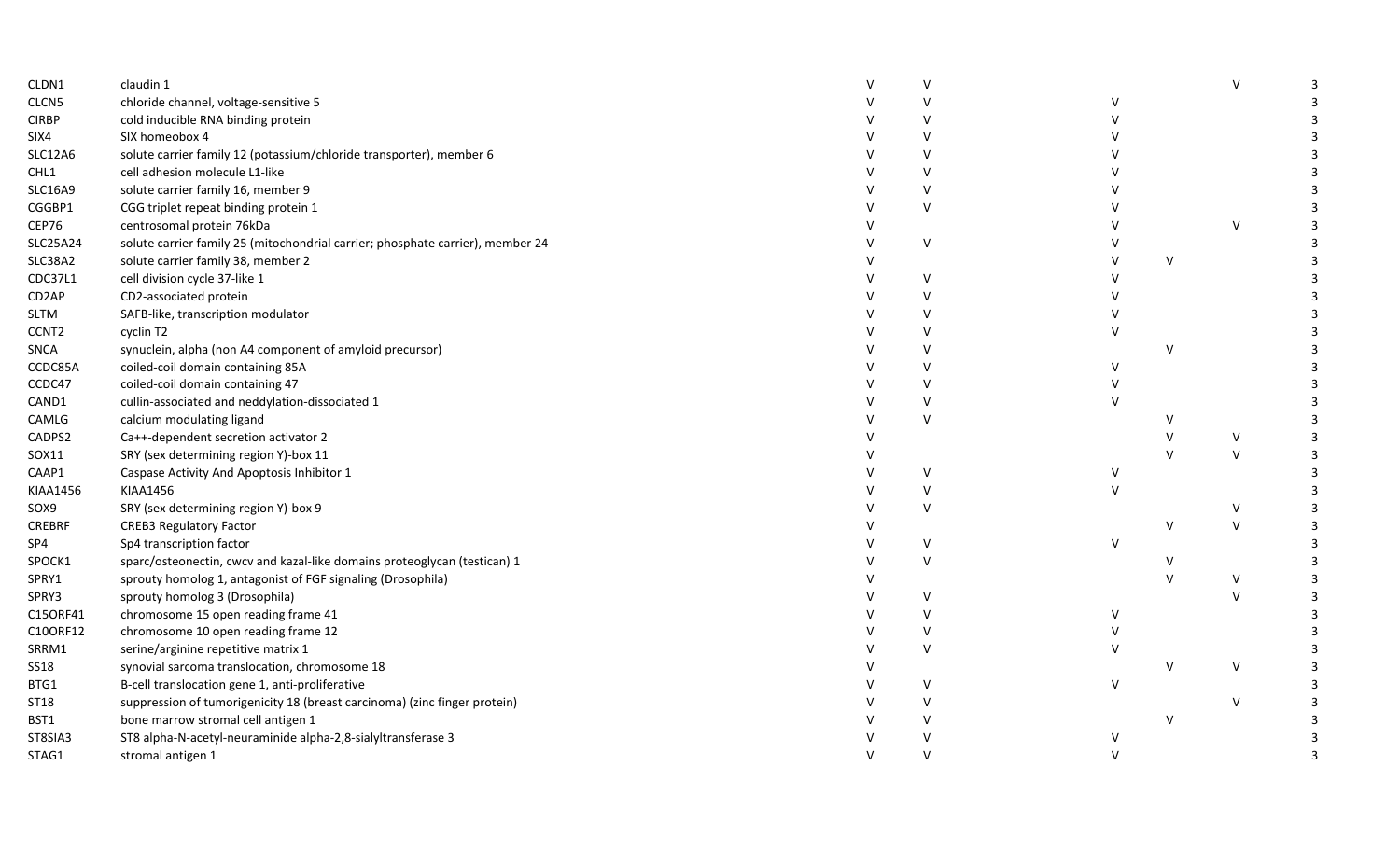| STK24            | serine/threonine kinase 24                                                        | $\vee$       |   |        |        | $\vee$  | 3 |
|------------------|-----------------------------------------------------------------------------------|--------------|---|--------|--------|---------|---|
| BRWD1            | bromodomain and WD repeat domain containing 1                                     | $\vee$       |   |        |        |         |   |
| BRD7             | bromodomain containing 7                                                          | $\vee$       |   |        |        |         |   |
| STX16            | syntaxin 16                                                                       | $\vee$       |   |        |        |         |   |
| STXBP5           | syntaxin binding protein 5 (tomosyn)                                              | $\vee$       |   |        |        |         |   |
| BMPR2            | bone morphogenetic protein receptor, type II (serine/threonine kinase)            | V            |   |        |        | $\sf V$ |   |
| BHLHE22          | Basic Helix-Loop-Helix Family Member E22                                          | $\vee$       |   |        |        |         |   |
| SYT14            | synaptotagmin XIV                                                                 | $\vee$       |   |        |        |         |   |
| SYT14L           | synaptotagmin XIV-like                                                            | $\mathsf{V}$ |   |        |        |         |   |
| SYVN1            | synovial apoptosis inhibitor 1, synoviolin                                        | $\vee$       |   |        |        | V       |   |
| TAF4B            | TAF4b RNA polymerase II, TATA box binding protein (TBP)-associated factor, 105kDa | $\vee$       |   |        |        | v       |   |
| <b>BDNF</b>      | brain-derived neurotrophic factor                                                 |              | V |        |        | $\vee$  |   |
| <b>TBC1D15</b>   | TBC1 domain family, member 15                                                     | $\vee$       |   |        |        |         |   |
| TBC1D4           | TBC1 domain family, member 4                                                      | $\vee$       |   |        |        |         |   |
| PRRC2A           | Proline Rich Coiled-Coil 2A                                                       | $\vee$       |   |        |        | V       |   |
| <b>TEK</b>       | TEK tyrosine kinase, endothelial                                                  | $\vee$       |   |        | V      |         |   |
| TET2             | tet methylcytosine dioxygenase 2                                                  |              |   |        | $\vee$ | $\vee$  |   |
| BAIAP2           | BAI1-associated protein 2                                                         | $\vee$       |   | v      |        |         |   |
| THSD7B           | thrombospondin, type I, domain containing 7B                                      | v            |   |        |        |         |   |
| THUMPD1          | THUMP domain containing 1                                                         | $\vee$       |   |        |        |         |   |
| TIMM8A           | translocase of inner mitochondrial membrane 8 homolog A (yeast)                   | $\vee$       |   |        |        |         |   |
| TLN <sub>2</sub> | talin 2                                                                           | v            |   |        |        | V       |   |
| TM4SF1           | transmembrane 4 L six family member 1                                             | $\vee$       |   | $\vee$ |        |         |   |
| TMED7            | transmembrane emp24 protein transport domain containing 7                         |              |   |        |        | $\vee$  |   |
| TMEM14C          | transmembrane protein 14C                                                         | $\mathsf{V}$ |   |        | V      |         |   |
| TMEM161B         | transmembrane protein 161B                                                        | $\vee$       |   | $\vee$ |        |         |   |
| B4GALT6          | UDP-Gal:betaGlcNAc beta 1,4- galactosyltransferase, polypeptide 6                 | $\vee$       |   |        | V      |         |   |
| TMEM185A         | transmembrane protein 185A                                                        | $\vee$       |   | v      |        |         |   |
| TNFRSF21         | tumor necrosis factor receptor superfamily, member 21                             | $\vee$       |   |        |        |         |   |
| TNFSF4           | tumor necrosis factor (ligand) superfamily, member 4                              | $\vee$       |   |        | $\vee$ |         |   |
| B3GNT5           | UDP-GlcNAc:betaGal beta-1,3-N-acetylglucosaminyltransferase 5                     | $\vee$       |   | $\vee$ |        |         |   |
| ATXN7L1          | ataxin 7-like 1                                                                   | $\vee$       |   |        |        | $\vee$  |   |
| <b>TRIO</b>      | trio Rho guanine nucleotide exchange factor                                       | $\vee$       |   |        |        |         |   |
| CEP41            | Centrosomal Protein 41                                                            | $\vee$       |   |        |        |         |   |
| TSPAN2           | tetraspanin 2                                                                     | $\vee$       |   |        |        |         |   |
| TXNDC5           | thioredoxin domain containing 5 (endoplasmic reticulum)                           |              |   |        |        | $\vee$  |   |
| ATP2B4           | ATPase, Ca++ transporting, plasma membrane 4                                      | V            |   |        |        |         |   |
| ATP2A2           | ATPase, Ca++ transporting, cardiac muscle, slow twitch 2                          | V            |   |        |        |         |   |
| UBE2W            | ubiquitin-conjugating enzyme E2W (putative)                                       | $\vee$       |   |        |        | $\vee$  |   |
|                  |                                                                                   |              |   |        |        |         |   |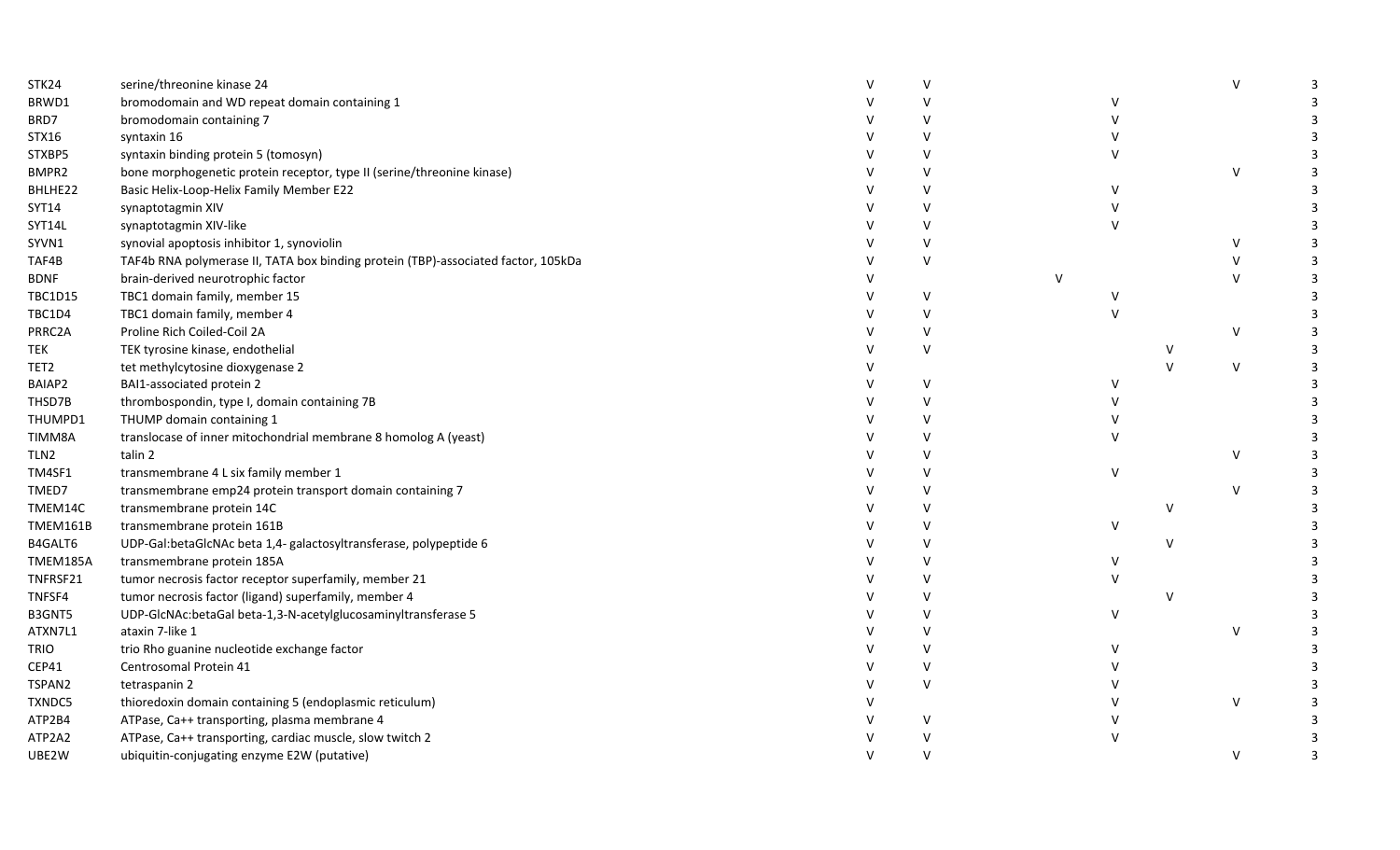| ASPHD2           | aspartate beta-hydroxylase domain containing 2                      | $\vee$       |               |              | V            | 3 |
|------------------|---------------------------------------------------------------------|--------------|---------------|--------------|--------------|---|
| ART3             | ADP-ribosyltransferase 3                                            | $\vee$       |               |              |              |   |
| UBL3             | ubiquitin-like 3                                                    | $\vee$       |               |              | $\mathsf{V}$ |   |
| UBLCP1           | ubiquitin-like domain containing CTD phosphatase 1                  |              | v             |              |              |   |
| ARRDC3           | arrestin domain containing 3                                        | $\vee$       |               | $\vee$       |              |   |
| ARMC8            | armadillo repeat containing 8                                       | $\vee$       | $\mathcal{U}$ |              |              |   |
| UBR3             | ubiquitin protein ligase E3 component n-recognin 3 (putative)       | $\vee$       |               |              |              |   |
| ARID4B           | AT rich interactive domain 4B (RBP1-like)                           | $\vee$       |               |              |              |   |
| UBXN7            | UBX domain protein 7                                                | $\vee$       |               |              | V            | 3 |
| ARAP2            | ArfGAP with RhoGAP domain, ankyrin repeat and PH domain 2           | $\vee$       |               |              | V            | 3 |
| USP1             | ubiquitin specific peptidase 1                                      | $\vee$       | v             |              |              |   |
| APPBP2           | amyloid beta precursor protein (cytoplasmic tail) binding protein 2 | $\vee$       |               |              |              |   |
| ANKS1B           | ankyrin repeat and sterile alpha motif domain containing 1B         | $\vee$       |               |              |              |   |
| USP6             | ubiquitin specific peptidase 6 (Tre-2 oncogene)                     | $\vee$       |               |              | V            |   |
| <b>UVRAG</b>     | UV radiation resistance associated                                  | $\vee$       |               |              |              |   |
| VAMP1            | vesicle-associated membrane protein 1 (synaptobrevin 1)             | $\vee$       |               |              |              |   |
| ANKRD50          | ankyrin repeat domain 50                                            |              |               |              | V            |   |
| VBP1             | von Hippel-Lindau binding protein 1                                 | V            |               |              |              |   |
| ANKRD13A         | ankyrin repeat domain 13A                                           | $\vee$       |               |              |              |   |
| <b>VEGFA</b>     | vascular endothelial growth factor A                                | $\vee$       |               |              |              |   |
| VEZF1            | vascular endothelial zinc finger 1                                  | $\vee$       |               |              |              |   |
| VNN <sub>2</sub> | vanin 2                                                             | $\vee$       |               | $\vee$       |              |   |
| ANKHD1           | ankyrin repeat and KH domain containing 1                           | $\vee$       |               |              |              |   |
| VSNL1            | visinin-like 1                                                      | $\vee$       |               |              |              |   |
| ANK3             | ankyrin 3, node of Ranvier (ankyrin G)                              |              |               |              | $\vee$       |   |
| WDR26            | WD repeat domain 26                                                 | $\vee$       |               |              | V            |   |
| AMOT             | angiomotin                                                          | $\vee$       |               | $\vee$       |              | 3 |
| WDR7             | WD repeat domain 7                                                  | $\vee$       | $\vee$        |              |              |   |
| AKAP6            | A kinase (PRKA) anchor protein 6                                    | $\vee$       |               |              | $\vee$       | 3 |
| WIPI1            | WD repeat domain, phosphoinositide interacting 1                    | $\vee$       | v             |              |              |   |
| AGPAT3           | 1-acylglycerol-3-phosphate O-acyltransferase 3                      | $\vee$       |               | $\mathsf{v}$ |              |   |
| XIAP             | X-linked inhibitor of apoptosis                                     | $\vee$       | $\vee$        |              |              |   |
| AFF4             | AF4/FMR2 family, member 4                                           | $\vee$       |               |              | V            |   |
| AFF3             | AF4/FMR2 family, member 3                                           | $\vee$       |               |              | $\sf V$      |   |
| AFF <sub>2</sub> | AF4/FMR2 family, member 2                                           | $\vee$       |               | $\mathsf{v}$ |              |   |
| ADNP             | activity-dependent neuroprotector homeobox                          | $\vee$       | $\vee$        |              |              |   |
| YY1              | YY1 transcription factor                                            | $\mathsf{V}$ |               |              | $\mathsf{V}$ |   |
| ZAK              | sterile alpha motif and leucine zipper containing kinase AZK        | $\vee$       |               |              |              | 3 |
| ZBTB22           | zinc finger and BTB domain containing 22                            | $\mathsf{v}$ |               |              | V            | 3 |
|                  |                                                                     |              |               |              |              |   |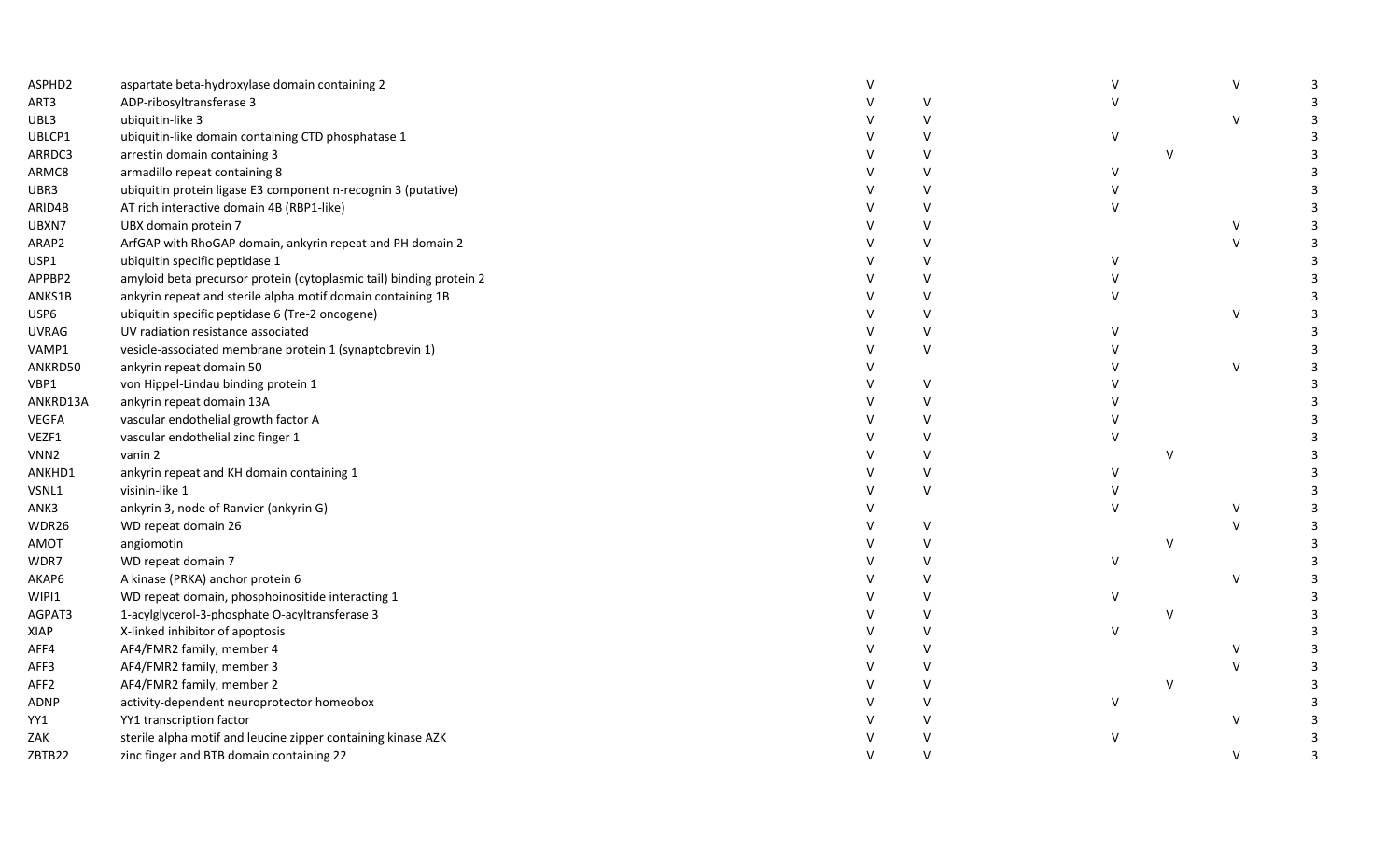| ZBTB34           | zinc finger and BTB domain containing 34                     | v       | $\vee$ |        |        |   |
|------------------|--------------------------------------------------------------|---------|--------|--------|--------|---|
| ZBTB39           | zinc finger and BTB domain containing 39                     | v       |        |        |        |   |
| ADAMTSL3         | ADAMTS-like 3                                                | V       |        |        | $\vee$ |   |
| ZC3H11A          | zinc finger CCCH-type containing 11A                         | V       |        |        |        |   |
| ZC3H12B          | zinc finger CCCH-type containing 12B                         |         |        |        | $\vee$ |   |
| ZC3H6            | zinc finger CCCH-type containing 6                           | $\vee$  |        |        |        |   |
| ZC3H7A           | zinc finger CCCH-type containing 7A                          | V       |        |        |        |   |
| ZCCHC11          | zinc finger, CCHC domain containing 11                       | V       |        |        |        |   |
| ZDHHC2           | zinc finger, DHHC-type containing 2                          |         |        |        | v      |   |
| ADAMTS3          | ADAM metallopeptidase with thrombospondin type 1 motif, 3    | $\vee$  |        |        |        |   |
| ACVR2A           | activin A receptor, type IIA                                 | v       |        |        |        |   |
| ZFP36            | ZFP36 ring finger protein                                    | $\vee$  |        |        |        |   |
| ACVR1            | activin A receptor, type I                                   | V       |        |        | v      |   |
| ZFY              | zinc finger protein, Y-linked                                | $\sf V$ |        |        |        |   |
| ZFYVE20          | zinc finger, FYVE domain containing 20                       |         |        |        | $\vee$ |   |
| ZIC5             | Zic family member 5                                          | v       |        |        |        |   |
| ACE <sub>2</sub> | angiotensin I converting enzyme 2                            | v       |        | v      |        |   |
| ZNF292           | zinc finger protein 292                                      | $\vee$  |        |        | $\vee$ |   |
| ZBTB21           | Zinc Finger And BTB Domain Containing 21                     | $\vee$  |        |        |        |   |
| ABCD3            | ATP-binding cassette, sub-family D (ALD), member 3           | v       |        |        |        |   |
| MPHOSPH9         | M-phase phosphoprotein 9                                     | v       |        |        |        |   |
| ABCA1            | ATP-binding cassette, sub-family A (ABC1), member 1          | v       |        |        |        |   |
| CACNA1C          | calcium channel, voltage-dependent, L type, alpha 1C subunit |         |        |        |        |   |
| CEBPA            | CCAAT/enhancer binding protein (C/EBP), alpha                |         |        |        |        |   |
| DHX40            | DEAH (Asp-Glu-Ala-His) box polypeptide 40                    |         |        |        |        |   |
| DIO <sub>2</sub> | deiodinase, iodothyronine, type II                           |         |        |        |        |   |
| EIF1             | eukaryotic translation initiation factor 1                   |         |        |        |        |   |
| FNIP1            | folliculin interacting protein 1                             |         |        |        |        |   |
| GABARAPL1        | GABA(A) receptor-associated protein like 1                   |         |        | $\vee$ |        |   |
| ARHGAP35         | Rho GTPase Activating Protein 35                             |         |        |        | v      |   |
| GTF2I            | general transcription factor IIi                             |         |        |        |        |   |
| KDM5B            | Lysine Demethylase 5B                                        |         |        |        |        | 3 |
| PDAP1            | PDGFA associated protein 1                                   |         |        |        |        | 3 |
| PHF21A           | PHD finger protein 21A                                       |         |        |        |        |   |
| <b>PURB</b>      | purine-rich element binding protein B                        |         |        |        |        |   |
| DCAF10           | DDB1 And CUL4 Associated Factor 10                           |         |        |        |        |   |
| DCAF12           | DDB1 And CUL4 Associated Factor 12                           |         |        |        |        |   |
| ZBTB38           | zinc finger and BTB domain containing 38                     |         |        |        |        |   |
| ZNF532           | zinc finger protein 532                                      |         |        |        |        |   |
|                  |                                                              |         |        |        |        |   |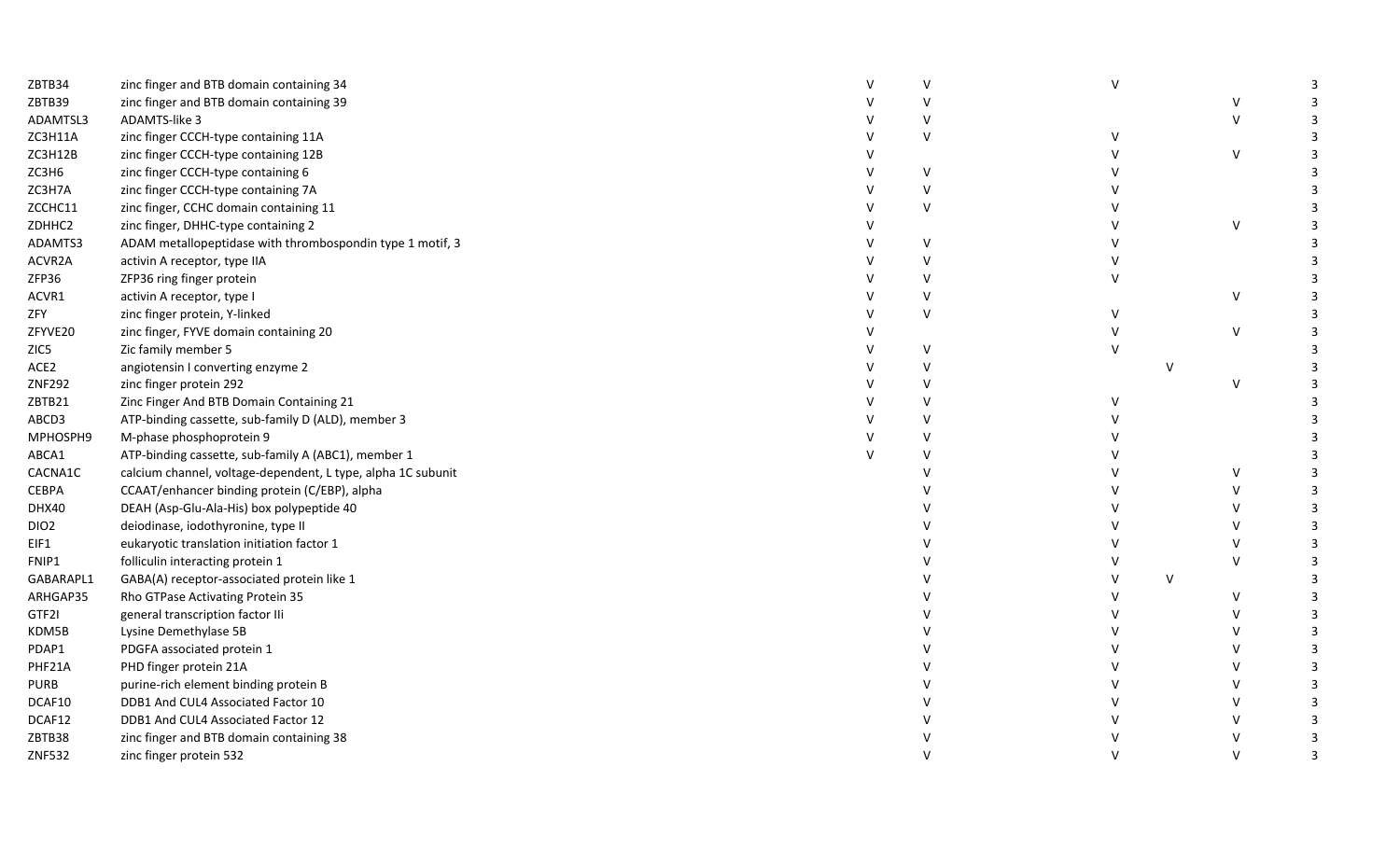PCDH7protocadherin 7 <sup>V</sup>

<sup>V</sup> <sup>V</sup> <sup>3</sup>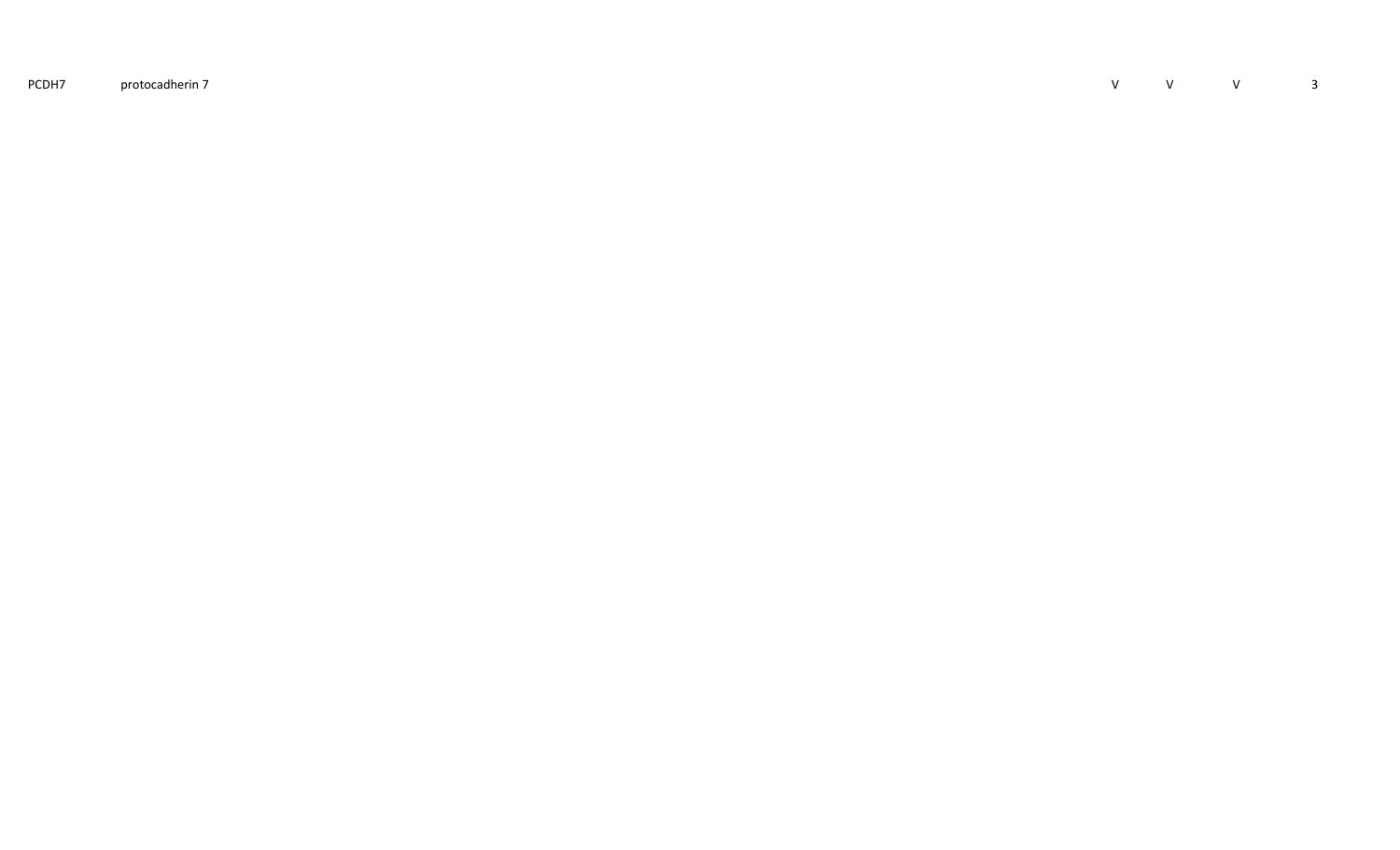## **Supplemental Table S4.** *In silico* **predicted cotargets by both mmu-miRs-206-3p and -381-3p.**

| <b>TARGET GENE</b> | <b>GENE DESCRIPTION</b>                                                 |
|--------------------|-------------------------------------------------------------------------|
| GPR125             | G protein-coupled receptor 125                                          |
| CTNNA2             | catenin (cadherin-associated protein), alpha 2                          |
| SFRP2              | secreted frizzled-related protein 2                                     |
| TM4SF1             | transmembrane 4 L six family member 1                                   |
| KLF4               | Kruppel-like factor 4 (gut)                                             |
| CAAP1              | Caspase Activity And Apoptosis Inhibitor 1                              |
| EIF1AX             | eukaryotic translation initiation factor 1A, X-linked                   |
| <b>TBC1D15</b>     | TBC1 domain family, member 15                                           |
| UBR5               | ubiquitin protein ligase E3 component n-recognin 5                      |
| NAP1L5             | nucleosome assembly protein 1-like 5                                    |
| PTBP1              | polypyrimidine tract binding protein 1                                  |
| WEE1               | WEE1 G2 checkpoint kinase                                               |
| BHLHE22            | Basic Helix-Loop-Helix Family Member E22                                |
| SMEK <sub>2</sub>  | SMEK homolog 2, suppressor of mek1 (Dictyostelium)                      |
| RNF19A             | ring finger protein 19A, RBR E3 ubiquitin protein ligase                |
| NEUROD1            | neuronal differentiation 1                                              |
| <b>FAM107B</b>     | family with sequence similarity 107, member B                           |
| <b>NBEA</b>        | neurobeachin                                                            |
| RCAN <sub>2</sub>  | regulator of calcineurin 2                                              |
| <b>CRK</b>         | v-crk avian sarcoma virus CT10 oncogene homolog                         |
| SOX9               | SRY (sex determining region Y)-box 9                                    |
| MET                | met proto-oncogene                                                      |
| MTSS1              | metastasis suppressor 1                                                 |
| <b>SS18</b>        | synovial sarcoma translocation, chromosome 18                           |
| HIVEP2             | human immunodeficiency virus type I enhancer binding protein 2          |
| <b>OSBP</b>        | oxysterol binding protein                                               |
| UBE4A              | ubiquitination factor E4A                                               |
| <b>RNF111</b>      | ring finger protein 111                                                 |
| CAND1              | cullin-associated and neddylation-dissociated 1                         |
| AZIN1              | antizyme inhibitor 1                                                    |
| HCN1               | hyperpolarization activated cyclic nucleotide-gated potassium channel 1 |
| <b>MNT</b>         | MNT, MAX dimerization protein                                           |
| CD <sub>2</sub> AP | CD2-associated protein                                                  |
| <b>STX12</b>       | syntaxin 12                                                             |
| <b>VEGFA</b>       | vascular endothelial growth factor A                                    |
| ZMYND11            | zinc finger, MYND-type containing 11                                    |
| UBN1               | ubinuclein 1                                                            |
| FUBP3              | far upstream element (FUSE) binding protein 3                           |
| INTS6              | integrator complex subunit 6                                            |
| DLC1               | deleted in liver cancer 1                                               |
| <b>NAMPT</b>       | nicotinamide phosphoribosyltransferase                                  |
| SLC38A2            | solute carrier family 38, member 2                                      |
| YES1               | v-yes-1 Yamaguchi sarcoma viral oncogene homolog 1                      |
| ARRDC3             | arrestin domain containing 3                                            |
|                    |                                                                         |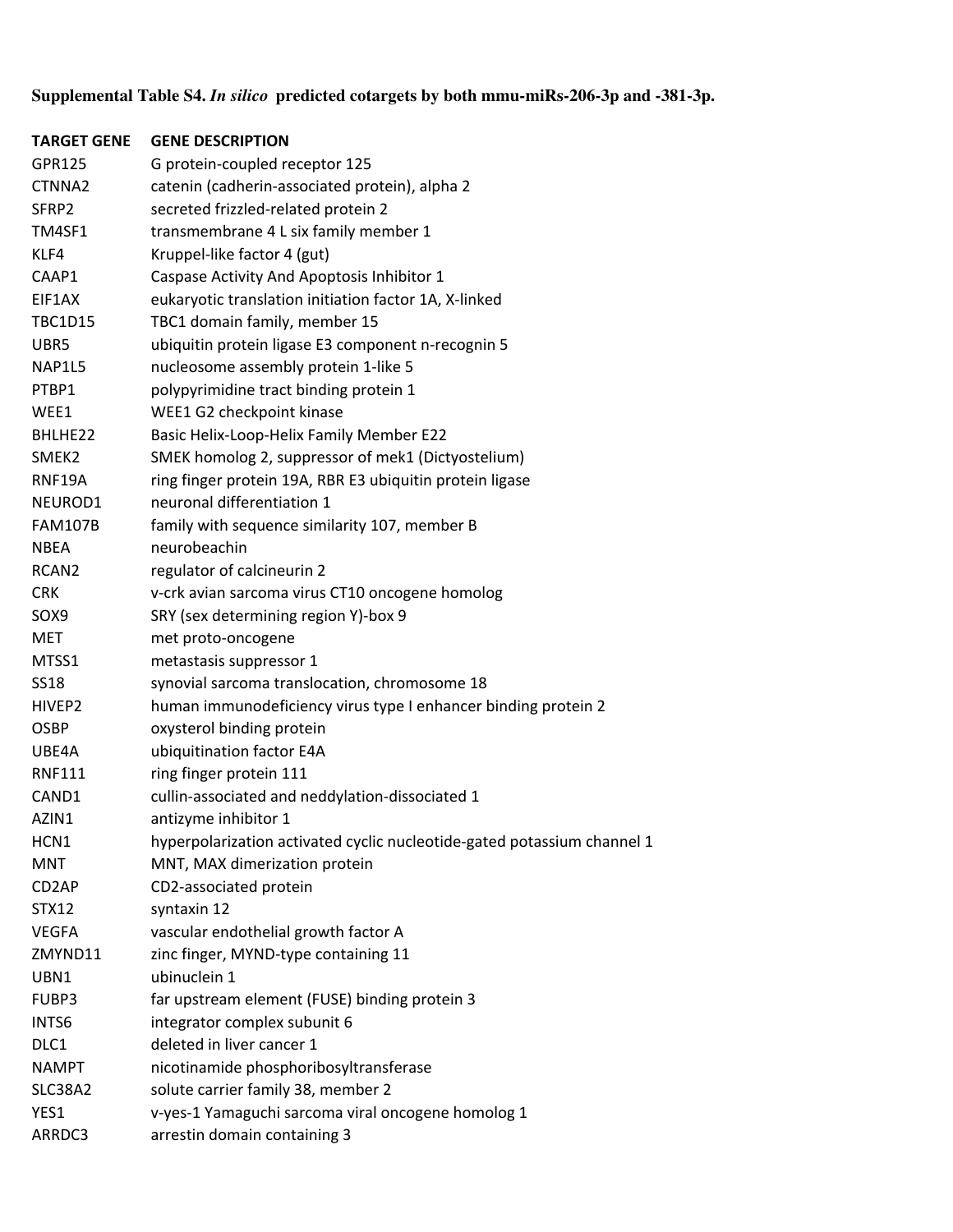| BDNF             | brain-derived neurotrophic factor                                               |
|------------------|---------------------------------------------------------------------------------|
| <b>PRKACB</b>    | protein kinase, cAMP-dependent, catalytic, beta                                 |
| VEZF1            | vascular endothelial zinc finger 1                                              |
| CHL1             | cell adhesion molecule L1-like                                                  |
| MTMR12           | myotubularin related protein 12                                                 |
| PCDH17           | protocadherin 17                                                                |
| <b>PRKCE</b>     | protein kinase C, epsilon                                                       |
| PDIK1L           | PDLIM1 interacting kinase 1 like                                                |
| NR3C1            | nuclear receptor subfamily 3, group C, member 1 (glucocorticoid receptor)       |
| RPRD1A           | regulation of nuclear pre-mRNA domain containing 1A                             |
| MED14            | mediator complex subunit 14                                                     |
| PRDM16           | PR domain containing 16                                                         |
| LIN7C            | lin-7 homolog C (C. elegans)                                                    |
| EPB41L1          | erythrocyte membrane protein band 4.1-like 1                                    |
| <b>RYBP</b>      | RING1 and YY1 binding protein                                                   |
| LARP4            | La ribonucleoprotein domain family, member 4                                    |
| EFNB2            | ephrin-B2                                                                       |
| MXD1             | MAX dimerization protein 1                                                      |
| DNM3             | dynamin 3                                                                       |
| <b>RICTOR</b>    | RPTOR independent companion of MTOR, complex 2                                  |
| BCL11A           | B-cell CLL/lymphoma 11A (zinc finger protein)                                   |
| ESR1             | estrogen receptor 1                                                             |
| RNF38            | ring finger protein 38                                                          |
| <b>VAPA</b>      | VAMP (vesicle-associated membrane protein)-associated protein A, 33kDa          |
| ETS1             | v-ets avian erythroblastosis virus E26 oncogene homolog 1                       |
| AMOT             | angiomotin                                                                      |
| PAFAH1B1         | platelet-activating factor acetylhydrolase 1b, regulatory subunit 1 (45kDa)     |
| CYB5B            | cytochrome b5 type B (outer mitochondrial membrane)                             |
| APPBP2           | amyloid beta precursor protein (cytoplasmic tail) binding protein 2             |
| SEMA6D           | sema domain, transmembrane domain (TM), and cytoplasmic domain, (semaphorin) 6D |
| BCL11B           | B-cell CLL/lymphoma 11B (zinc finger protein)                                   |
| FRS2             | fibroblast growth factor receptor substrate 2                                   |
| PLAG1            | pleiomorphic adenoma gene 1                                                     |
| HIPK1            | homeodomain interacting protein kinase 1                                        |
| AFF4             | AF4/FMR2 family, member 4                                                       |
| CREB5            | cAMP responsive element binding protein 5                                       |
| SP <sub>1</sub>  | Sp1 transcription factor                                                        |
| BRWD1            | bromodomain and WD repeat domain containing 1                                   |
| <b>KIAA2022</b>  | <b>KIAA2022</b>                                                                 |
| ACVR2B           | activin A receptor, type IIB                                                    |
| SPRY3            | sprouty homolog 3 (Drosophila)                                                  |
| QKI              | QKI, KH domain containing, RNA binding                                          |
| AFF <sub>2</sub> | AF4/FMR2 family, member 2                                                       |
| NFAT5            | nuclear factor of activated T-cells 5, tonicity-responsive                      |
| SLC1A2           | solute carrier family 1 (glial high affinity glutamate transporter), member 2   |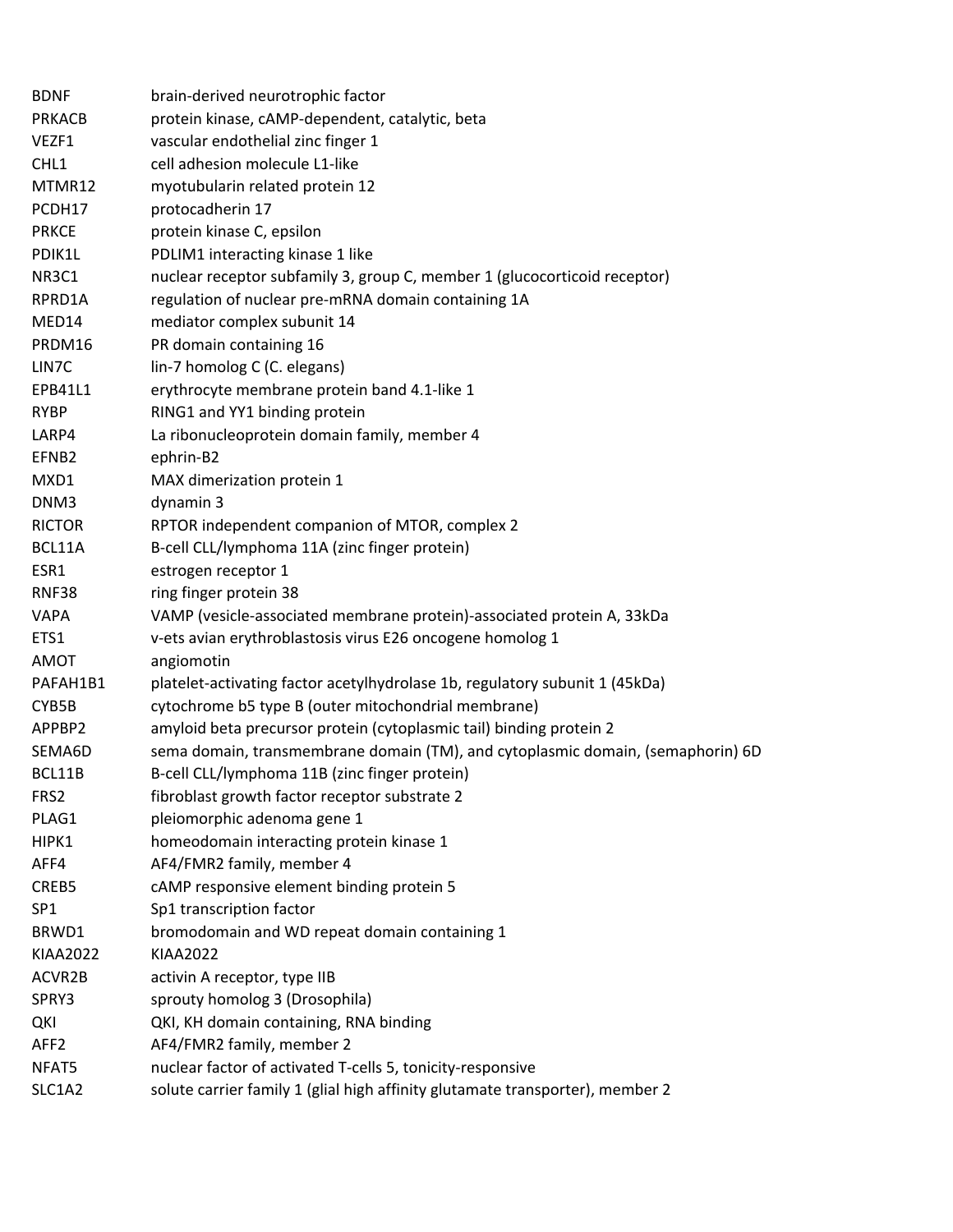## Supplemental Table S5. In silico predicted targets either by mmu-miR-206-3p or -381-3p.

|         | TARGET_GENE GENE_DESCRIPTION                                                                      |
|---------|---------------------------------------------------------------------------------------------------|
| TP53BP1 | tumor protein p53 binding protein 1                                                               |
| WDR61   | WD repeat domain 61                                                                               |
| HSPE1   | heat shock 10kDa protein 1                                                                        |
| CEBPZ   | CCAAT/enhancer binding protein (C/EBP), zeta                                                      |
| NR1H3   | nuclear receptor subfamily 1, group H, member 3                                                   |
| NDUFAB1 | NADH dehydrogenase (ubiquinone) 1, alpha/beta subcomplex, 1, 8kDa                                 |
| MTX1    | metaxin 1                                                                                         |
| MT1H    | metallothionein 1H                                                                                |
| FGF14   | fibroblast growth factor 14                                                                       |
| MT1F    | metallothionein 1F                                                                                |
| DDIT3   | DNA-damage-inducible transcript 3                                                                 |
| MT1G    | metallothionein 1G                                                                                |
| UNC50   | unc-50 homolog (C. elegans)                                                                       |
| PPIB    | peptidylprolyl isomerase B (cyclophilin B)                                                        |
| SMARCB1 | SWI/SNF related, matrix associated, actin dependent regulator of chromatin, subfamily b, member 1 |
| PRRC2A  | Proline Rich Coiled-Coil 2A                                                                       |
| BRD7    | bromodomain containing 7                                                                          |
| LEAP2   | liver expressed antimicrobial peptide 2                                                           |
| PGD     | phosphogluconate dehydrogenase                                                                    |
| MEA1    | male-enhanced antigen 1                                                                           |
| ASPHD2  | aspartate beta-hydroxylase domain containing 2                                                    |
| ARPC1A  | actin related protein 2/3 complex, subunit 1A, 41kDa                                              |
| GH2     | growth hormone 2                                                                                  |
| GTF2B   | general transcription factor IIB                                                                  |
| DDX4    | DEAD (Asp-Glu-Ala-Asp) box polypeptide 4                                                          |
| МАРКЗ   | mitogen-activated protein kinase 3                                                                |
| RAB2A   | RAB2A, member RAS oncogene family                                                                 |
| HSP90B1 | heat shock protein 90kDa beta (Grp94), member 1                                                   |
| RIT2    | Ras-like without CAAX 2                                                                           |
| JUND    | jun D proto-oncogene                                                                              |
| ID1     | inhibitor of DNA binding 1, dominant negative helix-loop-helix protein                            |
| ISL2    | ISL LIM homeobox 2                                                                                |
| TKT     | transketolase                                                                                     |
| MAP4K2  | mitogen-activated protein kinase kinase kinase kinase 2                                           |
| ART3    | ADP-ribosyltransferase 3                                                                          |
| SNRNP40 | small nuclear ribonucleoprotein 40kDa (U5)                                                        |
| ANXA2   | annexin A2                                                                                        |
| CWC22   | CWC22 spliceosome-associated protein homolog (S. cerevisiae)                                      |
| SFRS9   | Serine And Arginine Rich Splicing Factor 9                                                        |
| MTFMT   | mitochondrial methionyl-tRNA formyltransferase                                                    |
| ZNF580  | zinc finger protein 580                                                                           |
| SMARCA4 | SWI/SNF related, matrix associated, actin dependent regulator of chromatin, subfamily a, member 4 |
| TMEM14C | transmembrane protein 14C                                                                         |
| BCMO1   | beta-carotene 15,15'-monooxygenase 1                                                              |
| ANKHD1  | ankyrin repeat and KH domain containing 1                                                         |
| WIPI1   | WD repeat domain, phosphoinositide interacting 1                                                  |
| CDK9    | cyclin-dependent kinase 9                                                                         |
| G6PD    | glucose-6-phosphate dehydrogenase                                                                 |
| NCL     | nucleolin                                                                                         |
| CSTA    | cystatin A (stefin A)                                                                             |
|         |                                                                                                   |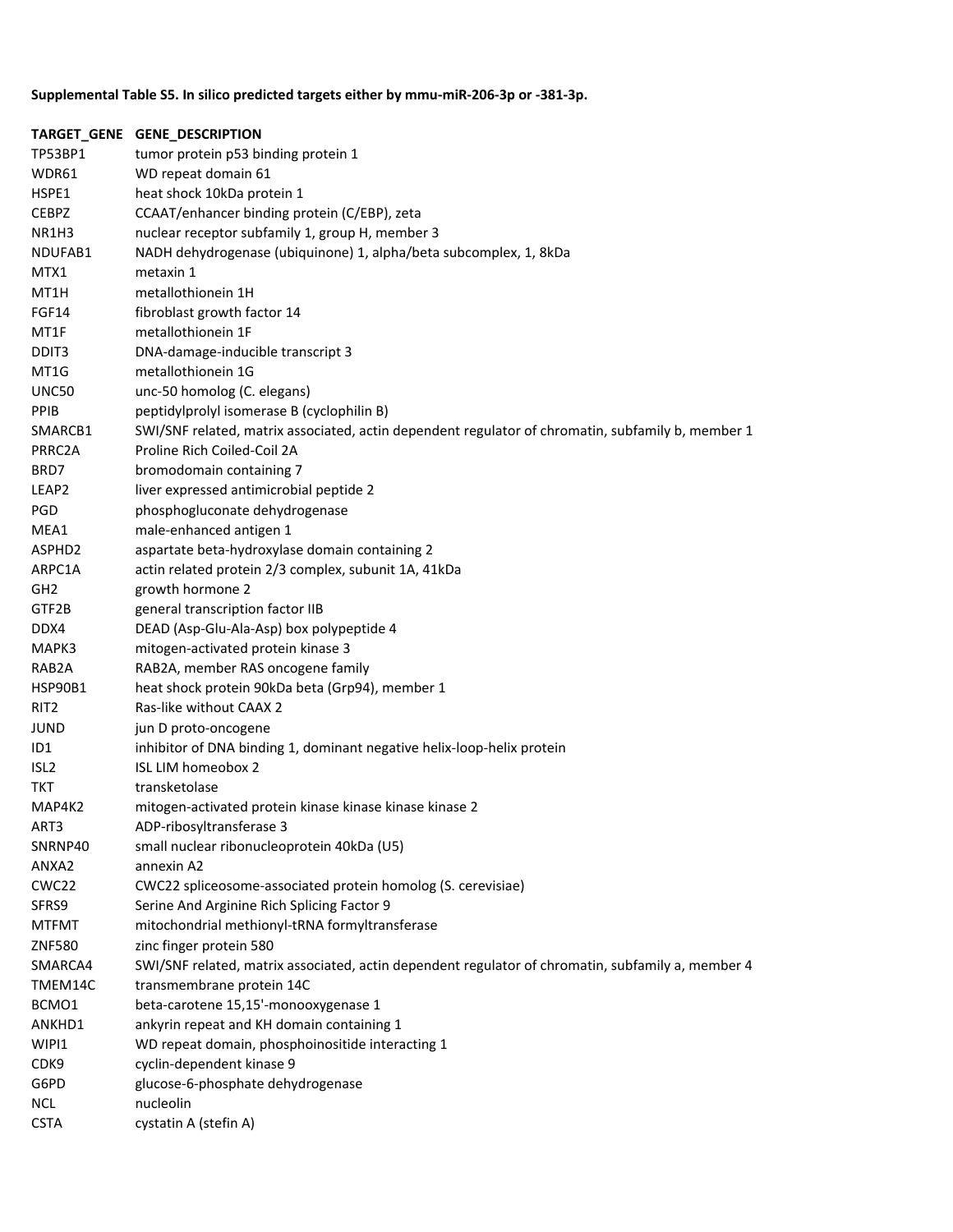| SH3BGRL3          | SH3 domain binding glutamic acid-rich protein like 3                                |
|-------------------|-------------------------------------------------------------------------------------|
| <b>NFKBIA</b>     | nuclear factor of kappa light polypeptide gene enhancer in B-cells inhibitor, alpha |
| BSCL <sub>2</sub> | Berardinelli-Seip congenital lipodystrophy 2 (seipin)                               |
| KDM5B             | Lysine Demethylase 5B                                                               |
| <b>CEBPA</b>      | CCAAT/enhancer binding protein (C/EBP), alpha                                       |
| SPHK <sub>2</sub> | sphingosine kinase 2                                                                |
| TMEM243           | Transmembrane Protein 243                                                           |
| FILIP1L           | filamin A interacting protein 1-like                                                |
| <b>KIN</b>        | KIN, antigenic determinant of recA protein homolog (mouse)                          |
| TMSB4X            | thymosin beta 4, X-linked                                                           |
| <b>DMPK</b>       | dystrophia myotonica-protein kinase                                                 |
| SAMSN1            | SAM domain, SH3 domain and nuclear localization signals 1                           |
| PHKG2             | phosphorylase kinase, gamma 2 (testis)                                              |
| <b>SLC16A3</b>    | solute carrier family 16 (monocarboxylate transporter), member 3                    |
| GRM8              | glutamate receptor, metabotropic 8                                                  |
| XPO <sub>6</sub>  | exportin 6                                                                          |
| DHX15             | DEAH (Asp-Glu-Ala-His) box helicase 15                                              |
| MPHOSPH9          | M-phase phosphoprotein 9                                                            |
| PSMD3             | proteasome (prosome, macropain) 26S subunit, non-ATPase, 3                          |
| ELOF1             | elongation factor 1 homolog (S. cerevisiae)                                         |
| <b>NASP</b>       | nuclear autoantigenic sperm protein (histone-binding)                               |
| ASH2L             | ash2 (absent, small, or homeotic)-like (Drosophila)                                 |
| <b>SLC25A1</b>    | solute carrier family 25 (mitochondrial carrier; citrate transporter), member 1     |
| TAC1              | tachykinin, precursor 1                                                             |
| KCNA4             | potassium voltage-gated channel, shaker-related subfamily, member 4                 |
| POPDC3            | popeye domain containing 3                                                          |
| DDX5              | DEAD (Asp-Glu-Ala-Asp) box helicase 5                                               |
| NOC3L             | nucleolar complex associated 3 homolog (S. cerevisiae)                              |
| SCAF8             | SR-Related CTD Associated Factor 8                                                  |
| ANXA13            | annexin A13                                                                         |
| TMSB4XP8          | Thymosin Beta 4, X-Linked Pseudogene 8                                              |
| ANP32B            | acidic (leucine-rich) nuclear phosphoprotein 32 family, member B                    |
| CPNE4             | copine IV                                                                           |
| VNN <sub>2</sub>  | vanin 2                                                                             |
| HMGN1             | high mobility group nucleosome binding domain 1                                     |
| ZBTB22            | zinc finger and BTB domain containing 22                                            |
| KTN1              | kinectin 1 (kinesin receptor)                                                       |
| TSPAN4            | tetraspanin 4                                                                       |
| TRIM63            | tripartite motif containing 63, E3 ubiquitin protein ligase                         |
| EIF2B5            | eukaryotic translation initiation factor 2B, subunit 5 epsilon, 82kDa               |
| GFRA1             | GDNF family receptor alpha 1                                                        |
| PDCD10            | programmed cell death 10                                                            |
| ARHGAP35          | Rho GTPase Activating Protein 35                                                    |
| TRAPPC3           | trafficking protein particle complex 3                                              |
| LRRC16B           | leucine rich repeat containing 16B                                                  |
| WDR6              | WD repeat domain 6                                                                  |
| MKL1              | megakaryoblastic leukemia (translocation) 1                                         |
| EN1               | engrailed homeobox 1                                                                |
| KCNA5             | potassium voltage-gated channel, shaker-related subfamily, member 5                 |
| CEP76             | centrosomal protein 76kDa                                                           |
| SNX2              | sorting nexin 2                                                                     |
| PCDH8             | protocadherin 8                                                                     |
| CYP4B1            | cytochrome P450, family 4, subfamily B, polypeptide 1                               |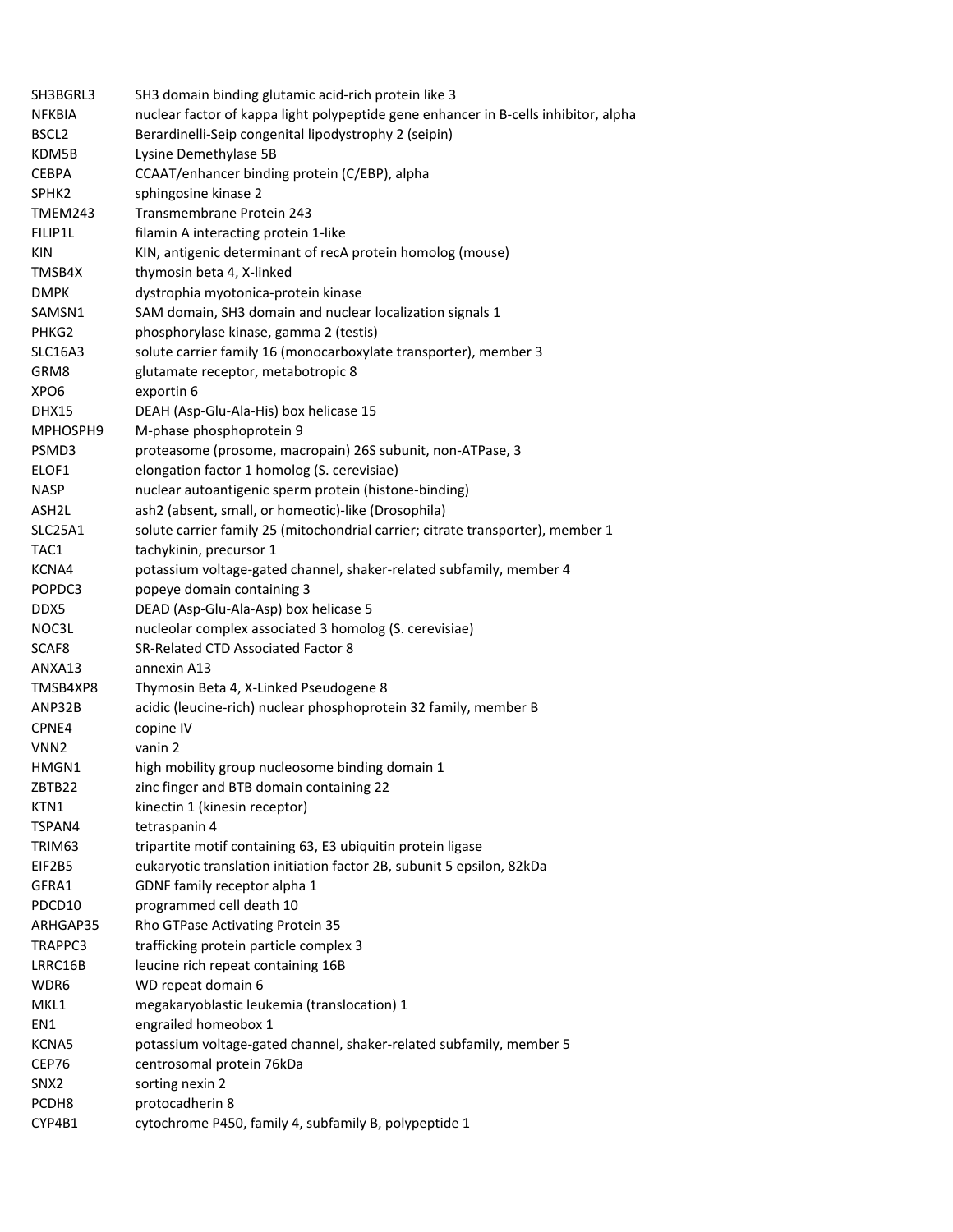| SETBP1             | SET binding protein 1                                                                    |
|--------------------|------------------------------------------------------------------------------------------|
| KCTD13             | potassium channel tetramerization domain containing 13                                   |
| <b>LIPI</b>        | lipase, member I                                                                         |
| DVL <sub>2</sub>   | dishevelled segment polarity protein 2                                                   |
| NAP1L2             | nucleosome assembly protein 1-like 2                                                     |
| BST1               | bone marrow stromal cell antigen 1                                                       |
| CALM2              | calmodulin 2 (phosphorylase kinase, delta)                                               |
| ZC2HC1C            | Zinc Finger C2HC-Type Containing 1C                                                      |
| TTC7B              | tetratricopeptide repeat domain 7B                                                       |
| <b>KHSRP</b>       | KH-type splicing regulatory protein                                                      |
| ZFP36              | ZFP36 ring finger protein                                                                |
| RPA1               | replication protein A1, 70kDa                                                            |
| RSBN1L             | round spermatid basic protein 1-like                                                     |
| MSANTD2            | Myb/SANT DNA Binding Domain Containing 2                                                 |
| SLC38A3            | solute carrier family 38, member 3                                                       |
| RRBP1              | ribosome binding protein 1                                                               |
| CADPS2             | Ca++-dependent secretion activator 2                                                     |
| <b>CIRBP</b>       | cold inducible RNA binding protein                                                       |
| <b>PHAX</b>        | phosphorylated adaptor for RNA export                                                    |
| VBP1               | von Hippel-Lindau binding protein 1                                                      |
| ZC3H7A             | zinc finger CCCH-type containing 7A                                                      |
| AKAP12             | A kinase (PRKA) anchor protein 12                                                        |
| ACE <sub>2</sub>   | angiotensin I converting enzyme 2                                                        |
| CITED <sub>2</sub> | Cbp/p300-interacting transactivator, with Glu/Asp-rich carboxy-terminal domain, 2        |
| USP1               | ubiquitin specific peptidase 1                                                           |
| POLA1              | polymerase (DNA directed), alpha 1, catalytic subunit                                    |
| SEC22B             | SEC22 vesicle trafficking protein homolog B (S. cerevisiae) (gene/pseudogene)            |
| EVA1C              | Eva-1 Homolog C                                                                          |
| ORC6               | Origin Recognition Complex Subunit 6                                                     |
| LMO4               | LIM domain only 4                                                                        |
| KCNJ15             | potassium inwardly-rectifying channel, subfamily J, member 15                            |
| OSBPL7             | oxysterol binding protein-like 7                                                         |
| IL15RA             | interleukin 15 receptor, alpha                                                           |
| RAP1GDS1           | RAP1, GTP-GDP dissociation stimulator 1                                                  |
| CH <sub>D</sub> 4  | chromodomain helicase DNA binding protein 4                                              |
| TBP                | TATA box binding protein                                                                 |
| <b>HNRNPD</b>      | heterogeneous nuclear ribonucleoprotein D (AU-rich element RNA binding protein 1, 37kDa) |
| <b>HNRNPR</b>      | heterogeneous nuclear ribonucleoprotein R                                                |
| <b>RNF13</b>       | ring finger protein 13                                                                   |
| BICD1              | bicaudal D homolog 1 (Drosophila)                                                        |
| ANO4               | anoctamin 4                                                                              |
| FGD4               | FYVE, RhoGEF and PH domain containing 4                                                  |
| ID <sub>2</sub>    | inhibitor of DNA binding 2, dominant negative helix-loop-helix protein                   |
| TIMM8A             | translocase of inner mitochondrial membrane 8 homolog A (yeast)                          |
| LRFN1              | leucine rich repeat and fibronectin type III domain containing 1                         |
| GPR6               | G protein-coupled receptor 6                                                             |
| R3HDM2             | R3H domain containing 2                                                                  |
| RBM26              | RNA binding motif protein 26                                                             |
| <b>DGKZ</b>        | diacylglycerol kinase, zeta                                                              |
| LRRC17             | leucine rich repeat containing 17                                                        |
| C20ORF112          | chromosome 20 open reading frame 112                                                     |
| RAB43              | RAB43, member RAS oncogene family                                                        |
| <b>PTGIR</b>       | prostaglandin I2 (prostacyclin) receptor (IP)                                            |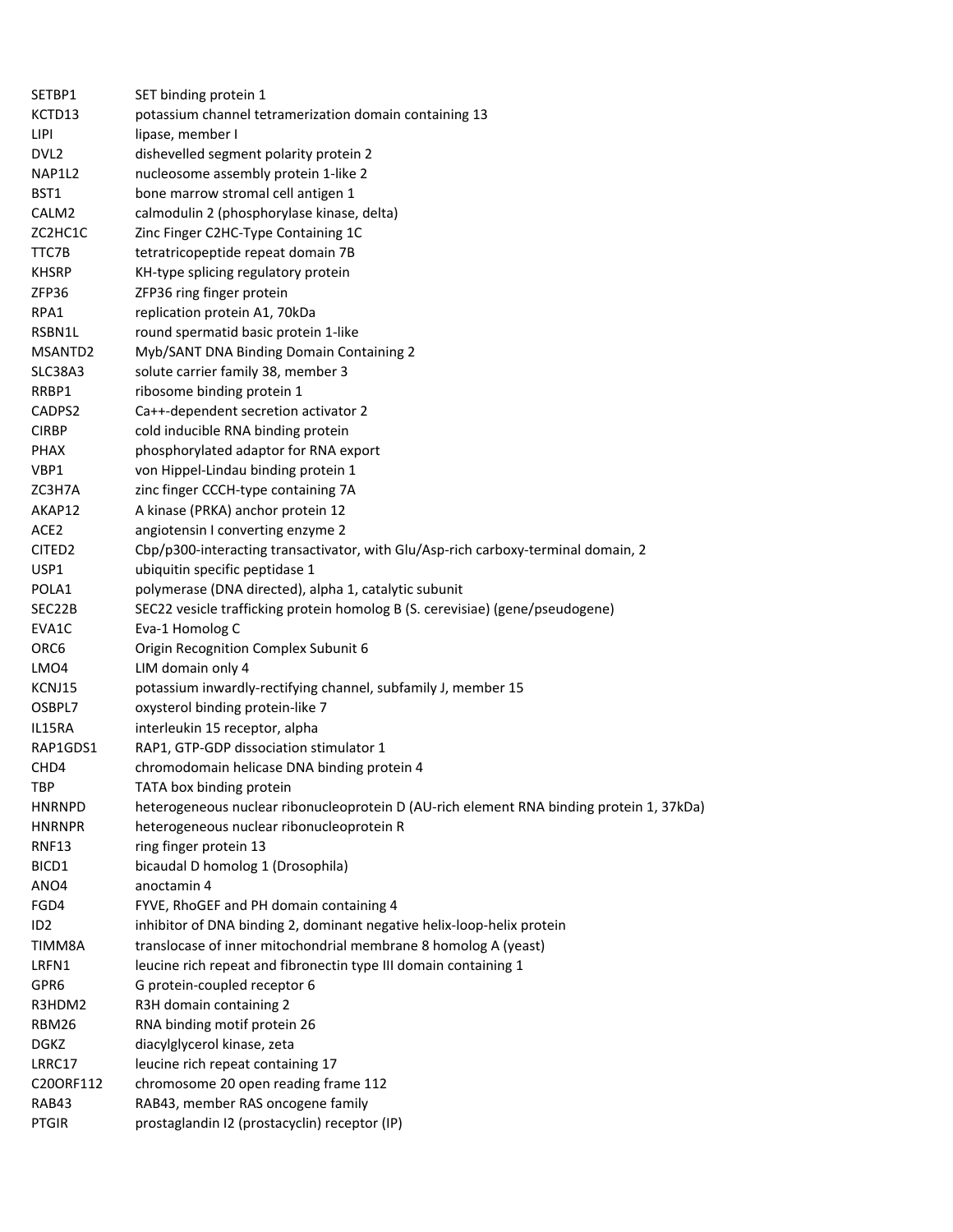| <b>PRKRIR</b>                  | protein-kinase, interferon-inducible double stranded RNA dependent inhibitor, repressor of (P58 repressor) |
|--------------------------------|------------------------------------------------------------------------------------------------------------|
| FUBP1                          | far upstream element (FUSE) binding protein 1                                                              |
| C10ORF12                       | chromosome 10 open reading frame 12                                                                        |
| PRPF8                          | pre-mRNA processing factor 8                                                                               |
| <b>RNF40</b>                   | ring finger protein 40, E3 ubiquitin protein ligase                                                        |
| ACTG1                          | actin, gamma 1                                                                                             |
| SRRM1                          | serine/arginine repetitive matrix 1                                                                        |
| BET1                           | Bet1 golgi vesicular membrane trafficking protein                                                          |
| EIF1                           | eukaryotic translation initiation factor 1                                                                 |
| ADPGK                          | ADP-dependent glucokinase                                                                                  |
| GEM                            | GTP binding protein overexpressed in skeletal muscle                                                       |
| XPO7                           | exportin 7                                                                                                 |
| ESM1                           | endothelial cell-specific molecule 1                                                                       |
| ABHD3                          | abhydrolase domain containing 3                                                                            |
| RGS7                           | regulator of G-protein signaling 7                                                                         |
| TGIF1                          | TGFB-induced factor homeobox 1                                                                             |
| MAB21L1                        | mab-21-like 1 (C. elegans)                                                                                 |
| TMEM55B                        | transmembrane protein 55B                                                                                  |
| PDAP1                          | PDGFA associated protein 1                                                                                 |
| COL3A1                         | collagen, type III, alpha 1                                                                                |
| <b>SNCA</b>                    | synuclein, alpha (non A4 component of amyloid precursor)                                                   |
| VASP                           | vasodilator-stimulated phosphoprotein                                                                      |
| ZNF <sub>24</sub>              | zinc finger protein 24                                                                                     |
| UBLCP1                         | ubiquitin-like domain containing CTD phosphatase 1                                                         |
| VSNL1                          | visinin-like 1                                                                                             |
| <b>PTPRS</b>                   | protein tyrosine phosphatase, receptor type, S                                                             |
| MCHR1                          | melanin-concentrating hormone receptor 1                                                                   |
| TEK                            | TEK tyrosine kinase, endothelial                                                                           |
| ZNF281                         | zinc finger protein 281                                                                                    |
| <b>GBAS</b>                    | glioblastoma amplified sequence                                                                            |
| NCKAP1                         | NCK-associated protein 1                                                                                   |
| TAGLN2                         | transgelin 2                                                                                               |
| HSPD1                          | heat shock 60kDa protein 1 (chaperonin)                                                                    |
| PRLR                           | prolactin receptor                                                                                         |
| ZNF521                         | zinc finger protein 521                                                                                    |
| ANXA4                          | annexin A4                                                                                                 |
| GRK6                           | G protein-coupled receptor kinase 6                                                                        |
| <b>NKRF</b>                    | NFKB repressing factor                                                                                     |
| LRRC16A                        | leucine rich repeat containing 16A                                                                         |
| GNPDA2                         | glucosamine-6-phosphate deaminase 2                                                                        |
| PIAS3                          | protein inhibitor of activated STAT, 3                                                                     |
|                                |                                                                                                            |
| PRPS2<br>ZNF146                | phosphoribosyl pyrophosphate synthetase 2<br>zinc finger protein 146                                       |
|                                |                                                                                                            |
| ABHD6                          | abhydrolase domain containing 6                                                                            |
| R3HDM1                         | R3H domain containing 1                                                                                    |
| SOX <sub>2</sub>               | SRY (sex determining region Y)-box 2                                                                       |
| <b>DGKH</b>                    | diacylglycerol kinase, eta                                                                                 |
| BIRC6                          | baculoviral IAP repeat containing 6                                                                        |
| GDAP1L1                        | ganglioside induced differentiation associated protein 1-like 1                                            |
| DCAF12                         | DDB1 And CUL4 Associated Factor 12                                                                         |
| <b>USP34</b>                   | ubiquitin specific peptidase 34                                                                            |
| C <sub>2</sub> C <sub>D5</sub> | C2 Calcium Dependent Domain Containing 5                                                                   |
| HAND <sub>2</sub>              | heart and neural crest derivatives expressed 2                                                             |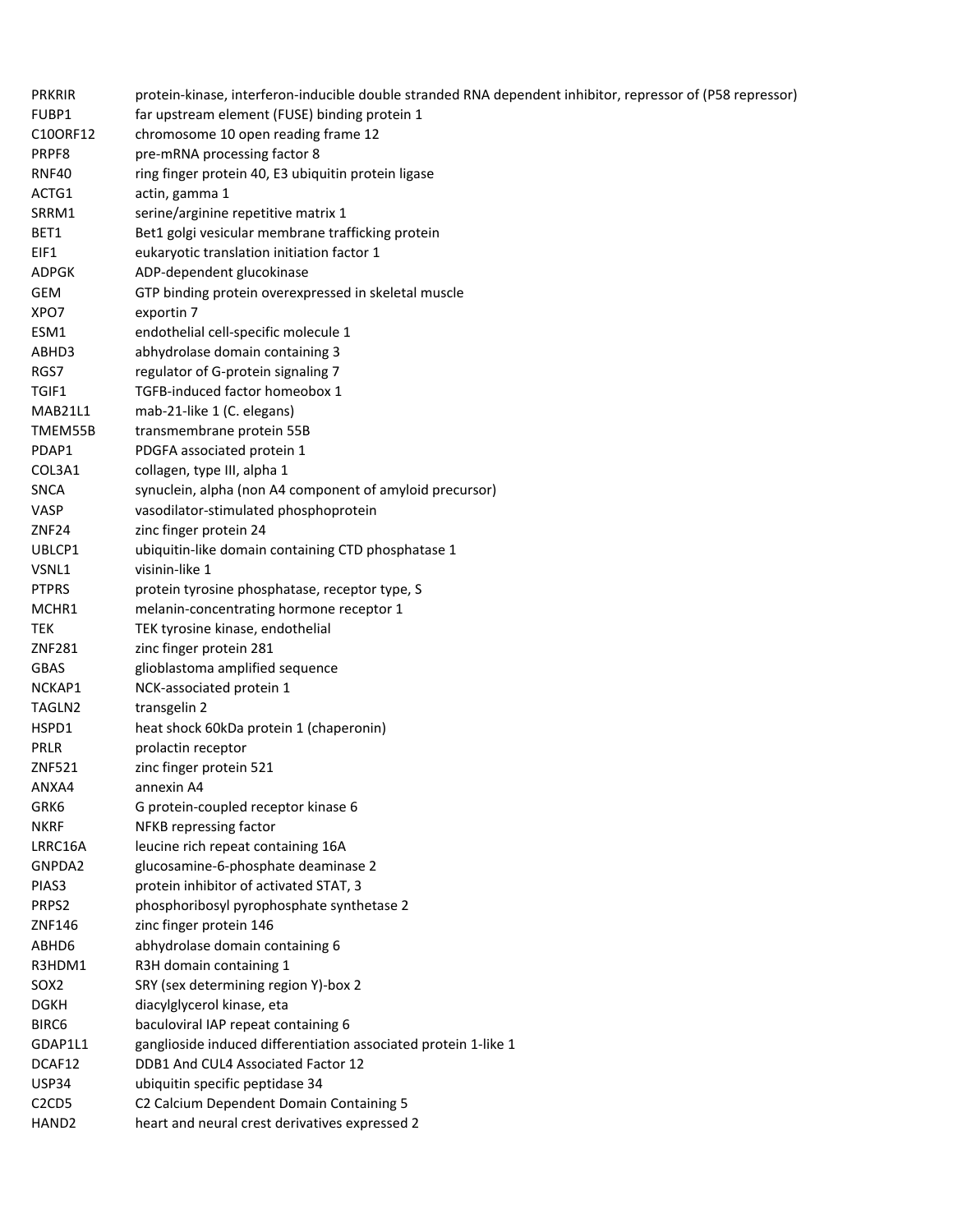| ANKRD23           | ankyrin repeat domain 23                                                            |
|-------------------|-------------------------------------------------------------------------------------|
| SLC8A2            | solute carrier family 8 (sodium/calcium exchanger), member 2                        |
| VPS45             | vacuolar protein sorting 45 homolog (S. cerevisiae)                                 |
| <b>FRK</b>        | fyn-related kinase                                                                  |
| <b>PDGFC</b>      | platelet derived growth factor C                                                    |
| GAS2L1            | growth arrest-specific 2 like 1                                                     |
| TMEM178A          | Transmembrane Protein 178A                                                          |
| E2F5              | E2F transcription factor 5, p130-binding                                            |
| PNRC1             | proline-rich nuclear receptor coactivator 1                                         |
| CNN3              | calponin 3, acidic                                                                  |
| KDELR2            | KDEL (Lys-Asp-Glu-Leu) endoplasmic reticulum protein retention receptor 2           |
| <b>HCCS</b>       | holocytochrome c synthase                                                           |
| JAK2              | Janus kinase 2                                                                      |
| FOXF <sub>2</sub> | forkhead box F2                                                                     |
| DLG4              | discs, large homolog 4 (Drosophila)                                                 |
| C1GALT1           | core 1 synthase, glycoprotein-N-acetylgalactosamine 3-beta-galactosyltransferase, 1 |
| YY1               | YY1 transcription factor                                                            |
| TMEM161B          | transmembrane protein 161B                                                          |
| TRA2B             | Transformer 2 Beta Homolog                                                          |
| SPRY1             | sprouty homolog 1, antagonist of FGF signaling (Drosophila)                         |
| BPNT1             | 3'(2'), 5'-bisphosphate nucleotidase 1                                              |
| EIF3A             | eukaryotic translation initiation factor 3, subunit A                               |
| OTX <sub>2</sub>  | orthodenticle homeobox 2                                                            |
| LDB <sub>2</sub>  | LIM domain binding 2                                                                |
| LANCL3            | LanC lantibiotic synthetase component C-like 3 (bacterial)                          |
| PGAM1             | phosphoglycerate mutase 1 (brain)                                                   |
| RGAG1             | retrotransposon gag domain containing 1                                             |
| ZNF215            | zinc finger protein 215                                                             |
| CDC37L1           | cell division cycle 37-like 1                                                       |
| ASRGL1            | asparaginase like 1                                                                 |
| ZMAT3             | zinc finger, matrin-type 3                                                          |
| LETM1             | leucine zipper-EF-hand containing transmembrane protein 1                           |
| PPP6C             | protein phosphatase 6, catalytic subunit                                            |
| SIAH1             | siah E3 ubiquitin protein ligase 1                                                  |
| CAMLG             | calcium modulating ligand                                                           |
| <b>FAM117A</b>    | family with sequence similarity 117, member A                                       |
| RBM7              | RNA binding motif protein 7                                                         |
| MYO15A            | myosin XVA                                                                          |
| IL13              | interleukin 13                                                                      |
| AP3D1             | adaptor-related protein complex 3, delta 1 subunit                                  |
| CTBP2             | C-terminal binding protein 2                                                        |
| JAG2              | jagged 2                                                                            |
| <b>TICRR</b>      | TOPBP1 Interacting Checkpoint And Replication Regulator                             |
| PRDM12            | PR domain containing 12                                                             |
|                   |                                                                                     |
| SP <sub>2</sub>   | Sp2 transcription factor                                                            |
| WDR1              | WD repeat domain 1                                                                  |
| GALNT15           | Polypeptide N-Acetylgalactosaminyltransferase 15                                    |
| MMD <sub>2</sub>  | monocyte to macrophage differentiation-associated 2                                 |
| HOXA9             | homeobox A9                                                                         |
| GTF2I             | general transcription factor IIi                                                    |
| SNAI2             | snail family zinc finger 2                                                          |
| ZFP36L1           | ZFP36 ring finger protein-like 1                                                    |
| VAMP4             | vesicle-associated membrane protein 4                                               |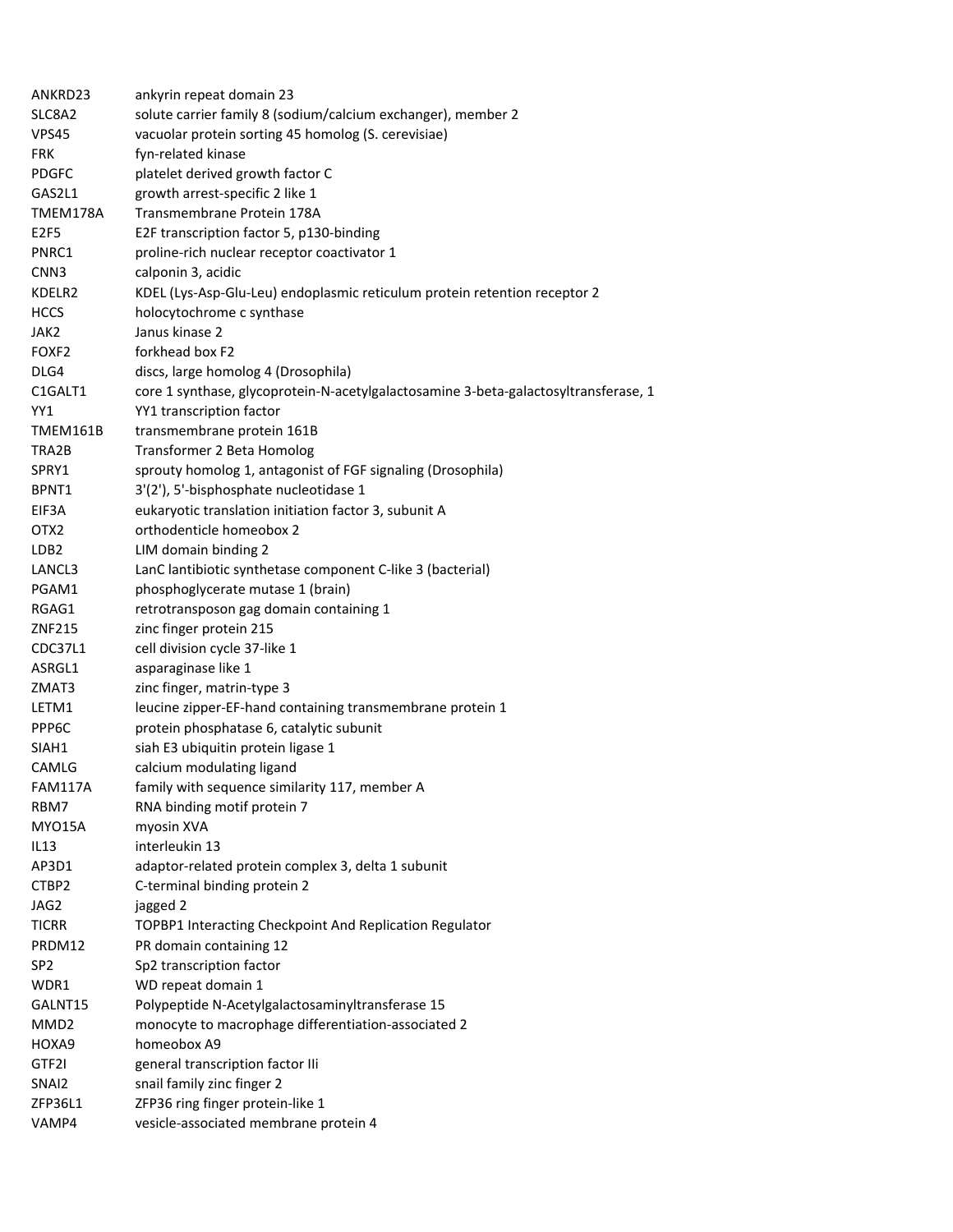| TNFRSF21           | tumor necrosis factor receptor superfamily, member 21                          |
|--------------------|--------------------------------------------------------------------------------|
| UBAP2L             | ubiquitin associated protein 2-like                                            |
| CERS2              | Ceramide Synthase 2                                                            |
| DNAJC13            | DnaJ (Hsp40) homolog, subfamily C, member 13                                   |
| GIT1               | G protein-coupled receptor kinase interacting ArfGAP 1                         |
| HOXB4              | homeobox B4                                                                    |
| <b>HNRNPK</b>      | heterogeneous nuclear ribonucleoprotein K                                      |
| <b>NUP153</b>      | nucleoporin 153kDa                                                             |
| TNMX1              | Thioredoxin Related Transmembrane Protein 1                                    |
| SRI                | sorcin                                                                         |
| RALGAPA1           | Ral GTPase Activating Protein Catalytic Alpha Subunit 1                        |
| TERF2              | telomeric repeat binding factor 2                                              |
| GPC1               | glypican 1                                                                     |
| MAN1C1             | mannosidase, alpha, class 1C, member 1                                         |
| JPH3               | junctophilin 3                                                                 |
| UBE2E2             | ubiquitin-conjugating enzyme E2E 2                                             |
| NOTCH <sub>3</sub> | notch <sub>3</sub>                                                             |
| GAS2               | growth arrest-specific 2                                                       |
| TAOK3              | TAO kinase 3                                                                   |
| CNOT1              | CCR4-NOT transcription complex, subunit 1                                      |
| LHX8               | LIM homeobox 8                                                                 |
| <b>PMP22</b>       | peripheral myelin protein 22                                                   |
| <b>PDGFA</b>       | platelet-derived growth factor alpha polypeptide                               |
| PPM1D              | protein phosphatase, Mg2+/Mn2+ dependent, 1D                                   |
| ID4                | inhibitor of DNA binding 4, dominant negative helix-loop-helix protein         |
| SALL1              | spalt-like transcription factor 1                                              |
| LHX9               | LIM homeobox 9                                                                 |
| OTUD5              | OTU domain containing 5                                                        |
| KCNH <sub>5</sub>  | potassium voltage-gated channel, subfamily H (eag-related), member 5           |
| LRP6               | low density lipoprotein receptor-related protein 6                             |
| COL6A3             | collagen, type VI, alpha 3                                                     |
| SATB1              | SATB homeobox 1                                                                |
| RBPMS2             | RNA binding protein with multiple splicing 2                                   |
| SLC25A22           | solute carrier family 25 (mitochondrial carrier: glutamate), member 22         |
| EDN1               | endothelin 1                                                                   |
| BTG1               | B-cell translocation gene 1, anti-proliferative                                |
| ARHGEF18           | Rho/Rac guanine nucleotide exchange factor (GEF) 18                            |
| CLIP3              | CAP-GLY domain containing linker protein 3                                     |
| HACE1              | HECT domain and ankyrin repeat containing E3 ubiquitin protein ligase 1        |
| PLEKHA7            | pleckstrin homology domain containing, family A member 7                       |
| EIF1AD             | eukaryotic translation initiation factor 1A domain containing                  |
| STK3               | serine/threonine kinase 3                                                      |
| SFPQ               | splicing factor proline/glutamine-rich                                         |
| CLCN3              | chloride channel, voltage-sensitive 3                                          |
| RAB5A              | RAB5A, member RAS oncogene family                                              |
| KDM5C              | Lysine Demethylase 5C                                                          |
| <b>SLC25A25</b>    | solute carrier family 25 (mitochondrial carrier; phosphate carrier), member 25 |
| AGPAT1             | 1-acylglycerol-3-phosphate O-acyltransferase 1                                 |
| <b>DAP</b>         | death-associated protein                                                       |
| KHDRBS1            | KH domain containing, RNA binding, signal transduction associated 1            |
| INSM1              | insulinoma-associated 1                                                        |
| IKBKB              | inhibitor of kappa light polypeptide gene enhancer in B-cells, kinase beta     |
| COBLL1             | cordon-bleu WH2 repeat protein-like 1                                          |
|                    |                                                                                |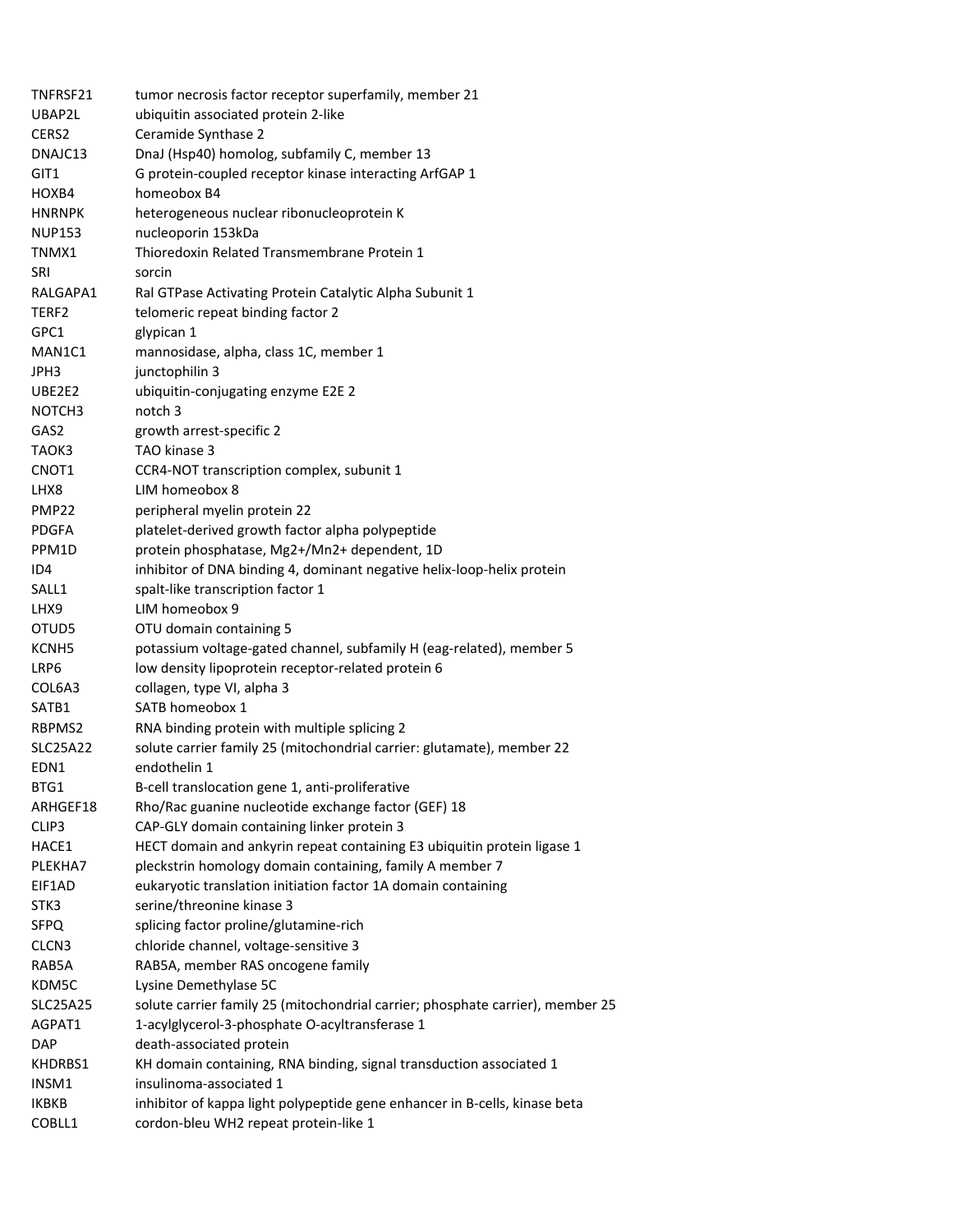| STAG1             | stromal antigen 1                                                  |
|-------------------|--------------------------------------------------------------------|
| SNED1             | sushi, nidogen and EGF-like domains 1                              |
| NFIA              | nuclear factor I/A                                                 |
| KPNB1             | karyopherin (importin) beta 1                                      |
| HIATL1            | hippocampus abundant transcript-like 1                             |
| SYVN1             | synovial apoptosis inhibitor 1, synoviolin                         |
| RPL22             | ribosomal protein L22                                              |
| ORC2              | Origin Recognition Complex Subunit 2                               |
| SPPL3             | Signal Peptide Peptidase Like 3                                    |
| REV3L             | REV3-like, polymerase (DNA directed), zeta, catalytic subunit      |
| CPA4              | carboxypeptidase A4                                                |
| <b>BOLL</b>       | boule-like RNA-binding protein                                     |
| LEF1              | lymphoid enhancer-binding factor 1                                 |
| IP6K2             | Inositol Hexakisphosphate Kinase 2                                 |
| YTHDF1            | YTH domain family, member 1                                        |
| <b>DLD</b>        | dihydrolipoamide dehydrogenase                                     |
| RASA1             | RAS p21 protein activator (GTPase activating protein) 1            |
| <b>DHX40</b>      | DEAH (Asp-Glu-Ala-His) box polypeptide 40                          |
| RSPO3             | R-spondin 3                                                        |
| TFE3              | transcription factor binding to IGHM enhancer 3                    |
| PIM1              | pim-1 oncogene                                                     |
| GTF2H1            | general transcription factor IIH, polypeptide 1, 62kDa             |
| PECAM1            | platelet/endothelial cell adhesion molecule 1                      |
| TLN2              | talin 2                                                            |
| NEUROG2           | neurogenin 2                                                       |
| MYH9              | myosin, heavy chain 9, non-muscle                                  |
| EIF4G2            | eukaryotic translation initiation factor 4 gamma, 2                |
| SLC37A3           | solute carrier family 37, member 3                                 |
| KAT6B             | Lysine Acetyltransferase 6B                                        |
| GNB1              | guanine nucleotide binding protein (G protein), beta polypeptide 1 |
| <b>CTCFL</b>      | CCCTC-binding factor (zinc finger protein)-like                    |
| GABARAPL1         | GABA(A) receptor-associated protein like 1                         |
| AMPH              | amphiphysin                                                        |
| PLEK              | pleckstrin                                                         |
| CNOT2             | CCR4-NOT transcription complex, subunit 2                          |
| ZZZ3              | zinc finger, ZZ-type containing 3                                  |
| SLC6A8            | solute carrier family 6 (neurotransmitter transporter), member 8   |
| ZNF292            | zinc finger protein 292                                            |
| TBX3              | $T-box 3$                                                          |
| FAM175A           | family with sequence similarity 175, member A                      |
| MEOX <sub>2</sub> | mesenchyme homeobox 2                                              |
| DEK               | DEK oncogene                                                       |
| ACVR1             | activin A receptor, type I                                         |
| MPZ               | myelin protein zero                                                |
| BAIAP2            | BAI1-associated protein 2                                          |
| <b>NSF</b>        | N-ethylmaleimide-sensitive factor                                  |
| FLI1              | Fli-1 proto-oncogene, ETS transcription factor                     |
| NCK <sub>2</sub>  | NCK adaptor protein 2                                              |
| LURAP1L           | Leucine Rich Adaptor Protein 1 Like                                |
| HIAT1             | hippocampus abundant transcript 1                                  |
| RSPO1             | R-spondin 1                                                        |
| MINK1             | misshapen-like kinase 1                                            |
| TMOD2             | tropomodulin 2 (neuronal)                                          |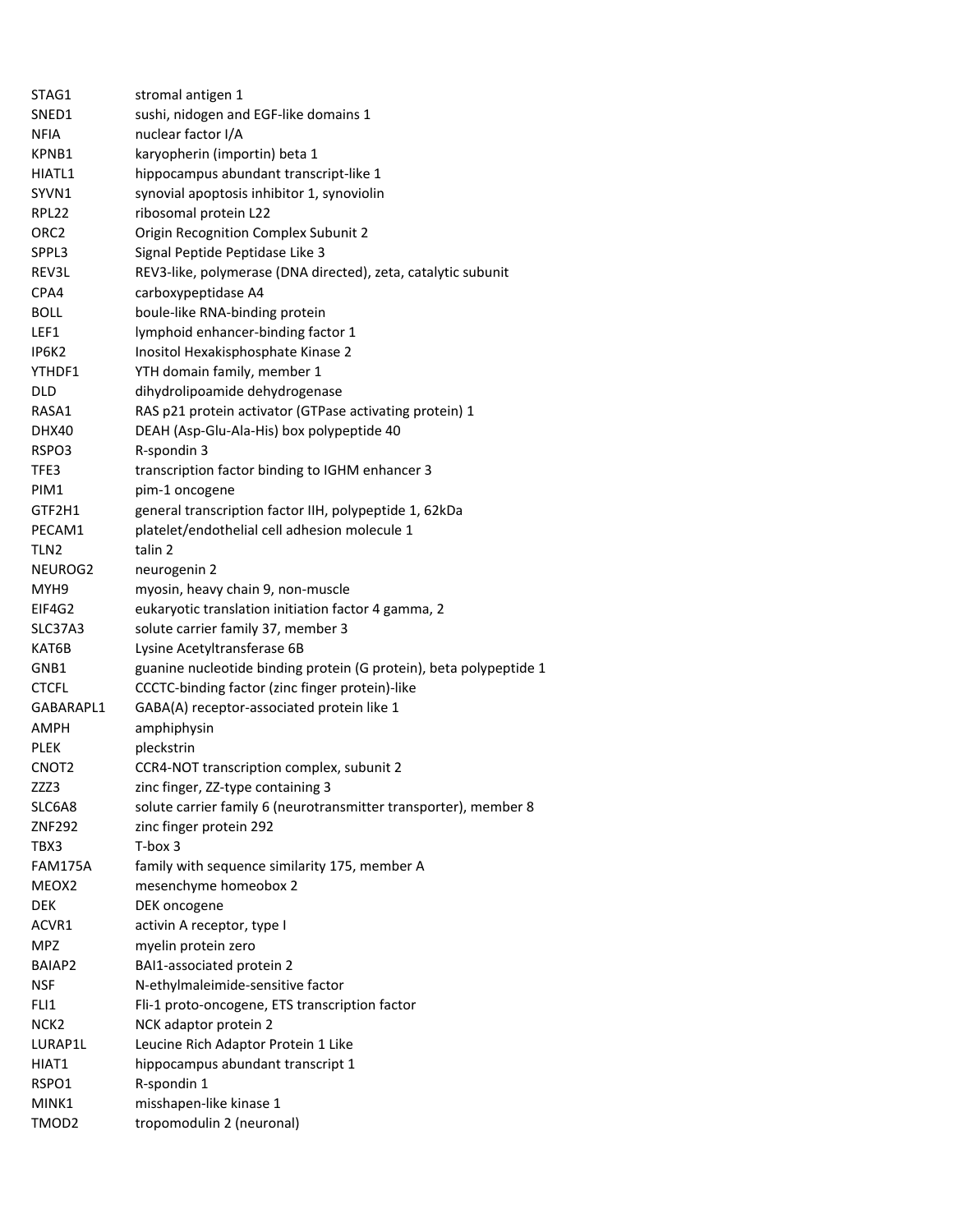| TMEM185A          | transmembrane protein 185A                                                             |
|-------------------|----------------------------------------------------------------------------------------|
| LRRC8A            | leucine rich repeat containing 8 family, member A                                      |
| SHOX <sub>2</sub> | short stature homeobox 2                                                               |
| PSIP1             | PC4 and SFRS1 interacting protein 1                                                    |
| ERO1L             | ERO1-like (S. cerevisiae)                                                              |
| GNB4              | guanine nucleotide binding protein (G protein), beta polypeptide 4                     |
| EPS8              | epidermal growth factor receptor pathway substrate 8                                   |
| SEPT9             | septin 9                                                                               |
| SIPA1L2           | signal-induced proliferation-associated 1 like 2                                       |
| ZCCHC11           | zinc finger, CCHC domain containing 11                                                 |
| ABCD3             | ATP-binding cassette, sub-family D (ALD), member 3                                     |
| <b>ZNF532</b>     | zinc finger protein 532                                                                |
| KCNMB2            | potassium large conductance calcium-activated channel, subfamily M, beta member 2      |
| CLCF1             | cardiotrophin-like cytokine factor 1                                                   |
| BIVM              | basic, immunoglobulin-like variable motif containing                                   |
| EPHB1             | EPH receptor B1                                                                        |
| LITAF             | lipopolysaccharide-induced TNF factor                                                  |
| SMIM14            | Small Integral Membrane Protein 14                                                     |
| LRRC4             | leucine rich repeat containing 4                                                       |
| <b>RNF145</b>     | ring finger protein 145                                                                |
| GPR64             | G protein-coupled receptor 64                                                          |
| SEMA3C            | sema domain, immunoglobulin domain (Ig), short basic domain, secreted, (semaphorin) 3C |
| ATP6V1B2          | ATPase, H+ transporting, lysosomal 56/58kDa, V1 subunit B2                             |
| CDC73             | cell division cycle 73                                                                 |
| MAP4K3            | mitogen-activated protein kinase kinase kinase kinase 3                                |
| ANO1              | anoctamin 1, calcium activated chloride channel                                        |
| KDM2B             | Lysine Demethylase 2B                                                                  |
| TIGD6             | tigger transposable element derived 6                                                  |
| <b>FYB</b>        | FYN binding protein                                                                    |
| THSD7B            | thrombospondin, type I, domain containing 7B                                           |
| ZNF280D           | zinc finger protein 280D                                                               |
| KANSL1            | KAT8 Regulatory NSL Complex Subunit 1                                                  |
| ANKS1B            | ankyrin repeat and sterile alpha motif domain containing 1B                            |
| RRN3              | RRN3 RNA polymerase I transcription factor homolog (S. cerevisiae)                     |
| GORASP2           | golgi reassembly stacking protein 2, 55kDa                                             |
| GOLPH3            | golgi phosphoprotein 3 (coat-protein)                                                  |
| <b>MYCN</b>       | v-myc avian myelocytomatosis viral oncogene neuroblastoma derived homolog              |
| DPY19L4           | dpy-19-like 4 (C. elegans)                                                             |
| COL11A1           | collagen, type XI, alpha 1                                                             |
| SMYD4             | SET and MYND domain containing 4                                                       |
| GCLC              | glutamate-cysteine ligase, catalytic subunit                                           |
| API5              | apoptosis inhibitor 5                                                                  |
| SEC63             | SEC63 homolog (S. cerevisiae)                                                          |
| ZFPM2             | zinc finger protein, FOG family member 2                                               |
| MAP1A             | microtubule-associated protein 1A                                                      |
| ZNF217            | zinc finger protein 217                                                                |
| <b>NADK</b>       | NAD kinase                                                                             |
| VSIG1             | V-set and immunoglobulin domain containing 1                                           |
| <b>GNPTAB</b>     | N-acetylglucosamine-1-phosphate transferase, alpha and beta subunits                   |
| ZC3H14            | zinc finger CCCH-type containing 14                                                    |
| ULK2              | Unc-51 Like Autophagy Activating Kinase 2                                              |
| CHSY1             | chondroitin sulfate synthase 1                                                         |
| GAD1              | glutamate decarboxylase 1 (brain, 67kDa)                                               |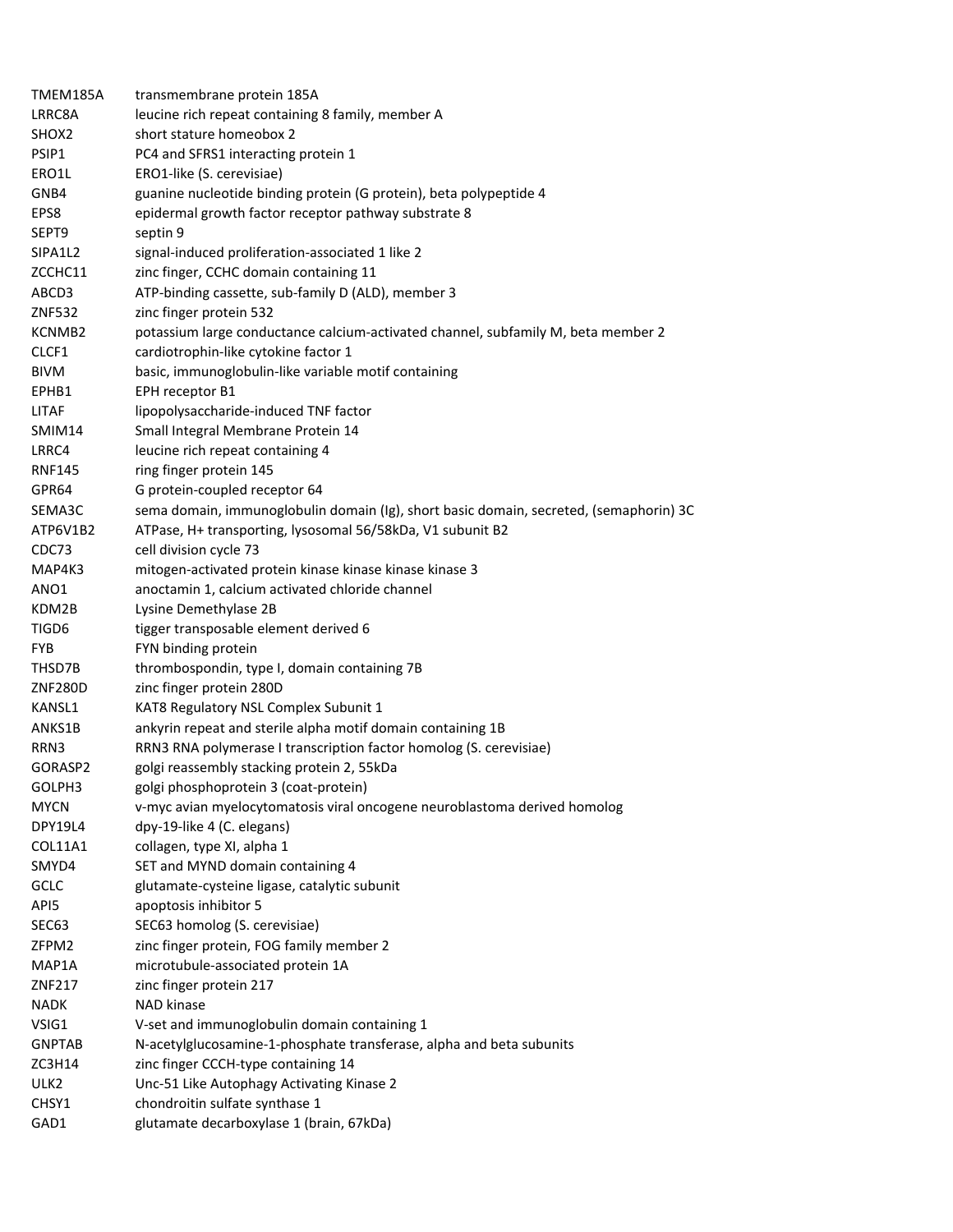| FBXL19            | F-box and leucine-rich repeat protein 19                                                |
|-------------------|-----------------------------------------------------------------------------------------|
| OTUD6B            | OTU domain containing 6B                                                                |
| SNAP25            | synaptosomal-associated protein, 25kDa                                                  |
| ZBTB26            | zinc finger and BTB domain containing 26                                                |
| DPP6              | dipeptidyl-peptidase 6                                                                  |
| UBE2H             | ubiquitin-conjugating enzyme E2H                                                        |
| PTK2              | protein tyrosine kinase 2                                                               |
| KIF11             | kinesin family member 11                                                                |
| EML1              | echinoderm microtubule associated protein like 1                                        |
| SEPT2             | septin 2                                                                                |
| BZRAP1            | benzodiazapine receptor (peripheral) associated protein 1                               |
| <b>SYNCRIP</b>    | synaptotagmin binding, cytoplasmic RNA interacting protein                              |
| RAP1A             | RAP1A, member of RAS oncogene family                                                    |
| <b>DGKG</b>       | diacylglycerol kinase, gamma 90kDa                                                      |
| RAC1              | ras-related C3 botulinum toxin substrate 1 (rho family, small GTP binding protein Rac1) |
| CLIP1             | CAP-GLY domain containing linker protein 1                                              |
| <b>HBEGF</b>      | heparin-binding EGF-like growth factor                                                  |
| <b>CTCF</b>       | CCCTC-binding factor (zinc finger protein)                                              |
| VAMP2             | vesicle-associated membrane protein 2 (synaptobrevin 2)                                 |
| <b>PMPCB</b>      | peptidase (mitochondrial processing) beta                                               |
| RPS6KA5           | ribosomal protein S6 kinase, 90kDa, polypeptide 5                                       |
| NTN4              | netrin 4                                                                                |
| ABCB7             | ATP-binding cassette, sub-family B (MDR/TAP), member 7                                  |
| ATP1B1            | ATPase, Na+/K+ transporting, beta 1 polypeptide                                         |
| FLRT3             | fibronectin leucine rich transmembrane protein 3                                        |
| CCDC141           | coiled-coil domain containing 141                                                       |
| ZFAND3            | zinc finger, AN1-type domain 3                                                          |
| LRP8              | low density lipoprotein receptor-related protein 8, apolipoprotein e receptor           |
| PREX1             | phosphatidylinositol-3,4,5-trisphosphate-dependent Rac exchange factor 1                |
| CAP1              | CAP, adenylate cyclase-associated protein 1 (yeast)                                     |
| STK39             | serine threonine kinase 39                                                              |
| EXO1              | exonuclease 1                                                                           |
| PGM5              | phosphoglucomutase 5                                                                    |
| WSCD <sub>2</sub> | WSC domain containing 2                                                                 |
| LZTS2             | leucine zipper, putative tumor suppressor 2                                             |
| RAB39B            | RAB39B, member RAS oncogene family                                                      |
| ATP2A2            | ATPase, Ca++ transporting, cardiac muscle, slow twitch 2                                |
| ZDHHC2            | zinc finger, DHHC-type containing 2                                                     |
| HBP1              | HMG-box transcription factor 1                                                          |
| CPED1             | Cadherin Like And PC-Esterase Domain Containing 1                                       |
| HOOK3             | hook microtubule-tethering protein 3                                                    |
| <b>PICALM</b>     | phosphatidylinositol binding clathrin assembly protein                                  |
| GCH1              | GTP cyclohydrolase 1                                                                    |
| USP33             | ubiquitin specific peptidase 33                                                         |
| SYNJ2             | synaptojanin 2                                                                          |
| BTAF1             | BTAF1 RNA polymerase II, B-TFIID transcription factor-associated, 170kDa                |
| PTPN1             | protein tyrosine phosphatase, non-receptor type 1                                       |
| INSIG2            | insulin induced gene 2                                                                  |
|                   | ankyrin repeat domain 29                                                                |
| ANKRD29<br>SRSF3  | Serine And Arginine Rich Splicing Factor 3                                              |
| DENND4C           | DENN/MADD domain containing 4C                                                          |
| PPP1R14C          | protein phosphatase 1, regulatory (inhibitor) subunit 14C                               |
|                   |                                                                                         |
| FUT9              | fucosyltransferase 9 (alpha (1,3) fucosyltransferase)                                   |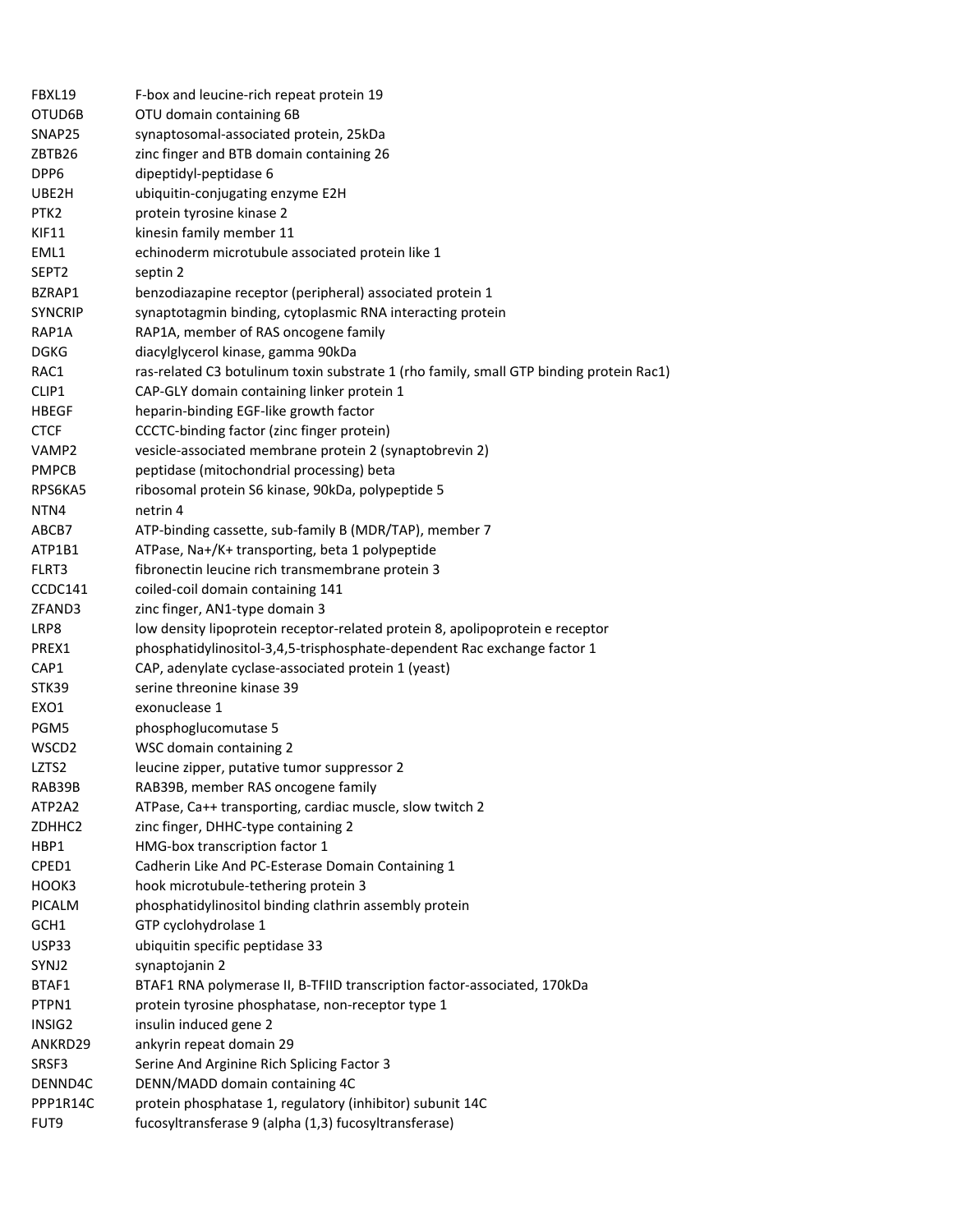| RAB1B             | RAB1B, member RAS oncogene family                                                                               |
|-------------------|-----------------------------------------------------------------------------------------------------------------|
| TSPYL4            | TSPY-like 4                                                                                                     |
| <b>PTPRF</b>      | protein tyrosine phosphatase, receptor type, F                                                                  |
| GLIS2             | GLIS family zinc finger 2                                                                                       |
| ILDR1             | immunoglobulin-like domain containing receptor 1                                                                |
| DDX52             | DEAD (Asp-Glu-Ala-Asp) box polypeptide 52                                                                       |
| KCNE1             | potassium voltage-gated channel, Isk-related family, member 1                                                   |
| CACNA1C           | calcium channel, voltage-dependent, L type, alpha 1C subunit                                                    |
| PRPF38B           | pre-mRNA processing factor 38B                                                                                  |
| TNPO <sub>2</sub> | transportin 2                                                                                                   |
| POU4F1            | POU class 4 homeobox 1                                                                                          |
| SMAP1             | small ArfGAP 1                                                                                                  |
| SEC61A1           | Sec61 alpha 1 subunit (S. cerevisiae)                                                                           |
| ELMO1             | engulfment and cell motility 1                                                                                  |
| ARHGAP24          | Rho GTPase activating protein 24                                                                                |
| FN1               | fibronectin 1                                                                                                   |
| <b>MYH10</b>      | myosin, heavy chain 10, non-muscle                                                                              |
| PDCD4             | programmed cell death 4 (neoplastic transformation inhibitor)                                                   |
| NCBP1             | nuclear cap binding protein subunit 1, 80kDa                                                                    |
| GNAI1             | guanine nucleotide binding protein (G protein), alpha inhibiting activity polypeptide 1                         |
| SGK3              | serum/glucocorticoid regulated kinase family, member 3                                                          |
| MS4A1             | membrane-spanning 4-domains, subfamily A, member 1                                                              |
| CDK14             | Cyclin Dependent Kinase 14                                                                                      |
| LAMC <sub>2</sub> | laminin, gamma 2                                                                                                |
| TAF4B             | TAF4b RNA polymerase II, TATA box binding protein (TBP)-associated factor, 105kDa                               |
| <b>YWHAQ</b>      | tyrosine 3-monooxygenase/tryptophan 5-monooxygenase activation protein, theta polypeptide                       |
| POLDIP3           | polymerase (DNA-directed), delta interacting protein 3                                                          |
| CNOT7             | CCR4-NOT transcription complex, subunit 7                                                                       |
| UBE2D2            | ubiquitin-conjugating enzyme E2D 2                                                                              |
| RTN3              | reticulon 3                                                                                                     |
| <b>TMEM168</b>    | transmembrane protein 168                                                                                       |
| <b>RPE</b>        | ribulose-5-phosphate-3-epimerase                                                                                |
| ADAMTS3           | ADAM metallopeptidase with thrombospondin type 1 motif, 3                                                       |
| KANK4             | KN motif and ankyrin repeat domains 4                                                                           |
| RAB27A            | RAB27A, member RAS oncogene family                                                                              |
| SMARCAD1          | SWI/SNF-related, matrix-associated actin-dependent regulator of chromatin, subfamily a, containing DEAD/H box 1 |
| STAG2             | stromal antigen 2                                                                                               |
| CCDC47            | coiled-coil domain containing 47                                                                                |
| G2E3              | G2/M-Phase Specific E3 Ubiquitin Protein Ligase                                                                 |
| KATNBL1           | Katanin Regulatory Subunit B1 Like 1                                                                            |
| STARD7            | StAR-related lipid transfer (START) domain containing 7                                                         |
| XPNPEP3           | X-prolyl aminopeptidase (aminopeptidase P) 3, putative                                                          |
| HMGXB4            | <b>HMG-Box Containing 4</b>                                                                                     |
| ARFIP1            | ADP-ribosylation factor interacting protein 1                                                                   |
| ZNF706            | zinc finger protein 706                                                                                         |
| MUM1L1            | melanoma associated antigen (mutated) 1-like 1                                                                  |
| PHC3              | polyhomeotic homolog 3 (Drosophila)                                                                             |
| SERPINB8          | serpin peptidase inhibitor, clade B (ovalbumin), member 8                                                       |
| <b>DGKD</b>       | diacylglycerol kinase, delta 130kDa                                                                             |
| MLLT3             | myeloid/lymphoid or mixed-lineage leukemia (trithorax homolog, Drosophila); translocated to, 3                  |
| TET3              | tet methylcytosine dioxygenase 3                                                                                |
| CRISPLD1          | cysteine-rich secretory protein LCCL domain containing 1                                                        |
| GTF2E1            | general transcription factor IIE, polypeptide 1, alpha 56kDa                                                    |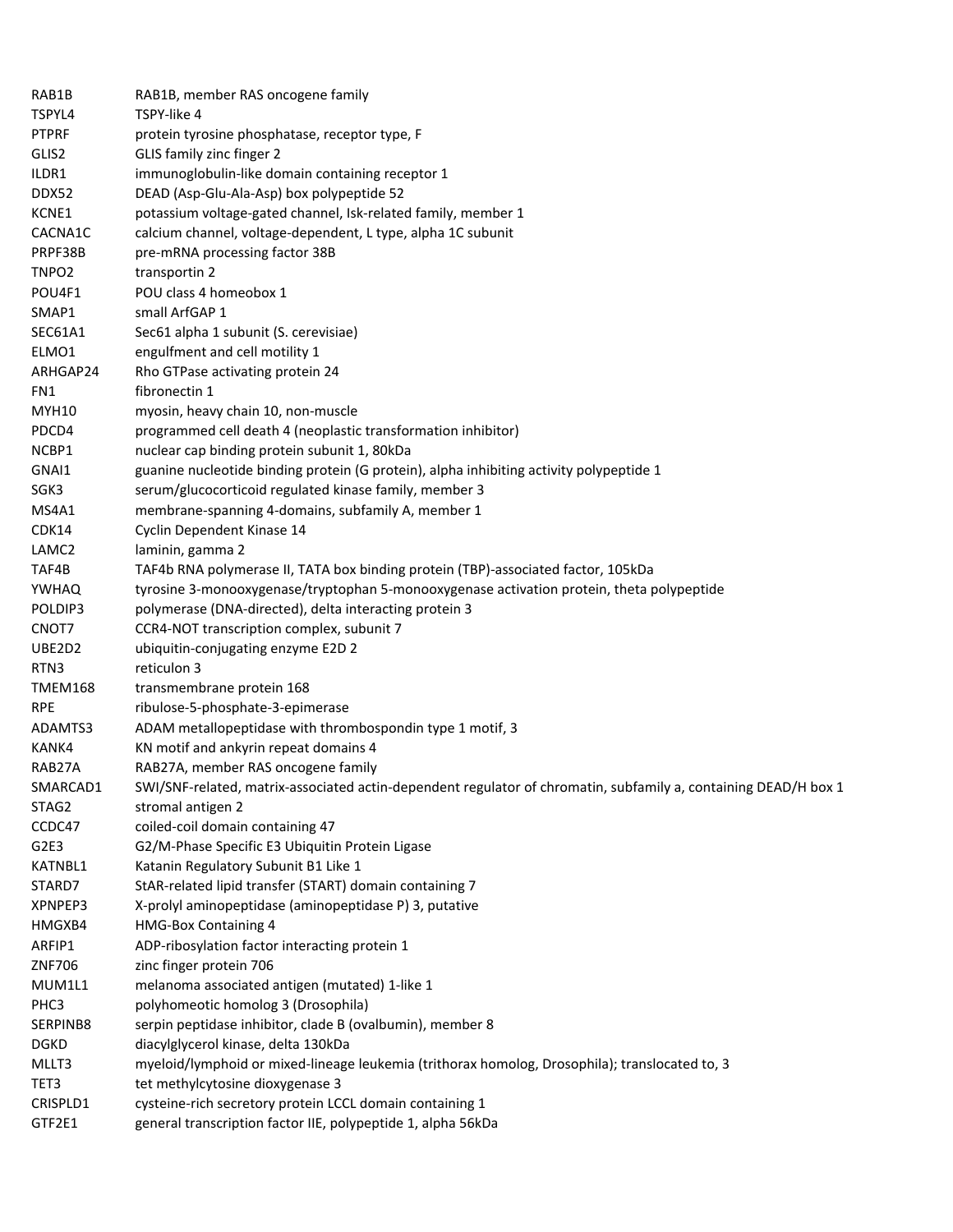| CCBL <sub>2</sub>   | cysteine conjugate-beta lyase 2                                                |
|---------------------|--------------------------------------------------------------------------------|
| NXT <sub>2</sub>    | nuclear transport factor 2-like export factor 2                                |
| MEX3C               | mex-3 RNA binding family member C                                              |
| <b>PURA</b>         | purine-rich element binding protein A                                          |
| DDX17               | DEAD (Asp-Glu-Ala-Asp) box helicase 17                                         |
| VAT1                | vesicle amine transport 1                                                      |
| MXD4                | MAX dimerization protein 4                                                     |
| <b>PURG</b>         | purine-rich element binding protein G                                          |
| DNAJB <sub>2</sub>  | DnaJ (Hsp40) homolog, subfamily B, member 2                                    |
| RNF114              | ring finger protein 114                                                        |
| KIF2A               | kinesin heavy chain member 2A                                                  |
| <b>SPTSSA</b>       | Serine Palmitoyltransferase Small Subunit A                                    |
| TSPAN2              | tetraspanin 2                                                                  |
| SYT14L              | synaptotagmin XIV-like                                                         |
| <b>GYPA</b>         | glycophorin A (MNS blood group)                                                |
| <b>SLC25A24</b>     | solute carrier family 25 (mitochondrial carrier; phosphate carrier), member 24 |
| ZFY                 | zinc finger protein, Y-linked                                                  |
| <b>HMGCR</b>        | 3-hydroxy-3-methylglutaryl-CoA reductase                                       |
| MAPKBP1             | mitogen-activated protein kinase binding protein 1                             |
| PLEKHO <sub>2</sub> | pleckstrin homology domain containing, family O member 2                       |
| NET <sub>1</sub>    | neuroepithelial cell transforming 1                                            |
| CELSR3              | cadherin, EGF LAG seven-pass G-type receptor 3                                 |
| SUV420H1            | suppressor of variegation 4-20 homolog 1 (Drosophila)                          |
| DCAF10              | DDB1 And CUL4 Associated Factor 10                                             |
| PCDH7               | protocadherin 7                                                                |
| KCTD15              | potassium channel tetramerization domain containing 15                         |
| RNF <sub>2</sub>    | ring finger protein 2                                                          |
| ACSL3               | acyl-CoA synthetase long-chain family member 3                                 |
| <b>UTRN</b>         | utrophin                                                                       |
| KCNIP3              | Kv channel interacting protein 3, calsenilin                                   |
| FGF1                | fibroblast growth factor 1 (acidic)                                            |
| GJA1                | gap junction protein, alpha 1, 43kDa                                           |
| ARAP2               | ArfGAP with RhoGAP domain, ankyrin repeat and PH domain 2                      |
| <b>NGFR</b>         | nerve growth factor receptor                                                   |
| NHLH <sub>2</sub>   | nescient helix loop helix 2                                                    |
| SPEG                | SPEG complex locus                                                             |
| FNIP1               | folliculin interacting protein 1                                               |
| CYP11B1             | cytochrome P450, family 11, subfamily B, polypeptide 1                         |
| <b>BLCAP</b>        | bladder cancer associated protein                                              |
| <b>C2ORF69</b>      | chromosome 2 open reading frame 69                                             |
| FGFR <sub>2</sub>   | fibroblast growth factor receptor 2                                            |
| <b>SRC</b>          | v-src avian sarcoma (Schmidt-Ruppin A-2) viral oncogene homolog                |
| EML4                | echinoderm microtubule associated protein like 4                               |
| CEP44               | Centrosomal Protein 44                                                         |
| JAG1                | jagged 1                                                                       |
| WDR48               | WD repeat domain 48                                                            |
| FZD7                | frizzled family receptor 7                                                     |
| <b>ZNF800</b>       | zinc finger protein 800                                                        |
| ZC3H11A             | zinc finger CCCH-type containing 11A                                           |
| ETS <sub>2</sub>    | v-ets avian erythroblastosis virus E26 oncogene homolog 2                      |
| BAG4                | BCL2-associated athanogene 4                                                   |
| HS6ST2              | heparan sulfate 6-O-sulfotransferase 2                                         |
| <b>FRYL</b>         | FRY-like                                                                       |
|                     |                                                                                |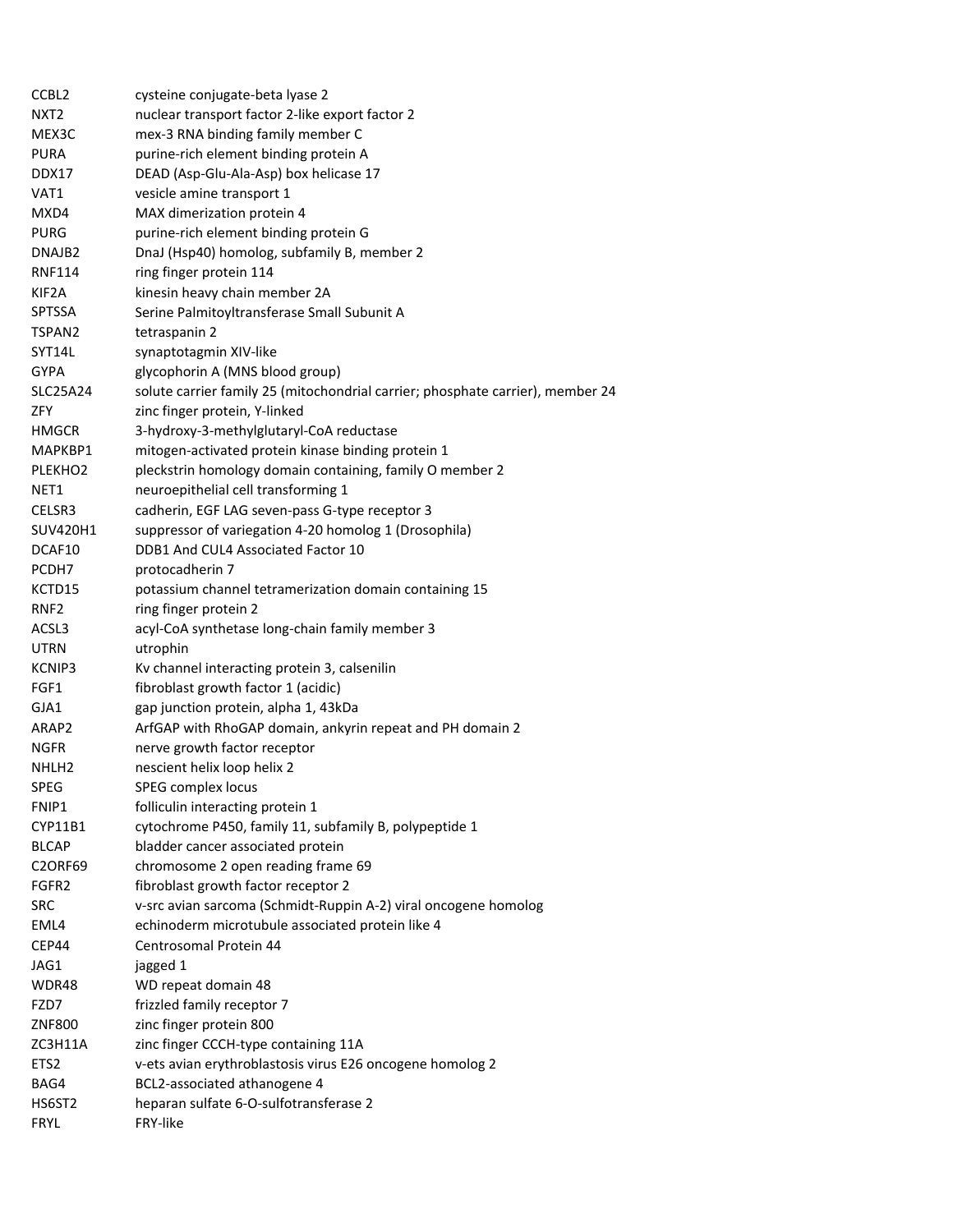| DMRT <sub>2</sub> | doublesex and mab-3 related transcription factor 2                         |
|-------------------|----------------------------------------------------------------------------|
| CAV <sub>2</sub>  | caveolin 2                                                                 |
| FBXL3             | F-box and leucine-rich repeat protein 3                                    |
| EIF4E3            | eukaryotic translation initiation factor 4E family member 3                |
| HSPA13            | heat shock protein 70kDa family, member 13                                 |
| <b>ADNP</b>       | activity-dependent neuroprotector homeobox                                 |
| SKIDA1            | SKI/DACH Domain Containing 1                                               |
| GRHL1             | grainyhead-like 1 (Drosophila)                                             |
| HMGB1             | high mobility group box 1                                                  |
| <b>GALC</b>       | galactosylceramidase                                                       |
| WBP1L             | WW Domain Binding Protein 1 Like                                           |
| LRRK1             | leucine-rich repeat kinase 1                                               |
| CAPZA1            | capping protein (actin filament) muscle Z-line, alpha 1                    |
| <b>NIPBL</b>      | Nipped-B homolog (Drosophila)                                              |
| ADAMTSL3          | ADAMTS-like 3                                                              |
| INTS <sub>2</sub> | integrator complex subunit 2                                               |
| <b>SLC16A9</b>    | solute carrier family 16, member 9                                         |
| ELOVL7            | ELOVL fatty acid elongase 7                                                |
| TNFSF4            | tumor necrosis factor (ligand) superfamily, member 4                       |
| PELI1             | pellino E3 ubiquitin protein ligase 1                                      |
| KCNE3             | potassium voltage-gated channel, Isk-related family, member 3              |
| ARCN1             | archain 1                                                                  |
| MMD               | monocyte to macrophage differentiation-associated                          |
| PHC <sub>2</sub>  | polyhomeotic homolog 2 (Drosophila)                                        |
| UNC119B           | unc-119 homolog B (C. elegans)                                             |
| CCDC85A           | coiled-coil domain containing 85A                                          |
| ADAM12            | ADAM metallopeptidase domain 12                                            |
| PAPOLG            | poly(A) polymerase gamma                                                   |
| THUMPD1           | THUMP domain containing 1                                                  |
| CDC42             | cell division cycle 42                                                     |
| NRF1              | nuclear respiratory factor 1                                               |
| MBTD1             | mbt domain containing 1                                                    |
| BAAT              | bile acid CoA: amino acid N-acyltransferase (glycine N-choloyltransferase) |
| GIMAP6            | GTPase, IMAP family member 6                                               |
| RPRD1B            | regulation of nuclear pre-mRNA domain containing 1B                        |
| <b>CREBRF</b>     | <b>CREB3 Regulatory Factor</b>                                             |
| UBR3              | ubiquitin protein ligase E3 component n-recognin 3 (putative)              |
| NAALADL2          | N-acetylated alpha-linked acidic dipeptidase-like 2                        |
| C11ORF30          | chromosome 11 open reading frame 30                                        |
| KLF3              | Kruppel-like factor 3 (basic)                                              |
| TMED7             | transmembrane emp24 protein transport domain containing 7                  |
| ZIC4              | Zic family member 4                                                        |
| FBXO33            | F-box protein 33                                                           |
| HLTF              | helicase-like transcription factor                                         |
| RARB              | retinoic acid receptor, beta                                               |
| H3F3B             | H3 histone, family 3B (H3.3B)                                              |
| PTPLAD1           | protein tyrosine phosphatase-like A domain containing 1                    |
| UBQLN1            | ubiquilin 1                                                                |
| PHF21A            | PHD finger protein 21A                                                     |
| GPR137C           | G protein-coupled receptor 137C                                            |
| ACBD5             | acyl-CoA binding domain containing 5                                       |
| DNAJC5            | DnaJ (Hsp40) homolog, subfamily C, member 5                                |
| FCHSD2            | FCH and double SH3 domains 2                                               |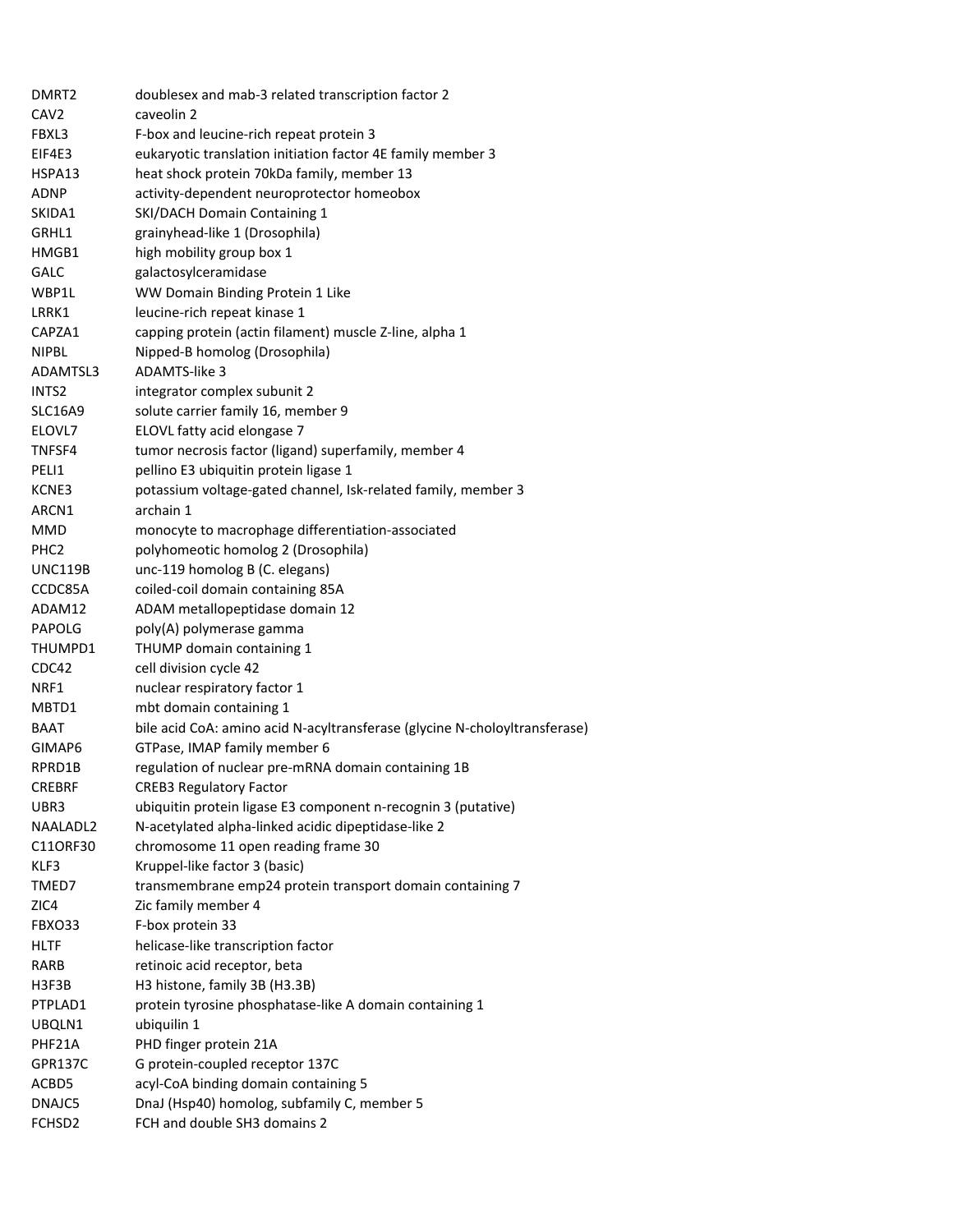| PPAP2B            | phosphatidic acid phosphatase type 2B                                                                     |
|-------------------|-----------------------------------------------------------------------------------------------------------|
| FMNL2             | formin-like 2                                                                                             |
| <b>PCLO</b>       | piccolo presynaptic cytomatrix protein                                                                    |
| <b>TXNDC5</b>     | thioredoxin domain containing 5 (endoplasmic reticulum)                                                   |
| NDRG3             | NDRG family member 3                                                                                      |
| PCSK <sub>2</sub> | proprotein convertase subtilisin/kexin type 2                                                             |
| HMBOX1            | homeobox containing 1                                                                                     |
| <b>RALA</b>       | v-ral simian leukemia viral oncogene homolog A (ras related)                                              |
| PPFIA1            | protein tyrosine phosphatase, receptor type, f polypeptide (PTPRF), interacting protein (liprin), alpha 1 |
| TMEM39A           | transmembrane protein 39A                                                                                 |
| ZBTB38            | zinc finger and BTB domain containing 38                                                                  |
| PEA15             | phosphoprotein enriched in astrocytes 15                                                                  |
| GDF6              | growth differentiation factor 6                                                                           |
| PHF <sub>2</sub>  | PHD finger protein 2                                                                                      |
| VGLL4             | vestigial like 4 (Drosophila)                                                                             |
| CHD <sub>2</sub>  | chromodomain helicase DNA binding protein 2                                                               |
| MARK1             | MAP/microtubule affinity-regulating kinase 1                                                              |
| ZIC5              | Zic family member 5                                                                                       |
| UBL3              | ubiquitin-like 3                                                                                          |
| RAPGEFL1          | Rap guanine nucleotide exchange factor (GEF)-like 1                                                       |
| <b>NUP50</b>      | nucleoporin 50kDa                                                                                         |
| C15ORF41          | chromosome 15 open reading frame 41                                                                       |
| C110RF57          | chromosome 11 open reading frame 57                                                                       |
| ZC3H7B            | zinc finger CCCH-type containing 7B                                                                       |
| GOLGA1            | golgin A1                                                                                                 |
| ZBTB6             | zinc finger and BTB domain containing 6                                                                   |
| NRXN1             | neurexin 1                                                                                                |
| GXYLT1            | Glucoside Xylosyltransferase 1                                                                            |
| MAGI2             | membrane associated guanylate kinase, WW and PDZ domain containing 2                                      |
| SENP6             | SUMO1/sentrin specific peptidase 6                                                                        |
| CORO1C            | coronin, actin binding protein, 1C                                                                        |
| TNKS2             | tankyrase, TRF1-interacting ankyrin-related ADP-ribose polymerase 2                                       |
| HECW <sub>2</sub> | HECT, C2 and WW domain containing E3 ubiquitin protein ligase 2                                           |
| ANKRD50           | ankyrin repeat domain 50                                                                                  |
| NDFIP2            | Nedd4 family interacting protein 2                                                                        |
| ARID4B            | AT rich interactive domain 4B (RBP1-like)                                                                 |
| CPEB1             | cytoplasmic polyadenylation element binding protein 1                                                     |
| IQSEC2            | IQ motif and Sec7 domain 2                                                                                |
| B4GALT6           | UDP-Gal:betaGlcNAc beta 1,4- galactosyltransferase, polypeptide 6                                         |
| <b>ASPH</b>       | aspartate beta-hydroxylase                                                                                |
| ST18              | suppression of tumorigenicity 18 (breast carcinoma) (zinc finger protein)                                 |
| LMBR1             | limb development membrane protein 1                                                                       |
| DMTF1             | cyclin D binding myb-like transcription factor 1                                                          |
| SPTLC3            | serine palmitoyltransferase, long chain base subunit 3                                                    |
| RP <sub>2</sub>   | retinitis pigmentosa 2 (X-linked recessive)                                                               |
| GALNT7            | UDP-N-acetyl-alpha-D-galactosamine:polypeptide N-acetylgalactosaminyltransferase 7 (GalNAc-T7)            |
| <b>GNE</b>        | glucosamine (UDP-N-acetyl)-2-epimerase/N-acetylmannosamine kinase                                         |
| NECAB1            | N-terminal EF-hand calcium binding protein 1                                                              |
| <b>ZNF280C</b>    | zinc finger protein 280C                                                                                  |
| KMT2C             | Lysine Methyltransferase 2C                                                                               |
| WDR7              | WD repeat domain 7                                                                                        |
| SSR1              | signal sequence receptor, alpha                                                                           |
| EMP1              | epithelial membrane protein 1                                                                             |
|                   |                                                                                                           |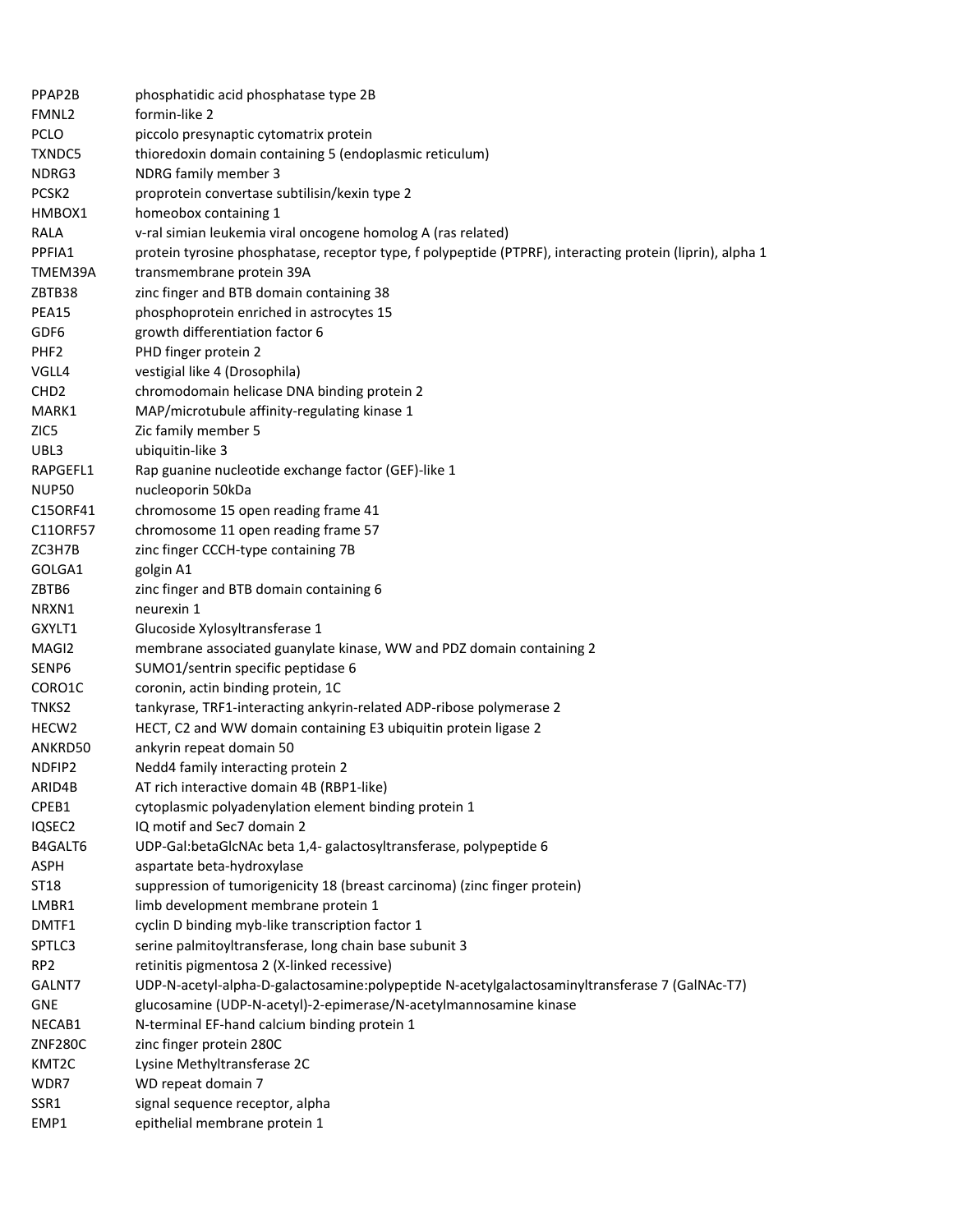| AIF1L             | allograft inflammatory factor 1-like                                    |
|-------------------|-------------------------------------------------------------------------|
| FBXO45            | F-box protein 45                                                        |
| FBXW7             | F-box and WD repeat domain containing 7, E3 ubiquitin protein ligase    |
| JARID2            | jumonji, AT rich interactive domain 2                                   |
| CD164             | CD164 molecule, sialomucin                                              |
| DAAM1             | dishevelled associated activator of morphogenesis 1                     |
| USP15             | ubiquitin specific peptidase 15                                         |
| B3GNT5            | UDP-GlcNAc:betaGal beta-1,3-N-acetylglucosaminyltransferase 5           |
| UBE3A             | ubiquitin protein ligase E3A                                            |
| OTUB <sub>2</sub> | OTU domain, ubiquitin aldehyde binding 2                                |
| RERE              | arginine-glutamic acid dipeptide (RE) repeats                           |
| KCTD10            | potassium channel tetramerization domain containing 10                  |
| SLC6A20           | solute carrier family 6 (proline IMINO transporter), member 20          |
| MED1              | mediator complex subunit 1                                              |
| TWF1              | twinfilin actin-binding protein 1                                       |
| <b>NLK</b>        | nemo-like kinase                                                        |
| SMG7              | SMG7 nonsense mediated mRNA decay factor                                |
| TGFBR3            | transforming growth factor, beta receptor III                           |
| KIF3C             | kinesin family member 3C                                                |
| GNPNAT1           | glucosamine-phosphate N-acetyltransferase 1                             |
| <b>TPPP</b>       | tubulin polymerization promoting protein                                |
| SFRP1             | secreted frizzled-related protein 1                                     |
| ANKRD13A          | ankyrin repeat domain 13A                                               |
| INSIG1            | insulin induced gene 1                                                  |
| PPP1R3B           | protein phosphatase 1, regulatory subunit 3B                            |
| FCHO <sub>2</sub> | FCH domain only 2                                                       |
| UBXN7             | UBX domain protein 7                                                    |
| <b>SLC10A7</b>    | solute carrier family 10, member 7                                      |
| LASP1             | LIM and SH3 protein 1                                                   |
| THBS1             | thrombospondin 1                                                        |
| SOX5              | SRY (sex determining region Y)-box 5                                    |
| FSTL1             | follistatin-like 1                                                      |
| <b>RBPJ</b>       | recombination signal binding protein for immunoglobulin kappa J region  |
| SPRED1            | sprouty-related, EVH1 domain containing 1                               |
| GRPEL2            | GrpE-like 2, mitochondrial (E. coli)                                    |
| <b>POGK</b>       | pogo transposable element with KRAB domain                              |
|                   |                                                                         |
| FOSB              | FBJ murine osteosarcoma viral oncogene homolog B                        |
| C6ORF120          | chromosome 6 open reading frame 120                                     |
| TSPAN9            | tetraspanin 9                                                           |
| LPHN1             | latrophilin 1                                                           |
| PFN <sub>2</sub>  | profilin 2                                                              |
| KIAA0947          | <b>KIAA0947</b>                                                         |
| ANK3              | ankyrin 3, node of Ranvier (ankyrin G)                                  |
| DCUN1D3           | DCN1, defective in cullin neddylation 1, domain containing 3            |
| FBXO21            | F-box protein 21                                                        |
| SOX4              | SRY (sex determining region Y)-box 4                                    |
| DDX6              | DEAD (Asp-Glu-Ala-Asp) box helicase 6                                   |
| SLC24A3           | solute carrier family 24 (sodium/potassium/calcium exchanger), member 3 |
| <b>RNF138</b>     | ring finger protein 138, E3 ubiquitin protein ligase                    |
| OTUD7B            | OTU domain containing 7B                                                |
| CLDN1             | claudin 1                                                               |
| LRCH1             | leucine-rich repeats and calponin homology (CH) domain containing 1     |
| MYEF2             | myelin expression factor 2                                              |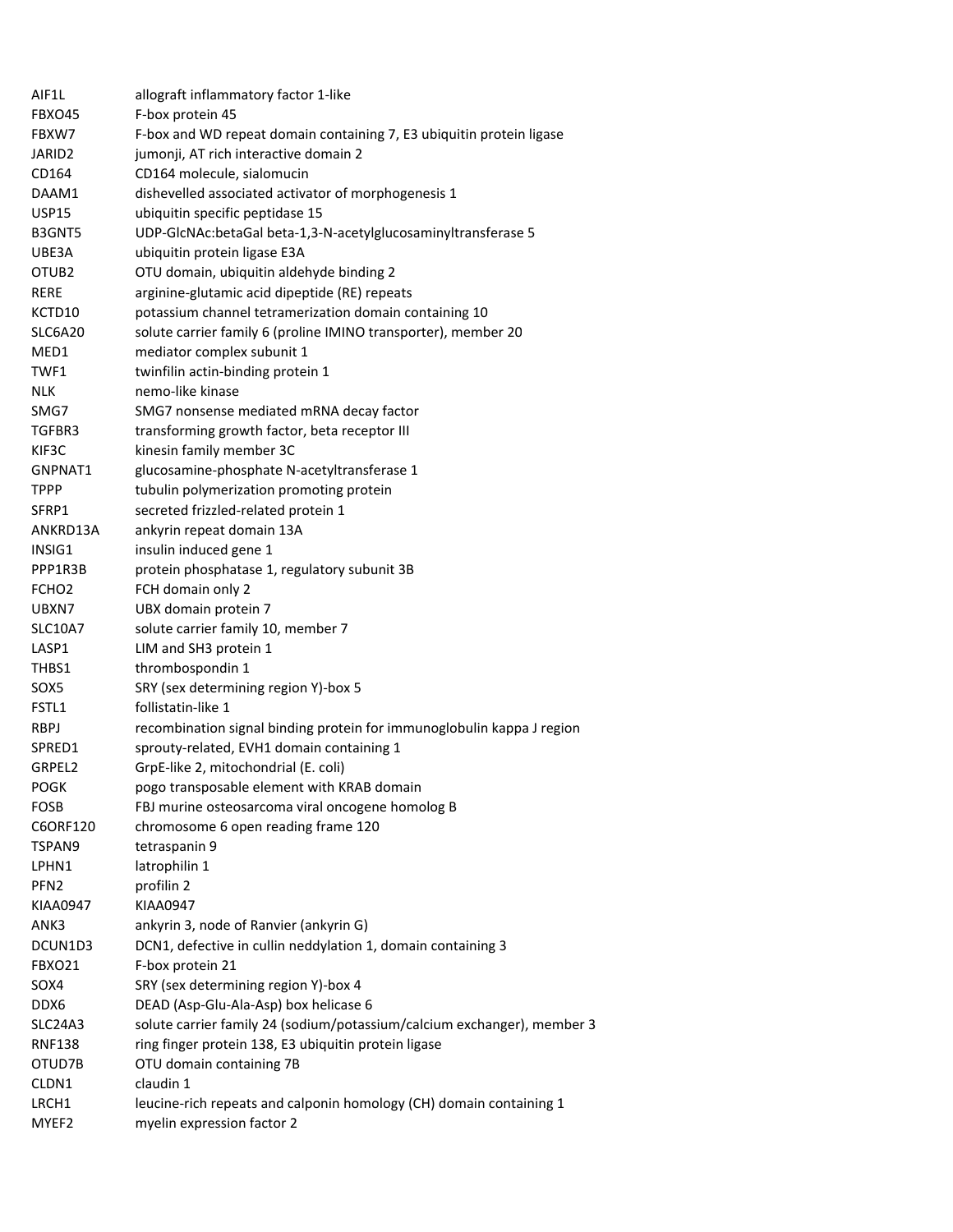| TEF              | thyrotrophic embryonic factor                                                            |
|------------------|------------------------------------------------------------------------------------------|
| RAB11FIP2        | RAB11 family interacting protein 2 (class I)                                             |
| <b>FAM102A</b>   | family with sequence similarity 102, member A                                            |
| <b>NRCAM</b>     | neuronal cell adhesion molecule                                                          |
| MSL <sub>2</sub> | male-specific lethal 2 homolog (Drosophila)                                              |
| ZBTB21           | Zinc Finger And BTB Domain Containing 21                                                 |
| MPP5             | membrane protein, palmitoylated 5 (MAGUK p55 subfamily member 5)                         |
| <b>TRHDE</b>     | thyrotropin-releasing hormone degrading enzyme                                           |
| MSL1             | male-specific lethal 1 homolog (Drosophila)                                              |
| TGIF2            | TGFB-induced factor homeobox 2                                                           |
| HECTD2           | HECT domain containing E3 ubiquitin protein ligase 2                                     |
| CPLX2            | complexin 2                                                                              |
| RBM24            | RNA binding motif protein 24                                                             |
| RAP2C            | RAP2C, member of RAS oncogene family                                                     |
| PPP2R2C          | protein phosphatase 2, regulatory subunit B, gamma                                       |
| JOSD1            | Josephin domain containing 1                                                             |
| STK24            | serine/threonine kinase 24                                                               |
| TBC1D4           | TBC1 domain family, member 4                                                             |
| <b>ZNF398</b>    | zinc finger protein 398                                                                  |
| EIF4E            | eukaryotic translation initiation factor 4E                                              |
| CCND1            | cyclin D1                                                                                |
| <b>TMEM135</b>   | transmembrane protein 135                                                                |
| PARD6B           | par-6 family cell polarity regulator beta                                                |
| <b>RNF141</b>    | ring finger protein 141                                                                  |
| FAM131B          | family with sequence similarity 131, member B                                            |
| RAPGEF2          | Rap guanine nucleotide exchange factor (GEF) 2                                           |
| STXBP5           | syntaxin binding protein 5 (tomosyn)                                                     |
| VAMP1            | vesicle-associated membrane protein 1 (synaptobrevin 1)                                  |
| ARHGEF3          | Rho guanine nucleotide exchange factor (GEF) 3                                           |
| NCOA1            | nuclear receptor coactivator 1                                                           |
| <b>CREM</b>      | cAMP responsive element modulator                                                        |
| MATR3            | matrin 3                                                                                 |
| PTP4A1           | protein tyrosine phosphatase type IVA, member 1                                          |
| MPP7             | membrane protein, palmitoylated 7 (MAGUK p55 subfamily member 7)                         |
| NMT <sub>2</sub> | N-myristoyltransferase 2                                                                 |
| <b>PAPOLA</b>    | poly(A) polymerase alpha                                                                 |
| WNK3             | WNK lysine deficient protein kinase 3                                                    |
| <b>SNRK</b>      | SNF related kinase                                                                       |
| AP1S3            | adaptor-related protein complex 1, sigma 3 subunit                                       |
| SLC16A14         | solute carrier family 16, member 14                                                      |
| YWHAZ            | tyrosine 3-monooxygenase/tryptophan 5-monooxygenase activation protein, zeta polypeptide |
| GPR158           | G protein-coupled receptor 158                                                           |
| MAL <sub>2</sub> | mal, T-cell differentiation protein 2 (gene/pseudogene)                                  |
| PDS5A            | PDS5, regulator of cohesion maintenance, homolog A (S. cerevisiae)                       |
| <b>MRAS</b>      | muscle RAS oncogene homolog                                                              |
| DOCK4            | dedicator of cytokinesis 4                                                               |
| STC <sub>2</sub> | stanniocalcin 2                                                                          |
| CSNK1G3          | casein kinase 1, gamma 3                                                                 |
| SCAF11           | SR-Related CTD Associated Factor 11                                                      |
| SLC16A2          | solute carrier family 16, member 2 (thyroid hormone transporter)                         |
| SULF1            | sulfatase 1                                                                              |
| <b>CLTC</b>      | clathrin, heavy chain (Hc)                                                               |
| FGF7             | fibroblast growth factor 7                                                               |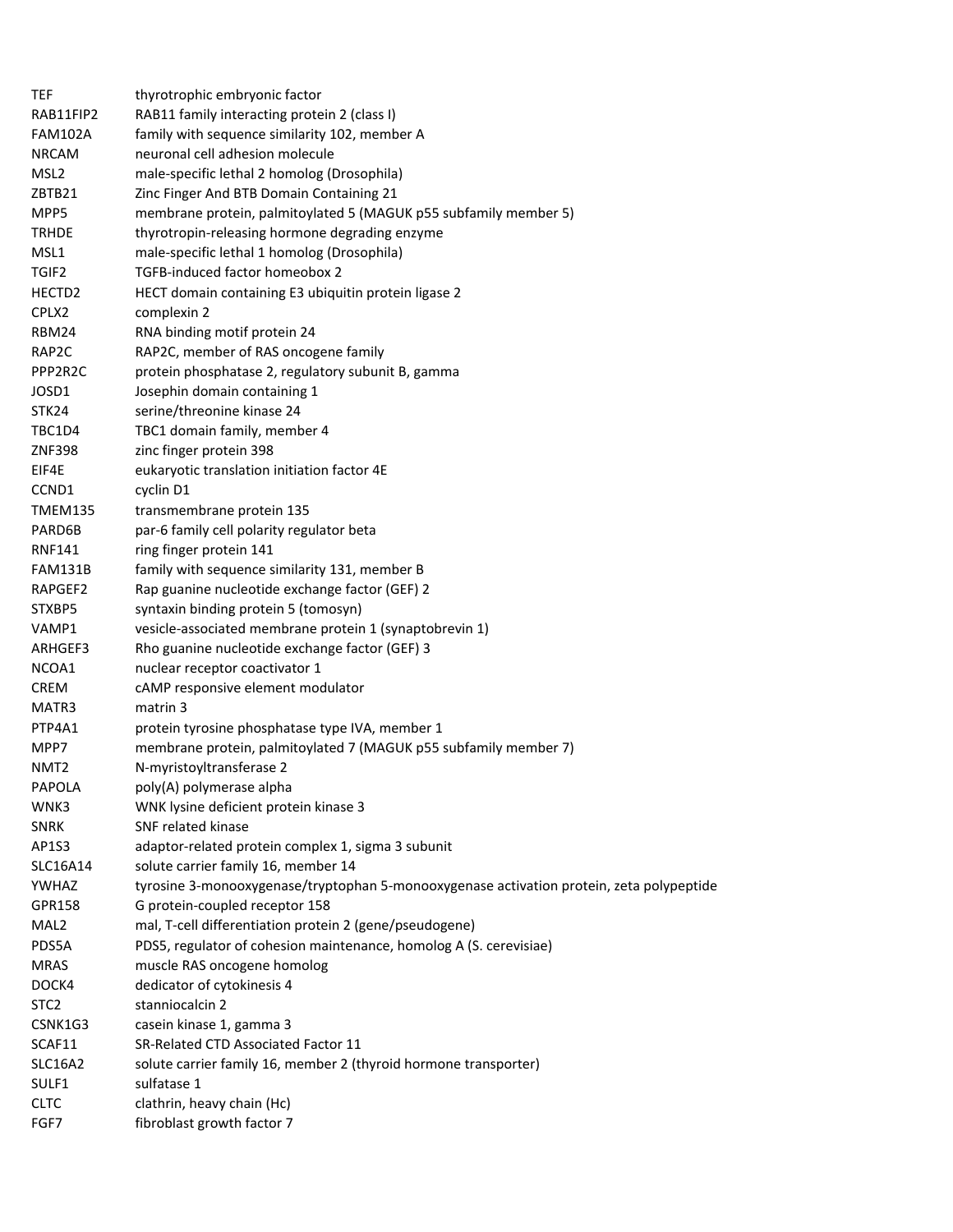| CAMK2G                        | calcium/calmodulin-dependent protein kinase II gamma                                              |
|-------------------------------|---------------------------------------------------------------------------------------------------|
| LPPR4                         | lipid phosphate phosphatase-related protein type 4                                                |
| NAB1                          | NGFI-A binding protein 1 (EGR1 binding protein 1)                                                 |
| JPH1                          | junctophilin 1                                                                                    |
| NR4A2                         | nuclear receptor subfamily 4, group A, member 2                                                   |
| <b>SLTM</b>                   | SAFB-like, transcription modulator                                                                |
| <b>FAM160B1</b>               | family with sequence similarity 160, member B1                                                    |
| SERP1                         | stress-associated endoplasmic reticulum protein 1                                                 |
| ATP6V1A                       | ATPase, H+ transporting, lysosomal 70kDa, V1 subunit A                                            |
| <b>C7ORF60</b>                | chromosome 7 open reading frame 60                                                                |
| SOX6                          | SRY (sex determining region Y)-box 6                                                              |
| <b>PARVA</b>                  | parvin, alpha                                                                                     |
| NCOA3                         | nuclear receptor coactivator 3                                                                    |
| RIT1                          | Ras-like without CAAX 1                                                                           |
| MID1                          | midline 1 (Opitz/BBB syndrome)                                                                    |
| IGFBP5                        | insulin-like growth factor binding protein 5                                                      |
| ADAR                          | adenosine deaminase, RNA-specific                                                                 |
| LARP1                         | La ribonucleoprotein domain family, member 1                                                      |
| RAPGEF6                       | Rap guanine nucleotide exchange factor (GEF) 6                                                    |
| GAN                           | gigaxonin                                                                                         |
| ZBTB5                         | zinc finger and BTB domain containing 5                                                           |
| MIPOL1                        | mirror-image polydactyly 1                                                                        |
| PHTF2                         | putative homeodomain transcription factor 2                                                       |
| ASH1L                         | ash1 (absent, small, or homeotic)-like (Drosophila)                                               |
| <b>FAM91A1</b>                | family with sequence similarity 91, member A1                                                     |
| <b>CLOCK</b>                  | clock circadian regulator                                                                         |
| EBF3                          | early B-cell factor 3                                                                             |
| SMARCC1                       | SWI/SNF related, matrix associated, actin dependent regulator of chromatin, subfamily c, member 1 |
| MPZL1                         | myelin protein zero-like 1                                                                        |
| <b>WAPAL</b>                  | wings apart-like homolog (Drosophila)                                                             |
|                               |                                                                                                   |
|                               |                                                                                                   |
| LMO3                          | LIM domain only 3 (rhombotin-like 2)                                                              |
| PDE5A                         | phosphodiesterase 5A, cGMP-specific                                                               |
| MEGF10                        | multiple EGF-like-domains 10                                                                      |
| CAP41                         | Centrosomal Protein 41                                                                            |
| SLC39A10                      | solute carrier family 39 (zinc transporter), member 10                                            |
| CRIM1                         | cysteine rich transmembrane BMP regulator 1 (chordin-like)                                        |
| CALM1                         | calmodulin 1 (phosphorylase kinase, delta)                                                        |
| SP4                           | Sp4 transcription factor                                                                          |
| <b>ITGAV</b>                  | integrin, alpha V                                                                                 |
| DDX3Y                         | DEAD (Asp-Glu-Ala-Asp) box helicase 3, Y-linked                                                   |
| KCND <sub>2</sub>             | potassium voltage-gated channel, Shal-related subfamily, member 2                                 |
| RNGTT                         | RNA guanylyltransferase and 5'-phosphatase                                                        |
| <b>HNRNPU</b>                 | heterogeneous nuclear ribonucleoprotein U (scaffold attachment factor A)                          |
| HS3ST3B1                      | heparan sulfate (glucosamine) 3-O-sulfotransferase 3B1                                            |
| FAF <sub>2</sub>              | Fas associated factor family member 2                                                             |
| ARMC8                         | armadillo repeat containing 8                                                                     |
| MAP4                          | microtubule-associated protein 4                                                                  |
| <b>UVRAG</b>                  | UV radiation resistance associated                                                                |
| ZBTB4                         | zinc finger and BTB domain containing 4                                                           |
| MED13L                        | mediator complex subunit 13-like                                                                  |
| SLC2A13                       | solute carrier family 2 (facilitated glucose transporter), member 13                              |
| MEIS <sub>2</sub><br>ADAMTSL1 | Meis homeobox 2<br>ADAMTS-like 1                                                                  |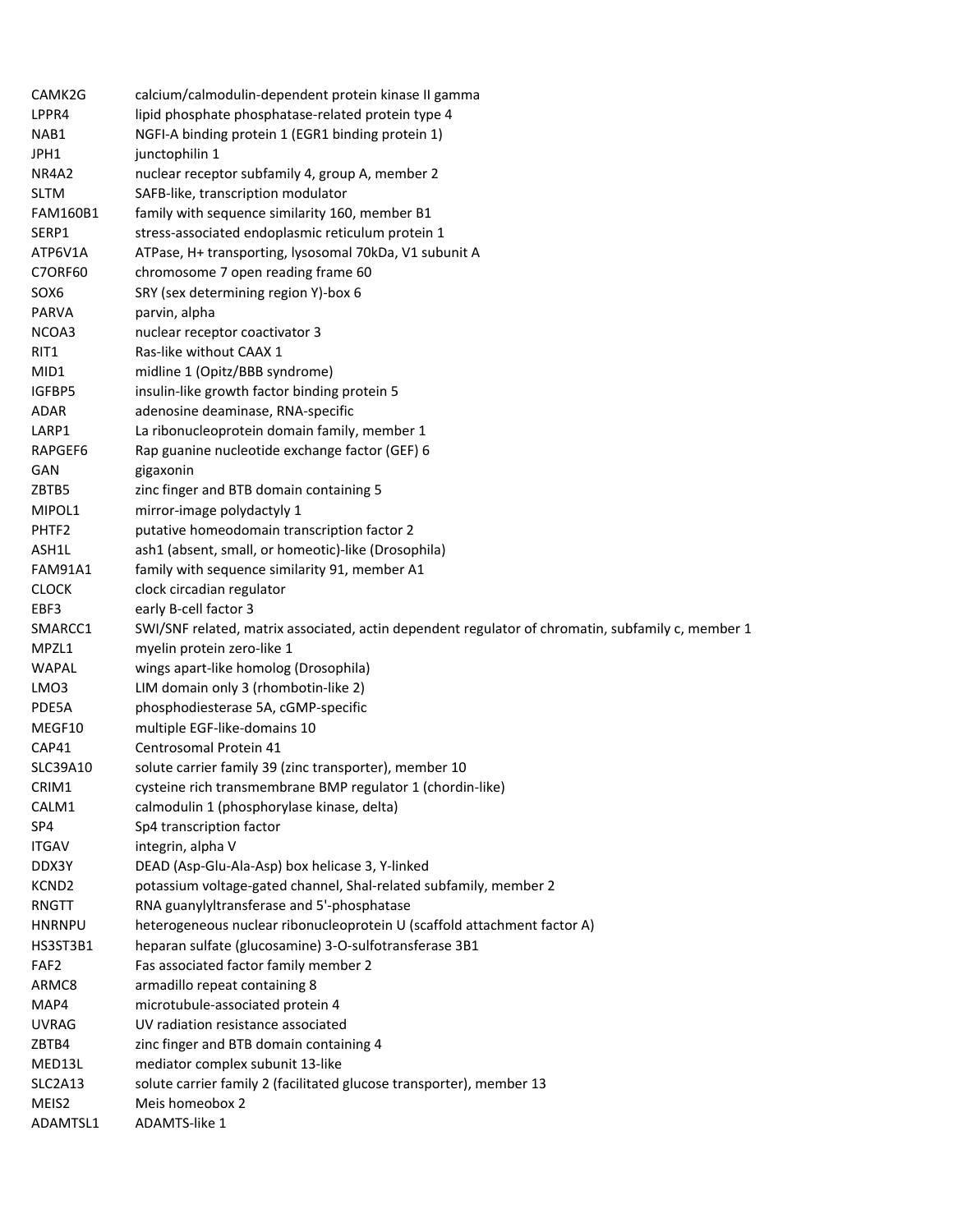| SLMAP               | sarcolemma associated protein                                                     |
|---------------------|-----------------------------------------------------------------------------------|
| KPNA3               | karyopherin alpha 3 (importin alpha 4)                                            |
| ARF3                | ADP-ribosylation factor 3                                                         |
| ARID <sub>2</sub>   | AT rich interactive domain 2 (ARID, RFX-like)                                     |
| <b>LCOR</b>         | ligand dependent nuclear receptor corepressor                                     |
| YTHDC1              | YTH domain containing 1                                                           |
| CXORF23             | chromosome X open reading frame 23                                                |
| GAD <sub>2</sub>    | glutamate decarboxylase 2 (pancreatic islets and brain, 65kDa)                    |
| SOCS5               | suppressor of cytokine signaling 5                                                |
| EIF4G3              | eukaryotic translation initiation factor 4 gamma, 3                               |
| MIER1               | mesoderm induction early response 1, transcriptional regulator                    |
| SORBS1              | sorbin and SH3 domain containing 1                                                |
| <b>CCSAP</b>        | Centriole, Cilia And Spindle Associated Protein                                   |
| SYT1                | synaptotagmin I                                                                   |
| CGGBP1              | CGG triplet repeat binding protein 1                                              |
| <b>NHS</b>          | Nance-Horan syndrome (congenital cataracts and dental anomalies)                  |
| ANKRD12             | ankyrin repeat domain 12                                                          |
| MOB3B               | <b>MOB Kinase Activator 3B</b>                                                    |
| ZC3HAV1             | zinc finger CCCH-type, antiviral 1                                                |
| PDS5B               | PDS5, regulator of cohesion maintenance, homolog B (S. cerevisiae)                |
| ETF1                | eukaryotic translation termination factor 1                                       |
| VTI1A               | vesicle transport through interaction with t-SNAREs 1A                            |
| PHACTR <sub>2</sub> | phosphatase and actin regulator 2                                                 |
| CCNT <sub>2</sub>   | cyclin T2                                                                         |
| SBF <sub>2</sub>    | SET binding factor 2                                                              |
| ATG14               | Autophagy Related 14                                                              |
| LRAT                | lecithin retinol acyltransferase (phosphatidylcholine--retinol O-acyltransferase) |
| SEC24A              | SEC24 family member A                                                             |
| ZFYVE20             | zinc finger, FYVE domain containing 20                                            |
| ROCK <sub>2</sub>   | Rho-associated, coiled-coil containing protein kinase 2                           |
| MAP3K1              | mitogen-activated protein kinase kinase kinase 1, E3 ubiquitin protein ligase     |
| FRAS1               | Fraser syndrome 1                                                                 |
| COL4A3              | collagen, type IV, alpha 3 (Goodpasture antigen)                                  |
| PUM <sub>2</sub>    | pumilio RNA-binding family member 2                                               |
| TMEM47              | transmembrane protein 47                                                          |
| SPOCK1              | sparc/osteonectin, cwcv and kazal-like domains proteoglycan (testican) 1          |
| GABBR2              | gamma-aminobutyric acid (GABA) B receptor, 2                                      |
| USP6                | ubiquitin specific peptidase 6 (Tre-2 oncogene)                                   |
|                     |                                                                                   |
| NLN                 | neurolysin (metallopeptidase M3 family)                                           |
| GLCCI1              | glucocorticoid induced transcript 1                                               |
| NACC <sub>2</sub>   | NACC family member 2, BEN and BTB (POZ) domain containing                         |
| CHD <sub>9</sub>    | chromodomain helicase DNA binding protein 9                                       |
| STX6                | syntaxin 6                                                                        |
| WDFY1               | WD repeat and FYVE domain containing 1                                            |
| DIO <sub>2</sub>    | deiodinase, iodothyronine, type II                                                |
| <b>FAM155B</b>      | family with sequence similarity 155, member B                                     |
| DAG1                | dystroglycan 1 (dystrophin-associated glycoprotein 1)                             |
| DUSP3               | dual specificity phosphatase 3                                                    |
| ZNF652              | zinc finger protein 652                                                           |
| <b>UST</b>          | uronyl-2-sulfotransferase                                                         |
| PVRL1               | poliovirus receptor-related 1 (herpesvirus entry mediator C)                      |
| SLC8A1              | solute carrier family 8 (sodium/calcium exchanger), member 1                      |
| ITGB3               | integrin, beta 3 (platelet glycoprotein IIIa, antigen CD61)                       |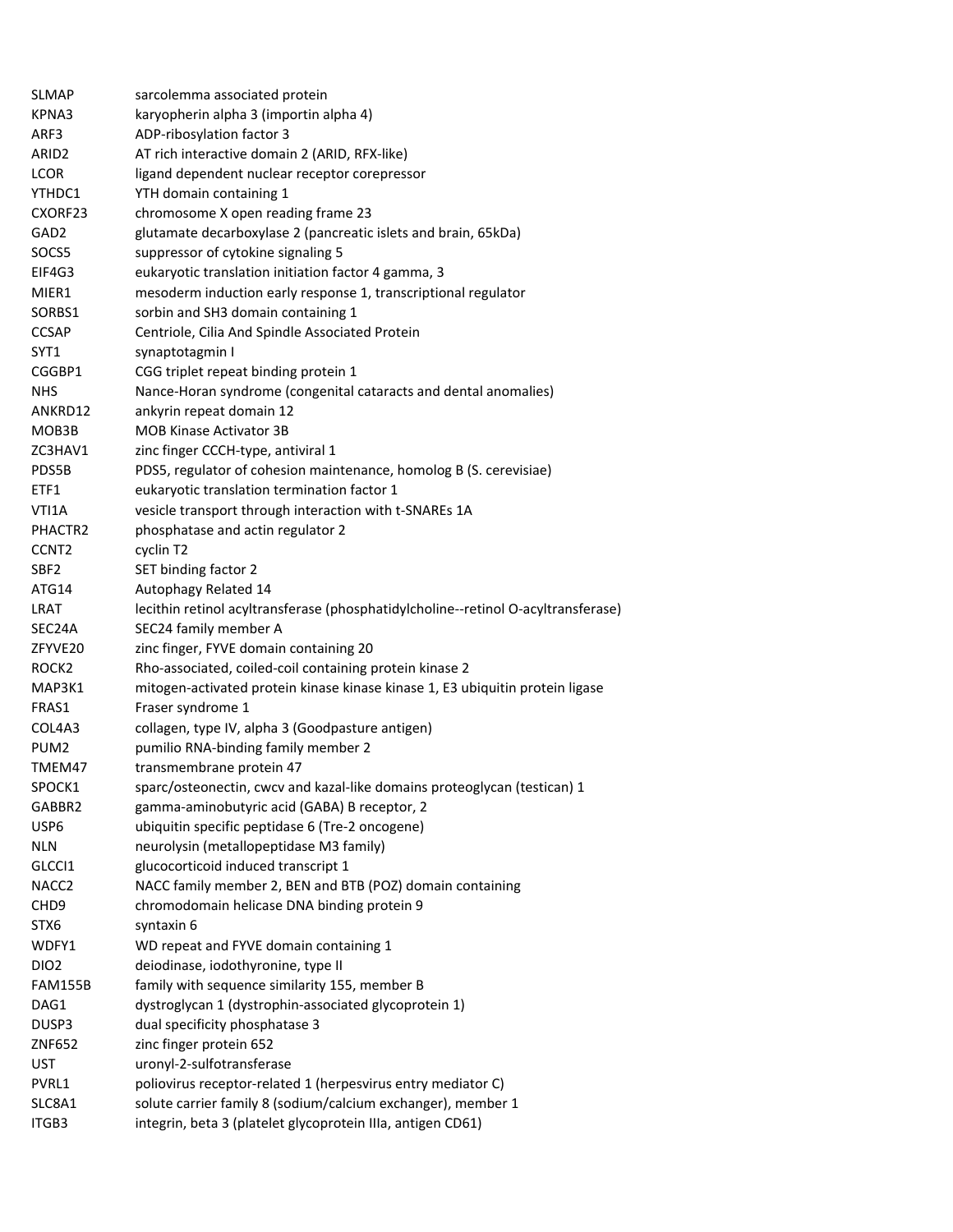| RIMS4             | regulating synaptic membrane exocytosis 4                                          |
|-------------------|------------------------------------------------------------------------------------|
| AKAP6             | A kinase (PRKA) anchor protein 6                                                   |
| ITCH              | itchy E3 ubiquitin protein ligase                                                  |
| MMGT1             | membrane magnesium transporter 1                                                   |
| EYA4              | eyes absent homolog 4 (Drosophila)                                                 |
| NR5A2             | nuclear receptor subfamily 5, group A, member 2                                    |
| DICER1            | dicer 1, ribonuclease type III                                                     |
| PPP2R5C           | protein phosphatase 2, regulatory subunit B', gamma                                |
| GPR85             | G protein-coupled receptor 85                                                      |
| TAL1              | T-cell acute lymphocytic leukemia 1                                                |
| PALLD             | palladin, cytoskeletal associated protein                                          |
| MAP3K7            | Mitogen-Activated Protein Kinase Kinase Kinase 7                                   |
| PSIP1             | PC4 And SFRS1 Interacting Protein 1                                                |
| SATB <sub>2</sub> | SATB homeobox 2                                                                    |
| MEIS1             | Meis homeobox 1                                                                    |
| ACVR2A            | activin A receptor, type IIA                                                       |
| BCL7A             | B-cell CLL/lymphoma 7A                                                             |
| AFF3              | AF4/FMR2 family, member 3                                                          |
| SYT14             | synaptotagmin XIV                                                                  |
| FAM63B            | family with sequence similarity 63, member B                                       |
| FNBP1L            | formin binding protein 1-like                                                      |
| CTTNBP2NL         | <b>CTTNBP2 N-terminal like</b>                                                     |
| GPD2              | glycerol-3-phosphate dehydrogenase 2 (mitochondrial)                               |
| SH2B3             | SH2B adaptor protein 3                                                             |
| ASXL2             | additional sex combs like 2 (Drosophila)                                           |
| ZNF236            | zinc finger protein 236                                                            |
| ZNF148            | zinc finger protein 148                                                            |
| STK38L            | serine/threonine kinase 38 like                                                    |
| SLC23A2           | solute carrier family 23 (ascorbic acid transporter), member 2                     |
| NCOA6             | nuclear receptor coactivator 6                                                     |
| DYNC1LI2          | dynein, cytoplasmic 1, light intermediate chain 2                                  |
| ABCA1             | ATP-binding cassette, sub-family A (ABC1), member 1                                |
| EPB41L5           | erythrocyte membrane protein band 4.1 like 5                                       |
| FAM135B           | family with sequence similarity 135, member B                                      |
| MED13             | mediator complex subunit 13                                                        |
| MON <sub>2</sub>  | MON2 homolog (S. cerevisiae)                                                       |
|                   |                                                                                    |
| ZBTB39            | zinc finger and BTB domain containing 39                                           |
| FBXO34            | F-box protein 34                                                                   |
| SEPT11            | septin 11                                                                          |
| <b>GMFB</b>       | glia maturation factor, beta                                                       |
| ZNF592            | zinc finger protein 592                                                            |
| QSER1             | glutamine and serine rich 1                                                        |
| GLS               | glutaminase                                                                        |
| ZNF365            | zinc finger protein 365                                                            |
| CNR1              | cannabinoid receptor 1 (brain)                                                     |
| PCDH11Y           | protocadherin 11 Y-linked                                                          |
| CD <sub>28</sub>  | CD28 molecule                                                                      |
| AFAP1             | actin filament associated protein 1                                                |
| OLFML2A           | olfactomedin-like 2A                                                               |
| <b>FAM178A</b>    | family with sequence similarity 178, member A                                      |
| MAP2              | microtubule-associated protein 2                                                   |
| OSBPL3            | oxysterol binding protein-like 3<br>c-abl oncogene 2, non-receptor tyrosine kinase |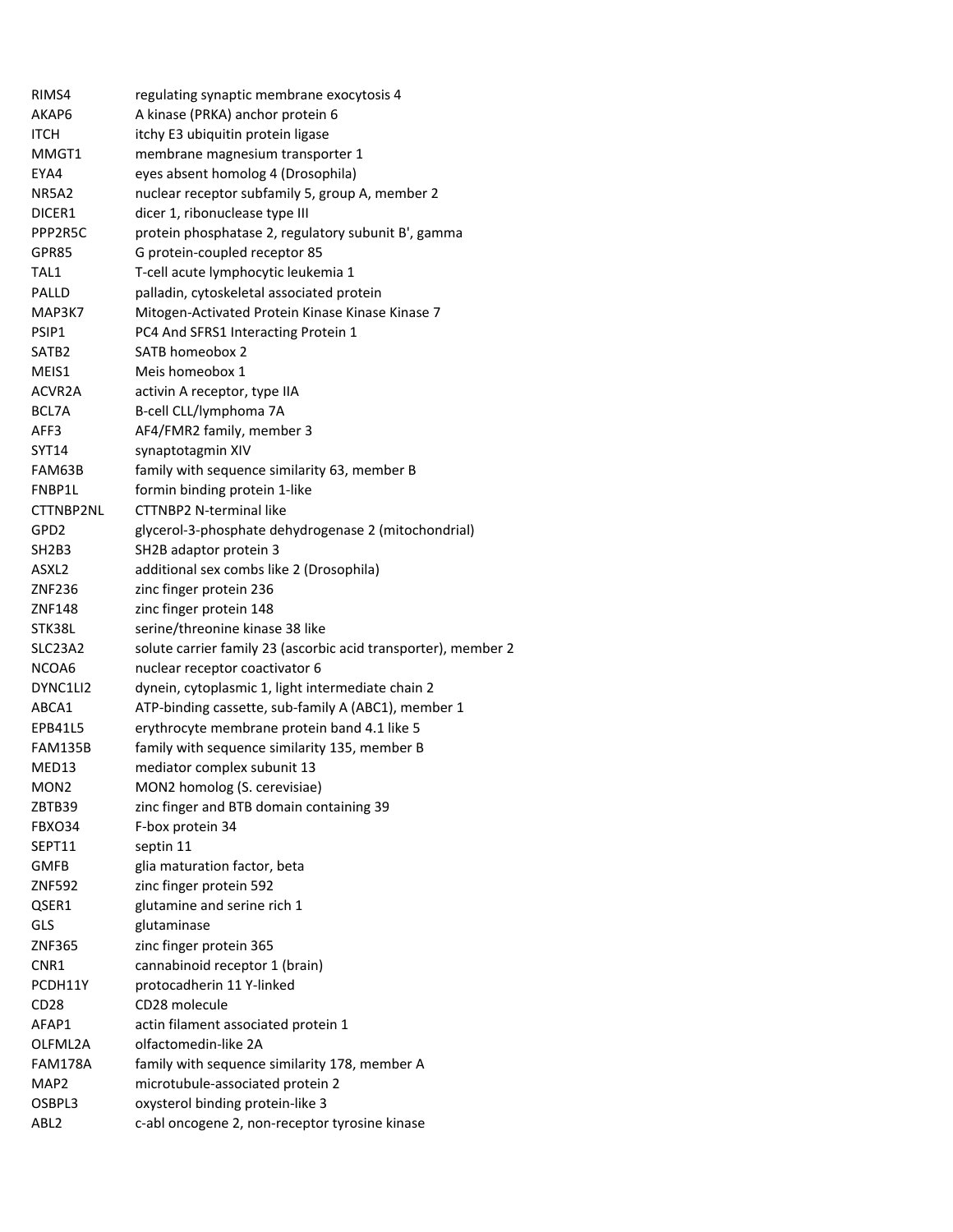| <b>PTGFR</b>       | prostaglandin F receptor (FP)                                                         |
|--------------------|---------------------------------------------------------------------------------------|
| NRP1               | neuropilin 1                                                                          |
| KMT2E              | Lysine Methyltransferase 2E                                                           |
| CREBL2             | cAMP responsive element binding protein-like 2                                        |
| PI15               | peptidase inhibitor 15                                                                |
| <b>CDON</b>        | cell adhesion associated, oncogene regulated                                          |
| PPM1E              | protein phosphatase, Mg2+/Mn2+ dependent, 1E                                          |
| <b>PTPRG</b>       | protein tyrosine phosphatase, receptor type, G                                        |
| KAT6A              | Lysine Acetyltransferase 6A                                                           |
| SIX4               | SIX homeobox 4                                                                        |
| SLC7A2             | solute carrier family 7 (cationic amino acid transporter, y+ system), member 2        |
| ACAP2              | ArfGAP with coiled-coil, ankyrin repeat and PH domains 2                              |
| GRM1               | glutamate receptor, metabotropic 1                                                    |
| <b>ATRN</b>        | attractin                                                                             |
| MSRB3              | methionine sulfoxide reductase B3                                                     |
| UBE2W              | ubiquitin-conjugating enzyme E2W (putative)                                           |
| CDC42BPA           | CDC42 binding protein kinase alpha (DMPK-like)                                        |
| PTGS1              | prostaglandin-endoperoxide synthase 1 (prostaglandin G/H synthase and cyclooxygenase) |
| <b>TFEC</b>        | transcription factor EC                                                               |
|                    |                                                                                       |
| SPRY4              | sprouty homolog 4 (Drosophila)                                                        |
| PCDH11X            | protocadherin 11 X-linked                                                             |
| CUL3               | cullin 3                                                                              |
| <b>C8ORF79</b>     | Probable TRNA Methyltransferase 9-Like Protein                                        |
| SLC12A6            | solute carrier family 12 (potassium/chloride transporter), member 6                   |
| WIPF2              | WAS/WASL interacting protein family, member 2                                         |
| ZFHX3              | zinc finger homeobox 3                                                                |
| SH3PXD2B           | SH3 and PX domains 2B                                                                 |
| WNT5A              | wingless-type MMTV integration site family, member 5A                                 |
| <b>CPM</b>         | carboxypeptidase M                                                                    |
| MTPN               | myotrophin                                                                            |
| <b>PTPRK</b>       | protein tyrosine phosphatase, receptor type, K                                        |
| RAPGEF5            | Rap guanine nucleotide exchange factor (GEF) 5                                        |
| <b>MYLK</b>        | myosin light chain kinase                                                             |
| SLC35F1            | solute carrier family 35, member F1                                                   |
| EPB41              | erythrocyte membrane protein band 4.1 (elliptocytosis 1, RH-linked)                   |
| PRRX1              | paired related homeobox 1                                                             |
| KIF3B              | kinesin family member 3B                                                              |
| AKAP11             | A kinase (PRKA) anchor protein 11                                                     |
| PHF <sub>6</sub>   | PHD finger protein 6                                                                  |
| MAPK1              | mitogen-activated protein kinase 1                                                    |
| DDX3X              | DEAD (Asp-Glu-Ala-Asp) box helicase 3, X-linked                                       |
| PAX3               | paired box 3                                                                          |
| <b>BSN</b>         | bassoon presynaptic cytomatrix protein                                                |
| NOTCH <sub>2</sub> | notch <sub>2</sub>                                                                    |
| RSBN1              | round spermatid basic protein 1                                                       |
| WDR37              | WD repeat domain 37                                                                   |
| <b>MITF</b>        | microphthalmia-associated transcription factor                                        |
| <b>BTRC</b>        | beta-transducin repeat containing E3 ubiquitin protein ligase                         |
| MIER3              | mesoderm induction early response 1, family member 3                                  |
| ABCC5              | ATP-binding cassette, sub-family C (CFTR/MRP), member 5                               |
| CPEB4              | cytoplasmic polyadenylation element binding protein 4                                 |
| TMCC1              | transmembrane and coiled-coil domain family 1                                         |
| SLC31A1            | solute carrier family 31 (copper transporter), member 1                               |
|                    |                                                                                       |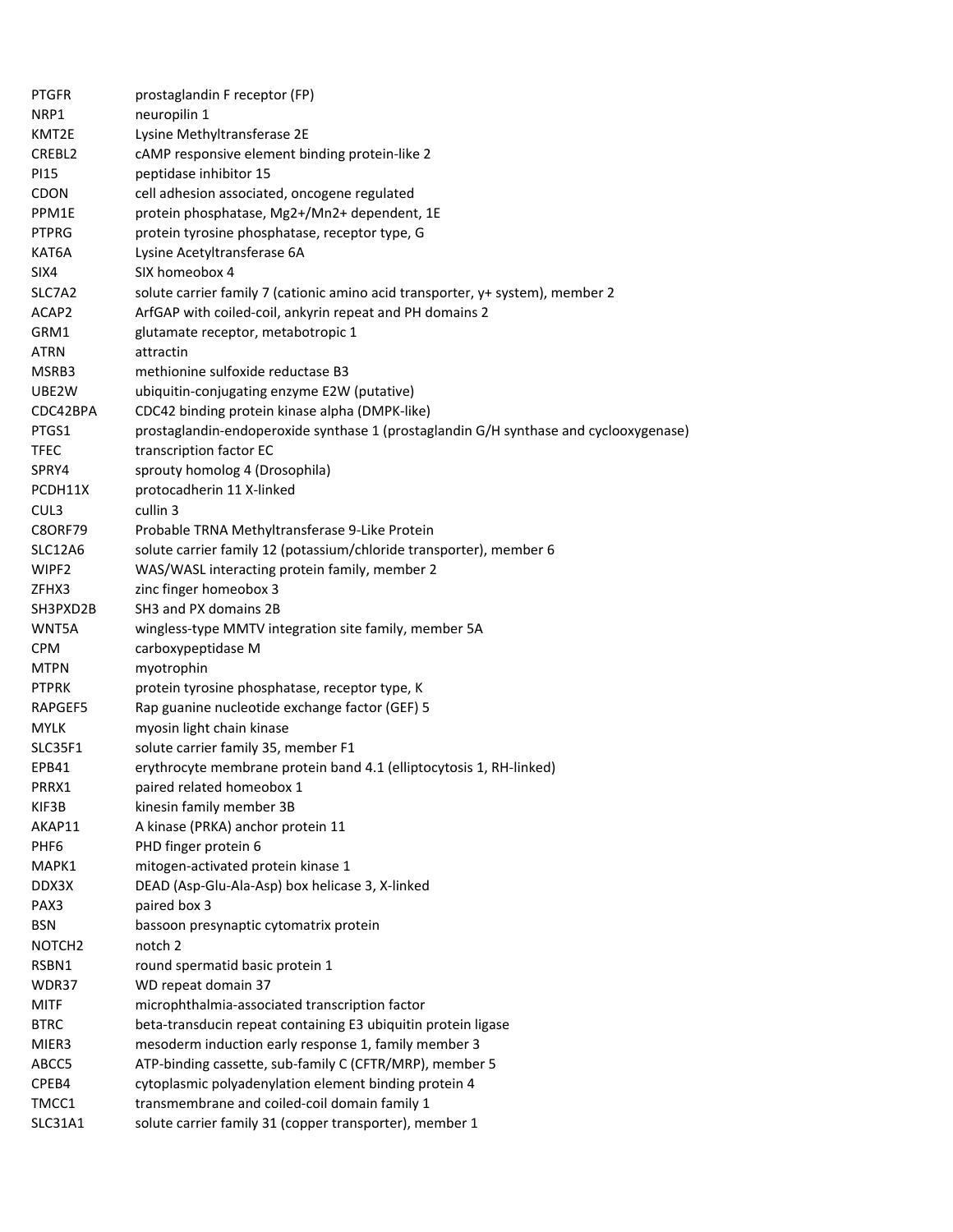| CAPRIN1            | cell cycle associated protein 1                                                        |
|--------------------|----------------------------------------------------------------------------------------|
| TIMP3              | TIMP metallopeptidase inhibitor 3                                                      |
| CPEB3              | cytoplasmic polyadenylation element binding protein 3                                  |
| RNF144A            | ring finger protein 144A                                                               |
| SEC62              | SEC62 homolog (S. cerevisiae)                                                          |
| <b>TRIO</b>        | trio Rho guanine nucleotide exchange factor                                            |
| LIN28A             | Lin-28 Homolog A                                                                       |
| TNPO1              | transportin 1                                                                          |
| <b>PIKFYVE</b>     | Phosphoinositide Kinase, FYVE-Type Zinc Finger Containing                              |
| NCAM1              | neural cell adhesion molecule 1                                                        |
| ETNK1              | ethanolamine kinase 1                                                                  |
| LPP                | LIM domain containing preferred translocation partner in lipoma                        |
| <b>KRAS</b>        | Kirsten rat sarcoma viral oncogene homolog                                             |
| RTKN <sub>2</sub>  | rhotekin 2                                                                             |
| ST8SIA2            | ST8 alpha-N-acetyl-neuraminide alpha-2,8-sialyltransferase 2                           |
| TRIM2              | tripartite motif containing 2                                                          |
| HIC <sub>2</sub>   | hypermethylated in cancer 2                                                            |
| AGPAT3             | 1-acylglycerol-3-phosphate O-acyltransferase 3                                         |
|                    |                                                                                        |
| GAPVD1             | GTPase activating protein and VPS9 domains 1                                           |
| MOB1B              | <b>MOB Kinase Activator 1B</b>                                                         |
| ATXN7L1            | ataxin 7-like 1                                                                        |
| PDE7B              | phosphodiesterase 7B                                                                   |
| MEGF9              | multiple EGF-like-domains 9                                                            |
| WDR26              | WD repeat domain 26                                                                    |
| NPTX1              | neuronal pentraxin I                                                                   |
| HDAC4              | histone deacetylase 4                                                                  |
| BCL2L2             | BCL2-like 2                                                                            |
| UBR1               | ubiquitin protein ligase E3 component n-recognin 1                                     |
| GABRB3             | gamma-aminobutyric acid (GABA) A receptor, beta 3                                      |
| RPS6KB1            | ribosomal protein S6 kinase, 70kDa, polypeptide 1                                      |
| DCBLD2             | discoidin, CUB and LCCL domain containing 2                                            |
| EDA                | ectodysplasin A                                                                        |
| BTBD7              | BTB (POZ) domain containing 7                                                          |
| SRGAP2             | SLIT-ROBO Rho GTPase activating protein 2                                              |
| FNDC3A             | fibronectin type III domain containing 3A                                              |
| <b>NFASC</b>       | neurofascin                                                                            |
| KCTD12             | potassium channel tetramerization domain containing 12                                 |
| C18ORF25           | chromosome 18 open reading frame 25                                                    |
| PHLPP2             | PH Domain And Leucine Rich Repeat Protein Phosphatase 2                                |
| STX16              | syntaxin 16                                                                            |
| COL19A1            | collagen, type XIX, alpha 1                                                            |
| PAN3               | PAN3 poly(A) specific ribonuclease subunit homolog (S. cerevisiae)                     |
| SHANK <sub>2</sub> | SH3 and multiple ankyrin repeat domains 2                                              |
| KCNJ2              | potassium inwardly-rectifying channel, subfamily J, member 2                           |
| NR4A3              | nuclear receptor subfamily 4, group A, member 3                                        |
| MGAT4A             | mannosyl (alpha-1,3-)-glycoprotein beta-1,4-N-acetylglucosaminyltransferase, isozyme A |
| PCGF3              | polycomb group ring finger 3                                                           |
| <b>FKTN</b>        | fukutin                                                                                |
| RUNX1              | runt-related transcription factor 1                                                    |
| OTUD4              | OTU domain containing 4                                                                |
| DCP <sub>2</sub>   | decapping mRNA 2                                                                       |
| RAB6B              | RAB6B, member RAS oncogene family                                                      |
| ZFP91              | ZFP91 zinc finger protein                                                              |
|                    |                                                                                        |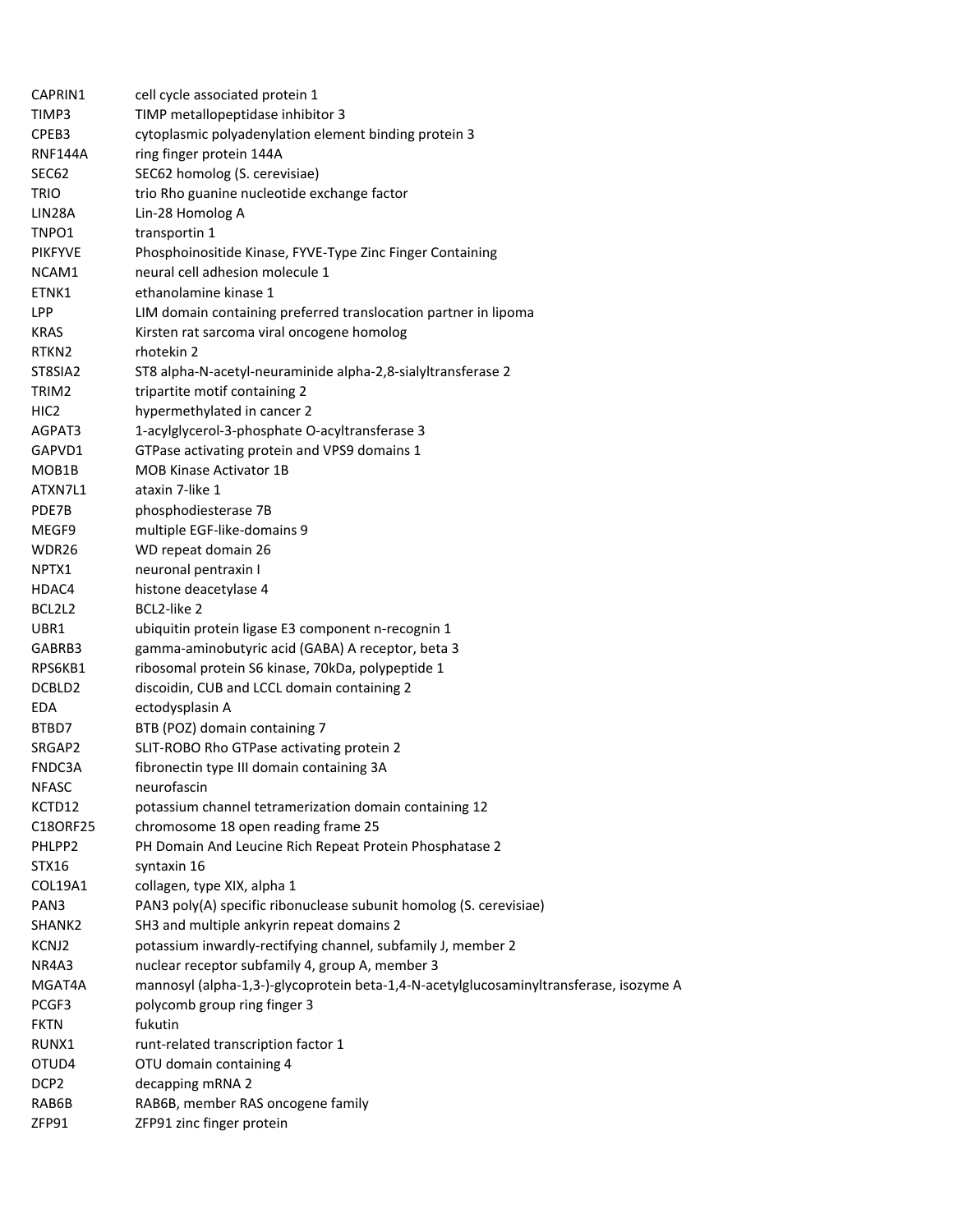| PTBP3             | Polypyrimidine Tract Binding Protein 3                                             |
|-------------------|------------------------------------------------------------------------------------|
| KPNA6             | karyopherin alpha 6 (importin alpha 7)                                             |
| FAM46C            | family with sequence similarity 46, member C                                       |
| MBNL2             | muscleblind-like splicing regulator 2                                              |
| KLF13             | Kruppel-like factor 13                                                             |
| JADE2             | Jade Family PHD Finger 2                                                           |
| VCPIP1            | valosin containing protein (p97)/p47 complex interacting protein 1                 |
| FOXP2             | forkhead box P2                                                                    |
| PTCH1             | patched 1                                                                          |
| RAPH1             | Ras association (RalGDS/AF-6) and pleckstrin homology domains 1                    |
| MAGI1             | membrane associated guanylate kinase, WW and PDZ domain containing 1               |
| YPEL2             | yippee-like 2 (Drosophila)                                                         |
| FNDC3B            | fibronectin type III domain containing 3B                                          |
| ATP2B4            | ATPase, Ca++ transporting, plasma membrane 4                                       |
| SNX27             | sorting nexin family member 27                                                     |
| NRP2              | neuropilin 2                                                                       |
| SLC7A6            | solute carrier family 7 (amino acid transporter light chain, y+L system), member 6 |
| AFF1              | AF4/FMR2 family, member 1                                                          |
| MBNL1             | muscleblind-like splicing regulator 1                                              |
| ZAK               | sterile alpha motif and leucine zipper containing kinase AZK                       |
| KIF1B             | kinesin family member 1B                                                           |
| RNF165            | ring finger protein 165                                                            |
| CCND <sub>2</sub> | cyclin D2                                                                          |
| HNRNPA3           | heterogeneous nuclear ribonucleoprotein A3                                         |
| RC3H1             | ring finger and CCCH-type domains 1                                                |
| RAB11FIP4         | RAB11 family interacting protein 4 (class II)                                      |
| KALRN             | kalirin, RhoGEF kinase                                                             |
| ZBTB34            | zinc finger and BTB domain containing 34                                           |
| THRB              | thyroid hormone receptor, beta                                                     |
| RBM33             | RNA binding motif protein 33                                                       |
| FAM46A            | family with sequence similarity 46, member A                                       |
| KIAA2018          | <b>KIAA2018</b>                                                                    |
| ITGB8             | integrin, beta 8                                                                   |
| PLCXD3            | phosphatidylinositol-specific phospholipase C, X domain containing 3               |
| IGF1              | insulin-like growth factor 1 (somatomedin C)                                       |
| GK5               | glycerol kinase 5 (putative)                                                       |
| PPP1R9A           | protein phosphatase 1, regulatory subunit 9A                                       |
| TET <sub>2</sub>  | tet methylcytosine dioxygenase 2                                                   |
| RPS6KA3           | ribosomal protein S6 kinase, 90kDa, polypeptide 3                                  |
| SSH <sub>2</sub>  | slingshot protein phosphatase 2                                                    |
| RAB3IP            | RAB3A interacting protein                                                          |
| <b>XIAP</b>       | X-linked inhibitor of apoptosis                                                    |
| AP1G1             | adaptor-related protein complex 1, gamma 1 subunit                                 |
| DYRK1A            | dual-specificity tyrosine-(Y)-phosphorylation regulated kinase 1A                  |
| VPS13B            | vacuolar protein sorting 13 homolog B (yeast)                                      |
| KIAA1045          | KIAA1045                                                                           |
| SLC44A1           | solute carrier family 44 (choline transporter), member 1                           |
| HS2ST1            | heparan sulfate 2-O-sulfotransferase 1                                             |
| MTF1              | metal-regulatory transcription factor 1                                            |
| MKL <sub>2</sub>  | MKL/myocardin-like 2                                                               |
| ST8SIA3           | ST8 alpha-N-acetyl-neuraminide alpha-2,8-sialyltransferase 3                       |
| ZC3H12B           | zinc finger CCCH-type containing 12B                                               |
| IGF1R             | insulin-like growth factor 1 receptor                                              |
|                   |                                                                                    |